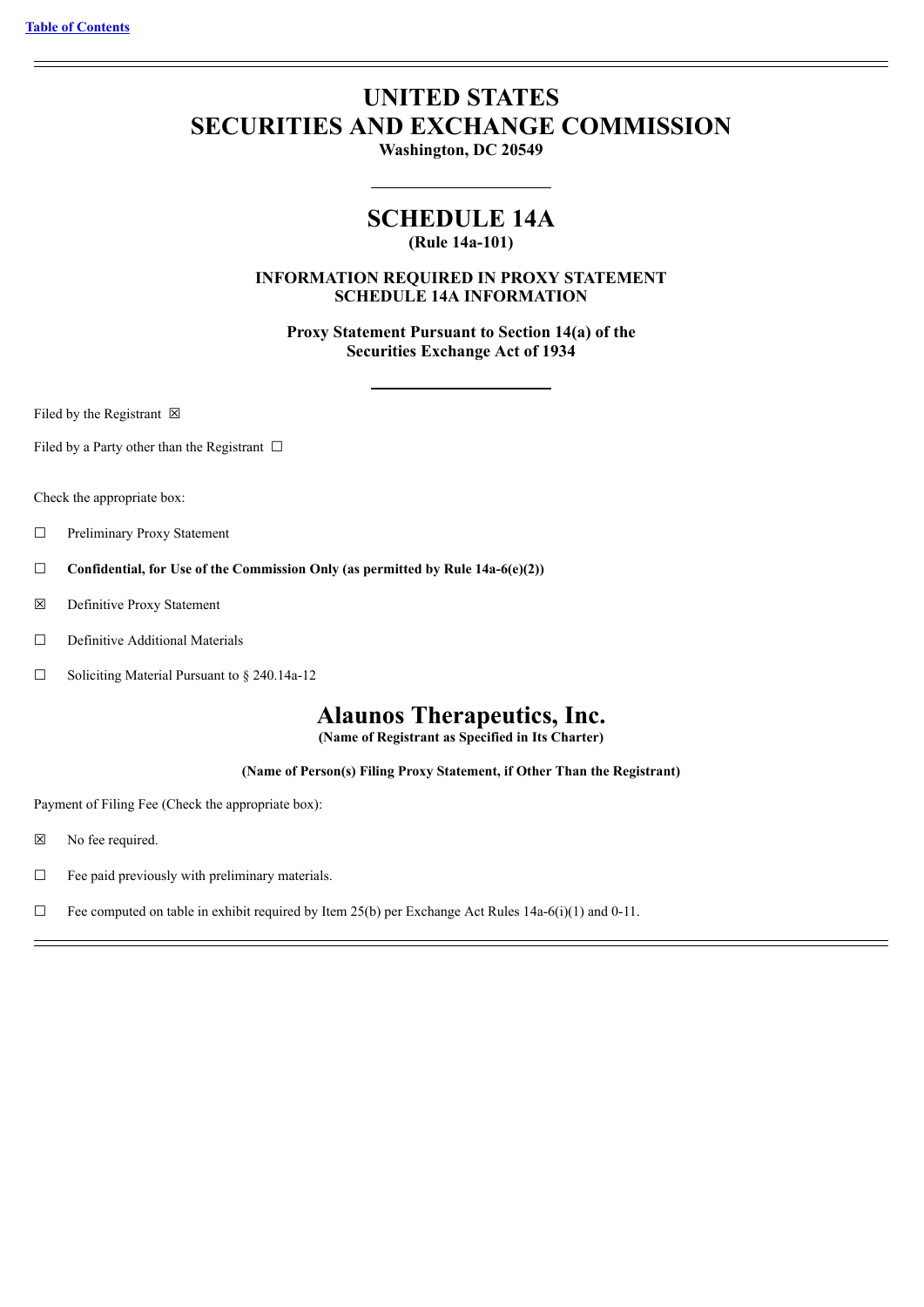#### **8030 El Rio Street Houston, TX 77054**

### **NOTICE OF ANNUAL MEETING OF STOCKHOLDERS To be Held on June 13, 2022**

April 27, 2022

To the stockholders of Alaunos Therapeutics, Inc.:

We cordially invite you to the 2022 annual meeting of stockholders (the "Annual Meeting") of Alaunos Therapeutics, Inc. ("we," "Alaunos" or the "Company"), which will be held virtually and exclusively online via live audio-only webcast, on June 13, 2022, at 9:00 a.m. Eastern Time, for the following purposes:

- 1. To elect each of the seven nominees for director named in the accompanying proxy statement (the "proxy statement") to hold office until the 2023 annual meeting of stockholders and until his or her successor is duly elected and qualified or, if sooner, until his or her earlier death, resignation or removal ("Proposal 1");
- 2. To ratify the selection of RSM US LLP as the independent registered public accounting firm of the Company for its fiscal year ending December 31, 2022 by the audit committee (the "audit committee") of the board of directors of the Company (the "Board") ("Proposal 2");
- 3. To approve, on an advisory basis, the compensation of the Company's named executive officers as disclosed in the proxy statement ("Proposal 3");
- 4. To approve the amendment and restatement of the Company's amended and restated certificate of incorporation, as amended (our "Charter"), in substantially the form attached to the proxy statement as Annex A, to, at the discretion of the Board, effect a reverse stock split with respect to the Company's issued and outstanding common stock, par value \$0.001 per share, including stock held by the Company as treasury shares, at a reverse stock split ratio of 1-for-5 to 1-for-15, inclusive ("Proposal 4");
- 5. To approve an amendment to the Company's Charter, in substantially the form attached to the proxy statement as Annex B, to, at the discretion of our Board, increase the number of shares of common stock authorized for issuance thereunder from 350,000,000 shares to 420,000,000 shares ("Proposal 5");
- 6. To approve a proposal to adjourn the Annual Meeting to a later date, if necessary or appropriate, to permit further solicitation and vote of proxies in the event that there are insufficient votes for, or otherwise in connection with, the approval of Proposal 4 and Proposal 5 ("Proposal 6"); and
- 7. To transact any other business as may properly come before the Annual Meeting or any adjournments thereof.

These items of business are more fully described in the proxy statement accompanying this notice. The proxy statement accompanying this notice is being issued in connection with the solicitation by the Board of a proxy on the enclosed form of proxy card for use at the Annual Meeting.

You will be able to attend and participate in the Annual Meeting online, submit your questions during the Annual Meeting and vote your shares electronically during the meeting by visiting www.virtualshareholdermeeting.com/TCRT2022. **Because the Annual Meeting is being held electronically, you will not be able to attend the Annual Meeting in person.**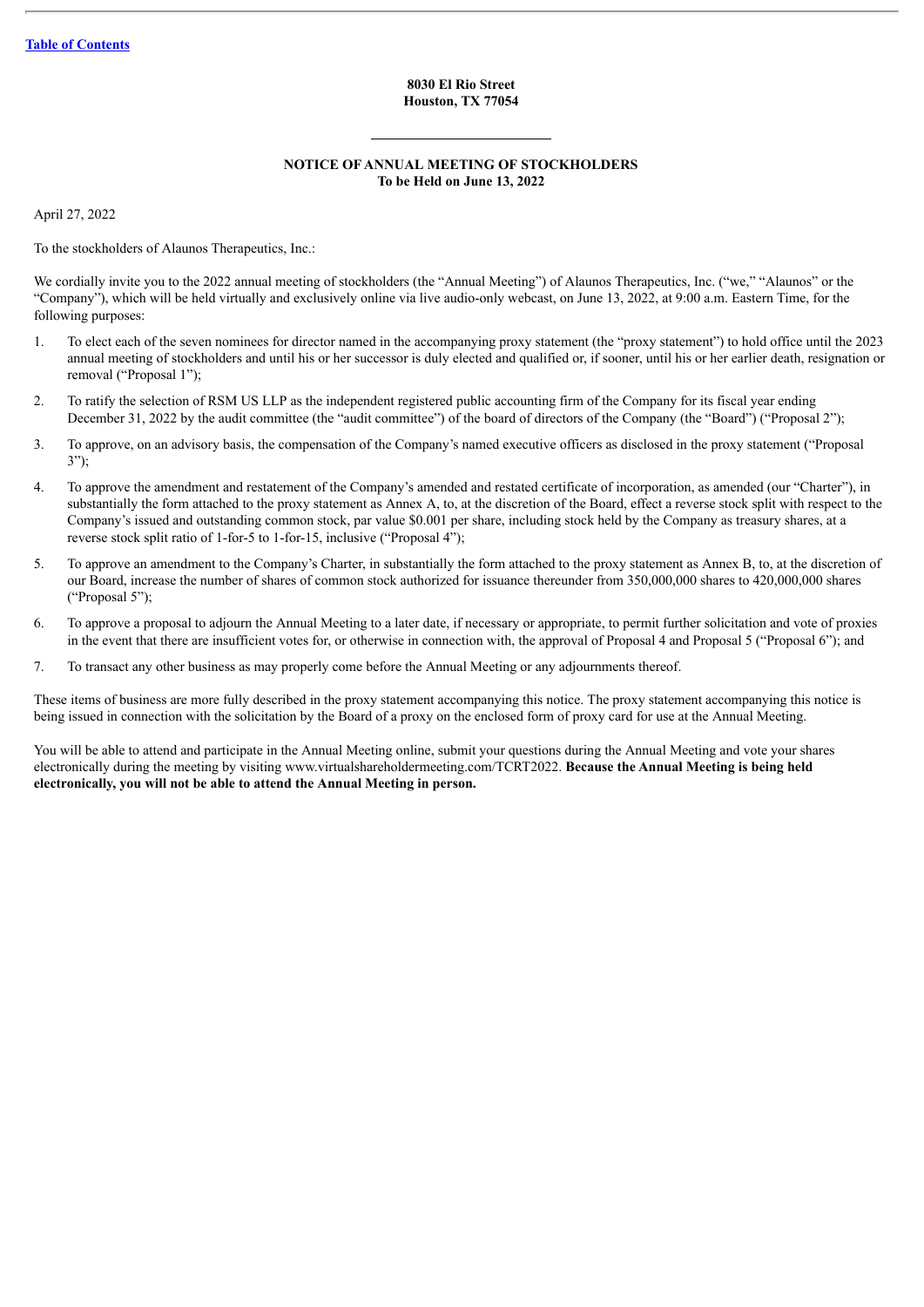The record date for the Annual Meeting is April 22, 2022. Only stockholders of record at the close of business on that date may vote at the Annual Meeting or any adjournment or postponement thereof. To participate in and vote at the Annual Meeting, stockholders will need the unique 16-digit control number (printed in the box marked by the arrow) in their Notice of Internet Availability of Proxy Materials or proxy card (if you requested a printed copy of the proxy materials).

By Order of the Board of Directors,

/s/ Melinda Lackey

Melinda Lackey *SVP, Legal and Secretary* Houston, Texas April 27, 2022

Your vote is very important. Whether or not you attend the Annual Meeting virtually, it is important that your shares be represented. You may vote your proxy through the Internet, by telephone or, if you receive a paper proxy card by mail, by completing and returning the proxy card mailed to you. Voting instructions are provided in the Notice of Internet Availability of Proxy Materials, or, if you receive a paper proxy card by mail, the instructions are printed on your proxy card and included in the proxy statement. If you participate virtually in the Annual Meeting, you may vote at that time, even if you previously submitted your vote. Even if you plan to participate in the Annual Meeting, we urge you to vote as soon as possible over the internet, by *telephone or by mail as described in the proxy statement.*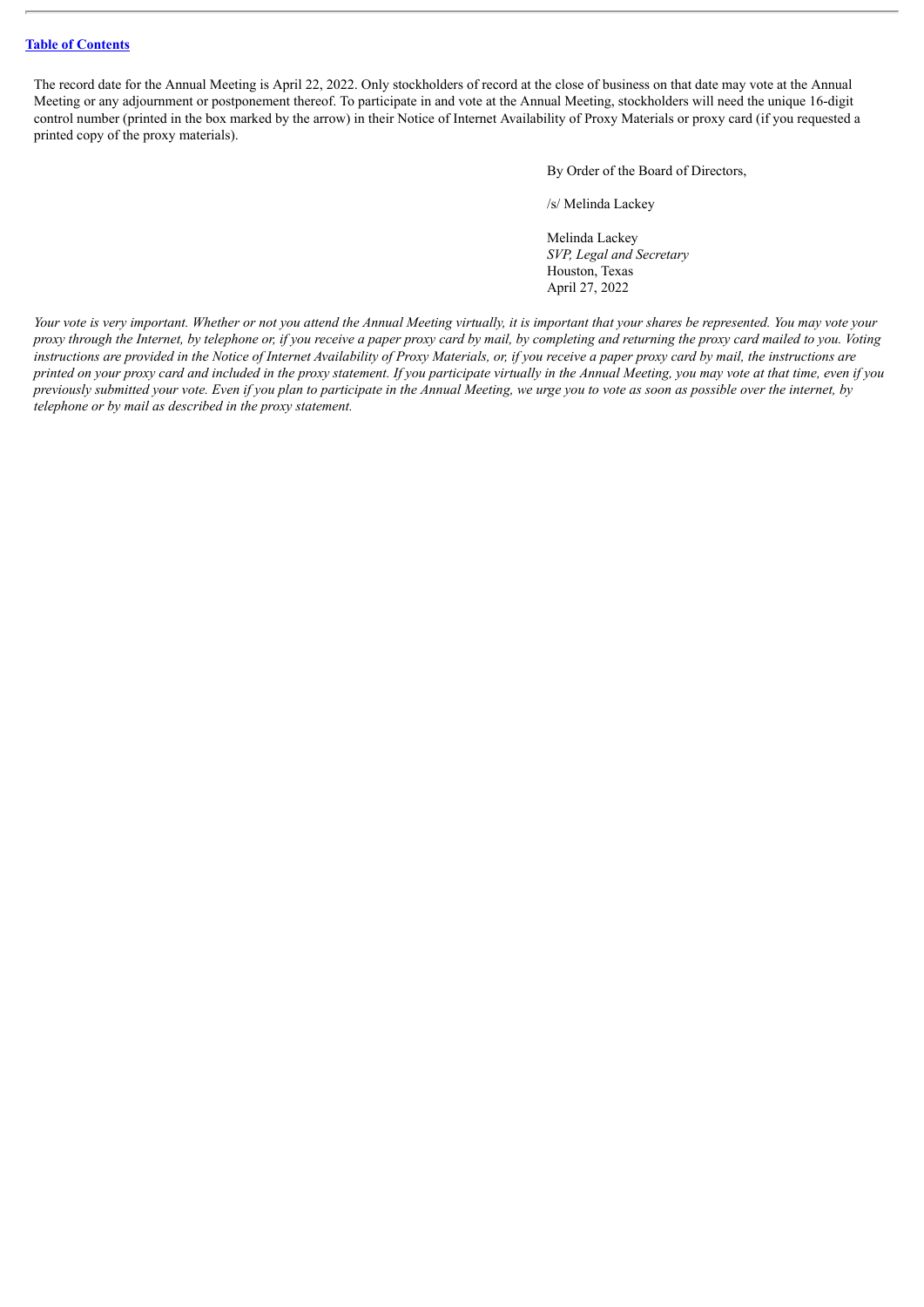## **Table of Contents**

<span id="page-3-0"></span>

| <b>QUESTIONS AND ANSWERS ABOUT THESE PROXY MATERIALS AND VOTING</b>                                                                                                                                                                                                                                                                                                                                                                                                                                                                                                   | Page<br>1                                                                        |
|-----------------------------------------------------------------------------------------------------------------------------------------------------------------------------------------------------------------------------------------------------------------------------------------------------------------------------------------------------------------------------------------------------------------------------------------------------------------------------------------------------------------------------------------------------------------------|----------------------------------------------------------------------------------|
| <b>PROPOSALS</b>                                                                                                                                                                                                                                                                                                                                                                                                                                                                                                                                                      | 9                                                                                |
| <b>Proposal 1 Election of Directors</b><br>Proposal 2 Ratification of Selection of Independent Registered Public Accounting Firm<br>Proposal 3 Advisory Vote on Executive Compensation<br><b>Proposal 4 Approval of Reverse Stock Split</b><br>Proposal 5 Approval of Increase in Authorized Shares<br>Proposal 6 Adjournment of Annual Meeting                                                                                                                                                                                                                       | 9<br>11<br>13<br>14<br>24                                                        |
| STOCKHOLDER PROPOSALS FOR THE 2023 ANNUAL MEETING OF STOCKHOLDERS                                                                                                                                                                                                                                                                                                                                                                                                                                                                                                     | 27<br>28                                                                         |
| <b>CURRENT DIRECTORS, DIRECTOR NOMINEES AND EXECUTIVE OFFICERS</b>                                                                                                                                                                                                                                                                                                                                                                                                                                                                                                    | 29                                                                               |
| <b>EXECUTIVE COMPENSATION</b>                                                                                                                                                                                                                                                                                                                                                                                                                                                                                                                                         | 34                                                                               |
| <b>Summary Compensation Table</b><br>Narrative to the Summary Compensation Table<br>Role of our Compensation Committee, Management and Consultant<br>Outstanding Equity Awards at 2021 Fiscal Year-End<br><b>Stockholder Engagement</b>                                                                                                                                                                                                                                                                                                                               | 34<br>35<br>42<br>43<br>44                                                       |
| INFORMATION REGARDING THE BOARD OF DIRECTORS AND CORPORATE GOVERNANCE                                                                                                                                                                                                                                                                                                                                                                                                                                                                                                 | 45                                                                               |
| <b>Independence of the Board</b><br><b>Board Leadership Structure</b><br><b>Nasdaq Diversity Matrix</b><br>Director Attendance at Board and Stockholder Meetings<br><b>Board Committees</b><br><b>Director Nomination Process</b><br><b>Risk Management and Oversight</b><br><b>Stockholder Communications with Directors</b><br><b>Code of Ethics and Business Conduct</b><br><b>Corporate Governance Guidelines</b><br><b>Whistleblower Policy</b><br><b>Corporate Governance Documents</b><br><b>Report of the Audit Committee</b><br><b>DIRECTOR COMPENSATION</b> | 45<br>45<br>45<br>46<br>46<br>47<br>48<br>48<br>49<br>49<br>49<br>49<br>49<br>51 |
| <b>Non-Employee Director Compensation</b>                                                                                                                                                                                                                                                                                                                                                                                                                                                                                                                             | 51                                                                               |
| <b>Director Compensation Table</b>                                                                                                                                                                                                                                                                                                                                                                                                                                                                                                                                    | 51                                                                               |
| SECURITIES AUTHORIZED FOR ISSUANCE UNDER EQUITY COMPENSATION PLANS                                                                                                                                                                                                                                                                                                                                                                                                                                                                                                    | 53                                                                               |
| <b>LIMITATION OF LIABILITY AND INDEMNIFICATION</b>                                                                                                                                                                                                                                                                                                                                                                                                                                                                                                                    | 54                                                                               |
| <b>CERTAIN RELATIONSHIPS AND RELATED TRANSACTIONS</b>                                                                                                                                                                                                                                                                                                                                                                                                                                                                                                                 | 55                                                                               |
| <b>Related-Party Transaction Policy</b><br><b>Certain Related-Party Transactions</b>                                                                                                                                                                                                                                                                                                                                                                                                                                                                                  | 55<br>55                                                                         |
| <b>DELINQUENT SECTION 16(A) REPORTS</b>                                                                                                                                                                                                                                                                                                                                                                                                                                                                                                                               | 58                                                                               |
| SECURITY OWNERSHIP OF CERTAIN BENEFICIAL OWNERS AND MANAGEMENT                                                                                                                                                                                                                                                                                                                                                                                                                                                                                                        | 59                                                                               |
| HOUSEHOLDING OF PROXY MATERIALS                                                                                                                                                                                                                                                                                                                                                                                                                                                                                                                                       | 62                                                                               |
| <b>OTHER MATTERS</b>                                                                                                                                                                                                                                                                                                                                                                                                                                                                                                                                                  | 63                                                                               |
| i                                                                                                                                                                                                                                                                                                                                                                                                                                                                                                                                                                     |                                                                                  |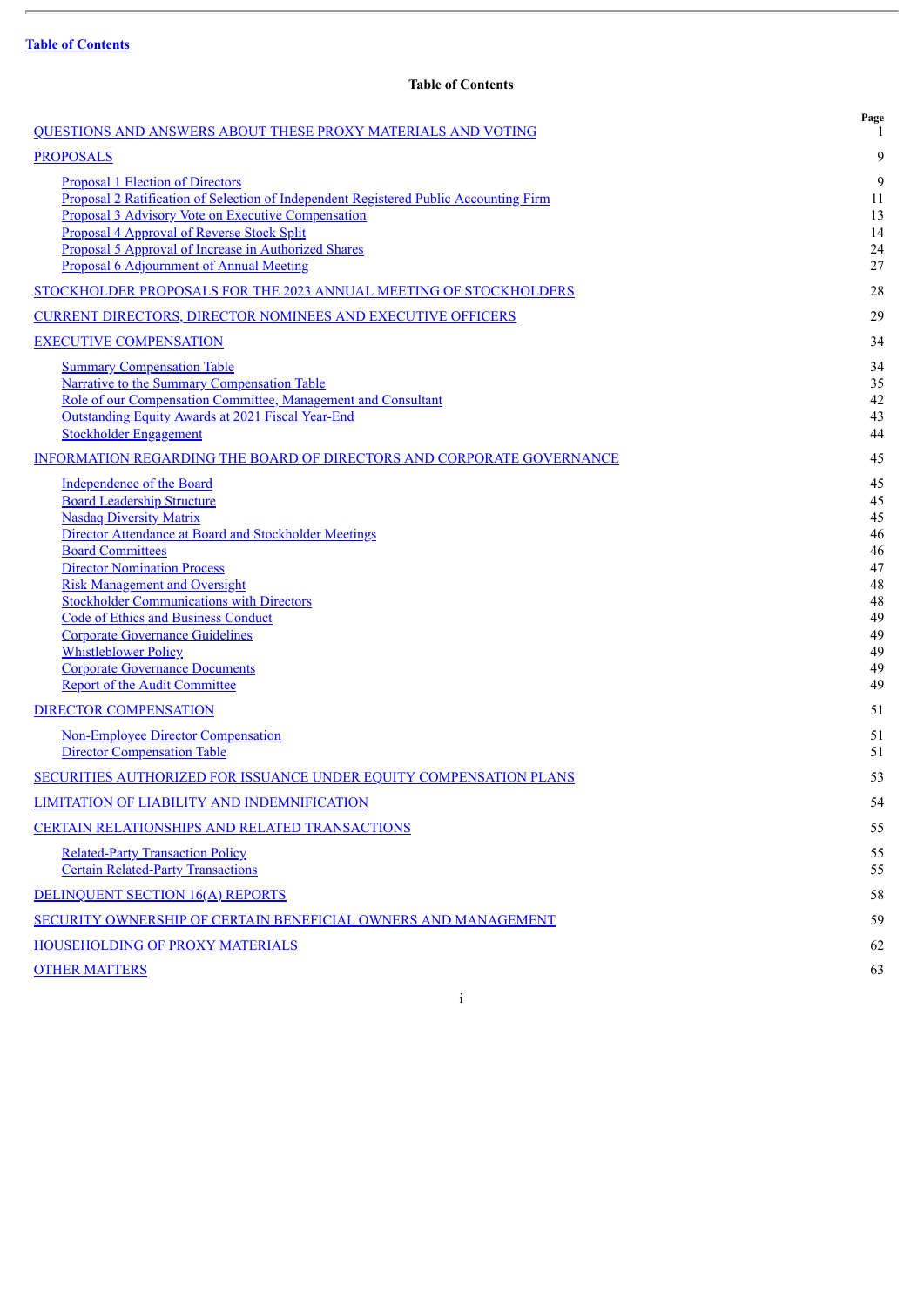#### **Alaunos Therapeutics, Inc. 8030 El Rio Street, Houston, TX 77054**

## **PROXY STATEMENT FOR THE ANNUAL MEETING OF STOCKHOLDERS**

#### **To Be Held On June 13, 2022**

#### **QUESTIONS AND ANSWERS ABOUT THESE PROXY MATERIALS AND VOTING**

#### <span id="page-4-0"></span>**Who is soliciting my vote?**

We are providing you with these proxy materials because the board of directors (the "Board") of Alaunos Therapeutics, Inc. ("we," "Alaunos" or the "Company") is soliciting your proxy to vote at the 2022 annual meeting (the "Annual Meeting"), including at any adjournments or postponements thereof. The Annual Meeting will be held on June 13, 2022 at 9:00 a.m., Eastern Time virtually and exclusively online via live audio-only webcast at www.virtualshareholdermeeting.com/TCRT2022.

## **Why did I receive a notice regarding the availability of proxy materials through the internet?**

Pursuant to rules adopted by the Securities and Exchange Commission (the "SEC"), we have elected to provide access to our proxy materials over the internet. Accordingly, we have sent you a Notice of Internet Availability of Proxy Materials (the "Notice") because the Board is soliciting your proxy to vote at the Annual Meeting, including at any adjournments or postponements thereof. All stockholders will have the ability to access the proxy materials through the website referred to in the Notice or to request a printed set of the proxy materials. Instructions on how to access the proxy materials over the internet or to request a printed set of the proxy materials may be found in the Notice.

We intend to mail the Notice on or about April 27, 2022 to all stockholders of record entitled to vote at the Annual Meeting.

#### **Why are you holding a virtual annual meeting?**

As part of our effort to maintain a safe and healthy environment for our directors, members of management and stockholders who wish to attend the Annual Meeting, in light of the ongoing coronavirus disease, COVID-19, pandemic we believe that hosting a virtual meeting is in the best interest of the Company and its stockholders and enables increased stockholder attendance and participation because stockholders can participate from any location around the world. Stockholders will have the same rights and opportunities to participate as they would have at an in-person meeting.

#### **Will I receive any other proxy materials by mail?**

We may send you a proxy card, along with a second Notice, on or after April 27, 2022.

#### **How do I attend the Annual Meeting?**

You cannot attend the Annual Meeting physically. You can attend the Annual Meeting by visiting www.virtualshareholdermeeting.com/TCRT2022, where you will be able to listen to the Annual Meeting live, submit questions and vote online.

The Annual Meeting will start at 9:00 a.m. Eastern Time on June 13, 2022. We encourage you to access the Annual Meeting prior to the start time to allow time for online check-in. We have worked to offer the same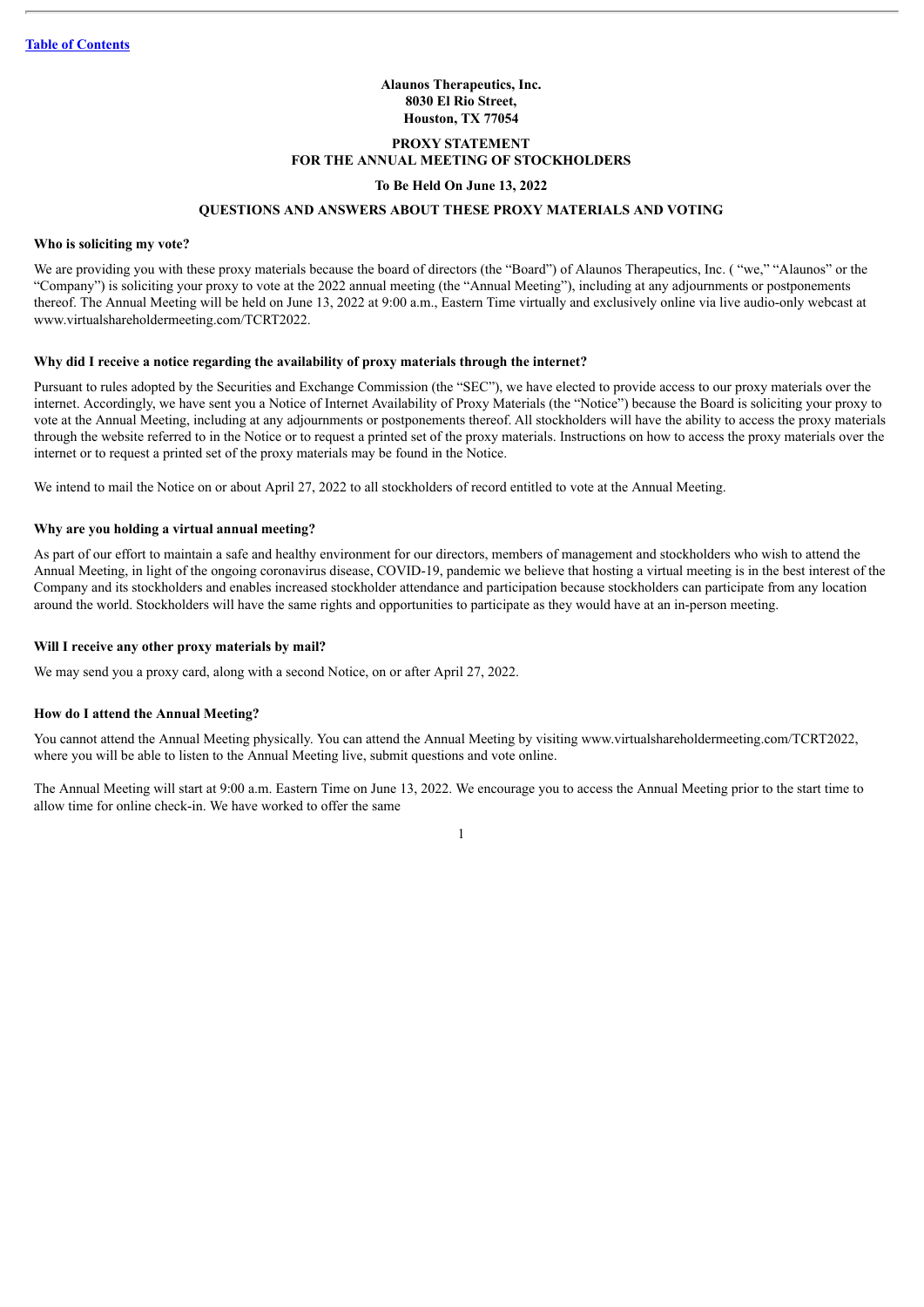participation opportunities as would be provided at an in-person meeting while further enhancing the online experience available to all stockholders regardless of their location. However, please be aware that you must bear any costs associated with your internet access, such as usage charges from internet access providers and telephone companies. If you experience technical difficulties during the Annual Meeting, you should call the technical support phone number provided when you log in to the Annual Meeting.

In order to enter the Annual Meeting virtually, you will need the unique 16-digit control number, which is included in the Notice or on your proxy card if you are a stockholder of record of the shares, or included with your voting instruction card and voting instructions received from your broker, bank, trustee, or nominee if you are the beneficial owner of the shares held in "street name."

#### **What if I cannot virtually attend the Annual Meeting?**

You may vote your shares electronically before the meeting by internet, by proxy or by telephone as described below. You do not need to access the Annual Meeting audio-only webcast to vote if you submitted your vote via proxy, by internet or by telephone in advance of the Annual Meeting.

#### **Who can vote at the Annual Meeting?**

Only stockholders of record at the close of business on April 22, 2022 (the "Record Date") will be entitled to vote at the Annual Meeting. On the Record Date, there were 215,950,561 shares of common stock outstanding and entitled to vote. A list of such holders will be open to the examination of any stockholder for any purpose germane to the Annual Meeting at Alaunos Therapeutics, Inc., 8030 El Rio Street, Houston, TX 77054 for a period of 10 days prior to the Annual Meeting. Please contact the Secretary of the Company to make arrangements to inspect the list.

*Stockholder of Record—Shares Registered in Your Name:* If on April 22, 2022, your shares were registered directly in your name with our transfer agent, American Stock Transfer & Trust Company, LLC ("AST"), then you are a stockholder of record. As a stockholder of record, you may vote at the Annual Meeting virtually or vote by proxy prior to the Annual Meeting. Whether or not you plan to attend the Annual Meeting, we urge you to vote by proxy through the internet, by telephone or using a proxy card that you may request as instructed below, to ensure your vote is counted.

*Beneficial Owner—Shares Registered in the Name of a Broker or Bank:* If on April 22, 2022, your shares were not registered in your name, but instead are held in an account at a brokerage firm, bank, dealer or similar organization, then you are the beneficial owner of shares held in "street name" and the Notice is being forwarded to you by that organization. The organization holding your account is considered to be the stockholder of record for purposes of voting at the Annual Meeting. As a beneficial owner, you have the right to direct your broker, bank or other agent regarding how to vote the shares in your account. You are also invited to attend the Annual Meeting. Since you are not the stockholder of record, however, you may not vote your shares at the Annual Meeting even if you participate virtually unless you request and obtain a valid proxy from your broker, bank or other agent.

#### **What am I voting on?**

There are six matters scheduled for a vote:

1. To elect each of the seven nominees for director named in this proxy statement (the "proxy statement") to hold office until the 2023 annual meeting of stockholders and until his or her successor is duly elected and qualified or, if sooner, until his or her earlier death, resignation or removal ("Proposal 1");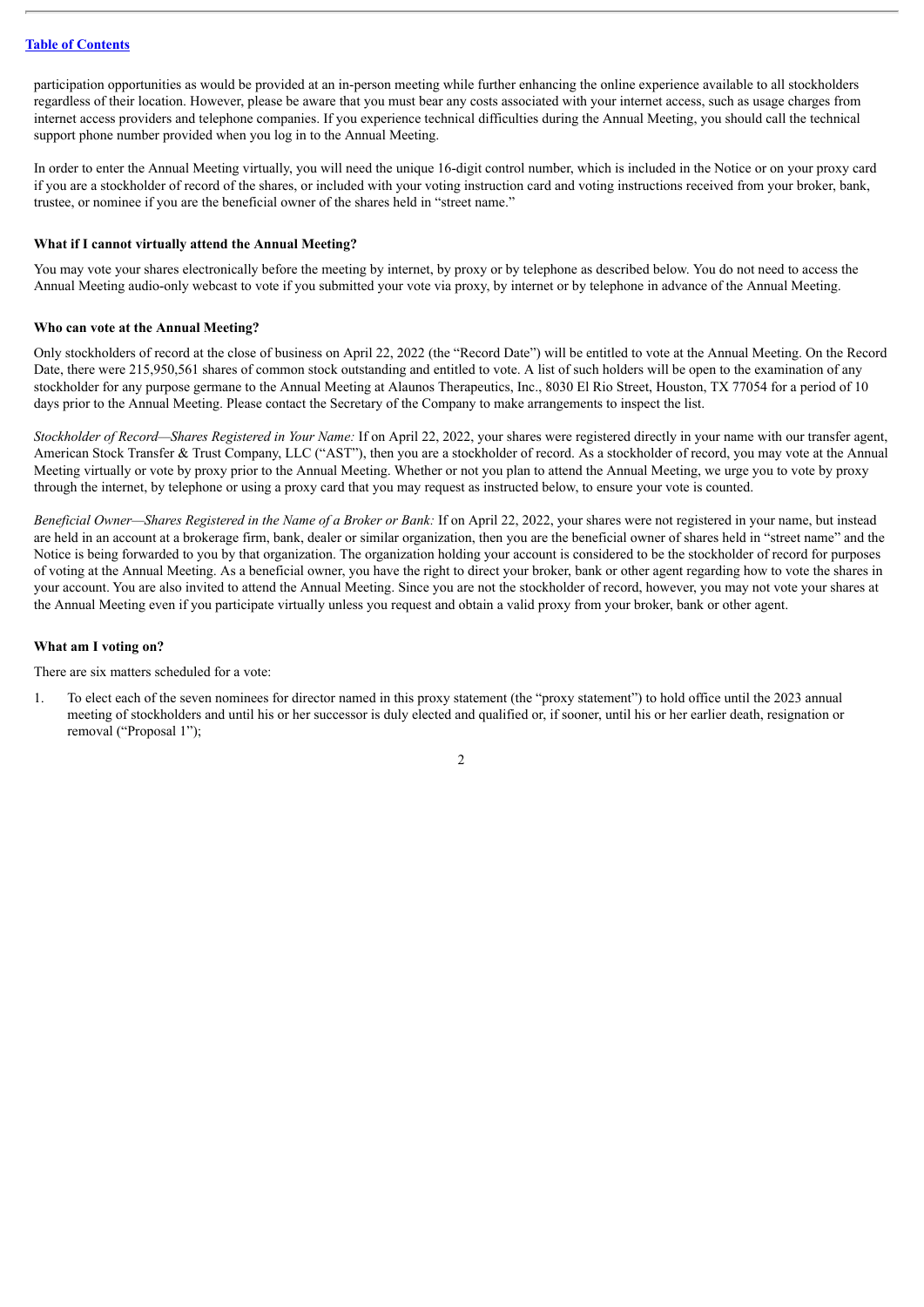- 2. To ratify the selection of RSM US LLP as the independent registered public accounting firm of the Company for its fiscal year ending December 31, 2022 by the audit committee (the "audit committee") of the Board ("Proposal 2");
- 3. To approve, on an advisory basis, the compensation of the Company's named executive officers as disclosed in the proxy statement ("Proposal 3");
- 4. To approve the amendment and restatement of the Company's amended and restated certificate of incorporation, as amended (our "Charter"), in substantially the form attached to the proxy statement as Annex A, to, at the discretion of the Board, effect a reverse stock split with respect to the Company's issued and outstanding common stock, par value \$0.001 per share, including stock held by the Company as treasury shares, at a reverse stock split ratio of 1-for-5 to 1-for-15, inclusive ("Proposal 4" or the "Reverse Stock Split Proposal");
- 5. To approve an amendment to the Company's Charter, in substantially the form attached to the proxy statement as Annex B, to, at the discretion of our Board, increase the number of shares of common stock authorized for issuance thereunder from 350,000,000 shares to 420,000,000 shares ("Proposal 5" or the "Authorized Stock Increase Proposal"); and
- 6. To approve a proposal to adjourn the Annual Meeting to a later date, if necessary or appropriate, to permit further solicitation and vote of proxies in the event that there are insufficient votes for, or otherwise in connection with, the approval of Proposal 4 and Proposal 5 ("Proposal 6" or the "Adjournment Proposal").

#### **How does the Board recommend that I vote?**

Our Board unanimously recommends that you:

- Vote your shares "FOR" Proposal 1
- Vote your shares "FOR" Proposal 2
- Vote your shares "FOR" Proposal 3
- Vote your shares "FOR" Proposal 4
- Vote your shares "FOR" Proposal 5
- Vote your shares "FOR" Proposal 6

#### **What if another matter is properly brought before the Annual Meeting?**

The Board knows of no other matters that will be presented for consideration at the Annual Meeting. If any other matters are properly brought before the Annual Meeting, it is the intention of the persons named in the accompanying proxy to vote on those matters in accordance with their best judgment.

#### **How do I vote?**

With respect to Proposal 1, you may vote "For" all the nominees to the Board, or you may "Withhold" your vote for any of the nominees you specify. With respect to the other proposals, you may vote "For" or "Against," or you may abstain from voting.

The procedures for voting are fairly simple:

*Stockholder of Record—Shares Registered in Your Name:* If you are a stockholder of record, you may vote electronically over the internet before or during Annual Meeting, vote by proxy over the telephone, vote by proxy through the internet, or vote by proxy using a proxy card that you may request or that we may elect to deliver at a later time. Whether or not you plan to attend the virtual Annual Meeting, we urge you to vote by proxy to ensure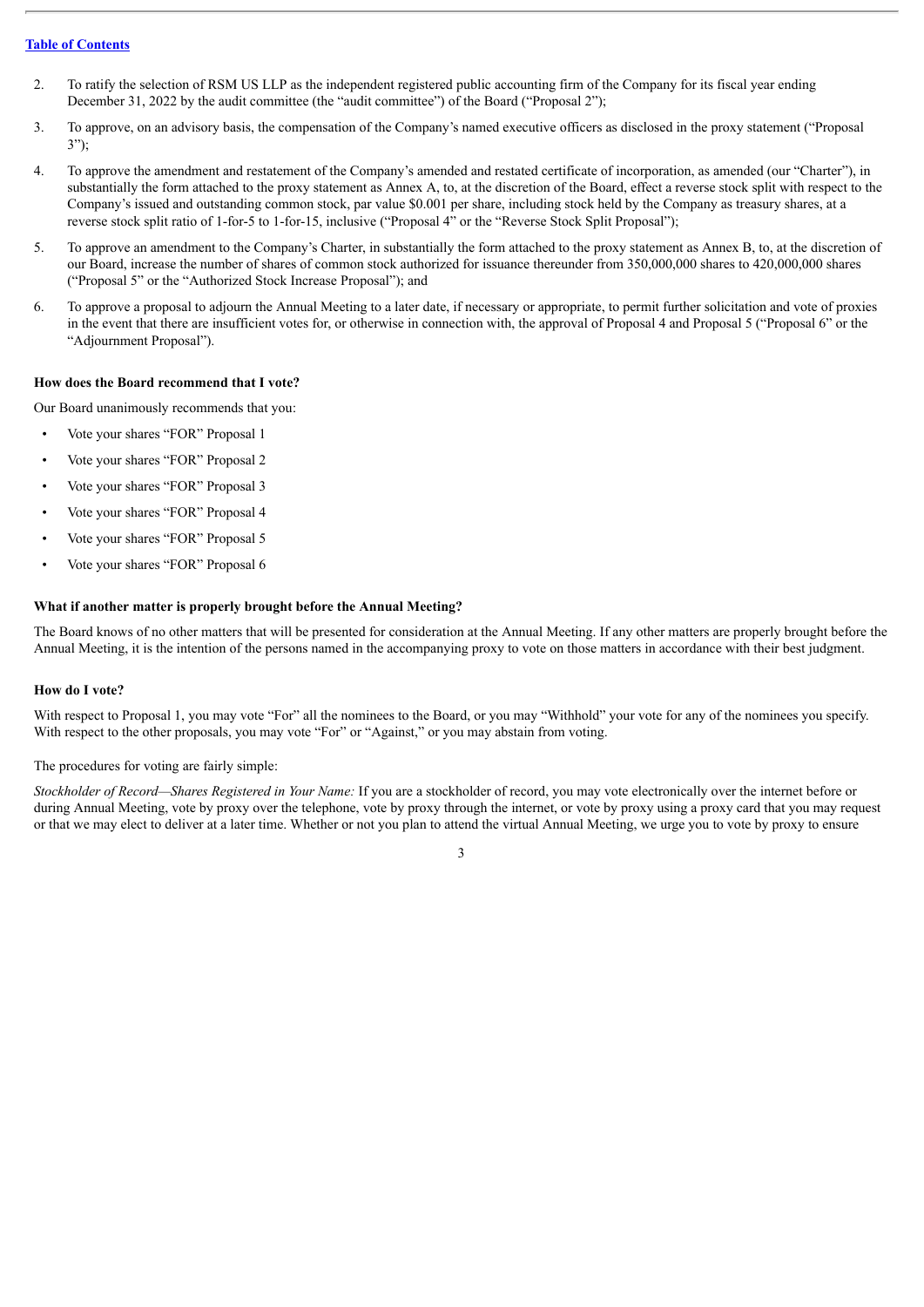your vote is counted. You may still attend the Annual Meeting virtually and vote electronically at the Annual Meeting even if you have already voted by proxy. You may vote as follows:

- To vote through the internet before the Annual Meeting, go to www.proxyvote.com to complete an electronic proxy card. You will be asked to provide the 16-digit control number from the Notice. Your vote must be received by 11:59 p.m. Eastern Time, on June 12, 2022 to be counted.
- To vote your shares electronically at the Annual Meeting, you will need to visit www.virtualshareholdermeeting.com/TCRT2022 during the Annual Meeting while the polls are open and follow the instructions provided on the Notice or the proxy card. You will be asked to provide the control number from the notice and follow the instructions.
- To vote over the telephone from a location in the United States, dial toll-free 1-800-690-6903, using a touch-tone phone and follow the recorded instructions. You will be asked to provide the 16-digit control number from the Notice. Your vote must be received by 11:59 p.m. Eastern Time, on June 12, 2022 to be counted.
- To vote using a proxy card, you may request a proxy card by following the instructions in the Notice. Once you receive the proxy card, simply complete, sign and date the proxy card and return it promptly in the envelope provided. If you return your signed proxy card to us before the Annual Meeting, we will vote your shares as you direct.

*Beneficial Owner—Shares Registered in the Name of a Broker or Bank:* If you are a beneficial owner of shares registered in the name of your broker, bank or other agent, you should have received a Notice containing voting instructions from that organization rather than from us. Simply follow the voting instructions in the Notice to ensure that your vote is counted. To vote electronically at the Annual Meeting, you must obtain a valid proxy from your broker, bank or other agent. Follow the instructions from your broker, bank or other agent included with these proxy materials, or contact your broker, bank or other agent to request a proxy form.

We provide Internet proxy voting to allow you to vote your shares online, with procedures designed to ensure the authenticity and correctness of your proxy vote instructions. However, please be aware that you must bear any costs associated with your internet access, such as usage charges *from internet access providers and telephone companies.*

#### **How many votes do I have?**

On each matter to be voted upon, you have one vote for each share of our common stock you own as of the Record Date.

## If I am a stockholder of record and I do not vote, or if I return a proxy card or otherwise vote without giving specific voting instructions, what **happens?**

If you are a stockholder of record and do not vote by completing your proxy card, by telephone, through the internet or by voting electronically at the Annual Meeting, your shares will not be voted.

If you return a signed and dated proxy card or otherwise vote without marking voting selections, your shares will be voted, as applicable, "For" the election of all seven nominees for director, "For" the ratification of the selection by the audit committee of RSM US LLP as our independent registered public accounting firm for our fiscal year ending December 31, 2022, "For" the approval, on an advisory basis, of the compensation of our named executive officers as disclosed in this proxy statement, "For" the approval of the Reverse Stock Split Proposal, "For" the Authorized Stock Increase Proposal, and "For" the Adjournment Proposal. If any other matter is properly presented at the Annual Meeting, your proxyholder (one of the individuals named on your proxy card) will vote your shares using his or her best judgment.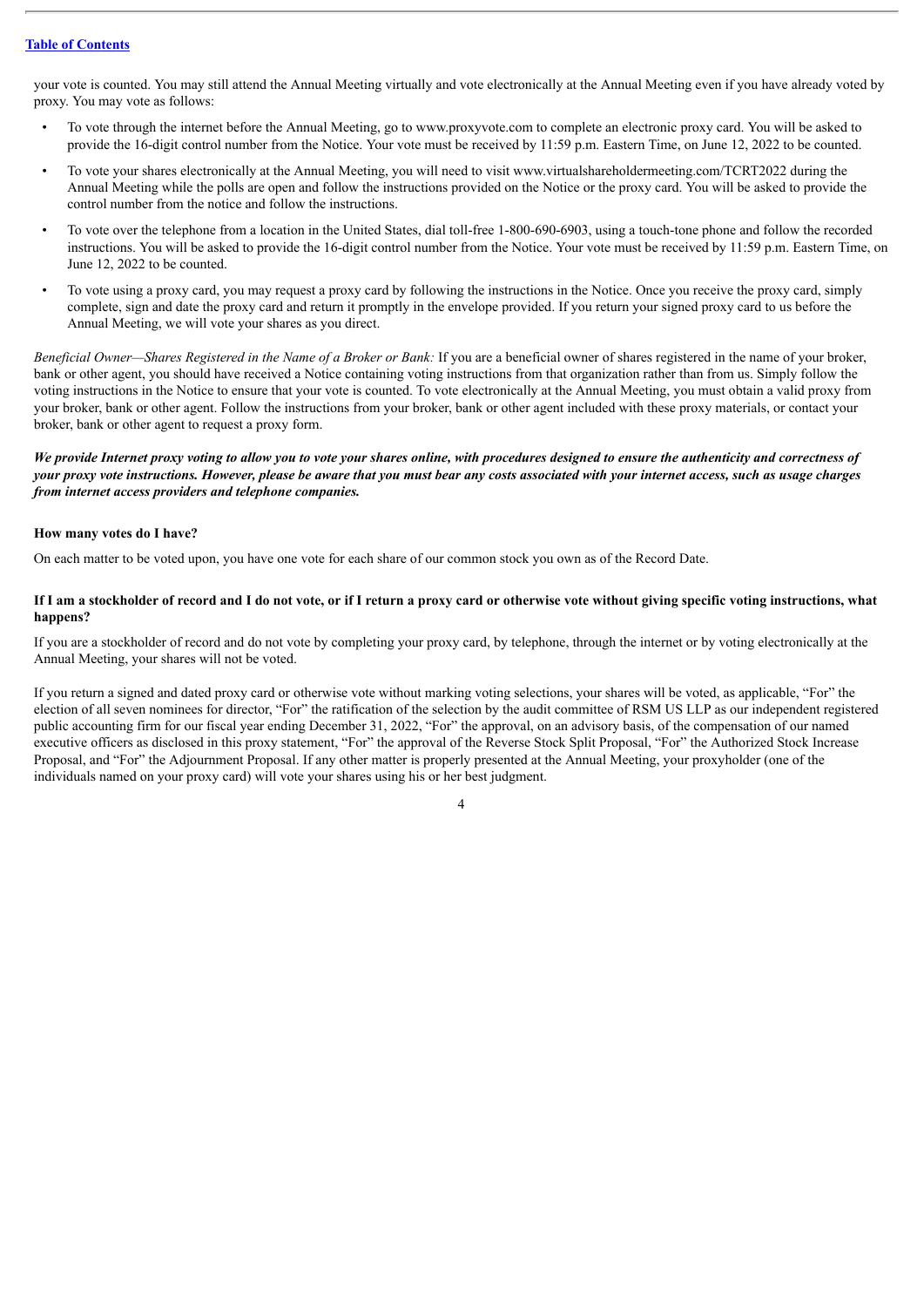#### If I am a beneficial owner of shares held in street name and I do not provide my broker or bank with voting instructions, what happens?

If you are a beneficial owner of shares held in street name and you do not instruct your broker, bank or other agent how to vote your shares, your broker, bank or other agent may still be able to vote your shares in its discretion on certain "routine" proposals. Under the rules of the New York Stock Exchange ("NYSE"), brokers, banks and other securities intermediaries that are subject to NYSE rules may use their discretion to vote your "uninstructed" shares with respect to matters considered to be "routine" under NYSE rules, but not with respect to "non-routine" matters. Proposals 1 and 3 are considered to be "non-routine" under NYSE rules, meaning that your broker, bank or other agent may not vote your shares on those proposals in the absence of your voting instructions. However, Proposal 2, the Reverse Stock Split Proposal, the Authorized Stock Increase Proposal and the Adjournment Proposal are considered to be "routine" matters under NYSE rules, meaning that if you do not return voting instructions to your broker, bank or other agent by its deadline, your shares may be voted by your broker, bank or other agent in its discretion on Proposal 2, the Reverse Stock Split Proposal, the Authorized Stock Increase Proposal and the Adjournment Proposal. Accordingly, if you own shares through a nominee, such as a broker, bank or other agent, please be sure to instruct your nominee how to vote to ensure that your vote is counted on all of the proposals

## If you are a beneficial owner of shares held in street name, in order to ensure your shares are voted in the way you would prefer, you must provide voting instructions to your broker, bank or other agent by the deadline provided in the materials you receive from your broker, bank or other agent.

#### **How are proxies solicited for the Annual Meeting?**

We will pay the cost of soliciting proxies. We have retained Alliance Advisors, LLC, on customary terms, to aid in the solicitation of proxies for an estimated fee of \$15,000, plus reimbursement of out-of-pocket expenses. Our directors and employees may also solicit proxies in person, by telephone, or by other means of communication. Directors and employees will not be paid any additional compensation for soliciting proxies. We may also reimburse brokerage firms, banks and other agents for the cost of forwarding proxy materials to beneficial owners.

If you have any questions or require any assistance in voting your shares, please contact:

Alliance Advisors 200 Broadacres Drive, 3rd Floor Bloomfield, NJ 07003 Toll-Free: 833-757-0787 E-mail: TCRT@allianceadvisors.com

#### **What does it mean if I receive more than one Notice?**

If you receive more than one Notice, your shares may be registered in more than one name or in different accounts. Please follow the voting instructions on each Notice to ensure that all of your shares are voted.

#### **Can I change my vote after submitting my proxy?**

#### *Stockholder of Record: Shares Registered in Your Name*

Yes. You can revoke your proxy at any time before the final vote at the Annual Meeting. If you are the record holder of your shares, you may revoke your proxy in any one of the following ways:

- You may submit another properly completed proxy card with a later date (which automatically revokes the earlier proxy).
- You may grant a subsequent proxy by telephone or through the internet.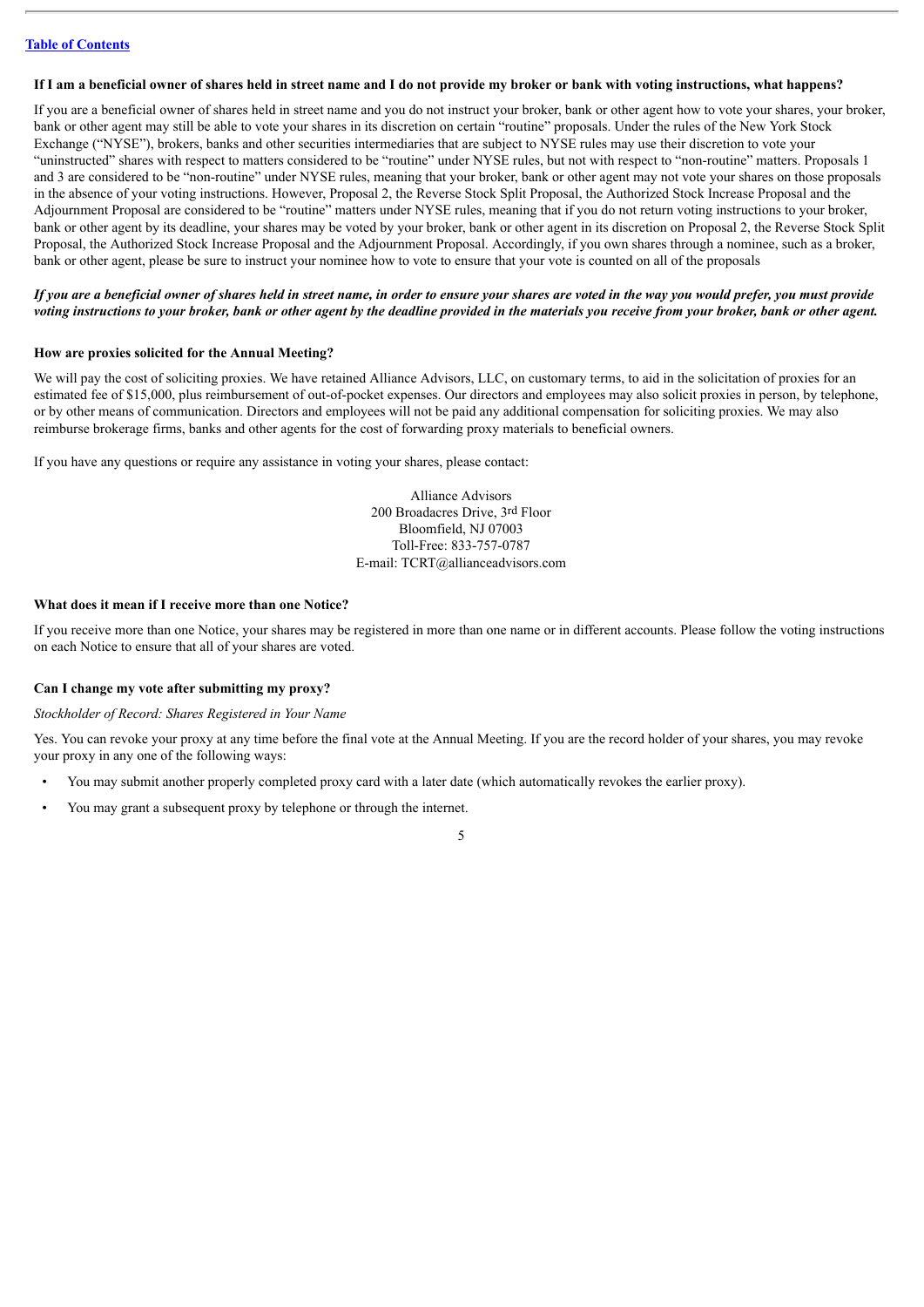- You may send a timely written notice that you are revoking your proxy to our Secretary at our principal executive offices at 8030 El Rio Street, Houston, TX 77054.
- You may attend the Annual Meeting virtually and vote electronically. Simply attending the Annual Meeting virtually will not, by itself, revoke your proxy.

#### Even if you plan to attend the Annual Meeting virtually, we recommend that you also submit your proxy or voting instructions or vote by telephone or through the Internet so that your vote will be counted if you later decide not to attend the Annual Meeting.

Your most current proxy card, telephone proxy or internet proxy is the one that is counted.

#### *Beneficial Owner: Shares Registered in the Name of Broker, Bank or Other Agent*

If your shares are held by your broker, bank or other agent as a nominee, you should follow the instructions provided by such broker, bank or other agent.

#### **How are votes counted?**

Votes will be counted by the inspector of election appointed for the Annual Meeting, who will separately count, for the proposal to elect directors (Proposal 1), votes "For," "Withhold" and broker non-votes; and with respect to all other proposals, votes "For" and "Against," abstentions and, if applicable, broker non-votes. Abstentions will have the same effect as "Against" votes on Proposal 2, Proposal 3, the Reverse Stock Split Proposal, the Authorized Stock Increase Proposal and the Adjournment Proposal, and will have no effect on Proposal 1. Broker non-votes on Proposals 1 and 3 will have no effect and will not be counted towards the vote total for either of those proposals.

#### **What are "broker non-votes"?**

As discussed above, when a beneficial owner of shares held in street name does not give voting instructions to his or her broker, bank or other agent holding his or her shares as to how to vote on matters deemed to be "non-routine," under the NYSE rules, the broker, bank or agent cannot vote the shares. These un-voted shares are counted as "broker non-votes." Proposals 1 and 3 are considered to be "non-routine" under the NYSE rules and therefore we expect broker non-votes to exist in connection with those proposals. Broker non-votes will have no effect on those proposals.

## As a reminder, if you are a beneficial owner of shares held in street name, in order to ensure your shares are voted in the way you would prefer, you must provide voting instructions to your broker, bank or other agent by the deadline provided in the materials you receive from your broker, bank or *other agent.*

#### **How many votes are needed to approve each proposal?**

The following table summarizes the minimum vote needed to approve each proposal and the effect of abstentions and broker non-votes.

| Proposal<br>Ño. | <b>Proposal Description</b> | <b>Vote Required for Approval</b>                     | <b>Effect of</b><br><b>Abstentions</b> | <b>Effect of</b><br><b>Broker</b><br><b>Non-Votes</b> |
|-----------------|-----------------------------|-------------------------------------------------------|----------------------------------------|-------------------------------------------------------|
|                 | Election of directors       | Directors will be elected by a plurality of the votes | N <sub>0</sub>                         | No                                                    |
|                 |                             | cast by the holders of shares present or              | effect                                 | effect                                                |
|                 |                             | represented by proxy and entitled to vote on the      |                                        |                                                       |
|                 |                             | election of directors. The seven nominees             |                                        |                                                       |
|                 |                             | receiving the most "For" votes will be elected as     |                                        |                                                       |
|                 |                             | directors.                                            |                                        |                                                       |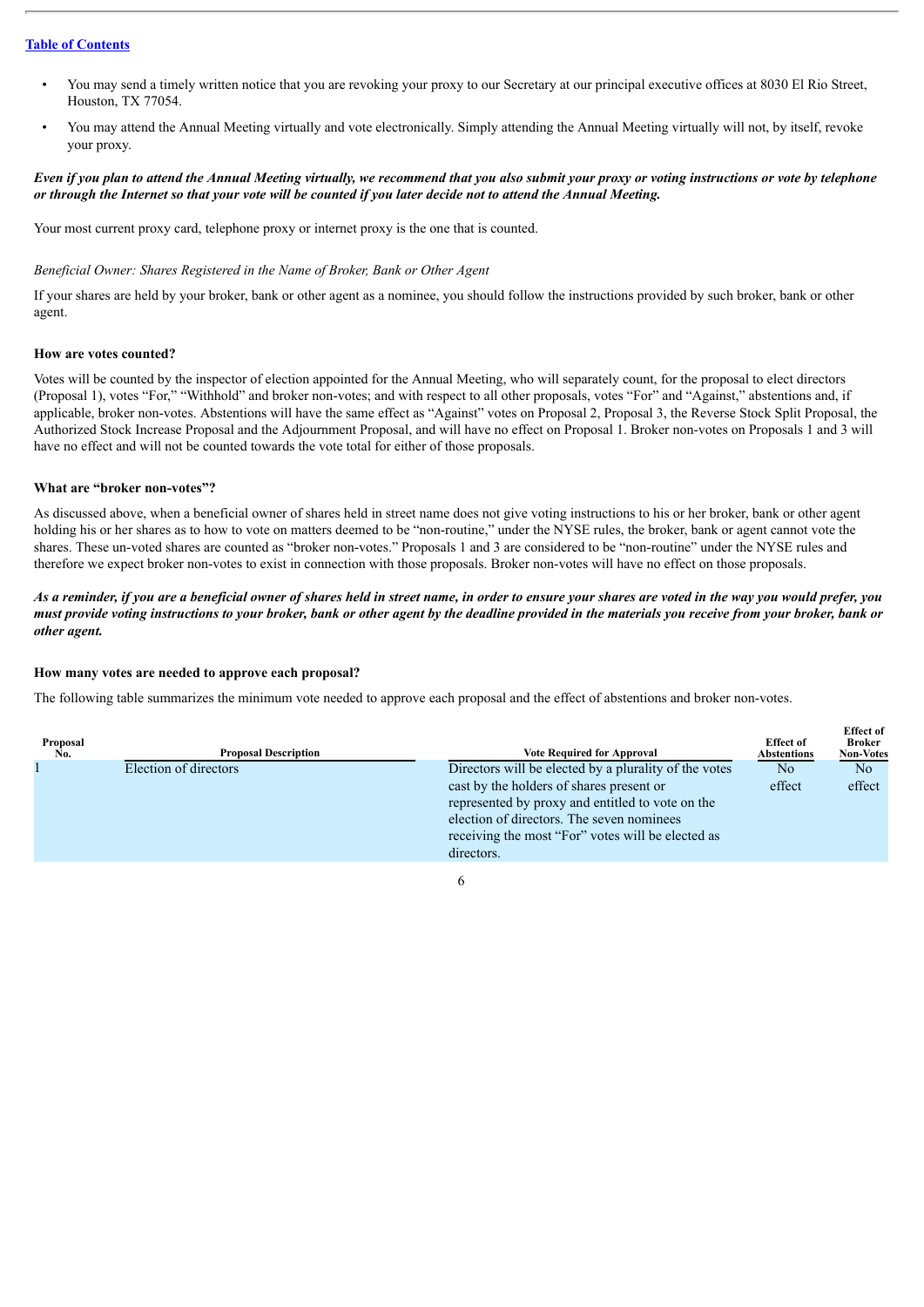| Proposal<br>No. | <b>Proposal Description</b>                                                                                                                         | <b>Vote Required for Approval</b>                                                                                                            | <b>Effect of</b><br><b>Abstentions</b> | <b>Effect</b> of<br>Broker<br><b>Non-Votes</b> |
|-----------------|-----------------------------------------------------------------------------------------------------------------------------------------------------|----------------------------------------------------------------------------------------------------------------------------------------------|----------------------------------------|------------------------------------------------|
| $\overline{2}$  | Ratification of the selection of RSM US LLP as our<br>independent registered public accounting firm for<br>the fiscal year ending December 31, 2022 | "For" votes from the holders of a majority of shares<br>present in person or represented by proxy and<br>entitled to vote on the matter.     | Against                                | <b>Not</b><br>Applicable(1)                    |
| 3               | Approval, on an advisory basis, of the<br>compensation of our named executive officers                                                              | "For" votes from the holders of a majority of shares<br>present in person or represented by proxy and<br>entitled to vote on the matter.     | Against                                | No effect                                      |
| 4               | Reverse Stock Split                                                                                                                                 | "For" votes from the holders of a majority of the<br>shares issued and outstanding and entitled to vote at<br>the Annual Meeting.            | Against                                | <b>Not</b><br>Applicable(1)                    |
| 5               | <b>Authorized Stock Increase</b>                                                                                                                    | "For" votes from the holders of a majority of the<br>shares issued and outstanding and entitled to vote at<br>the Annual Meeting.            | Against                                | Not<br>Applicable(1)                           |
| 6               | Adjournment                                                                                                                                         | "For" votes from the holders of a majority of the<br>shares present in person or represented by proxy<br>and entitled to vote on the matter. | Against                                | Not.<br>Applicable(1)                          |

(1) Under NYSE rules, this proposal is considered to be a "routine" matter. Accordingly, if you hold your shares in street name and do not provide voting instructions to your broker, bank or agent that holds your shares, your broker, bank or other such agent has discretionary authority to vote your shares on this proposal. Any failure by a broker, bank or other agent to vote a share over which it exercises discretion will have the same effect as a vote against the proposal.

#### **What is the quorum requirement?**

A quorum of stockholders is necessary to hold a valid meeting. A quorum will be present if stockholders holding at least a majority in voting power of the outstanding shares entitled to vote are deemed present at the Annual Meeting in person or represented by proxy. On the Record Date, there were 215,950,561 shares outstanding and entitled to vote. Thus, the holders of 107,975,281 shares must be deemed present in person or represented by proxy at the Annual Meeting to have a quorum.

Your shares will be counted towards the quorum only if you submit a valid proxy (or one is submitted on your behalf by your broker, bank or agent) or if you vote electronically at the Annual Meeting. Abstentions and broker non-votes will be counted towards the quorum requirement. If there is no quorum, the holders of a majority of shares deemed present at the Annual Meeting in person or represented by proxy may adjourn the Annual Meeting to another date.

#### **Who will serve as inspector of elections?**

A representative of Broadridge Financial Solutions ("Broadridge") will serve as inspector of elections and Broadridge will tabulate votes.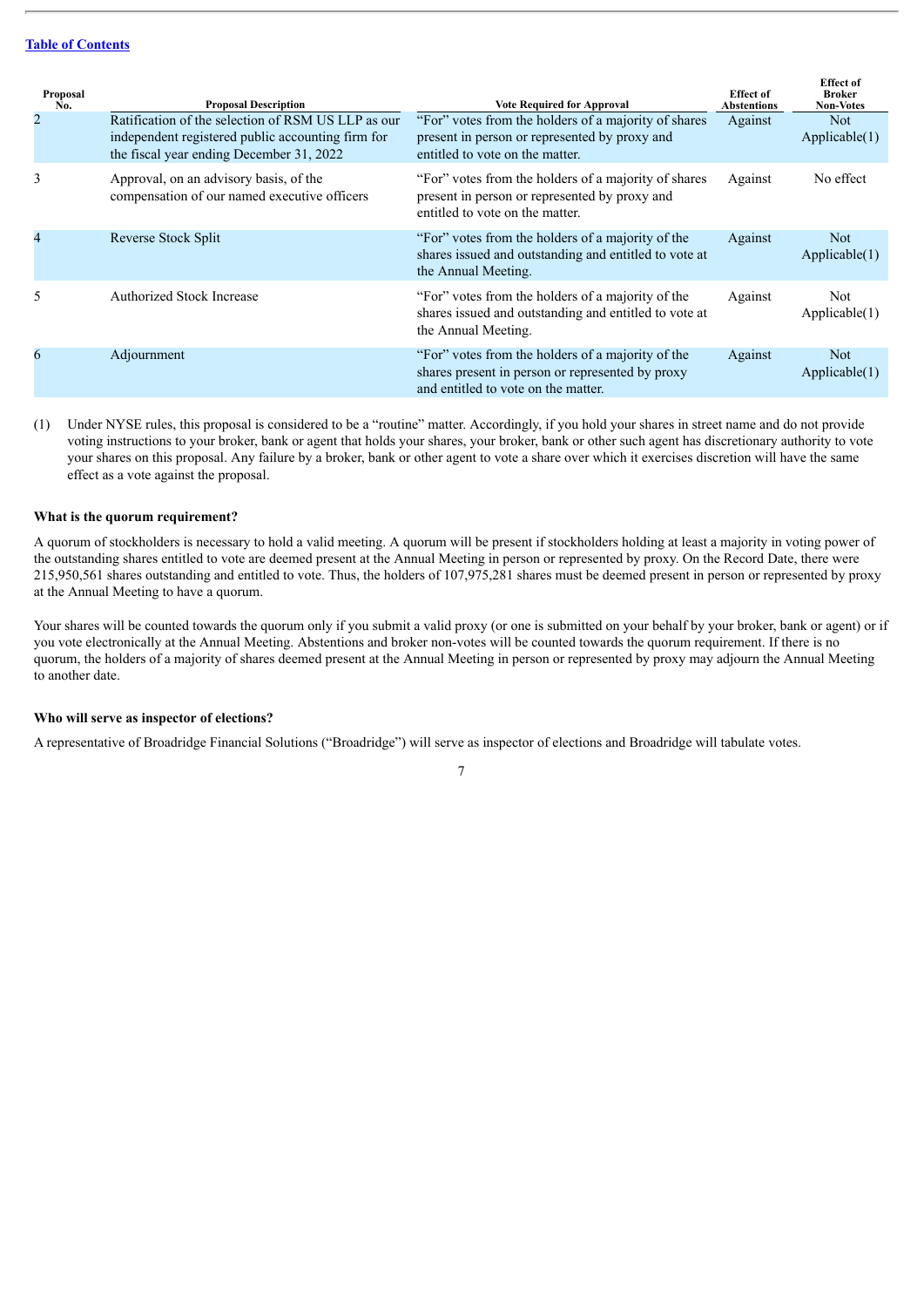## **How can I find out the results of the voting at the Annual Meeting?**

Preliminary voting results will be announced at the Annual Meeting. In addition, final voting results will be published in a current report on Form 8-K that we expect to file within four business days after the Annual Meeting. If final voting results are not available to us in time to file a Form 8-K within four business days after the Annual Meeting, we intend to file a Form 8-K to publish preliminary results and, within four business days after the final results are known to us, file an additional Form 8-K to publish the final results.

## **What if I have questions for the Company's transfer agent?**

Please contact AST, at the phone number or address listed below, if you are a registered stockholder and have questions concerning stock certificates, transfers or ownership or other matters pertaining to your stock account.

#### **800-937-5449**

**6201 15th Avenue, Brooklyn, NY 11219**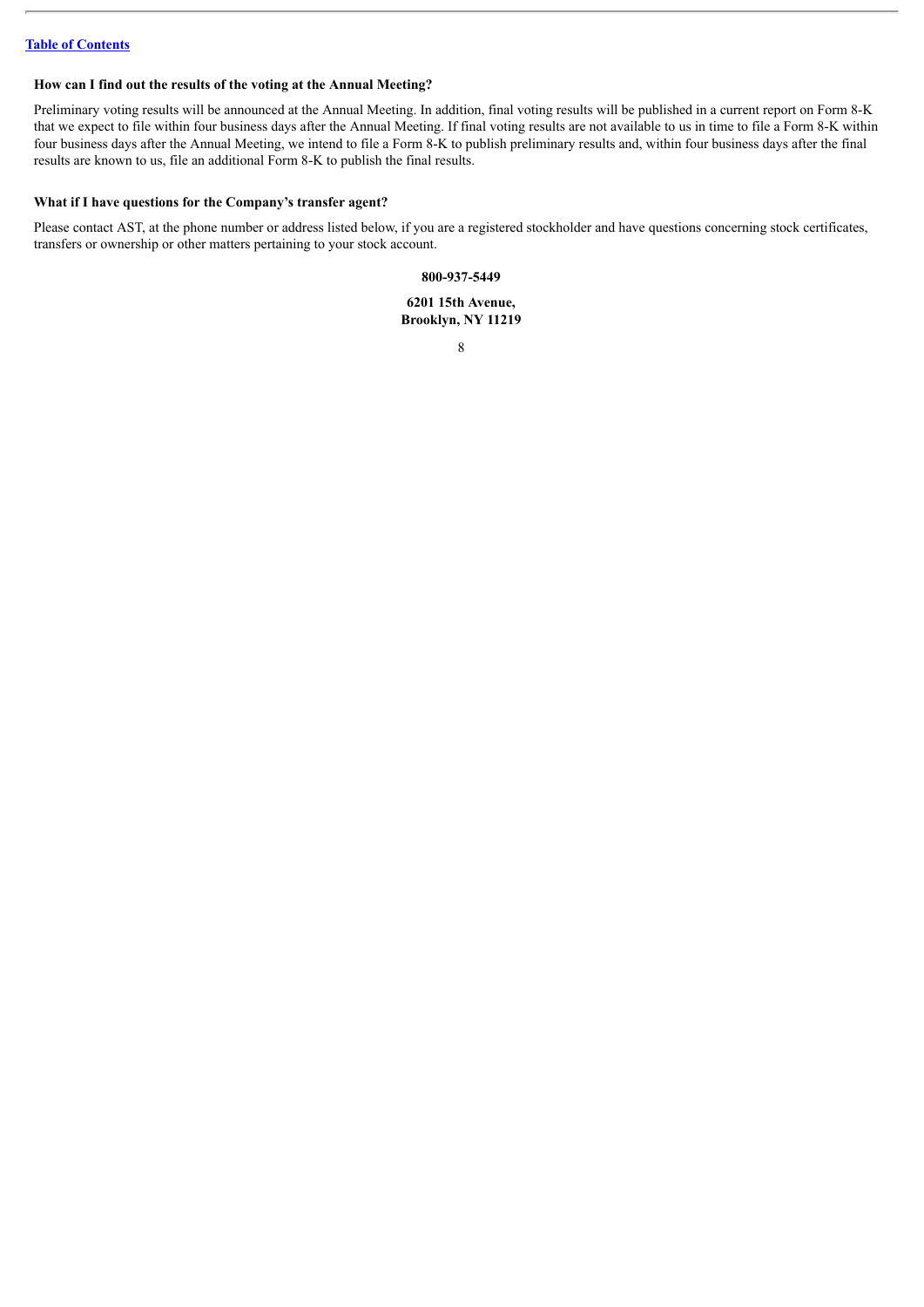#### **PROPOSALS**

**Proposal 1**

#### **Election of Directors**

<span id="page-12-1"></span><span id="page-12-0"></span>Our Board presently has seven directors: Christopher Bowden M.D.; Kevin S. Boyle, Sr.; James Huang; Robert W. Postma; Mary Thistle; Jaime Vieser; and Holger Weis. Each of Dr. Bowden, Mr. Huang, Mr. Postma, Ms. Thistle, Mr. Vieser and Ms. Weis was previously elected by the stockholders. Mr. Boyle was appointed as a member of our Board effective August 30, 2021, and is standing for election to our Board for the first time.

On April 15, 2022, our Board nominated all of our existing directors for election at the Annual Meeting. If elected, each of our proposed nominees has consented to serve as one of our directors, to hold office until our next annual meeting of stockholders and until his or her successor has been duly elected and qualified, or, if sooner, until his or her earlier death, resignation or removal. Proxies cannot be voted for a greater number of persons than the number of nominees named in the proxy statement. If any director nominee should withdraw or otherwise become unavailable to serve, the proxies which would have otherwise been voted for that director nominee may be voted for a substitute director nominee selected by our Board. We are not aware of any reason that a nominee will be unable or unwilling to serve as a director.

The following table sets forth each nominee to be elected at the Annual Meeting, the year each nominee was first elected as a director, the position(s) currently held by each nominee with us and the year each nominee's term will expire, if such nominee is elected at the Annual Meeting.

| <b>Name of Nominee</b>  | Position(s) with<br>the Company      | <b>Year First Became</b><br>a Director | <b>Year Proposed</b><br><b>Term Will Expire</b> |
|-------------------------|--------------------------------------|----------------------------------------|-------------------------------------------------|
| Christopher Bowden M.D. | Director                             | 2019                                   | 2023                                            |
| Kevin S. Boyle, Sr. (1) | Chief Executive Officer and Director | 2021                                   | 2023                                            |
| James Huang             | Chair                                | 2020                                   | 2023                                            |
| Robert W. Postma        | Director                             | 2021                                   | 2023                                            |
| Mary Thistle            | Director                             | 2020                                   | 2023                                            |
| Jaime Vieser            | Director                             | 2020                                   | 2023                                            |
| Holger Weis             | Director                             | 2020                                   | 2023                                            |

(1) On August 22, 2021, Mr. Boyle was appointed our Chief Executive Officer and a member of our Board, to be effective August 30, 2021.

Under our director resignation policy, any nominee in an uncontested election who does not receive a majority of the votes cast (i.e. receives a greater number of votes "withheld" from his or her election than votes "for" in such election) shall submit his or her offer of resignation for consideration by the corporate governance and nominating committee of the Board (the "corporate governance and nominating committee"). The corporate governance and nominating committee shall consider all of the relevant facts and circumstances and recommend to the Board the action to be taken with respect to such offer of resignation, and the Board will then act on such recommendation.

Our corporate governance and nominating committee seeks to assemble a Board that, as a whole, possesses the appropriate balance of professional and industry knowledge, financial expertise and management experience necessary to oversee and direct our business. The corporate governance and nominating committee maintains a goal of recruiting members who complement and strengthen the skills of other members and who also exhibit integrity, collegiality, sound business judgment and other qualities that the corporate governance and nominating committee views as critical to effective functioning of the Board.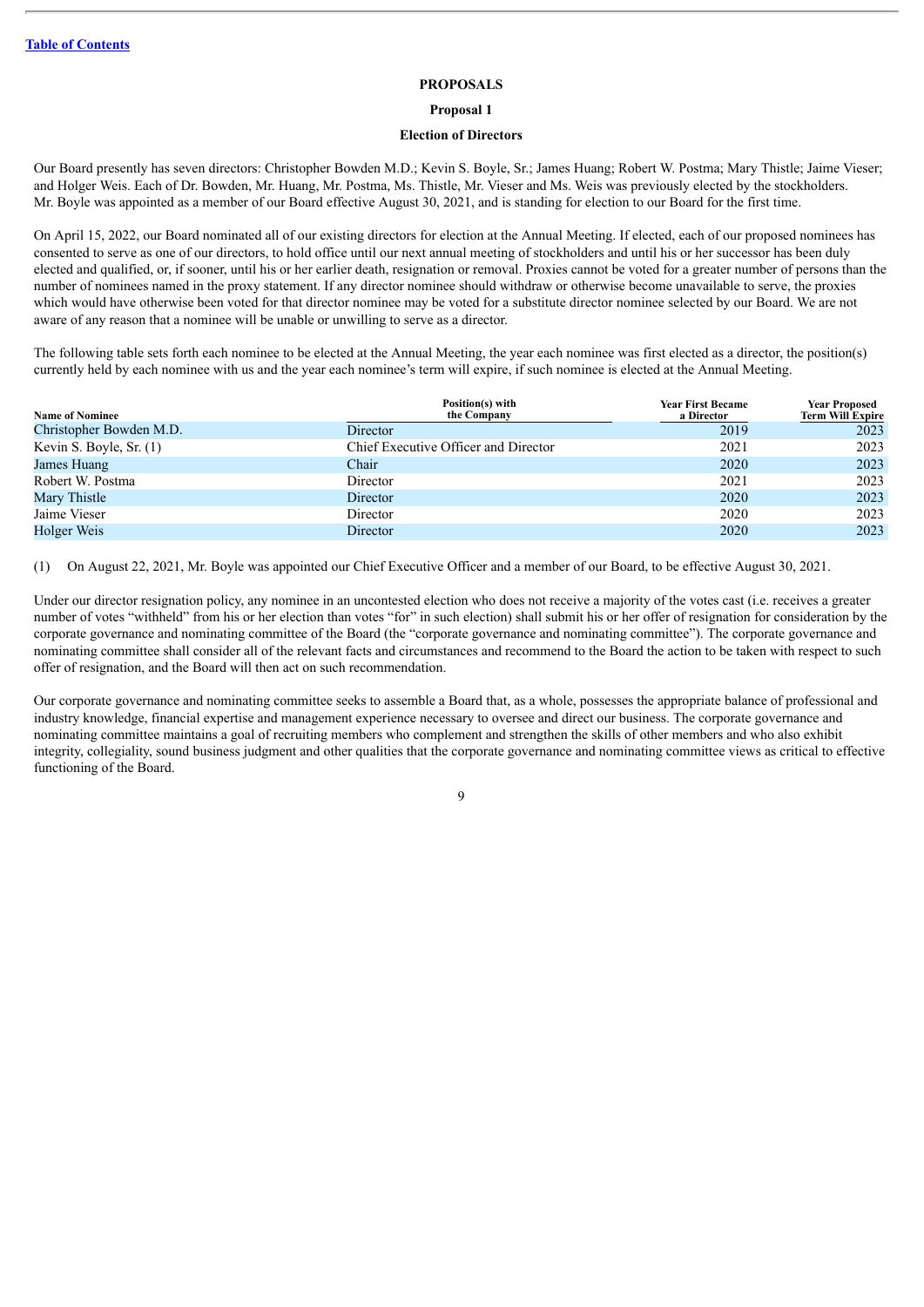None of the director nominees are related by blood, marriage or adoption to any of our other director nominees or executive officers. Certain of our directors were selected or nominated for election as a director, pursuant to the WaterMill Settlement Agreement (as defined below). See the section titled "*Certain Relationships and Related Transactions—Certain Related-Party Transactions—WaterMill Settlement Agreement*" in this proxy statement. Mr. Boyle, our Chief Executive Officer and a director, was nominated as a director pursuant to the terms of his employment agreement as described in the section titled "*Executive Compensation—Narrative to the Summary Compensation Table—Employment and Change in Control Agreements— Employment Agreement with Kevin S. Boyle, Sr.*"

#### **Vote Required**

Directors are elected by a plurality of the votes of the holders of shares deemed present in person or represented by proxy and entitled to vote on the election of directors. Accordingly, if a quorum is present, the seven nominees receiving the highest number of "FOR" votes will be elected. Shares represented by executed proxies will be voted, if authority to do so is not withheld, for the election of the seven nominees named above.

## *The Board recommends that you vote "FOR" the election of each named nominee.*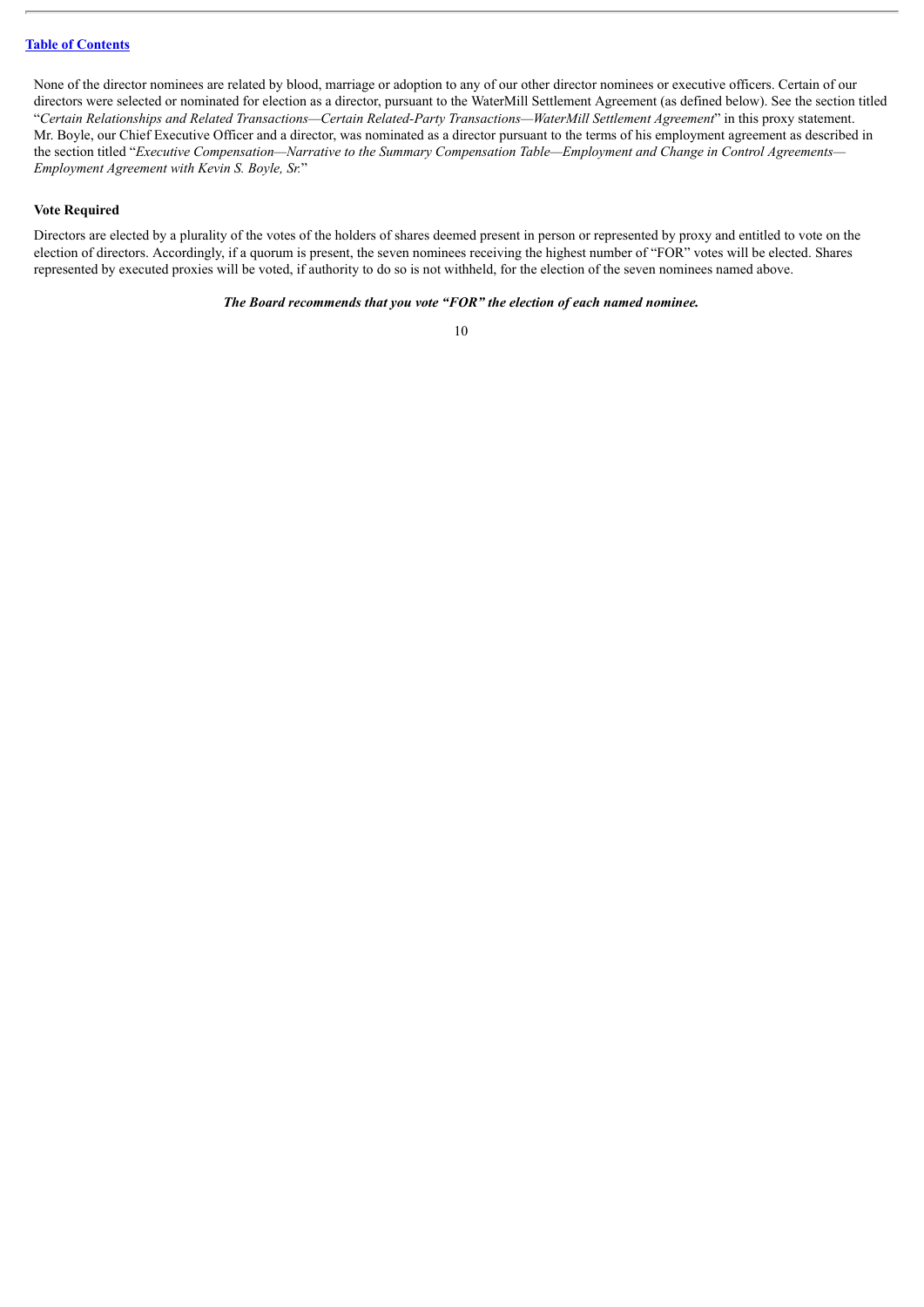#### **Proposal 2**

#### **Ratification of Selection of Independent Registered Public Accounting Firm**

<span id="page-14-0"></span>The audit committee of the Board has selected RSM US LLP as our independent registered public accounting firm for the fiscal year ending December 31, 2022. RSM US LLP has audited our financial statements since 2010. A representative of RSM US LLP is expected to virtually attend the Annual Meeting. He or she will have an opportunity to make a statement if he or she so desires and will be available to respond to appropriate questions from stockholders.

We are not required by statute or our bylaws or other governing documents to obtain stockholder ratification of the appointment of RSM US LLP as our independent registered public accounting firm. The audit committee has submitted the selection of RSM US LLP to the stockholders for ratification as a matter of good corporate practice. If the stockholders do not ratify the appointment, the audit committee may reconsider its selection. Notwithstanding the proposed ratification of the selection of RSM US LLP by the stockholders, the audit committee, in its discretion, may direct the appointment of a new independent registered public accounting firm at any time during the year without notice to, or the consent of, the stockholders, if the audit committee determines that such a change would be in our best interest and the best interest of our stockholders.

#### **Principal Accountant Fees and Services**

The following table presents the aggregate fees billed by RSM US LLP for the years ended December 31, 2021 and 2020.

| <b>Fee Category</b>       | 2021      | 2020      |
|---------------------------|-----------|-----------|
| Audit Fees (1)            | \$325,960 | \$375,203 |
| <b>Audit-Related Fees</b> |           |           |
| Tax Fees                  |           |           |
| All Other Fees            |           |           |
| <b>Total Fees</b>         | \$325,960 | \$375,203 |

(1) Represents fees billed for professional services provided to us in connection with the annual audit of our financial statements, the review of our quarterly condensed financial statements, the audit of the effectiveness of our internal controls over financial reporting pursuant to Section 404 of the Sarbanes-Oxley Act of 2002 (2020 only), as well as audit services that are normally provided by an independent registered public accounting firm in connection with statutory and regulatory filings or engagements for those fiscal years, such as statutory audits, administrative fees and out-of-pocket costs.

Other than as discussed above, we did not incur any fees of RSM US LLP for audit-related, tax or other services in 2021 or 2020.

All fees described above were pre-approved by the audit committee.

#### **Pre-Approval Policy and Procedures**

The audit committee has adopted a policy and procedures for the pre-approval of audit and non-audit services rendered by our independent registered public accounting firm, RSM US LLP. The policy generally authorizes pre-approval by the audit committee of specified services in the defined categories of audit services, audit-related services and tax services up to specified amounts. Pre-approval may also be given as part of the audit committee's approval of the scope of the engagement of the independent registered public accounting firm or on an individual, explicit, case-by-case basis before the independent registered public accounting firm is engaged to provide each service. The pre-approval of services may be delegated to one or more of the audit committee's members, but the decision must be reported to the full audit committee at its next scheduled meeting.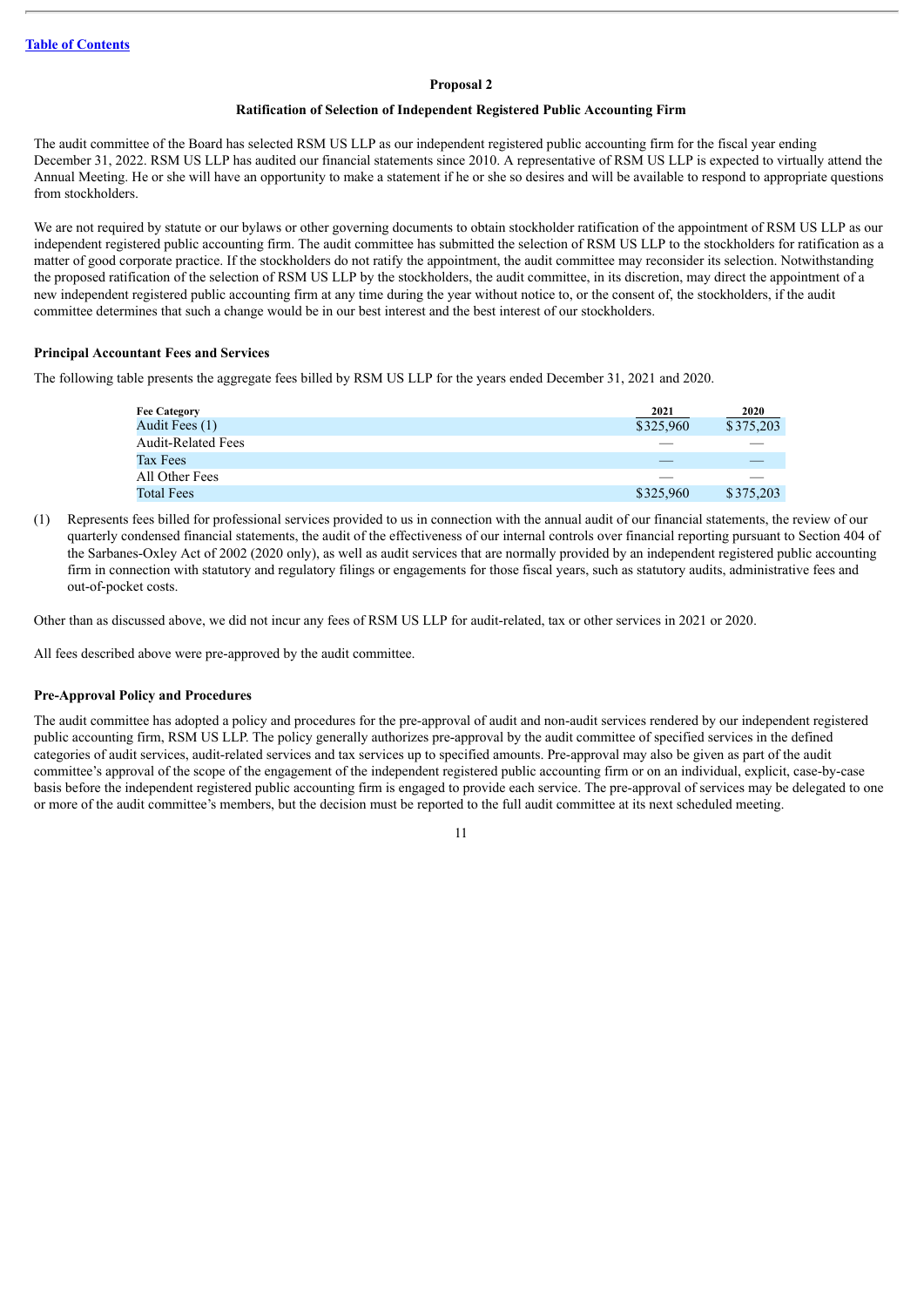## **Vote Required**

The affirmative vote of the holders of a majority of the shares deemed present in person or represented by proxy and entitled to vote at the annual meeting will be required to ratify the selection of RSM US LLP. Abstentions will be counted toward the vote total for Proposal 2 and will have the same effect as "AGAINST" votes.

The Board recommends that you vote "FOR" the ratification of the selection of RSM US LLP as our independent registered public accounting firm *for our fiscal year ending December 31, 2022.*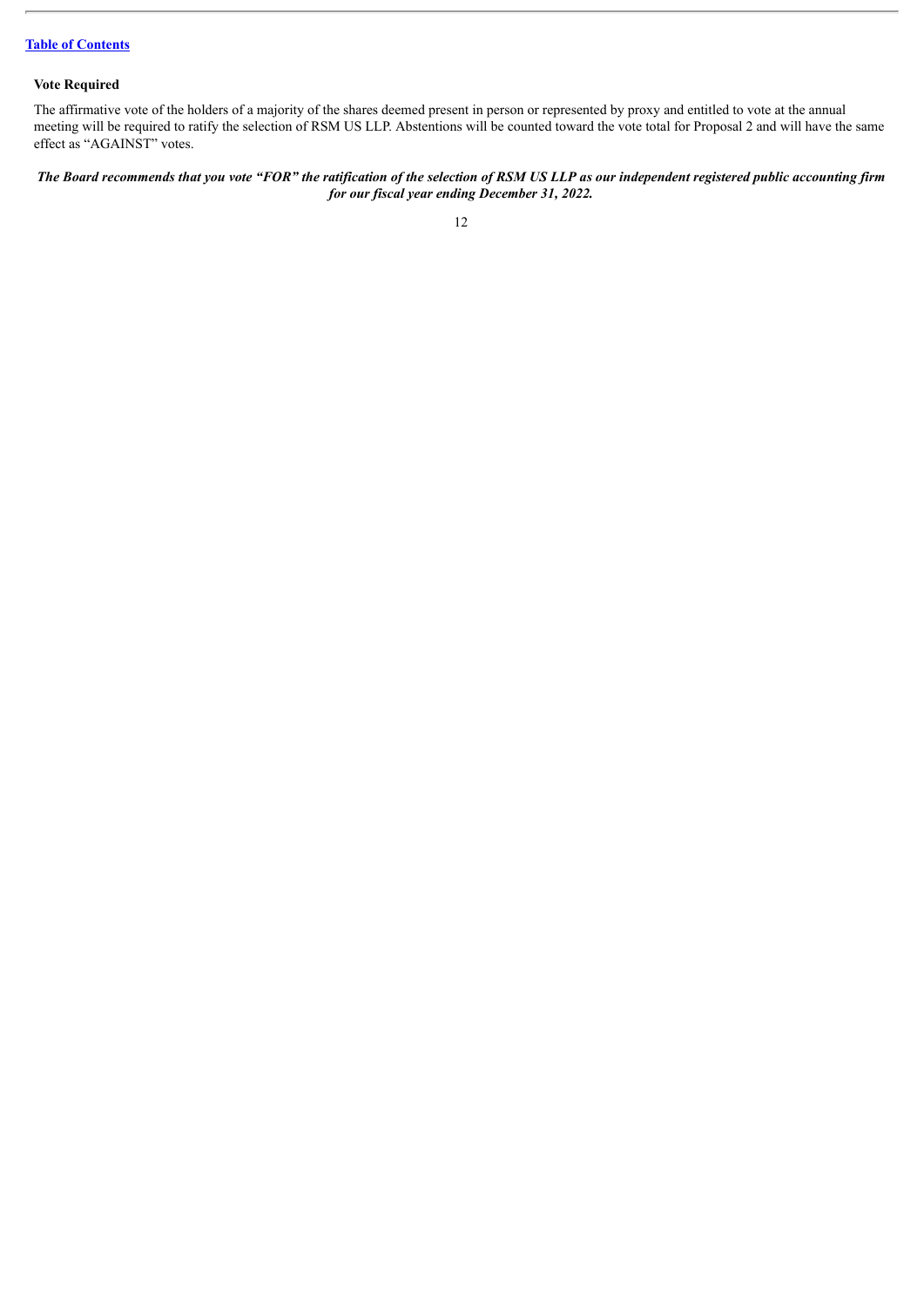#### **Proposal 3**

## **Advisory Vote on Executive Compensation**

<span id="page-16-0"></span>Under the Dodd-Frank Wall Street Reform and Consumer Protection Act and Section 14A of the Securities Exchange Act of 1934, as amended (the "Exchange Act"), our stockholders are entitled to vote to approve, on an advisory basis, the compensation of our named executive officers as disclosed in this proxy statement in accordance with the SEC's rules. At the 2017 annual meeting of stockholders, our stockholders indicated their preference that we solicit a non-binding advisory vote on the compensation of the named executive officers, commonly referred to as a "say-on-pay vote," every year. The Board has adopted a policy that is consistent with that preference indicated by our stockholders. Accordingly, this year we are again asking the stockholders to approve, on an advisory basis, the compensation of our named executive officers as disclosed in this proxy statement.

This vote is not intended to address any specific item of compensation, but rather the overall compensation of our named executive officers and the philosophy, policies and practices described in this proxy statement. The compensation of our named executive officers is disclosed in the section titled "*Executive Compensation*" below, including the tabular and narrative disclosures set forth in such section under the same heading. We believe that our compensation policies and decisions are focused on pay-for-performance principles and strongly aligned with our stockholders' interests. Compensation of our named executive officers is designed to enable us to attract and retain talented and experienced executives, whose knowledge, skills and performance are critical to our success, and motivate these executive officers to achieve our business objectives and to lead us in a competitive environment.

We are asking our stockholders to indicate their support for the compensation of our named executive officers as described in this proxy statement by casting a non-binding advisory vote "FOR" the following resolution:

"RESOLVED, that the stockholders hereby approve the compensation of the "named executive officers" of Alaunos Therapeutics, Inc., as disclosed in the section titled "Executive Compensation" in the proxy statement for the Alaunos Therapeutics, Inc. 2022 Annual Meeting of stockholders pursuant to the compensation disclosure rules of the SEC, including the compensation tables and narrative discussion."

#### **Vote Required**

The affirmative vote of the holders of a majority of the shares deemed present in person or represented by proxy and entitled to vote at the Annual Meeting will be required to approve, on an advisory basis, the compensation of our named executive officers as described herein. Because the vote is advisory, it will not be binding on us, the Board or the Board's compensation committee (the "compensation committee"). Nevertheless, the views expressed by our stockholders, whether through this vote or otherwise, are important to us and, accordingly, the Board and our compensation committee intend to consider the results of this vote in making determinations in the future regarding executive compensation arrangements. Abstentions will be counted toward the vote total for Proposal 3 and will have the same effect as "AGAINST" votes.

#### The Board recommends that you vote "FOR" the proposal to approve the compensation of our named executive officers, as described in this proxy *statement.*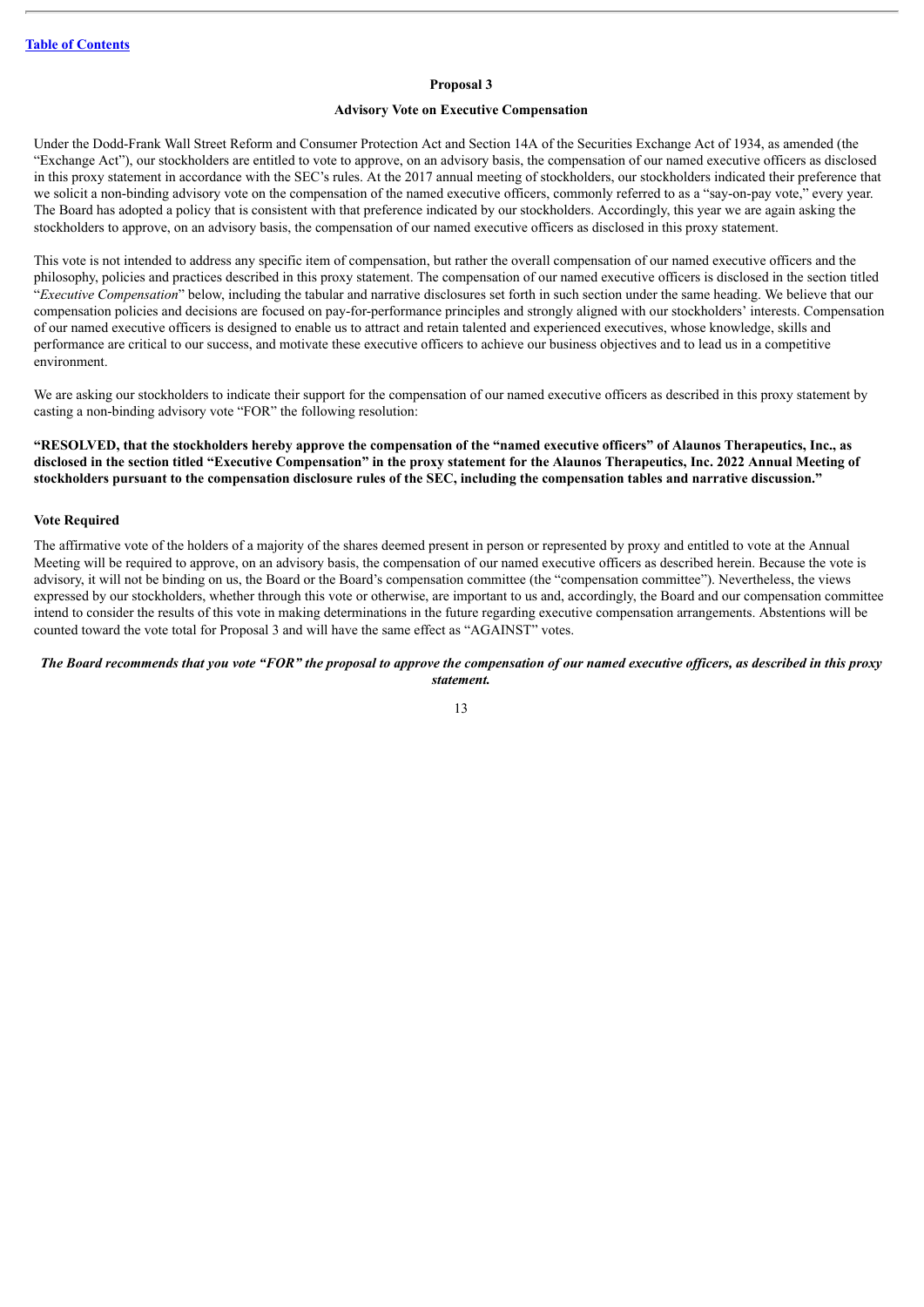#### **Proposal 4**

## <span id="page-17-0"></span>Approval of the Second Amended and Restated Certificate of Incorporation to Effect a Reverse Stock Split of Common Stock

#### **Overview**

On April 15, 2022, our Board unanimously approved and recommended that our stockholders approve the amendment and restatement of our Charter to, at the discretion of the Board, effect a reverse stock split with respect to the Company's issued and outstanding common stock, par value \$0.001 per share, including stock held by the Company as treasury shares, at any reverse stock split ratio within a range of 1-for-5 to 1-for-15, inclusive, and a proportionate decrease in the number of our total authorized capital stock and common stock, as further described below. As further described below, we are seeking approval of this Reverse Stock Split Proposal primarily to provide our Board with the authority to effect a reverse stock split if needed to maintain our listing on the Nasdaq Global Select Market. Our Board has accordingly determined that it is advisable and in the best interest of the Company and its stockholders for this Reverse Stock Split Proposal to be approved so that the Board has the necessary flexibility if, as we near the end of the relevant compliance period (including any granted extensions), we have not regained compliance with the Minimum Price Standard (as defined below) and the Board makes the determination that a reverse stock split provides us the best chance to regain compliance and avoid delisting.

A reverse stock split, if implemented, would be at any ratio approved by our stockholders in this proposal within the range described above and would apply equally to all outstanding shares of our common stock. Accordingly, each stockholder would hold the same percentage of common stock outstanding immediately following a reverse stock split as that stockholder held immediately prior to a reverse stock split, except for adjustments that may result from the treatment of fractional shares as described below. In addition, a reverse stock split would result in a proportionate reduction in the number of shares of common stock authorized under the Charter.

Approval of this proposal would permit, but not require, our Board to effect a reverse stock split by any ratio between 1-for-5 to 1-for-15, inclusive, with the exact ratio to be selected at a whole number within this range as determined by our Board in its sole discretion, provided that any reverse stock split is implemented within one year after the conclusion of the Annual Meeting.

Upon receiving stockholder approval of a reverse stock split, the Board will have the authority, but not the obligation, to elect, in its sole discretion, without further action on the part of our stockholders and as it determines to be in our and our stockholders' best interests, to effect a reverse stock split and, if so, to select the reverse stock split ratio from within the approved range of ratios described above, each ratio within such range having been approved by our stockholders. We believe that enabling our Board to select the ratio from within the stated range will provide us with the flexibility to implement a reverse stock split in a manner designed to maximize the anticipated benefits for our stockholders. In determining the ratio following the receipt of stockholder approval, our Board may consider, among other factors, the following:

- the historical trading price and trading volume of our common stock;
- the number of outstanding shares of our common stock;
- the then-prevailing trading price and trading volume of our common stock and the anticipated impact of a reverse stock split on the trading market for our common stock;
- the continued listing requirements of the Nasdaq Global Select Market, including the requirement that, subject to limited exceptions, listed companies maintain a minimum bid price of at least \$1.00;
- the number of authorized but unissued shares of our common stock that would result from a reverse stock split, and potential uses of those additional authorized but unissued shares;
- the anticipated impact of a particular ratio on our ability to reduce administrative and transactional costs; and
- prevailing general market and economic conditions.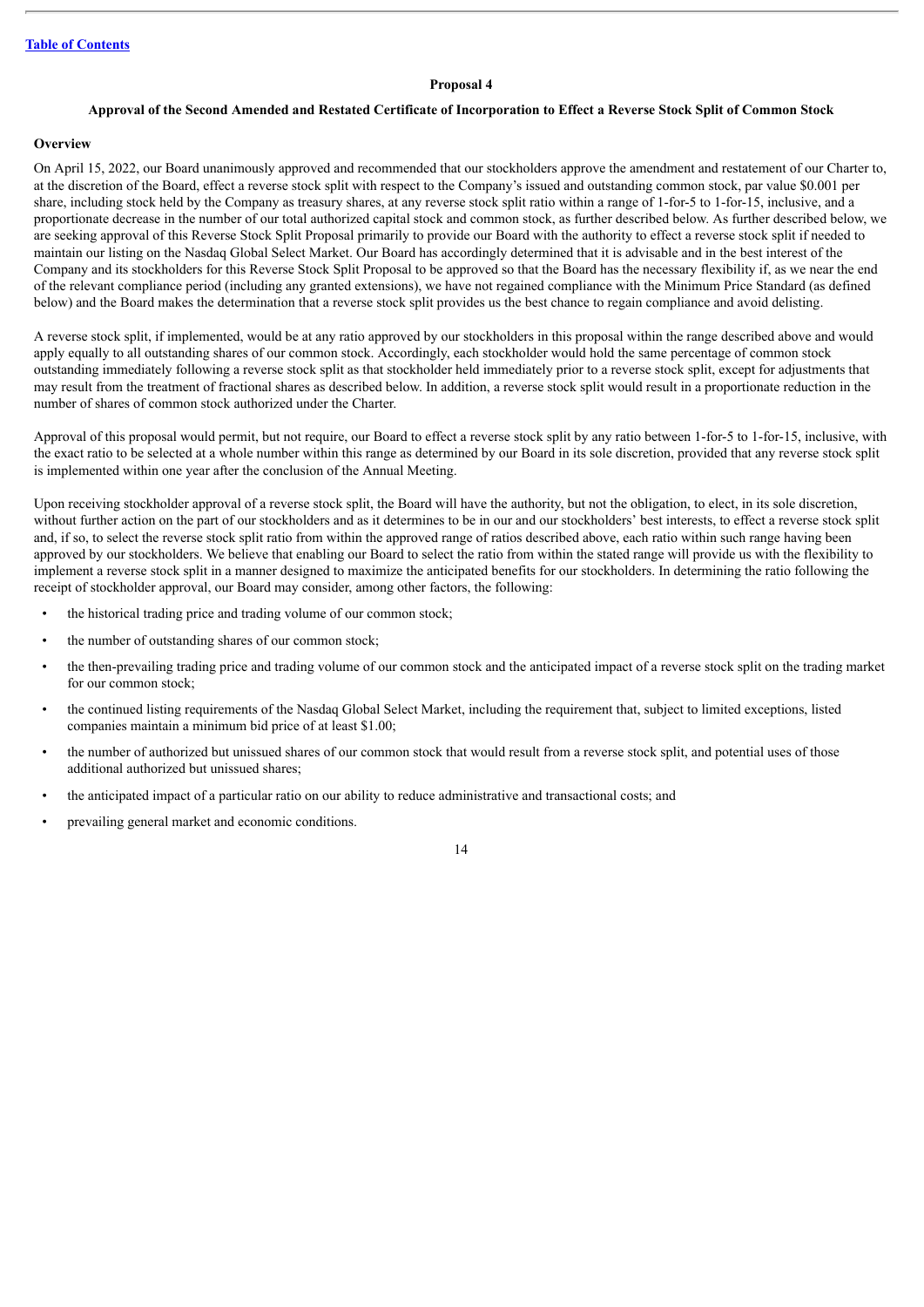If this Reverse Stock Split Proposal is approved by the stockholders and the Board determines to implement a reverse stock split, we will file an amended and restated Charter (the "Second Amended and Restated Charter"), with the Delaware Secretary of State. The material changes in the proposed Second Amended and Restated Charter are described in this proposal. This description is qualified in its entirety by reference to the complete text of the Second Amended and Restated Charter, which is attached as Annex A to this proxy statement and incorporated into this proposal by reference. You are strongly encouraged to read the actual text of the Second Amended and Restated Charter. The proposed Second Amended and Restated Charter is subject to revision for such changes as may be required by the Delaware General Corporation Law and any other changes consistent with this proposal that we may deem necessary or appropriate.

If this Reverse Stock Split Proposal is approved by the stockholders and a reverse stock split is implemented by our Board, no less than 5 and no more than 15 shares of existing common stock, as determined by our Board, will be combined into one share of common stock. Holders will receive, in lieu of any fractional share, an amount in cash (without interest) equal to such fraction multiplied by the closing sales price of our common stock as reported on the Nasdaq Global Select Market on the trading day immediately preceding the effective date of the Second Amended and Restated Charter. The Second Amended and Restated Charter, if adopted, will include only the reverse stock split ratio determined by our Board to be in the best interest of the Company and its stockholders and all of the other ratios approved by our stockholders within the proposed range will be abandoned.

If this Reverse Stock Split Proposal is approved and the Board elects to implement a reverse stock split, the number of outstanding shares of our common stock would be reduced in proportion to the ratio of the reverse stock split chosen by our Board. If a reverse stock split is implemented, the number of authorized shares of our common stock would decrease by the same proportion as the number of shares of common stock that are outstanding at the time of the reverse stock split.

Our Board reserves the right to elect not to effect a reverse stock split, including any or all reverse stock split ratios within the proposed range, if it determines, in its sole discretion, that implementing a reverse stock split is not in the best interest of the Company and its stockholders. If we regain compliance with the Minimum Price Standard (as defined below) prior to the end of the 180 calendar days we have to come into compliance with such standard, our Board may decide to not effect a reverse stock split. If our Board does not implement a reverse stock split on or prior to the one year anniversary of the conclusion of the Annual Meeting, stockholder approval would again be required prior to implementing any future reverse stock split.

#### **Background and Reasons for a Reverse Stock Split**

As further described below, we and our Board are seeking approval for the Reverse Stock Split Proposal primarily to provide our Board with authority to effect a reverse stock split if needed to maintain our listing on the Nasdaq Global Select Market. However, we cannot provide assurance that a reverse stock split would achieve its intended or desired benefits, and we strongly encourage you to review the discussion below in the section titled "*Risks and Potential Disadvantages Associated with a Reverse Stock Split*."

#### *Nasdaq Minimum Price Standard*

Nasdaq Listing Rule 5450(a)(1) requires that companies listed on the Nasdaq Global Select Market maintain a minimum closing bid price of at least \$1.00 per share (the "Minimum Price Standard"). Companies are considered out of compliance with the Minimum Price Standard if the Nasdaq closing bid price is below \$1.00 per share for 30 consecutive business days. Under Nasdaq Listing Rule 5810(c)(3)(A), once out of compliance with the Minimum Price Standard, a company has 180 calendar days to regain compliance by meeting the Minimum Price Standard. The 180 calendar day period for regaining compliance with the Minimum Price Standard ends on September 13, 2022. The Minimum Price Standard will be met if the Company's common stock has a minimum closing bid price of at least \$1.00 per share for a minimum of 10 consecutive business days during the 180 calendar day period to regain compliance with the Minimum Price Standard. If we do not regain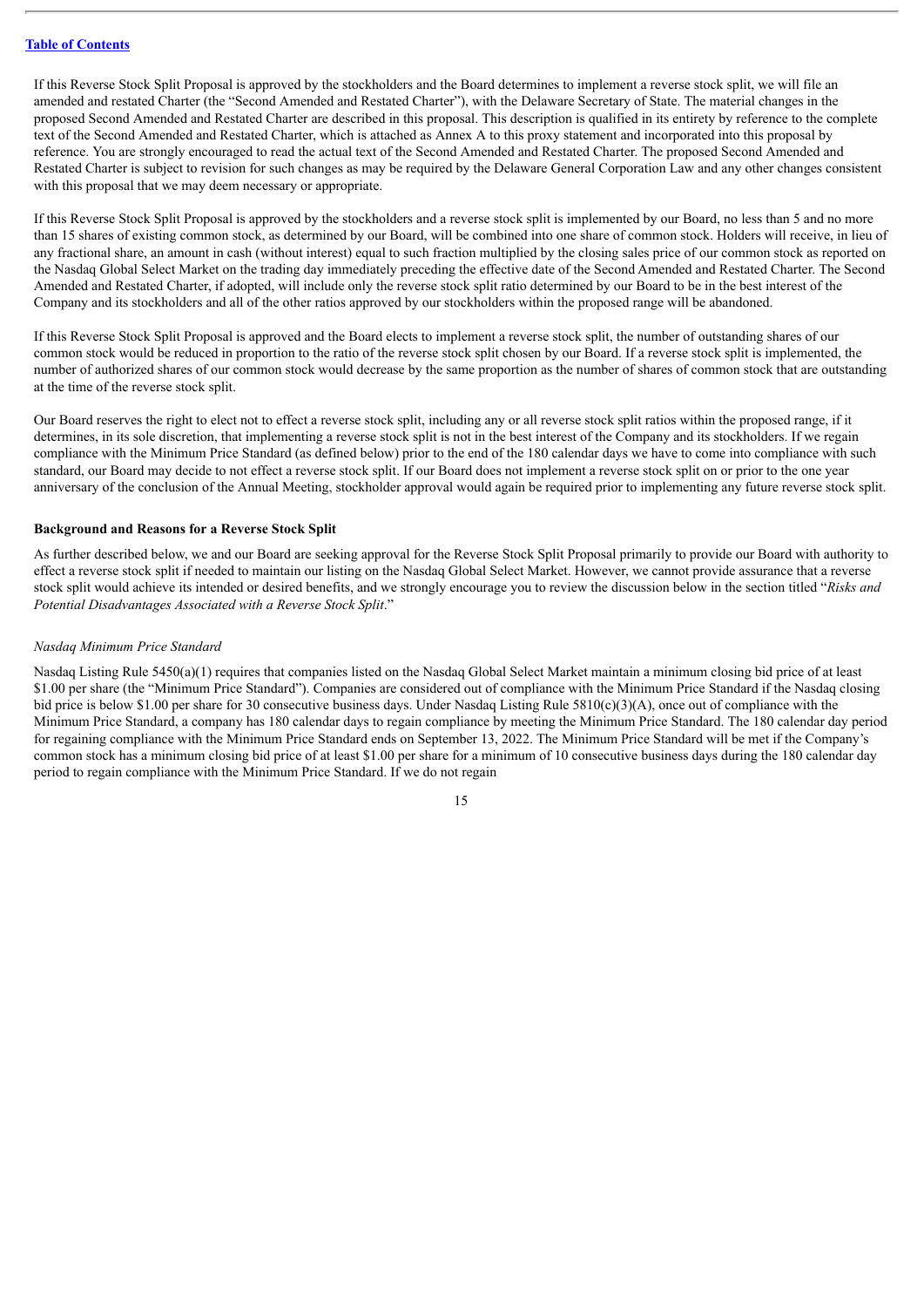compliance with the Minimum Price Standard by September 13, 2022, we may be eligible for an additional 180 calendar day compliance period. To qualify, we would need to transfer the listing of our common stock to the Nasdaq Capital Market, provided that it meets the continued listing requirement for the market value of publicly held shares and all other initial listing standards, with the exception of the Minimum Price Standard. To effect such a transfer, we would also need to pay an application fee and will need to provide written notice of our intention to cure the deficiency during the additional compliance period.

As of the date of this proxy statement, we are not in compliance with the Minimum Price Standard. The equity markets have experienced and continue to experience substantial volatility due to, among other factors, the COVID-19 global pandemic and the war in Ukraine. On April 22, 2022, the reported closing price of the our common stock was \$0.49 per share. Accordingly, there is a significant risk that we may be unable to gain compliance with the Minimum Price Standard without a reverse stock split.

The primary purpose of a reverse stock split would be to achieve an increase in the per share market price of our common stock as necessary to meet the Minimum Price Standard. A delisting of our common stock would materially and adversely affect a stockholder's ability to dispose of, or to obtain accurate quotations as to the market value of, our common stock. Furthermore, any delisting may cause our common stock to be subject to "penny stock" regulations promulgated by the SEC. Under such regulations, broker-dealers are required to, among other things, comply with disclosure and special suitability determinations prior to the sale of shares of common stock. If our common stock becomes subject to these regulations, the market price of our common stock and the liquidity thereof would be materially and adversely affected. Absent other factors, we believe that reducing the number of outstanding shares of our common stock is a potentially effective means to increase the per share market price of our common stock.

If our shares of common stock are delisted from the Nasdaq Global Select Market, we believe that our shares of common stock would likely be eligible to be quoted over-the-counter on an inter-dealer electronic quotation and trading system operated by OTC Markets Group. These markets are generally considered not to be as efficient as, and not as broad as, the Nasdaq Global Select Market. Selling our shares of common stock on these markets could be more difficult because smaller quantities of shares would likely be bought and sold, and transactions could be delayed. In addition, in the event our shares of common stock are delisted, broker-dealers would have certain regulatory burdens imposed upon them with respect to our common stock, which may discourage broker-dealers from effecting transactions in our common stock, further limiting the liquidity of our common stock. These factors could result in lower prices and larger spreads in the bid and ask prices for our common stock.

A delisting from the Nasdaq Global Select Market and continued or further declines in our share price could also greatly impair our ability to raise additional necessary capital through equity or debt financing, or to use our shares for business development or other corporate initiatives, and could significantly increase the ownership dilution to stockholders caused by our issuing equity in financing or other transactions. Without the ability to raise additional capital, our ability to carry on our business and advance the development of our product candidates would be significantly impaired.

Our Board believes that the proposed reverse stock split would be a potentially effective means for us to obtain and/or maintain compliance with the Minimum Price Standard and to avoid, or at least defer, the consequences of our common stock being delisted from the Nasdaq Global Select Market by producing the immediate effect of increasing the bid price of our common stock. Our Board currently intends to effect a reverse stock split only if, in its sole discretion, it deems it to be a necessary step to regain compliance with the Minimum Price Standard.

#### *General Investment Considerations*

Additionally, we believe that a reverse stock split could make our common stock more attractive to a broader range of institutional and other investors, as we have been advised that the current market price of our common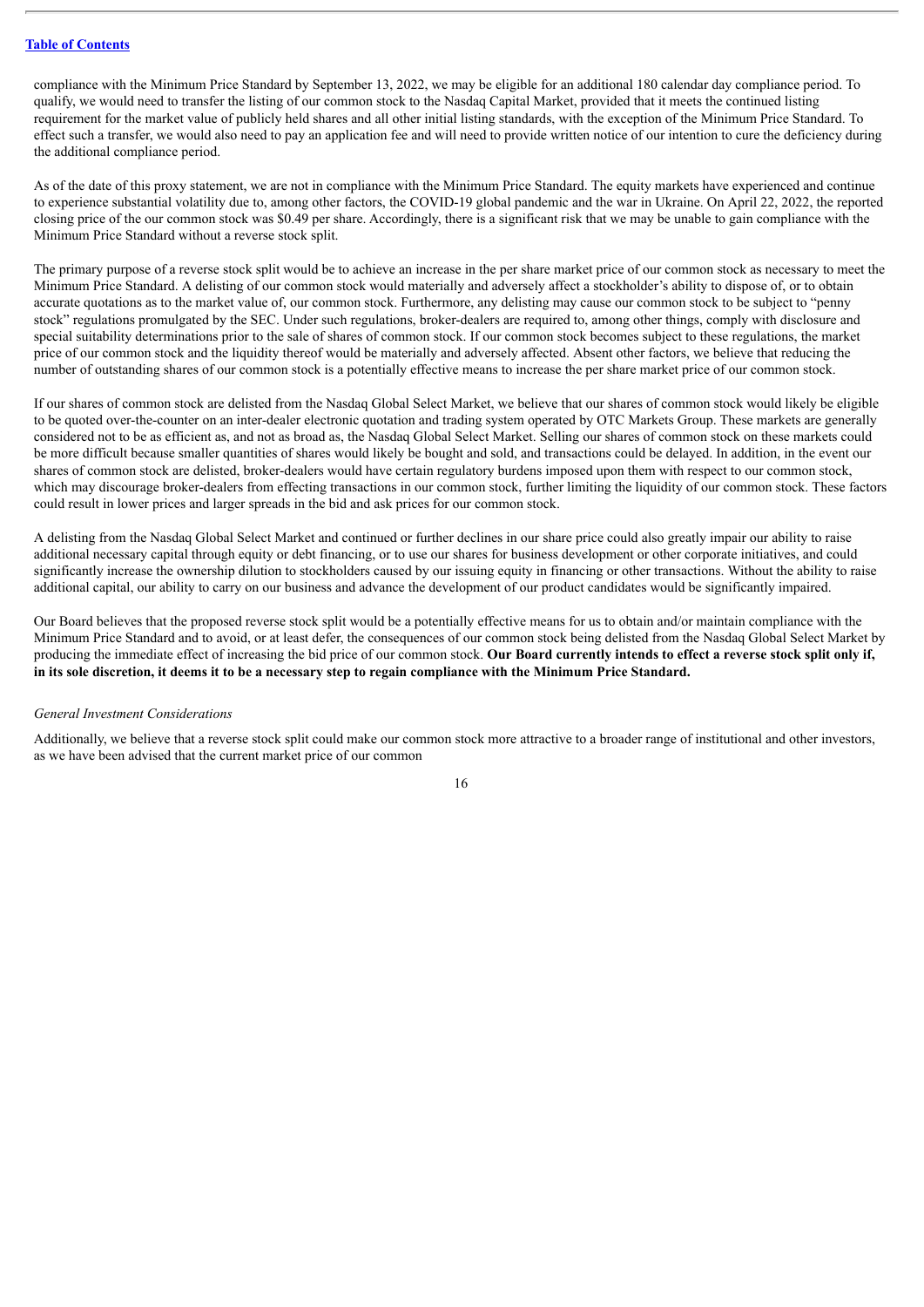stock may affect its acceptability to certain institutional investors and other members of the investing public. In particular, many brokerage houses and institutional investors have internal policies and practices that may prohibit them from investing in low-priced stocks or discourage individual brokers from recommending low-priced stocks to their customers. Moreover, because brokers' commissions on low-priced stocks generally represent a relatively high percentage of the stock price, transaction costs would represent a higher percentage of total share value, which could result in decreased trading volume and increased volatility in the trading price of our common stock. We believe that a reverse stock split could make our common stock a more attractive and cost effective investment for many investors, which could enhance the liquidity of our common stock.

#### **Risks and Potential Disadvantages Associated with a Reverse Stock Split**

Our Board believes that a reverse stock split is a potentially effective means to increase the per share market price of our common stock and thus enable us to regain compliance with the Minimum Price Standard. However, there are a number of risks and potential disadvantages associated with a reverse stock split, including the following:

- The Board cannot predict the effect of a reverse stock split upon the market price for shares of our common stock, and the success of similar reverse stock splits for companies in like circumstances has varied. Some investors may have a negative view of a reverse stock split. Recently, the market price of our common stock has declined substantially, and the equity markets have experienced and continue to experience substantial volatility due to, among other factors, the COVID-19 global pandemic and the war in Ukraine. The principal purpose of a reverse stock split would be to increase the trading price of our common stock to meet the minimum stock price standards of the Nasdaq Global Select Market. However, the effect of a reverse stock split on the market price of our common stock cannot be predicted with any certainty, and we cannot assure you that a reverse stock split will accomplish this objective for any meaningful period of time, or at all. Even if a reverse stock split has a positive effect on the market price for shares of our common stock, performance of our business and financial results, general economic conditions and the market perception of our business, and other adverse factors which may not be in our control could lead to a decrease in the price of our common stock following a reverse stock split.
- Although the Board believes that a higher stock price may help generate the interest of new investors, the reverse stock split may not result in a per-share price that will successfully attract certain types of investors and such resulting share price may not satisfy the investing guidelines of institutional investors or investment funds. Further, other factors, such as our financial results, market conditions and the market perception of our business, may adversely affect the interest of new investors in the shares of our common stock. As a result, the trading liquidity of the shares of our common stock may not improve as a result of a reverse stock split and there can be no assurance that a reverse stock split, if completed, will result in the intended benefits described above.
- Even if a reverse stock split does result in an increased market price per share of our common stock, the market price per share following a reverse stock split may not increase in proportion to the reduction of the number of shares of our common stock outstanding before the implementation of a reverse stock split. Accordingly, even with an increased market price per share, the total market capitalization of shares of our common stock after a reverse stock split could be lower than the total market capitalization before a reverse stock split. Also, even if there is an initial increase in the market price per share of our common stock after a reverse stock split, the market price many not remain at that level due to factors described in this proposal or other factors, including the risks described in our Annual Report on Form 10-K for the year ended December 31, 2021, as updated in reports we subsequently file with the SEC.
- If a reverse stock split is implemented and the market price of shares of our common stock then declines, the percentage decline may be greater than would occur in the absence of a reverse stock split due to decreased liquidity in the market for our common stock. If the market price of shares of our common stock declines after a reverse stock split, the percentage decline as an absolute number and as a percentage of our overall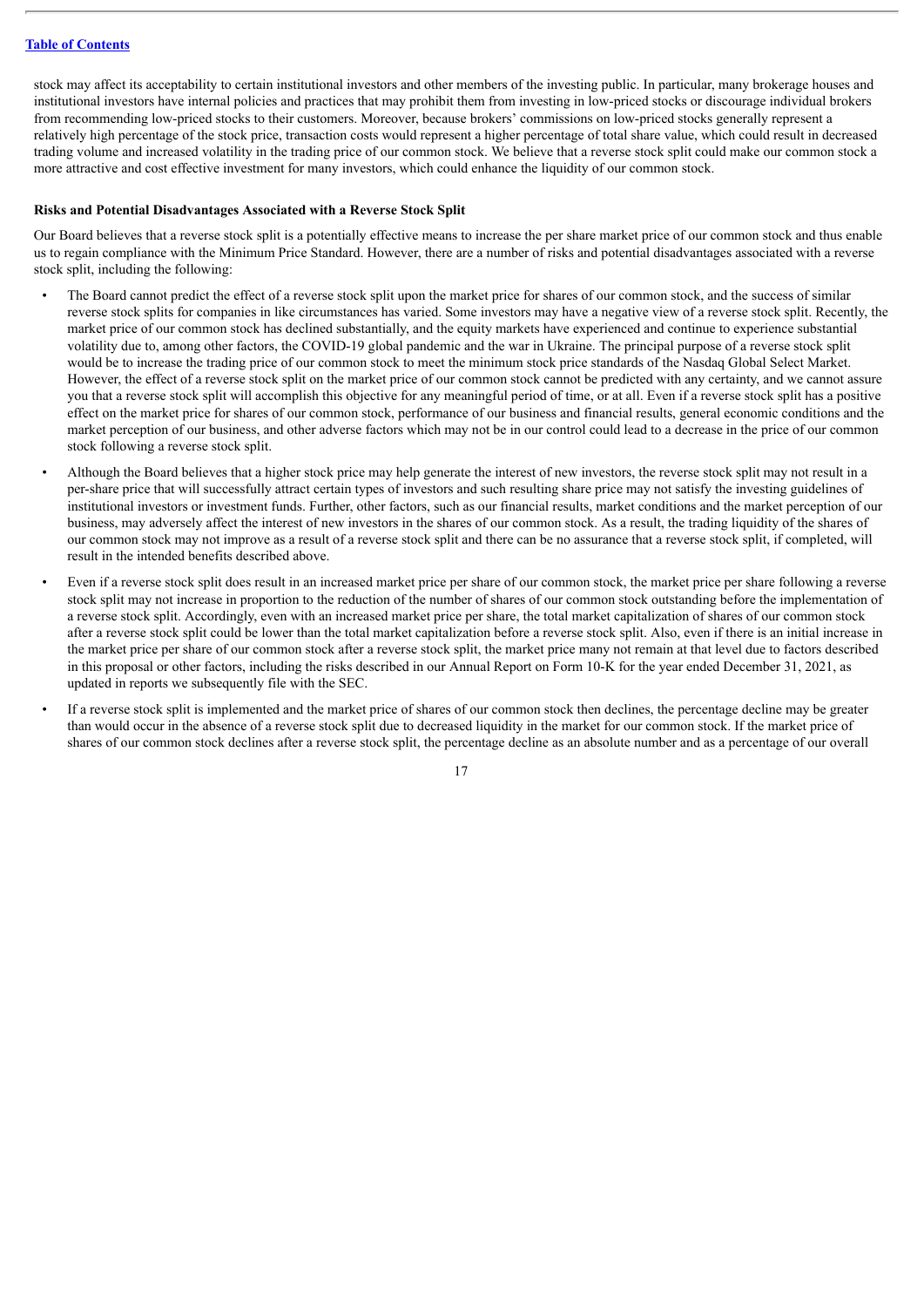market capitalization may be greater than would occur in the absence of a reverse stock split. Accordingly, the total market capitalization of our common stock following a reverse stock split could be lower than the total market capitalization before a reverse stock split.

#### **Procedures for and Effects of Implementing a Reverse Stock Split**

#### *Procedures*

A reverse stock split would become effective upon the filing of the Second Amended and Restated Charter with the Secretary of State of the State of Delaware. The exact timing of the filing of the Second Amended and Restated Charter, if it is filed, would be determined by our Board based on its evaluation as to when such action would be in our and our stockholders' best interests. In addition, our Board reserves the right, notwithstanding stockholder approval and without further action by the stockholders, to elect not to proceed with a reverse stock split if, at any time prior to filing the Second Amended and Restated Charter, our Board determines in its sole discretion that it is not in our best interest and the best interest of our stockholders to proceed with a reverse stock split. If the Second Amended and Restated Charter has not been filed with the Secretary of State of the State of Delaware within one year after the conclusion of the Annual Meeting, our Board will abandon the reverse stock split or seek stockholder reauthorization of a reverse stock split. Following are descriptions of how a reverse stock split would be implemented for beneficial holders, registered book entry holders, and certificated holders.

*Beneficial Holders*. Upon the implementation of a reverse stock split, we intend to treat shares held by stockholders through a broker, bank or other agent in the same manner as registered stockholders whose shares are registered in their names. Brokers, banks and other agents would be instructed to effect a reverse stock split for their beneficial holders holding our common stock in street name. However, these brokers, banks and other agents may have different procedures than registered stockholders for processing a reverse stock split. Stockholders who hold shares of our common stock with a broker, bank or other agent and who have any questions in this regard are strongly encouraged to contact their brokers, banks or other agents for more information.

*Registered "Book Entry" Holders*. Certain of our registered holders of common stock may hold some or all of their shares electronically in book-entry form with AST. These stockholders do not have stock certificates evidencing their ownership of the common stock. They are, however, provided with a statement reflecting the number of shares registered in their accounts. If a reverse stock split is implemented, stockholders who hold shares electronically in book-entry form with AST would not need to take action (the exchange will be automatic) to receive whole shares of post-reverse split common stock.

*Certificated Holders*. If a reverse stock split is implemented, stockholders holding shares of our common stock in certificated form would be sent a letter of transmittal by AST following the reverse stock split. The letter of transmittal would contain instructions on how a stockholder should surrender their certificate(s) representing shares of our common stock (the "Old Certificates") to AST in exchange for certificates representing the appropriate number of whole shares of post-reverse split common stock (the "New Certificates"). No New Certificates would be issued to a stockholder until such stockholder delivered all Old Certificates, together with a properly completed and executed letter of transmittal, to AST. No stockholder would be required to pay a transfer or other fee to exchange their Old Certificates. Stockholders would then receive one or more New Certificate(s) representing the number of whole shares of common stock they are entitled to as a result of a reverse stock split, subject to the treatment of fractional shares described below. Until surrendered, we would deem outstanding Old Certificates held by stockholders to be cancelled and only to represent the number of whole shares of post-reverse split common stock to which these stockholders are entitled and the right to receive cash in lieu of any fractional shares as described below. Any Old Certificates submitted for exchange, whether because of a sale, transfer or other disposition of stock, would automatically be exchanged for New Certificates. If an Old Certificate has a restrictive legend on it, the New Certificate would be issued with the same restrictive legends that are on the Old Certificate.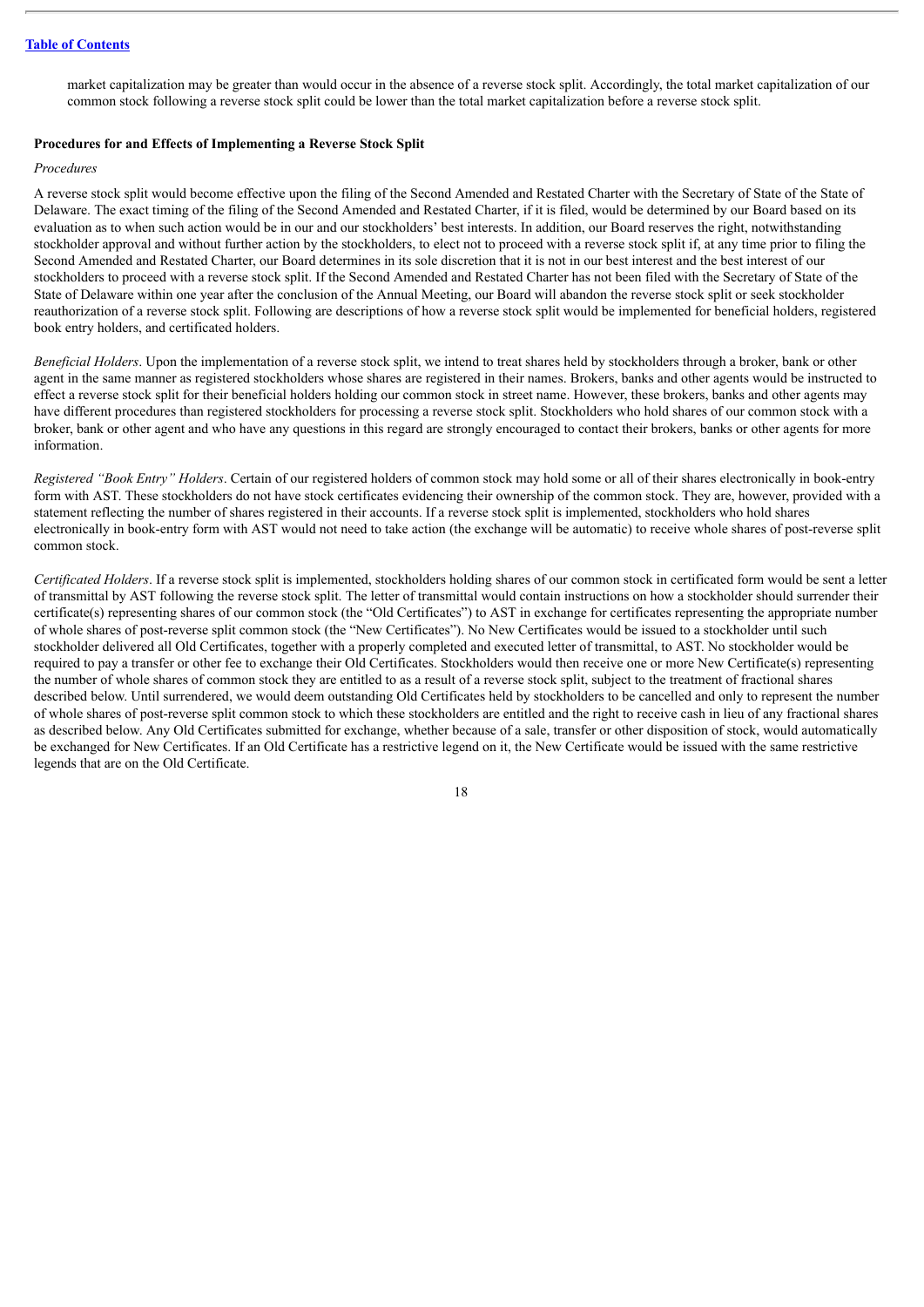If a reverse stock split is implemented, we expect that AST would act as the exchange agent for purposes of implementing the exchange of stock certificates. No service charges would be payable by holders of shares of common stock in connection with the exchange of certificates. We would bear all of such expenses.

## **STOCKHOLDERS SHOULD NOT DESTROY ANY STOCK CERTIFICATES.**

## **STOCKHOLDERS SHOULD NOT SUBMIT STOCK CERTIFICATES FOR EXCHANGE UNLESS AND UNTIL REQUESTED TO DO SO, AND THEN STOCK CERTIFICATES SHOULD BE SUBMITTED ONLY IN THE MANNER INSTRUCTED.**

## **STOCK CERTIFICATES SHOULD NOT BE SUBMITTED DIRECTLY TO THE COMPANY.**

#### *Outstanding Shares of Common Stock*

Depending on the ratio for a reverse stock split determined by our Board, a minimum of 5 and a maximum of 15 shares of existing common stock would be combined into one new share of common stock. Based on 215,950,561 shares of common stock issued and outstanding as of April 22, 2022, immediately following a reverse stock split we would have approximately 43,190,112 shares of common stock issued and outstanding (without giving effect to the treatment of fractional shares) if the ratio for a reverse stock split is 1-for-5, and 14,396,704 shares of common stock issued and outstanding (without giving effect to the treatment of fractional shares) if the ratio for a reverse stock split is 1-for-15. Any other ratio selected within such range would result in a number of shares of common stock issued and outstanding following the reverse stock split between approximately 35,991,760 and 15,425,040 shares.

The actual number of shares issued after giving effect to a reverse stock split, if implemented, would depend on the reverse stock split ratio that is ultimately selected by our Board. A reverse stock split would affect all holders of our common stock uniformly and would not affect any stockholder's percentage ownership interest in the Company, except that, as described below in the section titled "*Fractional Shares*," stockholders of record otherwise entitled to a fractional share, as a result of a reverse stock split, would instead receive an amount in cash. In addition, a reverse stock split would not affect any stockholder's proportionate voting power, except for adjustments that may result from the treatment of fractional shares as described below. A reverse stock split may result in some stockholders owning "odd lots" of less than 100 shares of common stock. Odd lot shares may be more difficult to sell, and brokerage commissions and other costs of transactions in odd lots are generally somewhat higher than the costs of transactions in "round lots" of even multiples of 100 shares.

#### *Authorized Shares of Common Stock*

A reverse stock split would result in a proportionate reduction in the number of authorized shares of our common stock under the Charter at the time a reverse stock split is effected. A reverse stock split would not have any effect on the number of authorized shares of preferred stock, which would remain at 30,000,000 shares of preferred stock, par value \$0.001.

For clarity, if the Authorized Stock Increase Proposal described below is approved by our stockholders and implemented by our Board, in its discretion, through the filing of a certificate of amendment to our Charter prior to the implementation of the reverse stock split, the reverse stock split would have the effect of reducing the increased number of authorized shares.

Following the effective time of a reverse stock split, any authorized shares of our common stock, if and when issued, would be part of our existing class of our common stock and would have the same rights and privileges as the shares of our common stock currently outstanding. Our stockholders do not, as such, have preemptive rights or preferential rights to purchase additional shares of our common stock that we may issue.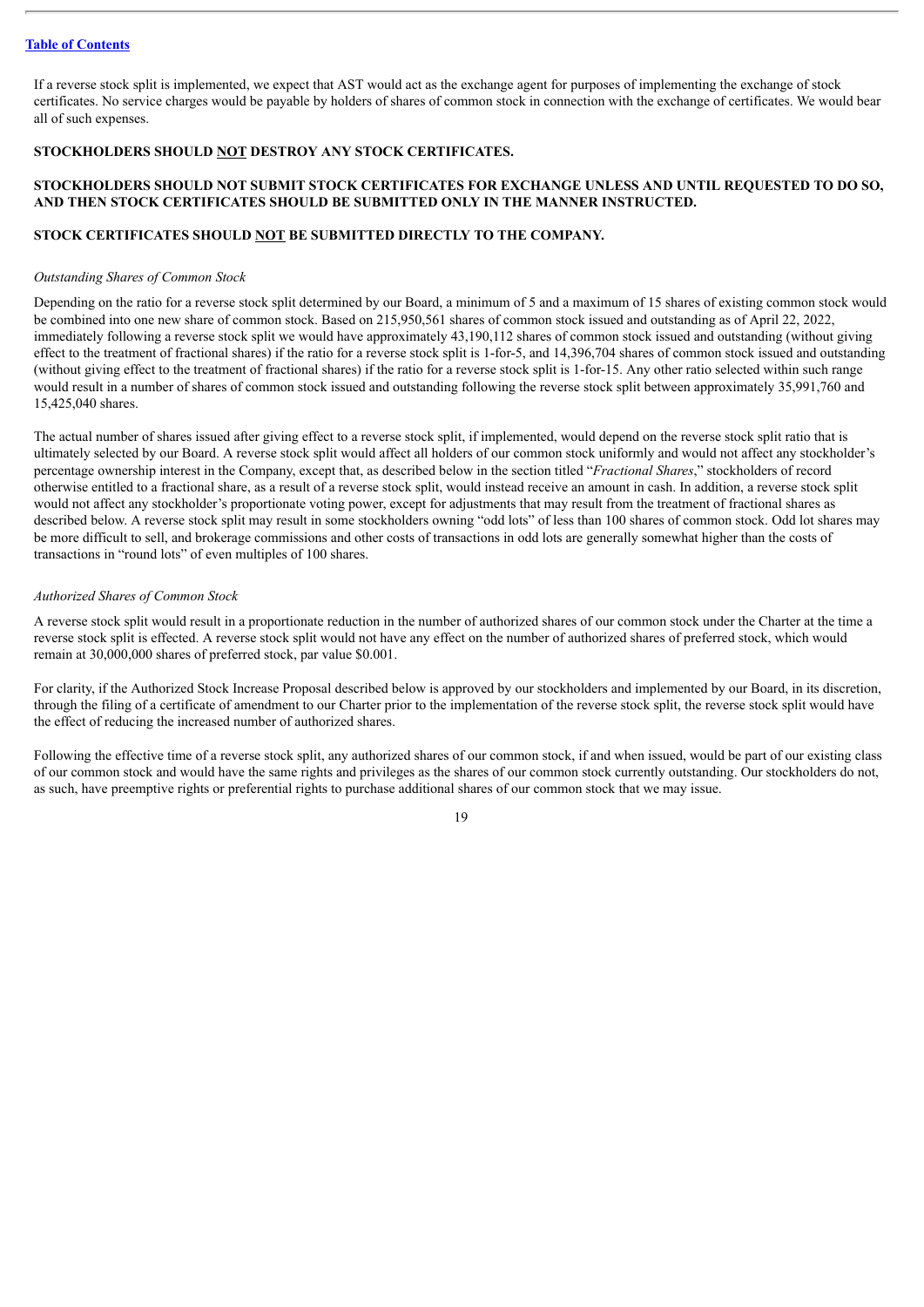#### *Fractional Shares*

We would not issue fractional shares in connection with a reverse stock split. Therefore, we would not issue certificates representing fractional shares resulting from the reverse stock split because the stockholder owns a number of shares of our common stock not evenly divisible by the ratio. Stockholders would receive, in lieu of any fractional share, an amount in cash (without interest) equal to such fraction multiplied by the closing sales price of our common stock as reported on the Nasdaq Global Select Market on the trading day immediately preceding the effective date of the Second Amended and Restated Charter. The ownership of a fractional share interest following a reverse stock split would not give the holder any voting, dividend or other rights, except to receive payment as described above.

If our Board elects to implement the proposed reverse stock split, stockholders owning, prior to the reverse stock split, less than the number of whole shares of common stock that will be combined into one share of common stock in the reverse stock split would no longer be stockholders. The exact number by which the number of holders of our common stock would be reduced will depend on the specific reverse stock split ratio adopted by the Board and the number of stockholders that hold less than that ratio as of the effective date of the reverse stock split. As of the Record Date, there were approximately 246 holders of record of our common stock, of which eight held fewer than 15 shares of common stock.

#### *Ef ects on Equity Compensation Plans and Awards, Convertible Securities and Warrants*

If a reverse stock split is implemented, proportionate adjustments would generally be required to be made with regard to:

- the per share exercise price of, and the number of shares issuable upon exercise of, outstanding stock options issued under our equity compensation plans;
- the number of shares deliverable upon vesting and settlement of outstanding restricted stock and restricted stock unit awards;
- the number of shares reserved for issuance under our equity compensation plans;
- the per share conversion price, and the number of shares issuable upon conversion of, outstanding convertible securities entitling the holders to purchase or convert into, or otherwise acquire shares of our common stock; and
- the strike price and the number of shares issuable upon exercise of warrants entitling the holders to receive shares of our common stock.

In the case of options, convertible securities or other rights to acquire shares of our common stock, these adjustments would result in approximately the same aggregate price required under such options, convertible securities or other rights upon exercise, conversion, or settlement, and approximately the same value of shares of common stock being delivered upon such exercise, conversion, or settlement, immediately following a reverse stock split as was the case immediately preceding such reverse stock split.

In the case of our outstanding warrants, the number of shares issuable under the warrants will be proportionately decreased and the exercise price of each warrant proportionately increased.

The number of shares of common stock issuable upon exercise or vesting of outstanding equity awards, options and warrants and the exercise or purchase price related thereto, if any, would be equitably adjusted in accordance with the terms of our 2012 Equity Incentive Plan and our 2020 Equity Incentive Plan, as applicable, or such stock option grants or warrants, as the case may be, which may include rounding the number of shares of common stock issuable down to the nearest whole share or the payment of cash for fractional shares.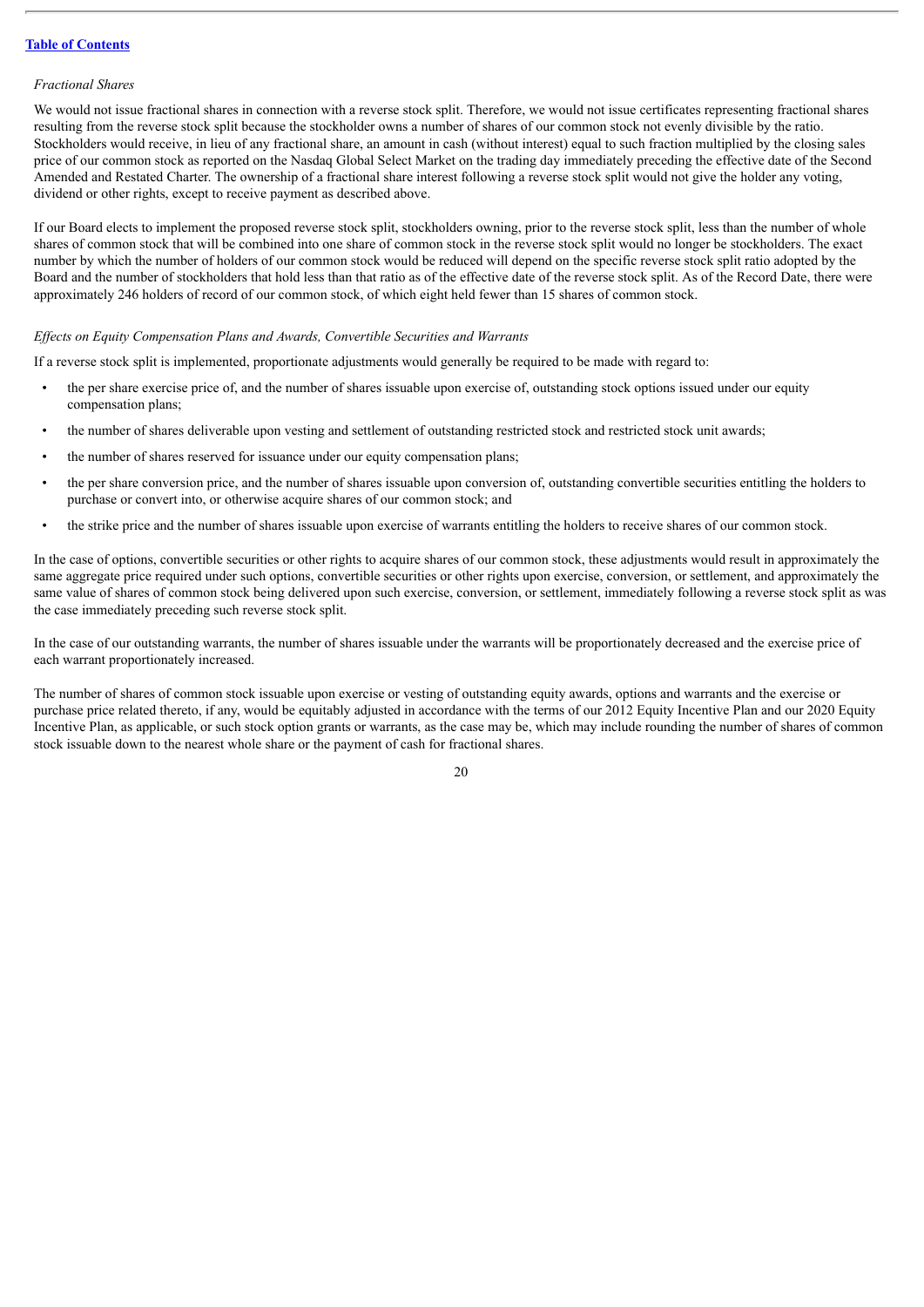#### *Exchange Act Registration; Nasdaq Listing; CUSIP*

Our common stock is currently registered under Section 12(b) of the Exchange Act, and we are subject to periodic reporting and other requirements of the Exchange Act. The implementation of a reverse stock split would not affect the registration of our common stock under the Exchange Act or our reporting or other requirements under the Exchange Act.

We are currently listed on the Nasdaq Global Select Market under the trading symbol "TCRT." If our common stock remains listed on the Nasdaq Global Select Market up to the time of a reverse stock split, then immediately following the reverse stock split our common stock would continue to be listed on the Nasdaq Global Select Market under the TCRT symbol, although it is likely that Nasdaq would add the letter "D" to the end of the trading symbol for a period of 20 trading days after the effective date of the reverse stock split to indicate that the reverse stock split had occurred.

Following a reverse stock split, our common stock would have a new Committee on Uniform Securities Identification Procedures ("CUSIP") number, which is a number used to identify our equity securities, and stock certificates with the older CUSIP number will need to be exchanged for stock certificates with the new CUSIP number by following the procedures described above.

#### *Accounting Matters*

The filing of the Second Amended and Restated Charter and implementation of a reverse stock split would not affect the par value of our common stock per share, which will remain \$0.001. As a result, the stated capital attributable to common stock and the additional paid-in capital account on our balance sheet would not change due to a reverse stock split. However, the stated capital attributable specifically to our common stock would be reduced proportionally depending on the reverse stock split ratio, and the additional paid-in capital account would be credited with the amount by which the stated capital would be reduced. Also, if a reverse stock split is implemented, reported per share net income or loss would be higher because there will be fewer shares of our common stock outstanding. We do not anticipate that any other accounting consequences would arise as a result of a reverse stock split.

#### **Appraisal Rights**

Our stockholders are not entitled to dissenters' or appraisal rights under the Delaware General Corporation Law with respect to any of the proposals being voted on at the Annual Meeting and described in this proxy statement.

#### **Certain Federal Income Tax Consequences of a Reverse Stock Split**

The following describes certain material U.S. federal income tax considerations of a reverse stock split expected to apply generally to U.S. Holders (as defined below) of our common stock. This description is based upon current provisions of the Internal Revenue Code of 1986, as amended (the "Code"), existing Treasury Regulations under the Code and current administrative rulings and court decisions, all of which are subject to change or different interpretation. Any change, which may or may not be retroactive, could alter the tax consequences to us or our stockholders as described in this section. No ruling from the U.S. Internal Revenue Service has been or will be requested in connection with a reverse stock split.

No attempt has been made to comment on all U.S. federal income tax consequences of a reverse stock split that may be relevant to particular U.S. Holders, including holders: (i) that are subject to special tax rules such as dealers, brokers and traders in securities, mutual funds, regulated investment companies, real estate investment trusts, insurance companies, banks or other financial institutions or tax-exempt entities; (ii) that hold their shares as a hedge or as part of a hedging, straddle, "conversion transaction," "synthetic security," integrated investment or any risk reduction strategy; (iii) that are partnerships, S corporations, or other pass-through entities or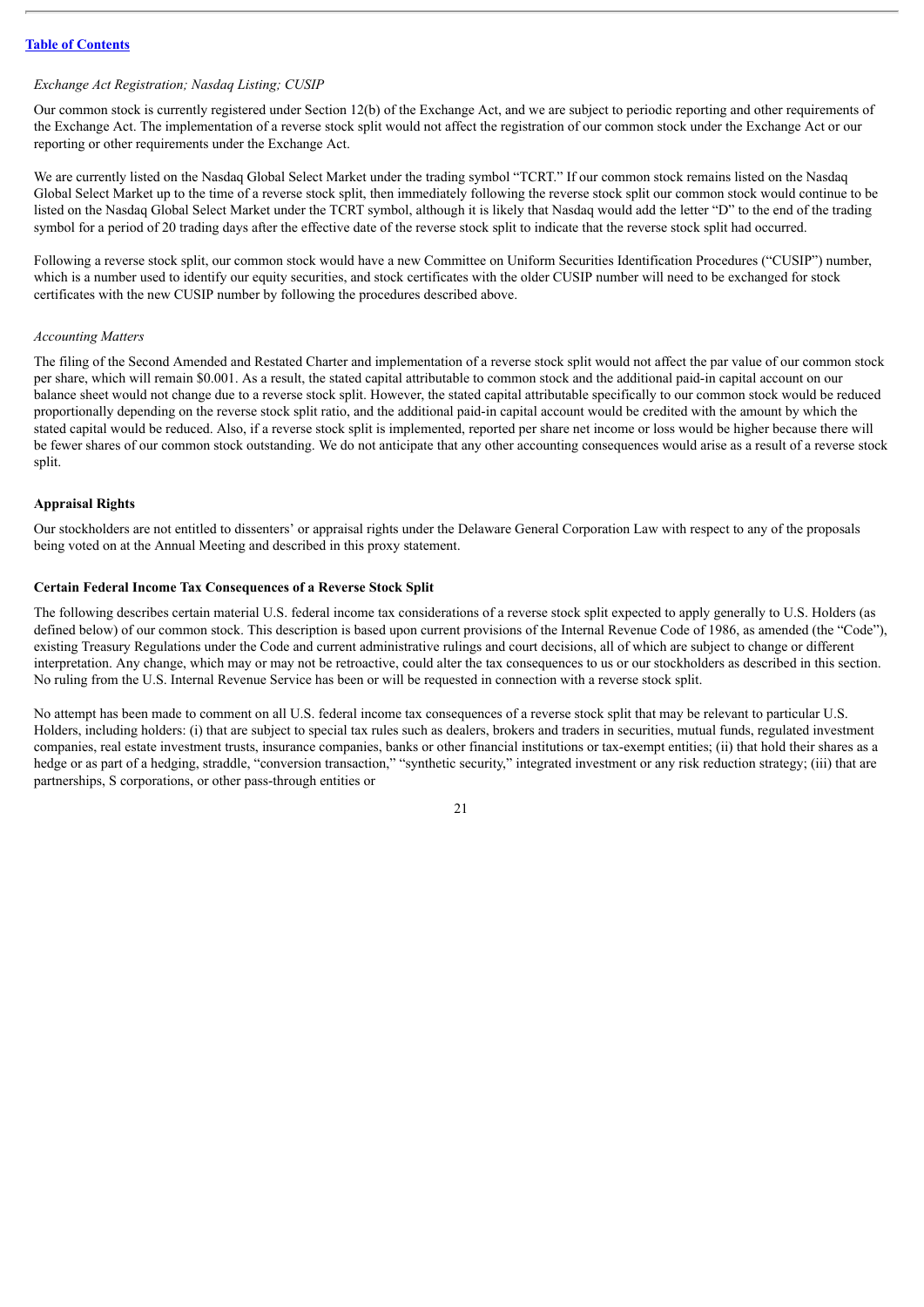investors in such pass-through entities; or (iv) that do not hold their shares as capital assets for U.S. federal income tax purposes (generally, property held for investment within the meaning of Section 1221 of the Code).

In addition, the following discussion does not address the tax consequences of a reverse stock split under state, local and foreign tax laws. The discussion assumes that for U.S. federal income tax purposes, a reverse stock split will not be integrated, or otherwise treated as part of a unified transaction, with any other transaction. Furthermore, the following discussion does not address the tax consequences of transactions effectuated before, after or at the same time as a reverse stock split, whether or not they are in connection with a reverse stock split.

For purposes of this discussion, a "U.S. Holder" means a beneficial owner of our common stock that is: (i) an individual who is a citizen or resident of the U.S.; (ii) a corporation (or other entity taxable as a corporation for U.S. federal income tax purposes) created or organized in the U.S. or under the laws of the U.S. or any subdivision thereof; (iii) an estate the income of which is includible in gross income for U.S. federal income tax purposes regardless of its source; or (iv) a trust (other than a grantor trust) if  $(A)$  a court within the U.S. is able to exercise primary supervision over the administration of the trust and one or more U.S. persons have the authority to control all substantial decisions of the trust or (B) it has a valid election in effect under applicable U.S. Treasury regulations to be treated as a U.S. person.

#### **HOLDERS OF OUR COMMON STOCK ARE ADVISED TO CONSULT THEIR OWN TAX ADVISORS REGARDING THE U.S. FEDERAL INCOME TAX CONSEQUENCES OF A REVERSE STOCK SPLIT IN LIGHT OF THEIR PERSONAL CIRCUMSTANCES AND THE CONSEQUENCES OF A REVERSE STOCK SPLIT UNDER OTHER FEDERAL, STATE, LOCAL AND FOREIGN TAX LAWS.**

Based on the assumptions above, a reverse stock split will be treated as a tax-free recapitalization for U.S. federal income tax purposes. Accordingly, if a reverse stock split is adopted:

- A U.S. Holder that receives a reduced number of shares of our common stock pursuant to such reverse stock split will not recognize any gain or loss, except with respect to the amount of cash (if any) received in respect of a fractional share;
- A U.S. Holder's aggregate tax basis in such holder's shares of common stock received in such reverse stock split will equal the aggregate tax basis of such stockholder's shares of common stock held immediately before such reverse stock split, but not including the aggregate tax basis of shares surrendered in exchange for cash received in respect of a fractional share (if any);
- A U.S. Holder's holding period of shares of our common stock received in such reverse stock split will include the holding period of the pre-reverse stock split shares exchanged therefor; and
- A U.S. Holder that receives cash in lieu of a fractional share of common stock generally will recognize gain or loss equal to the difference (if any) between the amount of cash received and the U.S. Holder's tax basis in the shares of common stock surrendered therefor. Such capital gain or loss generally will be long-term capital gain or loss if the U.S. Holder's holding period for the common stock surrendered in the reverse stock split exceeds one year at the effective time of the reverse stock split. Long-term capital gains of non-corporate U.S. Holders are generally subject to preferential tax rates. There are limitations on the deductibility of capital losses under the Code.

For purposes of determining the tax basis and holding period of shares of our common stock received in a reverse stock split, U.S. Holders that acquired different blocks of shares our common stock at different times for different prices must calculate their basis and holding periods separately for each identifiable block of such stock exchanged in the reverse stock split.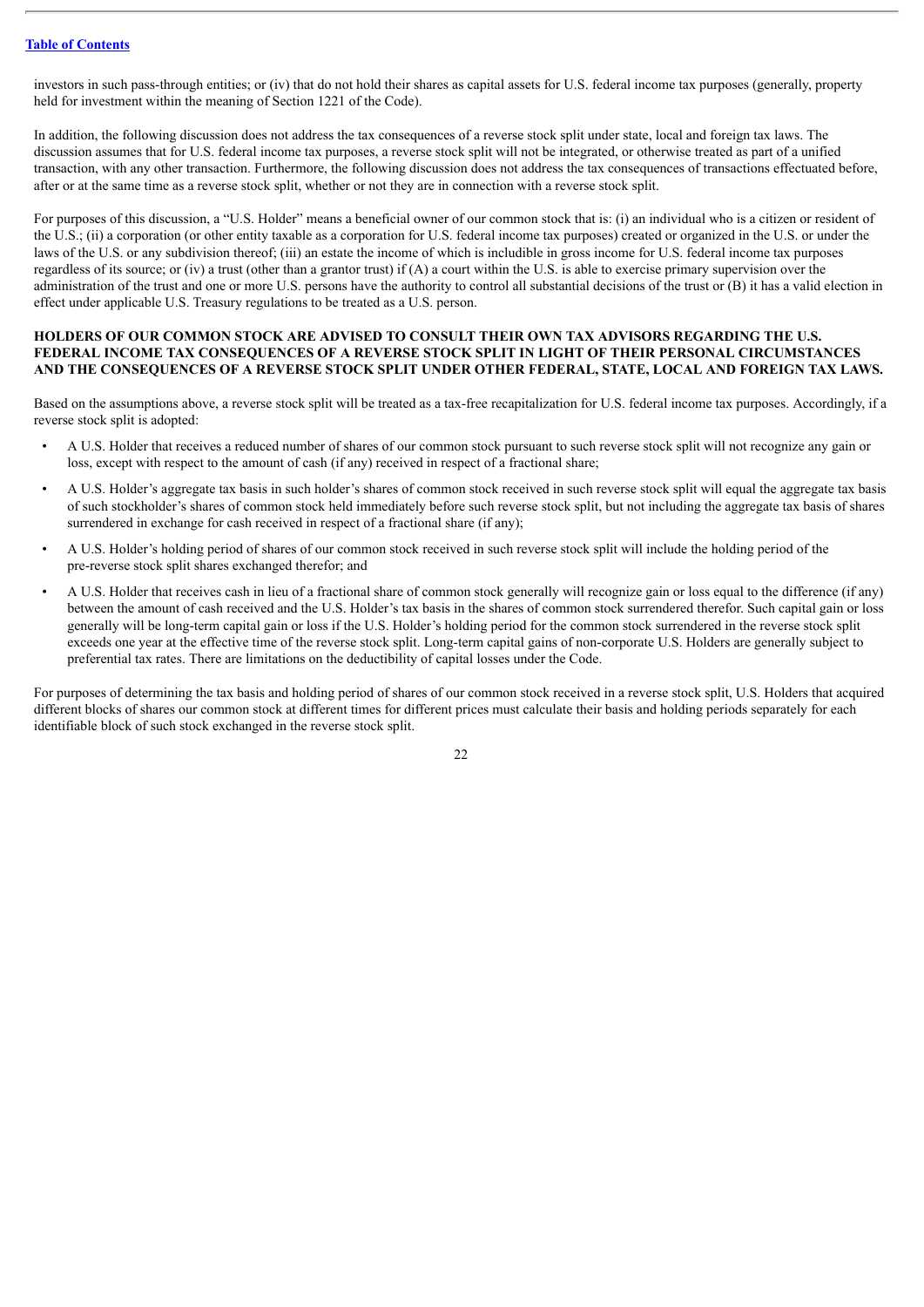Certain of our stockholders may be required to attach a statement to their tax returns for the year in which a reverse stock split is consummated that contains the information listed in applicable Treasury Regulations. All of our stockholders are advised to consult their own tax advisors with respect to the applicable reporting requirements.

#### **Vote Required**

The affirmative vote of the holders of a majority of the shares issued and outstanding and entitled to vote at the Annual Meeting is required to approve this proposal. Abstentions will be counted toward the vote total for Proposal 4 and will have the same effect as "AGAINST" votes.

The approval of this proposal is not conditioned on the approval or disapproval of Authorized Stock Increase Proposal. However, should both this proposal and the Authorized Stock Increase Proposal be approved by our stockholders, the Board would, in its discretion, choose which proposal(s) to implement, subject to its discretion to determine that neither proposal is in the best interest of the Company or its stockholders. In the event that this proposal is approved by the stockholders and the Authorized Stock Increase Proposal is not, the Board currently intends to nonetheless implement this proposal if, in its sole discretion, it deems it to be a necessary step to regain compliance with the Minimum Price Standard.

#### The Board recommends that you vote "FOR" the proposal to approve the Second Amended and Restated Charter to effect a reverse stock split, at *our Board's discretion.*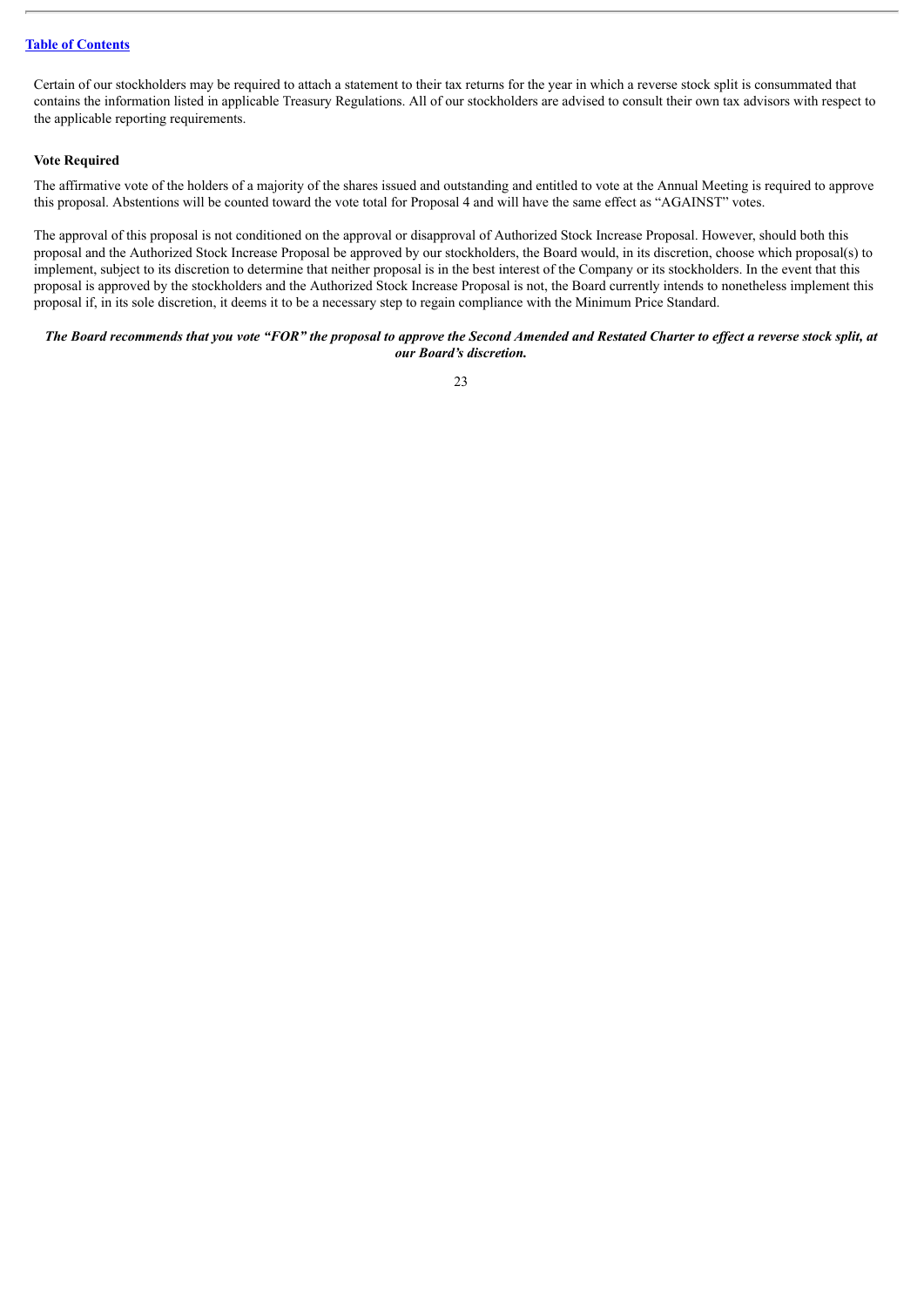#### **Proposal 5**

#### **Approval of the Certificate of Amendment to our Charter to Increase our Authorized Stock**

#### <span id="page-27-0"></span>**Overview**

On April 15, 2022, our Board unanimously approved and recommended that our stockholders approve an amendment to our Charter to, at the discretion of the Board, increase the authorized shares of our common stock from 350,000,000 shares of common stock to 420,000,000 shares of common stock within one year after the conclusion of the Annual Meeting, representing an increase of 20%. The number of shares of preferred stock authorized for issuance will remain the same, at 30,000,000 shares of preferred stock, and will not be impacted by the increase in the authorized shares of capital stock or common stock, if approved by our stockholders. As of April 22, 2022, there were 215,950,561 shares of common stock issued and outstanding, no shares of common stock held as treasury stock, no shares of preferred stock issued or outstanding and 33,981,996 shares of our common stock reserved for issuance in connection with the following:

- the exercise of outstanding warrants to purchase 22,922,342 shares of common stock;
- the exercise and/or vesting of outstanding awards in the aggregate amount of 10,969,654 shares of common stock under our 2012 Equity Incentive Plan and our 2020 Equity Incentive Plan; and
- the granting of future awards in the aggregate amount of 13,030,732 shares of common stock under our 2020 Equity Incentive Plan.

As of April 22, 2022, 87,126,711 authorized shares of common stock remained available for future issuance. Accordingly, our Board unanimously determined it was advisable and in the best interest of the stockholders and the Company to amend our Charter to increase the number of authorized shares of common stock (the "Share Increase") and directed that it be submitted for approval by the stockholders at the Annual Meeting in light of the time and expense that would otherwise be required to convene a special meeting for consideration of the proposed amendment at a later time. The form of the proposed Share Increase amendment is attached to this Proxy Statement as Annex B.

The amendment would increase the number of shares of common stock the Company is authorized to issue by 70,000,000 shares of common stock, or 20%. Thus, if this proposal is approved by our stockholders, our total authorized capital stock would increase from 380,000,000 to 450,000,000, with the number of authorized shares of our preferred stock remaining unchanged at 30,000,000. The additional shares of common stock proposed to be authorized under this proposal would have rights identical to our currently outstanding shares of common stock. This description is qualified in its entirety by reference to the complete text of the certificate of amendment to our Charter, which is attached as Annex B to this proxy statement and incorporated into this proposal by reference.

#### **Reasons for Increasing the Number of Authorized Shares of Common Stock**

Our Board believes that the increase in our authorized shares of common stock will provide us with the ability to support our future anticipated growth and would provide us with greater flexibility to consider and respond to future business opportunities and needs as they arise, including equity financings. The availability of additional shares of common stock would permit us to undertake certain of the foregoing actions without the delay and expense associate with holding a special meeting of our stockholders to obtain stockholder approval each time such an opportunity arises. Unless and until we can generate sufficient revenues, we expect to finance our cash needs in whole or in part through equity offerings. If the authorization of the Share Increase is postponed until the foregoing specific needs arise, the delay and expense incident to obtaining stockholder approval at that time could impair our ability to meet our objectives.

#### **Possible Effects of Increasing the Number of Authorized Shares of Common Stock**

Except for the conversion or exercise of outstanding convertible or exercisable securities (which conversion or exercise would be at the option of the respective holders), we currently have no plans, proposals, arrangements,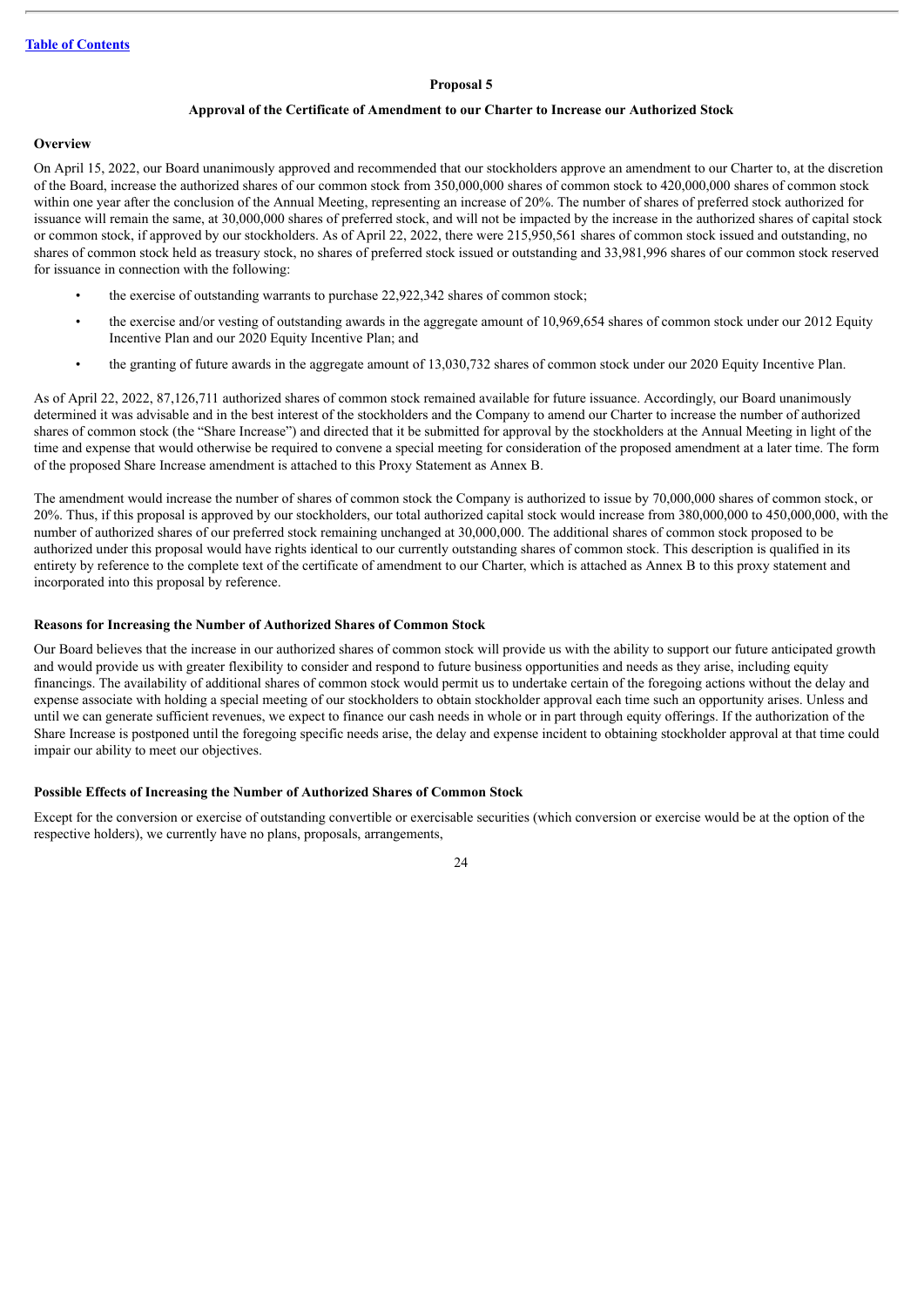or understandings to issue any authorized but unissued shares of our common stock. However, these additional authorized shares could be used in the future for various purposes without further stockholder approval, except as such approval may be required in particular cases by our organizational documents, applicable law or the rules of any stock exchange or other system on which our securities may then be listed.

Notwithstanding the foregoing, authorized but unissued shares of common stock may enable our Board to render more difficult or to discourage an attempt to obtain control of the Company. One of the consequences of such an action would be to protect the continuity of or entrench our management. This may adversely affect the market price of our common stock. If, in the due exercise of its fiduciary obligations, for example, our Board were to determine that a takeover proposal were not in the best interest of the Company, such shares could be issued by the Board without stockholder approval in one or more private placements or other transactions that might prevent or render more difficult or make more costly the completion of any attempted takeover transactions by diluting voting or other rights of the proposed acquirer or insurgent stockholder group, by creating a substantial voting block in institutional or other hands that might support the position of the incumbent Board, by effecting an acquisition that might complicate or preclude the takeover, or otherwise. We have no current intention to issue shares for anti-takeover purposes.

Failure to approve this Authorized Stock Increase Proposal could have adverse results for, and effects on, the Company. Without a reasonable amount of authorized shares available to us for issuance, we may not have the ability to raise additional capital, establish strategic relationships with other companies or expand our business or product lines through acquisition. In addition, if we effect a reverse stock split as described in Proposal 4, we will have a more limited number of authorized shares available for issuance which could further exacerbate the problems described above. Furthermore, our future success depends upon our ability to attract, retain and motivate highly-skilled scientific, commercial and managerial employees, and if this proposal is not approved by our stockholders, the lack of sufficient unissued and unreserved authorized shares of common stock to provide future equity incentive opportunities could adversely impact our ability to achieve these goals. Furthermore, given the decline in the price of our common stock, we may need additional shares of authorized common stock to satisfy our capital needs.

#### **Effectiveness of Amendment**

The Share Increase, if approved by our stockholders, would become effective upon the filing and effectiveness of the certificate of amendment, the form of which is attached hereto as Annex B, with the Secretary of State of the State of Delaware. Such filing would take place only in the event the Board determines, following approval by our stockholders, that it remains in the best interest of the Company and its stockholders to effect the Share Increase. The exact timing of the filing of the amendment to effect the Share Increase, however, will be determined by our Board based on its evaluation as to when such action will be the most advantageous to the Company and our stockholders; provided, however, that the Share Increase amendment must be effective within one year after the conclusion of the Annual Meeting. In addition, our Board reserves the right, notwithstanding stockholder approval and without further action by the stockholders, to elect not to proceed with the Share Increase amendment if, at any time prior to the filing of the Share Increase amendment with the Secretary of State of the State of Delaware, our Board, in its sole discretion, determines that it is no longer in our Company's best interest or the best interest of our stockholders to proceed with the Share Increase.

#### **Bifurcation of Proposals 4 and 5**

The approval of this proposal is not conditioned on the approval of the Reverse Stock Split Proposal. To the extent that only one of either of these proposals is approved by our stockholders, only the amendment to our Charter to affect the proposal that was approved by our stockholders may be filed with the Secretary of State of the State of Delaware. To the extent that both the Authorized Stock Increase Proposal and Reverse Stock Split Proposal are approved by our stockholders, the amendment to our Charter to effect the Share Increase is expected, subject the Board's discretion, to be filed in advance of the Second Amended and Restated Charter.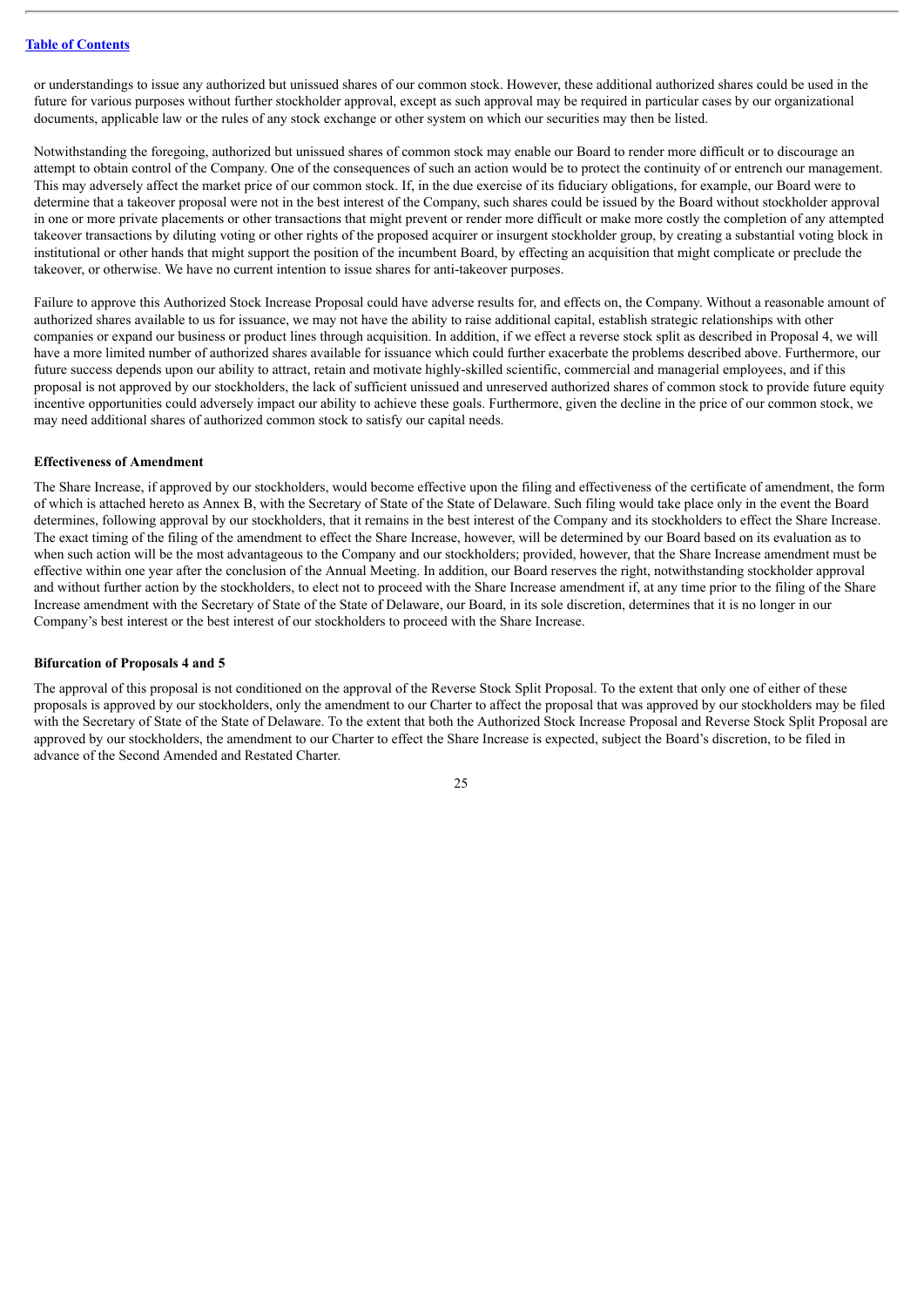Notwithstanding approval of these proposals by our stockholders, our Board has reserved its right to abandon, at any time, either or both of the proposed amendments if, in its sole discretion, it determines doing so is in the best interest of the Company and our stockholders.

#### **Vote Required for Approval**

The affirmative vote of the holders of a majority of the shares issued and outstanding and entitled to vote at the Annual Meeting is required to approve this proposal. Abstentions will be counted toward the vote total for Proposal 5 and will have the same effect as "AGAINST" votes.

The approval of this proposal is not conditioned on the approval or disapproval of Reverse Stock Split Proposal. However, should both this proposal and the Reverse Stock Split Proposal be approved by our stockholders, the Board would, in its discretion, choose which proposal(s) to implement, subject to its discretion to determine that neither proposal is in the best interest of the Company or its stockholders.

The Board recommends that you vote "FOR" the proposal to approve the amendment to implement the Share Increase, at our Board's discretion.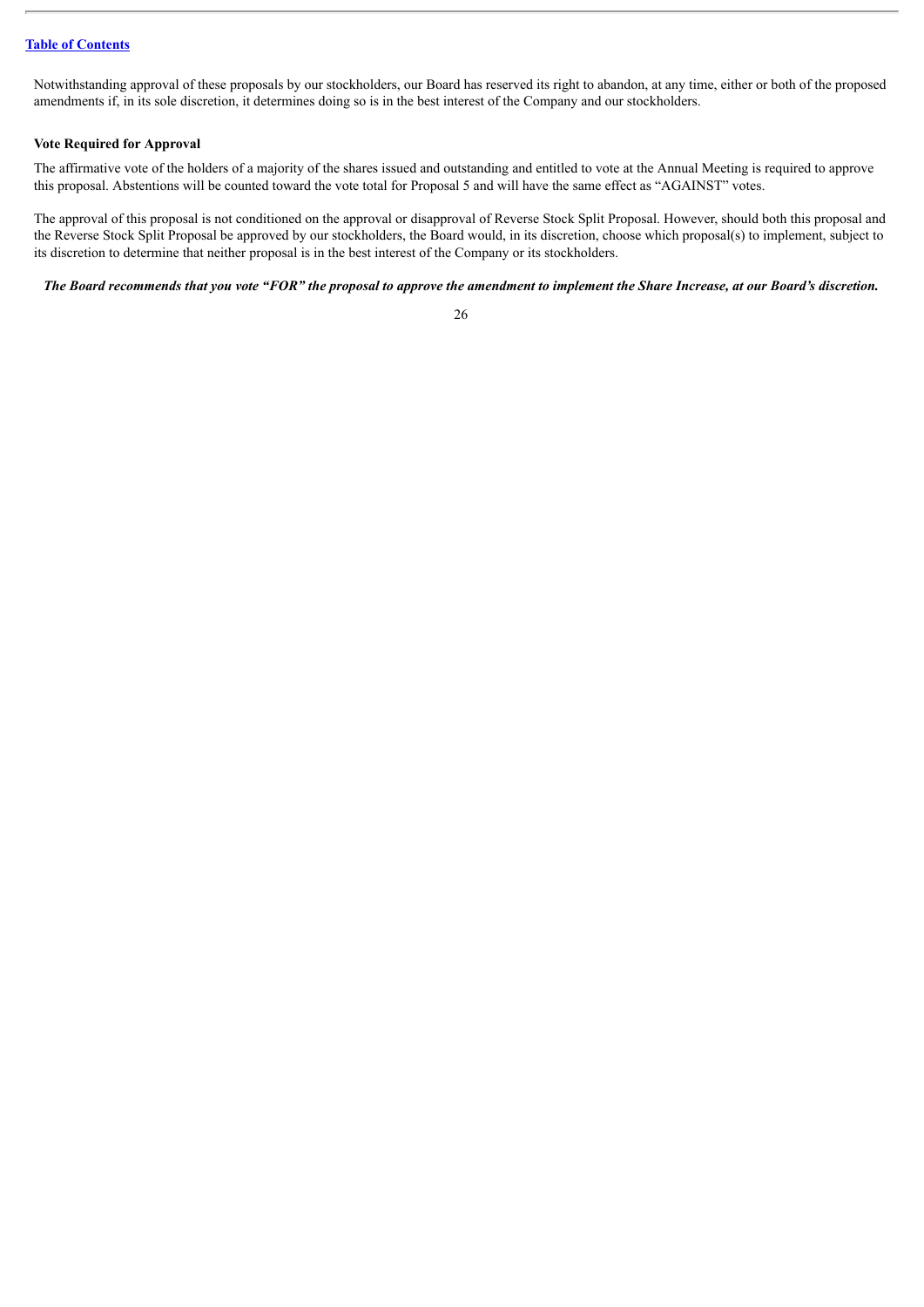#### **Proposal 6**

## **Adjournment of Annual Meeting**

<span id="page-30-0"></span>We are asking you to vote to approve one or more adjournments of the Annual Meeting to a later date or dates if necessary or appropriate to solicit additional proxies if there are insufficient votes to approve either the Reverse Stock Split Proposal or the Authorized Stock Increase Proposal at the time of the Annual Meeting or if we do not have a quorum.

If our stockholders approve this Adjournment Proposal, we could adjourn the Annual Meeting and any reconvened session of the Annual Meeting and use the additional time to solicit additional proxies, including proxies from stockholders that have previously returned properly executed proxies voting against the approval of the Reverse Stock Split Proposal or the Authorized Stock Increase Proposal. Among other things, approval of the Adjournment Proposal could mean that, even if we had received proxies representing a sufficient number of votes against the approval of the Reverse Stock Split Proposal or the Authorized Stock Increase Proposal such that the proposal to approve any such proposal would be defeated, we could adjourn the Annual Meeting without a vote on the approval of such proposal and seek to convince the holders of those shares to change their votes to votes in favor of approval of such proposal. Additionally, we may seek to adjourn the Annual Meeting if a quorum is not present.

Our Board believes that it is in the best interest of the Company and our stockholders to be able to adjourn the Annual Meeting to a later date or dates if necessary or appropriate for the purpose of soliciting additional proxies in respect of the approval of the Reverse Stock Split Proposal or the Authorized Stock Increase Proposal if there are insufficient votes to approve either or both at the time of the Annual Meeting or in the absence of a quorum.

#### **Vote Required**

The affirmative vote of the holders of a majority of the shares of common stock present in person or represented by proxy and entitled to vote at the Annual Meeting is required for approval of the Adjournment Proposal. Abstentions will be counted toward the vote total for Proposal 6 and will have the same effect as "AGAINST" votes.

The Board recommends that you vote "FOR" approval of the adjournment of the Annual Meeting, if necessary, to solicit additional proxies if there are insufficient votes at the time of the Annual Meeting to approve either the Reverse Stock Split Proposal or the Authorized Stock Increase *Proposal.*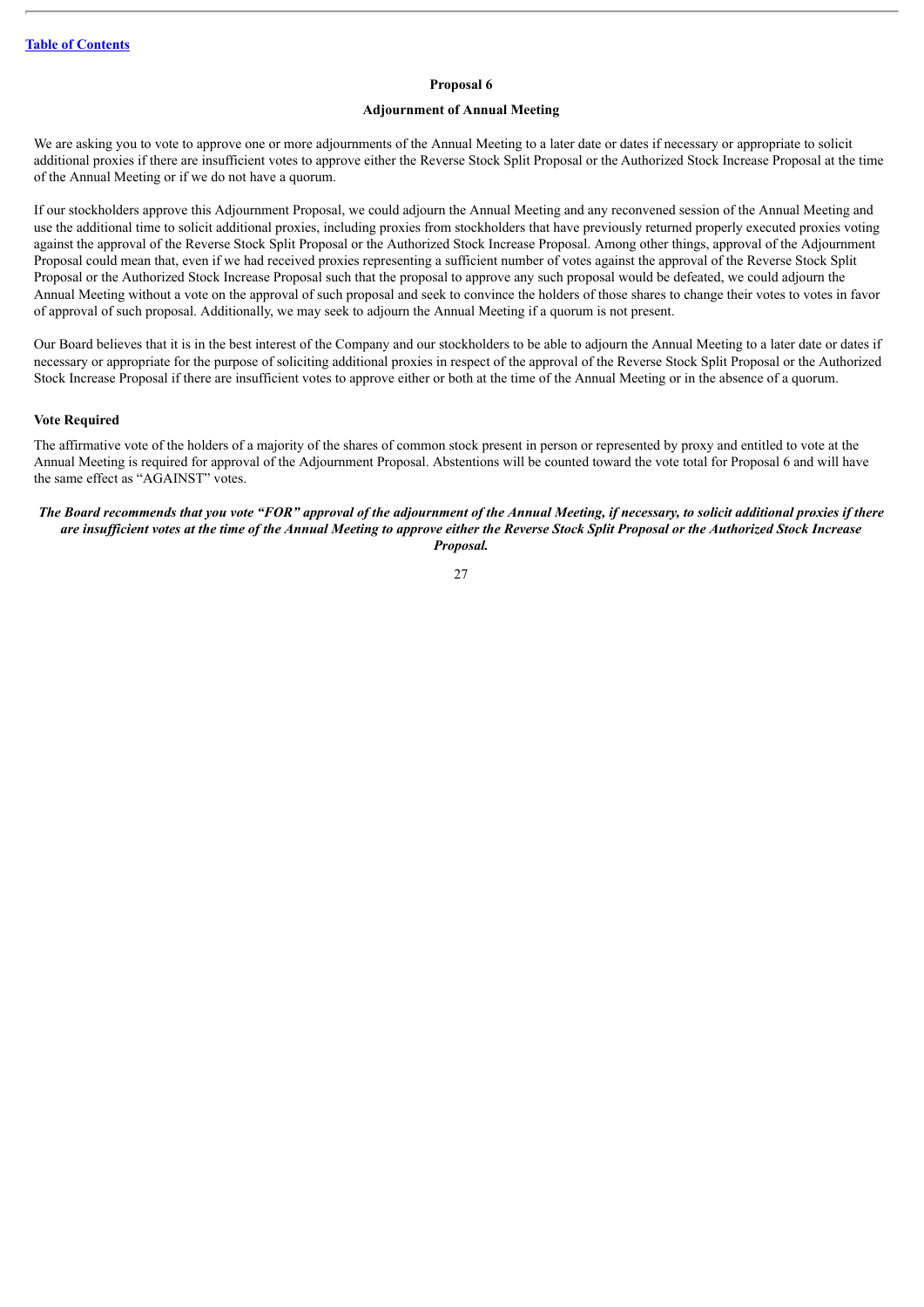### **STOCKHOLDER PROPOSALS FOR THE 2023 ANNUAL MEETING OF STOCKHOLDERS**

<span id="page-31-0"></span>For a proposal to be considered for inclusion in our proxy materials for presentation at the 2023 annual meeting of stockholders pursuant to Rule 14a-8 under the Exchange Act, the proposal must be received by our Secretary at our principal executive offices at 8030 El Rio Street, Houston, TX 77054, by no later than December 28, 2022, unless the date of 2023 annual meeting of stockholders is changed by more than 30 days from the one-year anniversary of this year's annual meeting, in which case the deadline will be a reasonable time before we begin to distribute the proxy materials for the 2023 annual meeting of stockholders. Due to the complexity of the respective rights of the stockholders and us in this area, any stockholder desiring to propose such an action is advised to consult with his or her legal counsel with respect to such rights. We suggest that any such proposal be submitted to us by certified mail, return receipt requested.

Rule 14a-4 under the Exchange Act governs our use of our discretionary proxy voting authority with respect to a stockholder proposal that the stockholder has not sought to include in our proxy statement. Rule 14a-4 provides that if a proponent of a proposal fails to notify us at least 45 days prior to the one-year anniversary of the day of mailing of the prior year's proxy statement, management proxyholders will be allowed to use their discretionary voting authority as to whether the proposal is raised at the annual meeting, without any discussion of the matter. If a stockholder wishes to bring a matter before the stockholders at the 2023 annual meeting of stockholders but does not notify us before March 13, 2023 (or a reasonable time before we begin to distribute the proxy materials for the 2023 annual meeting of stockholders if the date of the 2023 annual meeting of stockholders is changed by more than 30 days from the one-year anniversary of this year's annual meeting), for all proxies we receive, the management proxyholders will have discretionary authority to vote on the matter, including discretionary authority to vote in opposition to the stockholder's proposal.

Recommendations for candidates to be considered for election to the Board at the 2023 annual meeting of stockholders may be submitted to the corporate governance and nominating committee by our stockholders. In order to make such a recommendation, a stockholder must submit the recommendation in writing to the Chairperson of the corporate governance and nominating committee, in care of our Secretary at our principal executive offices at 8030 El Rio Street, Houston, TX 77054, at least 120 days prior to the mailing date of the one-year anniversary of the previous year's annual meeting proxy statement. To enable the corporate governance and nominating committee to evaluate the candidate's qualifications, stockholder recommendations must include the following information:

- The name and address of the nominating stockholder and of the director candidate;
- A representation that the nominating stockholder is a holder of record of ours entitled to vote at the current year's annual meeting;
- A description of any arrangements or understandings between the nominating stockholder and the director candidate or candidates being recommended pursuant to which the nomination or nominations are to be made by the stockholder;
- A resume detailing the educational, professional and other information necessary to determine if the nominee is qualified to become a director of ours;
- Such other information regarding each nominee proposed by such stockholder as would have been required to be included in a proxy statement filed pursuant to the proxy rules of the SEC had each nominee been nominated by the Board; and
- The consent of each nominee to serve as a director of ours if so elected.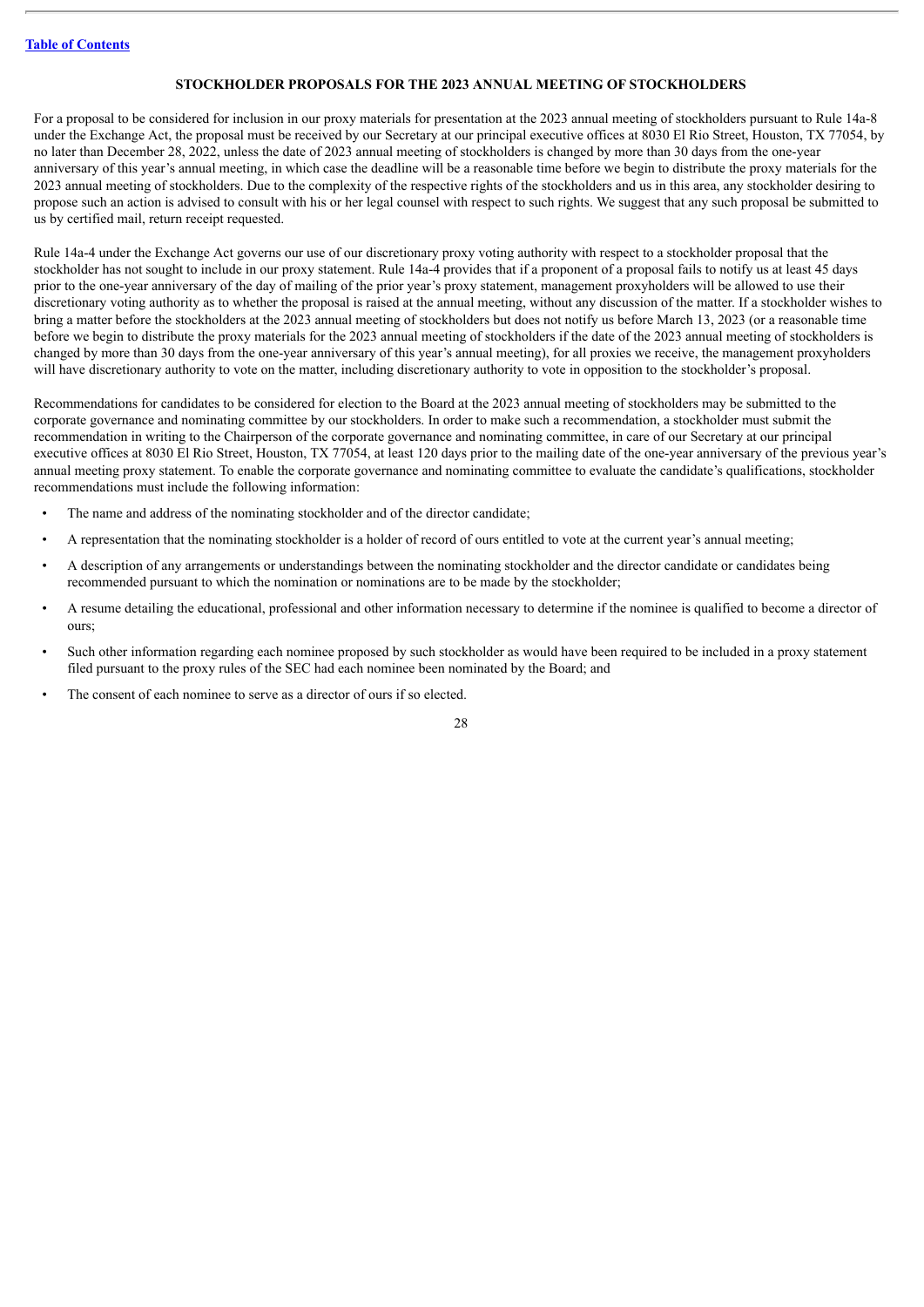#### **CURRENT DIRECTORS, DIRECTOR NOMINEES AND EXECUTIVE OFFICERS**

## <span id="page-32-0"></span>**Our Board**

Set forth below are the names and certain information about each of our directors as of April 14, 2022. The information presented includes each director's age, principal occupation and business experience for the past five years and the names of other public companies of which he or she has served as a director during the past five years. In addition, the table contains information about the specific and particular experience, qualifications, attributes or skills of each current director and each nominee for director at the Annual Meeting that led the corporate governance and nominating committee to believe that such current director was appropriate for nomination at a previous annual meeting of stockholders or otherwise and, in the case of each nominee for director at the Annual Meeting, that such nominee should serve on the Board following election at the Annual Meeting.

| Name                    | <b>Positions and Offices Held</b>    | <b>Director</b><br>Since<br><b>Age</b> |
|-------------------------|--------------------------------------|----------------------------------------|
| Christopher Bowden M.D. | Director                             | 2019<br>61                             |
| Kevin S. Boyle, Sr.     | Chief Executive Officer and Director | 48<br>2021                             |
| James Huang             | Chair                                | 2020<br>56                             |
| Robert W. Postma        | Director                             | 2021<br>68                             |
| Mary Thistle            | Director                             | 62<br>2020                             |
| Jaime Vieser            | Director                             | 52<br>2020                             |
| Holger Weis             | Director                             | 59<br>2020                             |

| Christopher Bowden, M.D.<br>Director | Dr. Bowden, an oncology drug development executive with more than 20 years of leadership experience including<br>the approval of several cancer medicines, has served as a member of our Board since October 2019. He was the<br>Chief Medical Officer of Agios Pharmaceuticals from May 2014 to September 2021. Previously, Dr. Bowden was<br>Vice President Product Development Oncology, at Genentech for eight years. From 2003 to 2006, he was the<br>Executive Director for EMEA regions for Bristol-Myers Squibb. Earlier, Dr. Bowden held positions of increasing<br>responsibility in oncology clinical development, at Pharmacia Corporation and Janssen Pharmaceutical. Prior to<br>industry, Dr. Bowden was on the oncology faculty at the University of Virginia Health Science Center. From<br>September 2017 to October 2020, Dr. Bowden served as a member of the board of directors of miRagen<br>Therapeutics, Inc., a publicly traded biopharmaceutical company discovering and developing proprietary<br>RNA-targeted therapies with a specific focus on microRNAs. Dr. Bowden received his M.D. from Hahnemann<br>University School of Medicine followed by internal medicine training at Roger Williams Medical Center and the<br>Providence VA Medical Center, Rhode Island. He completed his medical oncology fellowship at the National<br>Cancer Institute Medicine Branch. Dr. Bowden is board certified in internal medicine and medical oncology.<br>Our Board believes that Dr. Bowden's extensive background in drug development and leadership experience at |
|--------------------------------------|----------------------------------------------------------------------------------------------------------------------------------------------------------------------------------------------------------------------------------------------------------------------------------------------------------------------------------------------------------------------------------------------------------------------------------------------------------------------------------------------------------------------------------------------------------------------------------------------------------------------------------------------------------------------------------------------------------------------------------------------------------------------------------------------------------------------------------------------------------------------------------------------------------------------------------------------------------------------------------------------------------------------------------------------------------------------------------------------------------------------------------------------------------------------------------------------------------------------------------------------------------------------------------------------------------------------------------------------------------------------------------------------------------------------------------------------------------------------------------------------------------------------------------------------------------------------------------------------|
|                                      | several leading life science and pharmaceutical companies qualifies him to serve on the Board.                                                                                                                                                                                                                                                                                                                                                                                                                                                                                                                                                                                                                                                                                                                                                                                                                                                                                                                                                                                                                                                                                                                                                                                                                                                                                                                                                                                                                                                                                               |
| Kevin S. Boyle, Sr.<br>Director      | Kevin S. Boyle, Sr., was appointed our Chief Executive Officer and a member of our Board in August 2021.<br>Mr. Boyle has over 20 years of experience in leading businesses in competitive and transformative situations and<br>has a strong track record of delivering shareholder value. He is also an accomplished capital markets professional<br>with strong banking relationships cultivated by raising over                                                                                                                                                                                                                                                                                                                                                                                                                                                                                                                                                                                                                                                                                                                                                                                                                                                                                                                                                                                                                                                                                                                                                                           |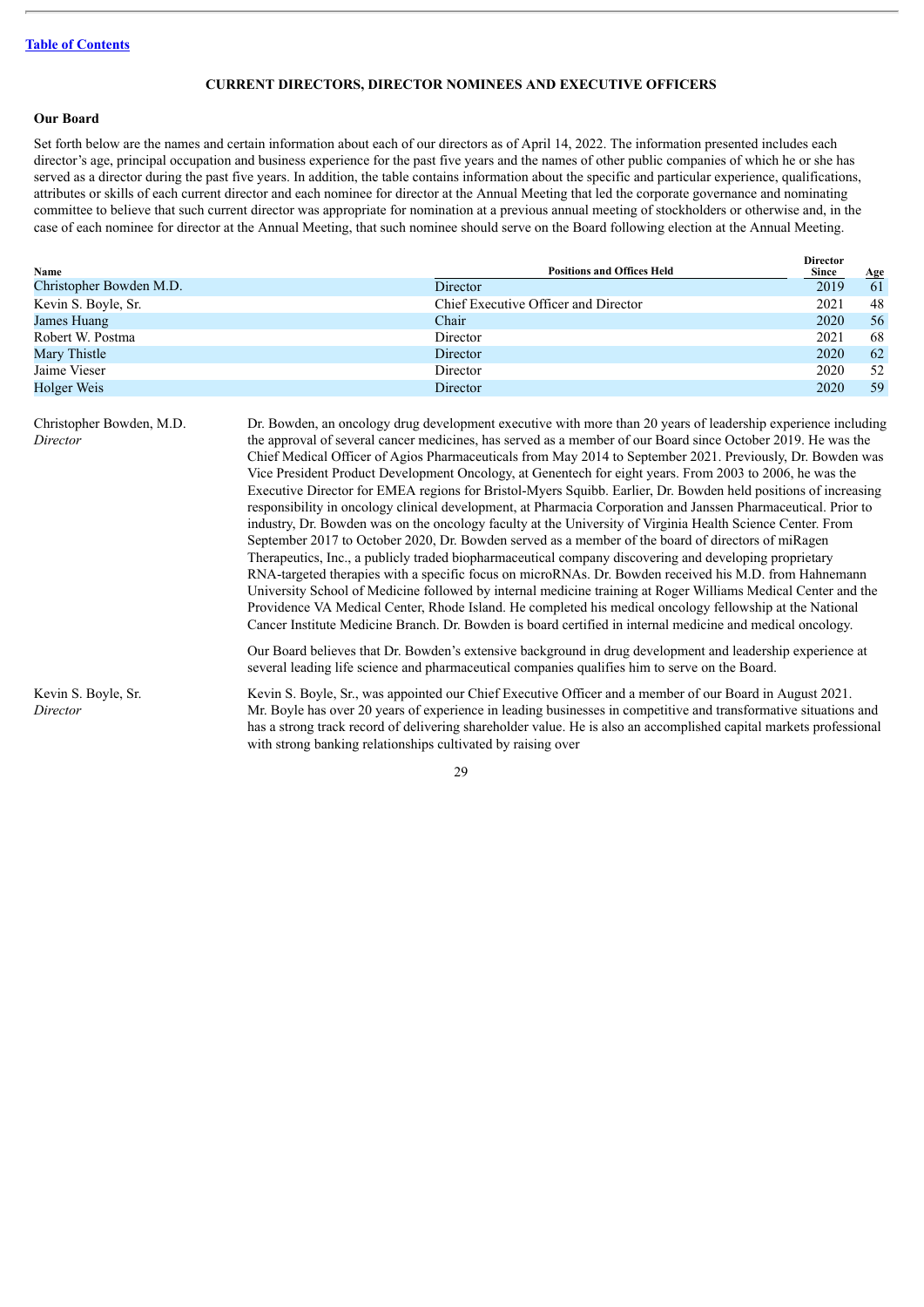\$2.0 billion in equity and debt capital over his career. Prior to joining the Company, Mr. Boyle served in various roles at Kuur Therapeutics, Inc. (formerly known as Cell Medica Ltd.). Mr. Boyle first served as Kuur's chief financial officer from February 2018 until January 2020. From January 2020 until May 2021, Mr. Boyle served as Kuur's Chief Executive Officer where he led the company through a successful transformation, culminating in a \$185 million acquisition in May 2021 by Athenex, Inc. (NASDAQ: ATNX). Following the acquisition, Athenex engaged Mr. Boyle as a consultant to assist in the integration of Kuur. Prior to joining Kuur, Mr. Boyle served as the chief financial officer of FloWorks International, LLC, Sigma3 Integrated Reservoir Solutions, Recover Care, and SPT Inc. Mr. Boyle graduated with a B.S. from Carnegie Mellon University and a J.D. from the University of Pennsylvania Carey Law School.

Our Board believes that Mr. Boyle's prior experience as a Chief Executive Officer in the life sciences industry and significant fundraising experience qualifies him to serve on the Board.

Mr. Huang has served as a member of our Board since July 2020. He served as Chair from January 2021 until February 2021 and Executive Chair from February 2021 to March 29, 2022, when he returned to his role as Chair. Mr. Huang joined Kleiner Perkins Caufield & Byers China, or KPCB China, as a managing partner in 2011 and focuses on the firm's life sciences practice. Prior to joining KPCB China, Mr. Huang was a managing partner at Vivo Ventures, a venture capital firm specializing in life sciences investments. Before joining Vivo in 2007, Mr. Huang was president of Anesiva, a biopharmaceutical company focused on pain-management treatments. During his 20-year career in the pharmaceutical and biotech industry, he also held senior roles in business development, sales, marketing and R&D with Tularik Inc. (acquired by Amgen), GlaxoSmithKline LLC, Bristol-Myers Squibb and ALZA Corp. (acquired by Johnson & Johnson). Mr. Huang is also founding and managing partner of Panacea Venture, a global venture fund focusing on investments in innovative and transformative early and growth stage healthcare and life science companies. Mr. Huang is Chairman of the board at Kindstar Global (Beijing) Technology, Inc., Windtree Therapeutics, Inc., JHL Biotech, Inc., Tactiva Therapeutics, LLC, and Chime Biologics Limited and Director at CASI Pharmaceuticals Inc. and XW Laboratories Inc. Mr. Huang received an M.B.A. from the Stanford Graduate School of Business and a B.S. degree in chemical engineering from the University of California, Berkeley.

Our Board believes that Mr. Huang's extensive experience in life science investments and serving on the boards of directors of a number of life sciences and pharmaceutical companies qualifies him to serve on the Board.

Mr. Postma has served as a member of our Board since February 2021. Mr. Postma has also served as the president of WaterMill Asset Management Corp. ("WaterMill"), a company which he founded in July 1999. WaterMill actively trades in municipal bonds and equities, using the funds of Mr. Postma. Mr. Postma has over 44 years of trading experience and received a B.A. in Business and Economics from Lafayette College.

Our Board believes that Mr. Postma's management and trading experience allows Mr. Postma to provide financial guidance to us and qualifies him to serve on the Board.

30

James Huang *Director*

Robert W. Postma

*Director*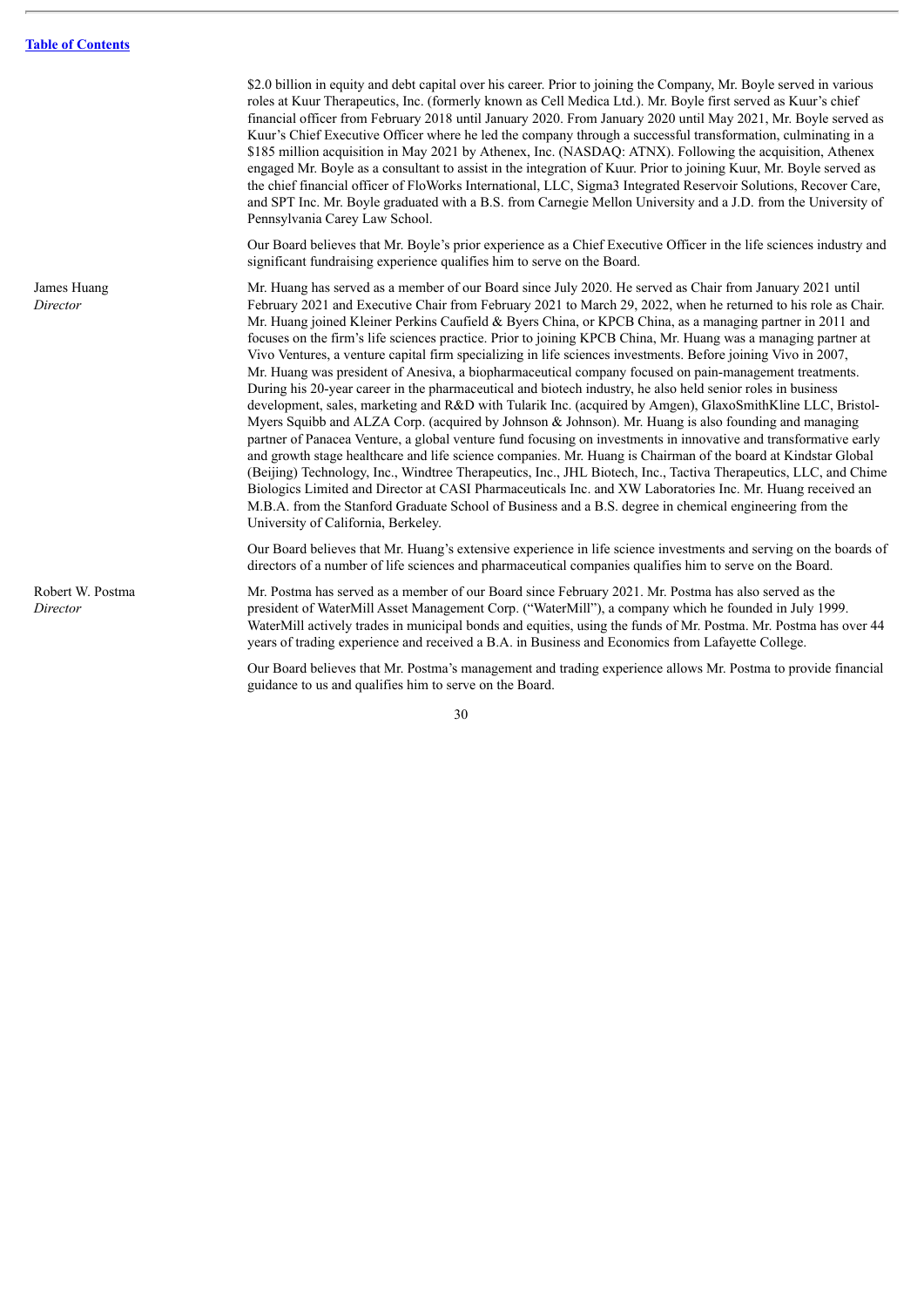| Mary Thistle<br>Director | Ms. Thistle has served as a member of our Board since November 2020. Ms. Thistle has served as Special Advisor<br>to the Bill & Melinda Gates Medical Research Institute, a non-profit biotech organization, since October 2020,<br>and was its Chief of Staff from January 2018 until October 2020. Prior to then, she held senior leadership<br>positions at Dimension Therapeutics, Inc., a gene therapy company, including serving as its Chief Operating<br>Officer from 2016 to 2017 and Chief Business Officer from 2015 to 2016. Prior to joining Dimension<br>Therapeutics, Inc., she spent six years at Cubist Pharmaceuticals, Inc., a biopharmaceutical company, where she<br>held various leadership positions, including serving as its Senior Vice President, Business Development from<br>2014 to 2015, Vice President, Business Development from 2012 to 2013 and Senior Director, Business<br>Development from 2009 to 2012. Prior to then, she held various positions at ViaCell, Inc. and PerkinElmer Inc.<br>Ms. Thistle serves as a member of the boards of directors of Homology Medicines, Inc. (NASDAQ: FIXX),<br>Entrada Therapeutics, Inc. (NASDAQ: TRDA) and the board of directors of private companies, Enterome SA and<br>Cocoon Biotech Inc. Ms. Thistle holds a B.S. in Accounting from the University of Massachusetts, Boston.           |
|--------------------------|-----------------------------------------------------------------------------------------------------------------------------------------------------------------------------------------------------------------------------------------------------------------------------------------------------------------------------------------------------------------------------------------------------------------------------------------------------------------------------------------------------------------------------------------------------------------------------------------------------------------------------------------------------------------------------------------------------------------------------------------------------------------------------------------------------------------------------------------------------------------------------------------------------------------------------------------------------------------------------------------------------------------------------------------------------------------------------------------------------------------------------------------------------------------------------------------------------------------------------------------------------------------------------------------------------------------------------------------------------------------------------|
|                          | Our Board believes that Ms. Thistle's perspective, financial expertise, business development and leadership<br>experience at several biopharmaceutical companies provides her with the qualifications and skills to serve on the<br>Board.                                                                                                                                                                                                                                                                                                                                                                                                                                                                                                                                                                                                                                                                                                                                                                                                                                                                                                                                                                                                                                                                                                                                  |
| Jaime Vieser<br>Director | Mr. Vieser has served as a member of our Board since December 2020. Mr. Vieser currently manages Brushwood<br>LLC, a private investment firm. From 2010-2017, he was a Managing Partner and co-principal of Castle Hill<br>Asset Management LLC, a \$2.7 billion asset manager and hedge fund focusing on high yield and distressed debt.<br>Prior to founding Castle Hill, Mr. Vieser was responsible for Deutsche Bank's High Yield Sales and Trading<br>Group in London from 1998 to 2008. Mr. Vieser originally joined Bankers Trust in New York in 1994 and worked<br>in the Investment Banking/Leveraged Finance division. Mr. Vieser graduated from the University of Michigan<br>with a degree in Economics and from the Cox School of Business at Southern Methodist University with a<br>Master's in Business Administration.                                                                                                                                                                                                                                                                                                                                                                                                                                                                                                                                     |
|                          | Our Board believes that Mr. Vieser's financial expertise and investment experience allows Mr. Vieser to provide<br>business to us and qualifies him to serve on the Board.                                                                                                                                                                                                                                                                                                                                                                                                                                                                                                                                                                                                                                                                                                                                                                                                                                                                                                                                                                                                                                                                                                                                                                                                  |
| Holger Weis<br>Director  | Mr. Weis has served as a member of our Board since December 2020. Mr. Weis continues to serve as the principal<br>of Weis Advisors, Inc., a company that provides consulting services to life science companies, since founding the<br>company in April 2018. Prior to that, he served in a number of roles at DemeRx, Inc., a clinical stage<br>pharmaceutical company developing non-addictive treatments for drug addiction, including serving as Chief<br>Operating Officer and Chief Financial Officer from December 2011 to July 2017, and also as President from<br>September 2014 to July 2017, and as a Consultant from July 2017 to April 2018. Earlier in his career, Mr. Weis<br>served as the Chief Financial Officer of EnSA Holdings, LLC, a company that focuses on environmentally<br>sustainable agriculture techniques and technologies for the production of rice, from August 2010 to November<br>2011. From 2006 to 2010, he served as the Vice President & Chief Financial Officer, Secretary and Treasurer of<br>NovaVision, Inc., a therapeutic and diagnostic vision restoration company. Prior to that, he served as the Chief<br>Financial Officer & Treasurer of GMP Companies, Inc., a company that develops and commercializes<br>pharmaceutical, medical device and diagnostic technologies, from 2000 to 2005. Mr. Weis served as a Senior |

31

co-authored a

Manager at Ernst & Young, a multinational professional services company, from 1986 to 2000. Mr. Weis has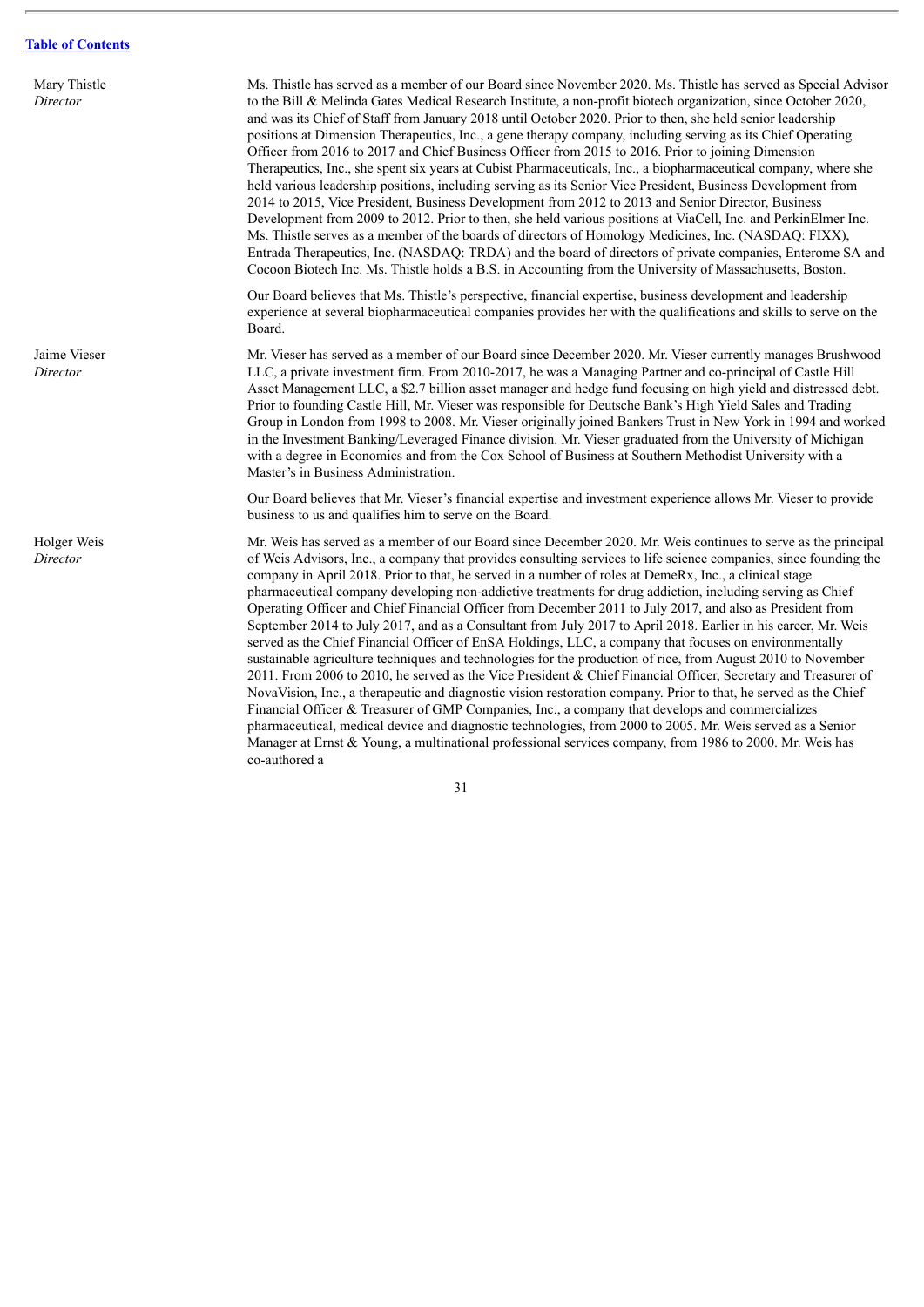number of scientific papers and presentations and is an inventor on a number of patents and patent applications. Mr. Weis also serves on the board of directors of Jupiter NeuroSciences, Inc. Mr. Weis received a Bachelor of Business Administration in Accounting from the University of Georgia and is a Certified Public Accountant.

Our Board believes that Mr. Weis's management and industry experience, as well as his financial expertise, qualify him to serve on the Board.

#### *Agreement to Appoint Directors*

Mr. Postma, Mr. Vieser and Mr. Weis were all nominated for election as directors at our last annual meeting pursuant to the WaterMill Settlement Agreement. See the section titled "*Certain Relationships and Related Transactions, and Director Independence—Certain Related-Party Transaction— WaterMill Settlement Agreement*" for more information. Mr. Boyle, our Chief Executive Officer and a director, was nominated as a director pursuant to the terms of his employment agreement as described in the section titled "*Executive Compensation—Narrative to the Summary Compensation Table— Employment and Change in Control Agreements—Employment Agreement with Kevin S. Boyle, Sr.*"

#### **Our Executive Officers**

The following table sets forth certain information concerning our executive officers as of April 14, 2022.

| Name                                                                      | Position(s)                                                                                                                                                                                                                                                                                                                                                                                                                                                                                                                                                                                                                                                                                                                                                                                    | $Age$ |  |
|---------------------------------------------------------------------------|------------------------------------------------------------------------------------------------------------------------------------------------------------------------------------------------------------------------------------------------------------------------------------------------------------------------------------------------------------------------------------------------------------------------------------------------------------------------------------------------------------------------------------------------------------------------------------------------------------------------------------------------------------------------------------------------------------------------------------------------------------------------------------------------|-------|--|
| Kevin S. Boyle, Sr.                                                       | Chief Executive Officer and Director                                                                                                                                                                                                                                                                                                                                                                                                                                                                                                                                                                                                                                                                                                                                                           | 48    |  |
| Michael Wong                                                              | Vice President, Finance                                                                                                                                                                                                                                                                                                                                                                                                                                                                                                                                                                                                                                                                                                                                                                        | 42    |  |
| Eleanor de Groot, Ph.D.                                                   | <b>Executive Vice President, Operations</b>                                                                                                                                                                                                                                                                                                                                                                                                                                                                                                                                                                                                                                                                                                                                                    | 53    |  |
| Melinda Lackey                                                            | Senior Vice President, Legal                                                                                                                                                                                                                                                                                                                                                                                                                                                                                                                                                                                                                                                                                                                                                                   | 45    |  |
| Drew Deniger                                                              | Vice President, Research and Development                                                                                                                                                                                                                                                                                                                                                                                                                                                                                                                                                                                                                                                                                                                                                       | 42    |  |
| Kevin S. Boyle, Sr.<br>Chief Executive Officer<br>and Director            | Mr. Boyle's biography is included above under the section titled "Our Board."                                                                                                                                                                                                                                                                                                                                                                                                                                                                                                                                                                                                                                                                                                                  |       |  |
| Michael Wong<br>Vice President, Finance                                   | Michael Wong was appointed to be our Vice President, Finance in September 2021. Mr. Wong has more than 17 years of<br>experience leading teams and has had numerous management roles on complex finance projects. Previously, from February<br>2019 to September 2021, Mr. Wong was Director, Technical Accounting at McDermott International, Ltd., where he also<br>served as Interim Head, Audit Services. Prior to joining McDermott, Mr. Wong was an Audit Senior Manager at Ernst &<br>Young LLP. Mr. Wong was most recently based in Houston, but also spent 14 years, from 2005 to 2019, with Ernst & Young<br>in both the London, U.K. and Toronto, Canada offices. Mr. Wong is a licensed CPA in Texas and Canada and has a Bachelor<br>of Commerce from Queen's University, Canada. |       |  |
| Eleanor de Groot, Ph.D.<br>Executive Vice President.<br><i>Operations</i> | Dr. de Groot has served as our Executive Vice President, Operations since September 2021. She previously served as our<br>Executive Vice President, GM Cell Therapy beginning in January 2019 and oversaw our TCR-T cell therapy platform,<br>including the collaboration with MD Anderson. She initially joined us in July 2015 as our Senior Vice President, Program<br>Management and Business Development. Prior to joining us, Dr. de Groot was Vice President of Technical Operations and<br>Project Planning and Management at Helsinn Therapeutics US, Inc. While at Helsinn and its predecessor companies,<br>Sapphire                                                                                                                                                                |       |  |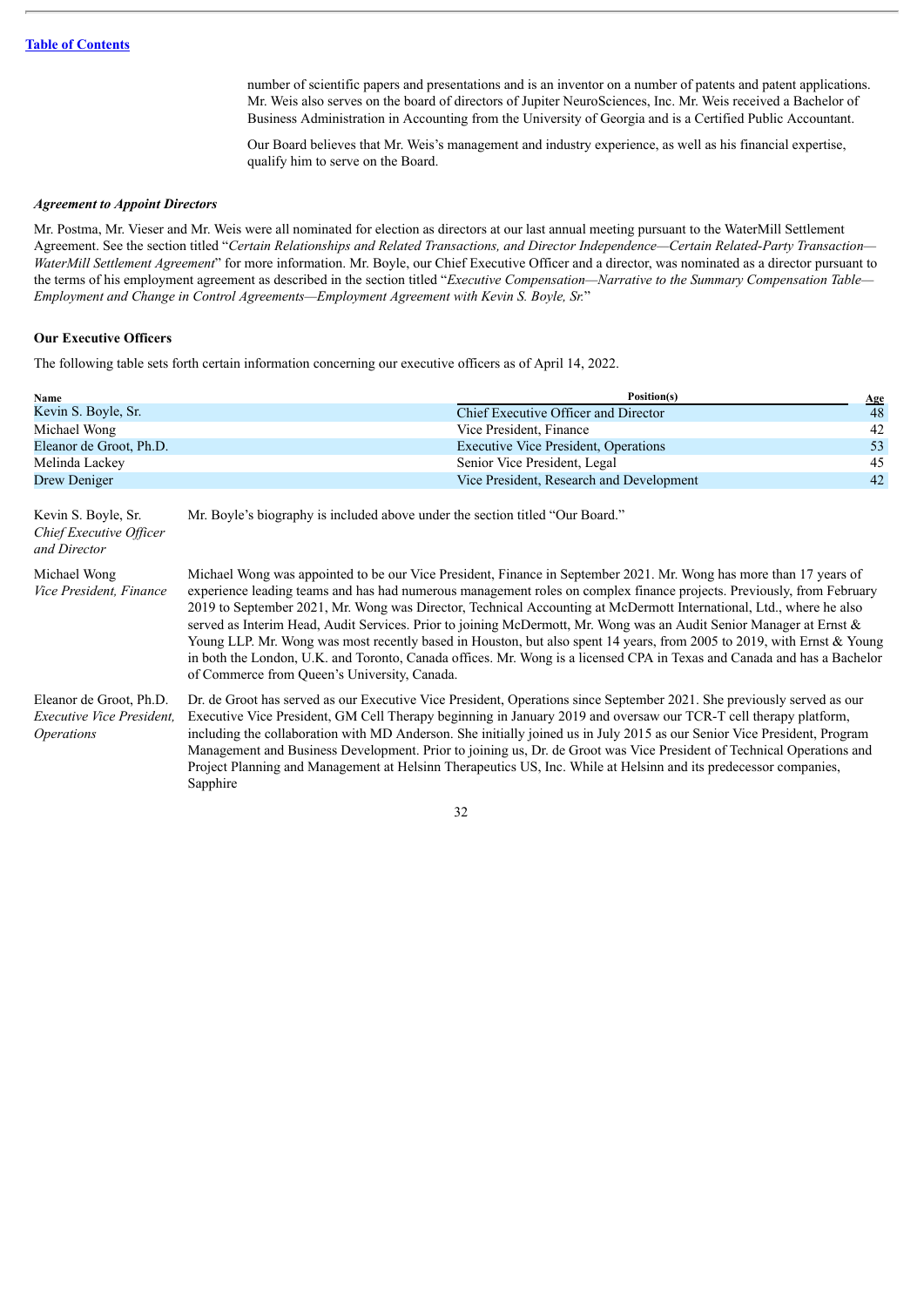|                                                                  | Therapeutics and Rejuvenon Corporation, Dr. de Groot held multiple roles of increasing responsibility, leading technical<br>operations, in particular chemistry, manufacturing, and controls development for its drug candidates from preclinical through<br>Phase III, from April 2002 to July 2015. Prior to Helsinn, Dr. de Groot was a staff engineer at Guilford Pharmaceuticals<br>(now Eisai) and a process engineer at Shell Chemical Company. She earned Ph.D. and M.S. degrees in chemical engineering<br>from Stanford University in 1995 and 1991, respectively, and a B.S. in chemical engineering from Massachusetts Institute of<br>Technology in 1990. Dr. de Groot received an M.B.A. degree from Rice University in 2014.                                                                                                                                                                                |
|------------------------------------------------------------------|----------------------------------------------------------------------------------------------------------------------------------------------------------------------------------------------------------------------------------------------------------------------------------------------------------------------------------------------------------------------------------------------------------------------------------------------------------------------------------------------------------------------------------------------------------------------------------------------------------------------------------------------------------------------------------------------------------------------------------------------------------------------------------------------------------------------------------------------------------------------------------------------------------------------------|
| Melinda Lackey,<br>Senior Vice President,<br>Legal               | Ms. Lackey joined as our Senior Vice President, Legal in November 2021. She previously served as Counsel for Hogan<br>Lovells from August 2021 until November 2021, where she supported life sciences companies at all stages with a focus on<br>licensing and intellectual property. Ms. Lackey previously served as legal counsel Kuur Therapeutics, Inc. (and after its<br>acquisition by Athenex, Inc., Athenex) from June 2018 until August 2021. Before industry, Ms. Lackey practiced law for 10<br>years focusing on intellectual property strategy and patent litigation from March 2008 until June 2018. Ms. Lackey has a J.D.<br>from University of Houston Law Center (2007) and graduated from Texas Tech Health Sciences Center with an M.S. in<br>medical microbiology and immunology (2003), focusing on molecular biology and immunology and a B.S. in Microbiology<br>from Texas Tech University (1998). |
| Drew Deniger<br>Vice President of<br>Research and<br>Development | Dr. Deniger joined as our Vice President, Immunology in July 2019. He previously led state-of-the-art efforts to translate<br>TCR-T cell and TIL therapies for the treatment of metastatic epithelial cancers and identify TCRs targeting tumor mutations<br>under the mentorship of Steven A. Rosenberg, M.D., Ph.D. at the National Cancer Institute from 2013 until 2019.<br>Dr. Deniger has over 14 years of experience with <i>Sleeping Beauty</i> transposition, one of the leading non-viral gene transfer<br>technologies for cell therapy, in the setting of TCR-T and CAR-T cell therapy. Dr. Deniger graduated in 2002 with B.S. in<br>Chemistry and Biochemistry from the University of Texas at Austin. He received his Ph.D. in Cancer Biology (MS) and<br>Immunology from MD Anderson Cancer Center in 2013 and post-doctoral training at the NCI Surgery Branch immediately<br>before joining us.          |

There are no family relationships among any of our directors, director nominees or executive officers. None of our executive officers is related by blood, marriage or adoption to any of our directors, director nominees or executive officers.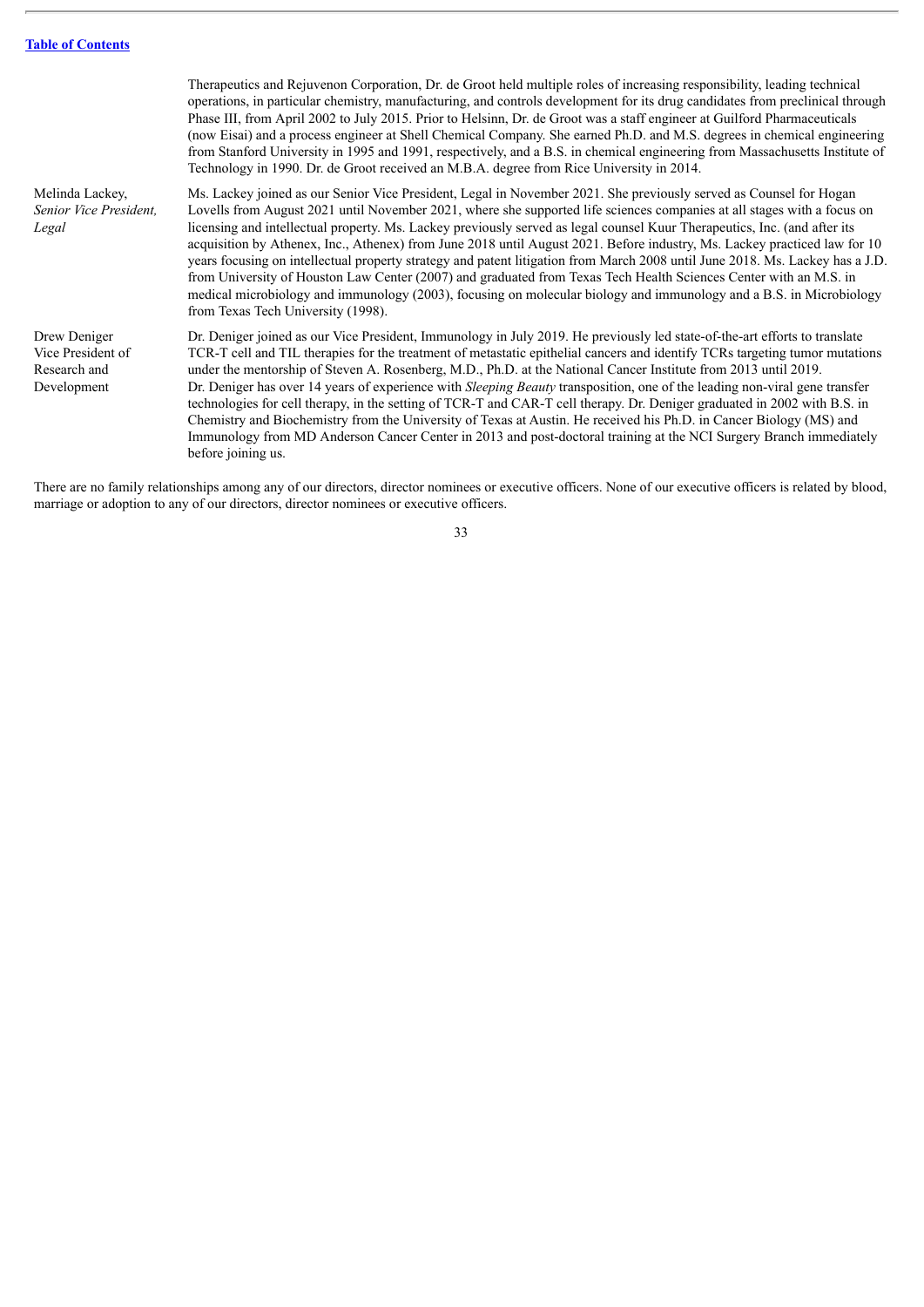### **EXECUTIVE COMPENSATION**

#### **Summary Compensation Table**

The following table sets forth information regarding compensation awarded to or earned by our named executive officers.

|                                        |      |             |                   | <b>Stock</b><br>Awards | Option<br>Awards | <b>All Other</b><br>Compensation |            |
|----------------------------------------|------|-------------|-------------------|------------------------|------------------|----------------------------------|------------|
| <b>Name of Principal Position</b>      | Year | Salary (\$) | <b>Bonus</b> (\$) | (S)(1)                 | (S)(1)           | (S)                              | Total (\$) |
| Kevin S. Boyle, Sr. (2)                | 2021 | 200,000     | 147,500           | 1,435,000              | 2,790,638        | 315(3)                           | 4,573,753  |
| Chief Executive Officer                |      |             |                   |                        |                  |                                  |            |
| Heidi Hagen (4)                        | 2021 | 306,947(5)  | 200,000           | 387,900                | 1,795,770        | 40,254(6)                        | 2,730,871  |
| Former Interim Chief Executive Officer | 2020 |             |                   |                        |                  |                                  |            |
| Laurence James Neil Cooper (7)         | 2021 | 158,677     | 143.250           |                        |                  | 1,229,203(8)                     | 1,531,130  |
| Former Chief Executive Officer         | 2020 | 573,000     | 917,000(9)        | 722,857                | 703,855          | 91,210(10)                       | 3,007,922  |
| Jill Buck (11)                         | 2021 | 270,375     | 375,000(12)       | 135,765                | 668,729          | 423,874(13)                      | 1,873,742  |
| Former EVP, GM Gene Therapy            | 2020 | 356,416     | 119.952           |                        |                  | 12,315(14)                       | 488,684    |
| Eleanor de Groot (15)                  | 2021 | 382.667     | 480,875(16)       | 219,056                | 1,078,991        | 12.428(17)                       | 2,174,017  |
| <b>EVP</b> , Operations                | 2020 | 357,000     | 119,952           | 226,077                | 220,055          | 12,028(18)                       | 935,112    |
| Raffaele Baffa                         | 2021 | 465,000     | 302,875(19)       | 252,419                |                  | 13,976(20)                       | 1,034,270  |
| Chief Medical Officer                  | 2020 | 58,125      | 19,637            | 546,000                | 884.750          | 5,072(21)                        | 1,673,584  |

(1) These amounts have been calculated in accordance with ASC Topic 718. Pursuant to SEC rules, the amounts shown exclude the impact of estimated forfeitures related to service-based vesting conditions. For a discussion of the assumptions relating to our valuations of these restricted stock awards and stock options, please see Note 3 to the financial statements included in our Annual Report on Form 10-K for the year ended December 31, 2021. These amounts reflect our accounting expense for these restricted stock awards and stock options and do not correspond to the actual value that may be recognized by our named executive officer.

(2) Mr. Boyle joined as our Chief Executive Officer in August 2021.

- (3) Represents the dollar value of group term life insurance premiums we paid for the benefit of Mr. Boyle during 2021. We did not contribute to Mr. Boyle's 401(k) plan account pursuant to our matching program in 2021.
- (4) Ms. Hagen resigned as our interim Chief Executive Officer in August 2021.

(5) Of such amount, \$19,447 represents the amount we paid Ms. Hagen for her services as a member of our Board in 2021, and the remaining amount represents \$287,500 in salary while serving as interim Chief Executive Officer.

(6) Of such amount, (i) \$448 represents the dollar value of group term life insurance premiums we paid for the benefit of Ms. Hagen during 2021 and (ii) \$20,359 represents accrued vacation paid at departure. We did not contribute to Ms. Hagen's 401(k) plan account pursuant to our matching program in 2021.

(7) Dr. Cooper ceased being our Chief Executive Officer, effective February 25, 2021, and left his position as a scientific advisor employee on April 9, 2021, at which time he became a consultant to us.

(8) Of such amount, (i) \$774 represents the dollar value of group term life insurance premiums we paid for the benefit of Dr. Cooper during 2021, (ii) \$11,600 represents the amount we contributed to Dr. Cooper's 401(k) plan account pursuant to our matching program, (iii) \$44,625 represents accrued vacation paid at departure, (iv) \$859,500 represents the amount that we paid Dr. Cooper in severance related to his separation from the Company and (v) \$26,204 represents taxable perquisites for housing expenses, and (vi) \$286,500 represents consulting fees paid to Dr. Cooper during 2021.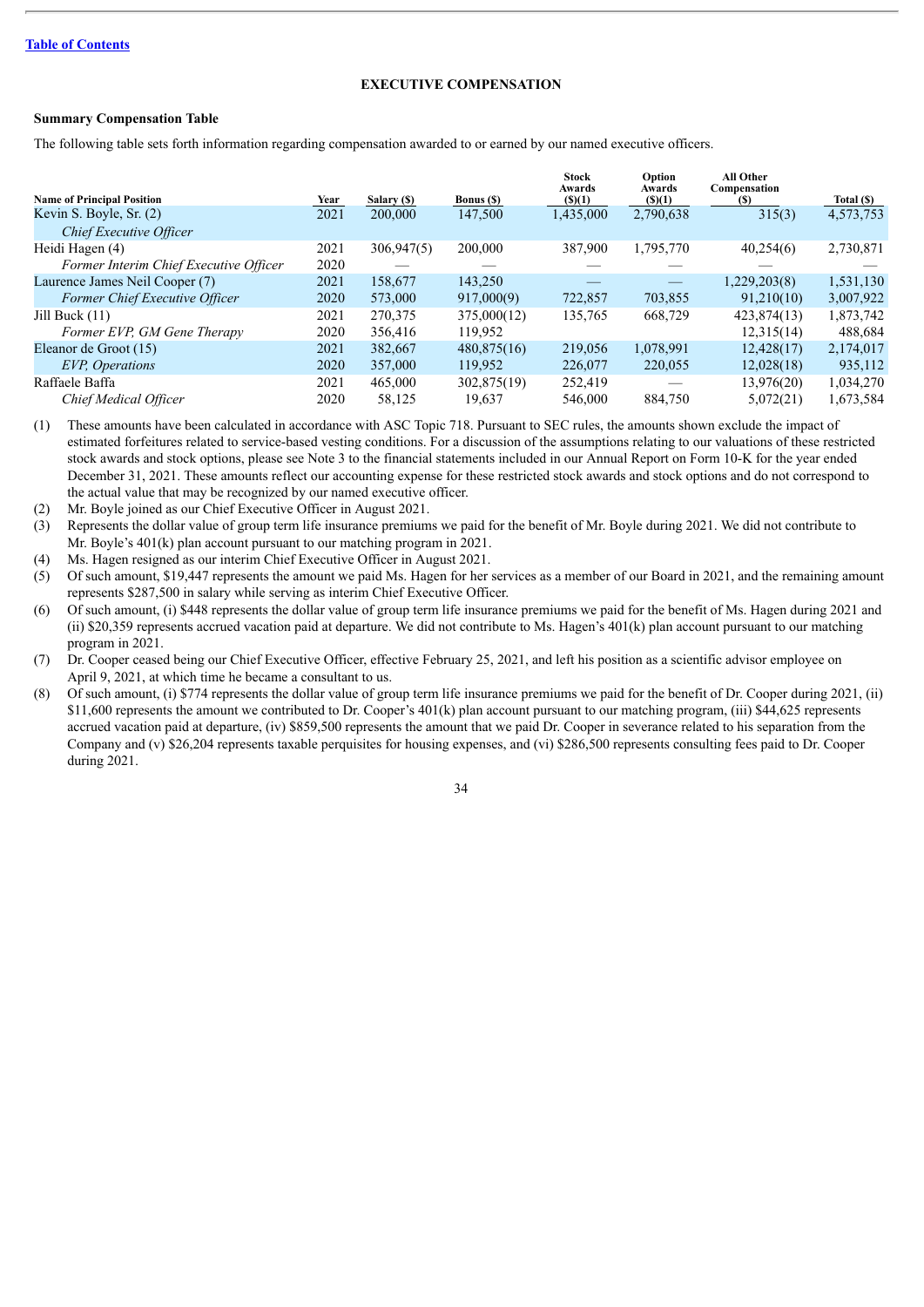- (9) Represents a fully vested restricted stock award with a grant value of \$917,000 awarded to Dr. Cooper as settlement of Dr. Cooper's 2020 bonus in connection with his separation, which 2020 bonus had not been paid at the time of the separation. See the section titled "*Narrative to the Summary* Compensation Table—Employment and Change in Control Agreements—Separation Agreement and Consulting Agreement with Laurence James *Neil Cooper, M.D., Ph.D."* for additional information.
- (10) Of such amount, (i) \$1,548 represents the dollar value of group term life insurance premiums we paid for the benefit of Dr. Cooper during 2020, (ii) \$78,462 represents taxable perquisites, including \$77,848 for housing expenses and \$614 for commuting expenses and (iii) \$11,200 represents the amount we contributed to Dr. Cooper's 401(k) plan account pursuant to our matching program.
- (11) Ms. Buck ceased being our Executive Vice President, GM Gene Therapy, effective September 15, 2021.
- (12) Ms. Buck was paid \$375,000 pursuant to her November 23, 2020 retention agreement under which she was paid the first two tranches, which equaled 75% of her annual base compensation.
- (13) Of such amount, (i) \$383 represents the dollar value of group term life insurance premiums we paid for the benefit of Ms. Buck during 2021, (ii) \$11,600 represents the amount we contributed to Ms. Buck's 401(k) plan account pursuant to our matching program, (iii) \$26,891 represents accrued vacation paid at departure and (iv) \$375,000 represents how much we paid Ms. Buck in severance related to her separation from the Company.
- (14) Of such amount, (i) \$540 represents the dollar value of group term life insurance premiums we paid for the benefit of Ms. Buck during 2020, (ii) \$11,400 represents the amount we contributed to Ms. Buck's 401(k) plan account pursuant to our matching program, and (iii) \$375 represents the amount paid for Ms. Buck's consulting services.
- (15) Dr. de Groot was promoted from Executive Vice President, GM Cell Therapy, to Executive Vice President, Operations, effective August 30, 2021.
- (16) Of such amount, Dr. de Groot was paid \$375,000 pursuant to her November 23, 2020 retention agreement under which she was paid the first two tranches which equaled 75% of her annual base compensation.
- (17) Of such amount, (i) \$828 represents the dollar value of group term life insurance premiums we paid for the benefit of Dr. de Groot during 2021 and (ii) \$11,600 represents the amount we contributed to Dr. de Groot's 401(k) plan account pursuant to our matching program.
- (18) Of such amount, (i) \$828 represents the dollar value of group term life insurance premiums we paid for the benefit of Dr. de Groot during 2020 and (ii) \$11,200 represents the amount we contributed to Dr. de Groot's 401(k) plan account pursuant to our matching program.
- (19) Of such amount, Dr. Baffa was paid \$175,000 pursuant to his November 23, 2020 retention agreement under which he was paid the first two tranches which equaled 75% of his annual base compensation.
- (20) Of such amount, (i) \$2,376 represents the dollar value of group term life insurance premiums we paid for the benefit of Dr. Baffa during 2021 and (ii) \$11,600 represents the amount we contributed to Dr. Baffa's 401(k) plan account pursuant to our matching program.
- (21) Of such amount, (i) \$297 represents the dollar value of group term life insurance premiums we paid for the benefit of Dr. Baffa during 2020 and (ii)  $$4,775$  represents the amount we contributed to Dr. Baffa's  $401(k)$  plan account pursuant to our matching program.

### **Narrative to the Summary Compensation Table**

We use base salaries to recognize the experience, skills, knowledge and responsibilities required of all our employees, including our named executive officers. Base salaries are reviewed annually, typically in connection with our annual performance review process, and adjusted from time to time to realign salaries with market levels after taking into account individual responsibilities, performance and experience.

Formal bonus plan goals were not set for 2021 because our CEO was not hired until August 2021. 2021 bonuses were paid out between 69% and 100% of target based on the Committee's assessment of each individual's performance. Our employment arrangements with our named executive officers provide that the executive may be eligible to earn an annual performance bonus of up to a target percentage of the executive's base salary, as described further below under the section titled "Employment and Change in Control Agreements."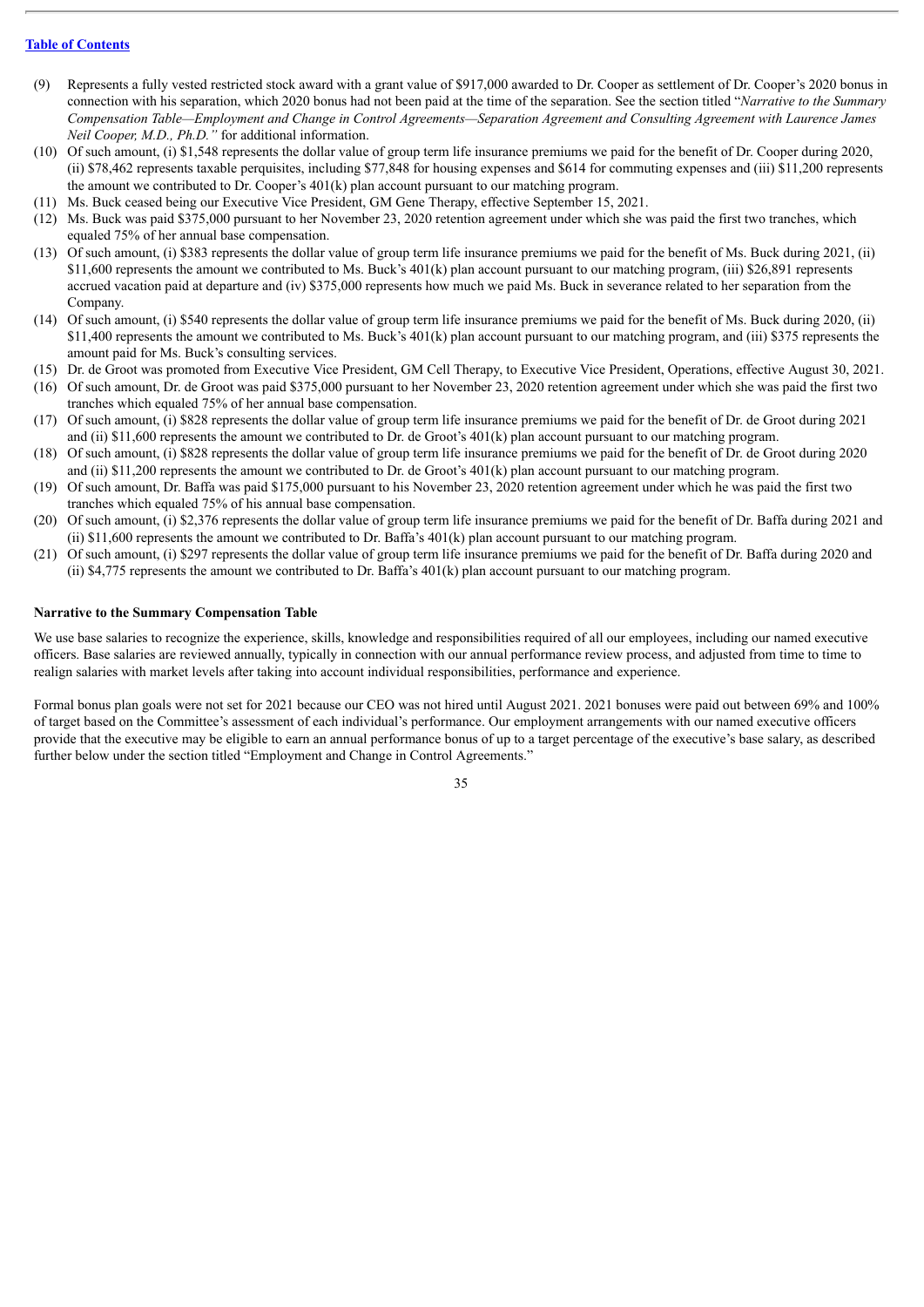In 2021, Mr. Boyle was granted an option to purchase 2,625,000 shares of our common stock, which option has an exercise price of \$1.64 per share, and 875,000 shares of restricted common stock in connection with his appointment as our Chief Executive Officer. The new hire award was intended as an inducement for Mr. Boyle to join the Company and a similar number of equity awards is not expected to be granted in 2022. The options are currently underwater and are not providing the value shown in the Summary Compensation Table, which is a fair value calculated at the time of grant using the Black Scholes model, rather than the amount earned by Mr. Boyle from the award.

### *Executive Retention*

In the fourth quarter of 2020, our Board, following the recommendation of the compensation committee, granted certain of our named executive officers, including Drs. Baffa and de Groot and Ms. Buck, each a cash retention award, a portion of which was contingent upon achievement of certain patient dosing milestones in our TCR-T program. The awards were made following the WaterMill Settlement Agreement and their purpose was to ensure that critical members of the team remained employed with the Company and engaged in their jobs during the period of transition, including the appointment of a new Chief Executive Officer in 2021. The retention and performance award payments that were made in 2021 were the result of decisions approved in 2020. These are viewed as 2020 compensation decisions rather than 2021 compensation decisions because they were not made by the current compensation committee and there were no new 2021 special performance or retention award opportunities provided to named executive officers. Dr. de Groot and Ms. Buck were each provided an award for \$500,000, with 40% of the award payable if such individual remained employed with us on April 1, 2021, 35% of the award payable if such individual remained employed with us on September 1, 2021, and 25% of the award payable if such individual remained employed with us on December 1, 2021. Dr. Baffa was provided an award for \$250,000, with 40% of the award payable if Dr. Baffa remained employed with us on April 1, 2021, 30% of the award payable if Dr. Baffa remained employed with us on September 1, 2021, and 30% of the award payable if Dr. Baffa remained employed with us on December 1, 2021. The final payment of the awards for each of Drs. Baffa and de Groot was contingent upon achievement of certain patient dosing milestones in our TCR-T program, which were not achieved. Therefore, those amounts were not paid. Dr. de Groot and Ms. Buck each received an amount equal to \$375,000 and Dr. Baffa received \$175,000. Ms. Buck was not employed with us on December 1, 2021 and therefore was not paid the third tranche of her retention award.

The performance retention payments made in 2021 were the result of 2020 decisions and there are no other performance retention programs active for executive officers.

#### *Employment and Change in Control Agreements*

We have the following employment agreements in place with our named executive officers.

### *Employment Agreement with Kevin S. Boyle, Sr.*

Mr. Boyle has served as our Chief Executive Officer since August 2021 pursuant to an employment agreement entered into in August 2021. Mr. Boyle has an at-will employment relationship with us. Mr. Boyle's employment agreement required us to take all steps necessary to elect Mr. Boyle to our Board in connection with his hiring.

*Base Salary.* Mr. Boyle's annual base salary in 2021 was \$600,000, pro-rated based on the number of days worked. Under his employment agreement, Mr. Boyle's annual base salary is subject to review by the Board or the compensation committee at least annually.

*Annual Performance Bonus; Sign-on Bonus.* Under his employment agreement, Mr. Boyle is eligible to receive an annual bonus based on his performance as determined by the Board or the compensation committee. The target amount of the annual performance bonus is 60% of his base salary, with the actual amount to be received determined by the Board or the compensation committee. Mr. Boyle also received a one-time sign-on bonus of \$50,000, referred to as the Boyle Signing Bonus; provided that, in the event that his employment is terminated for cause or he resigns without good reason (as defined in the employment agreement) on or prior to August 30, 2022, Mr. Boyle shall be required to repay the Boyle Signing Bonus in full, subject to certain deductions and withholding obligations.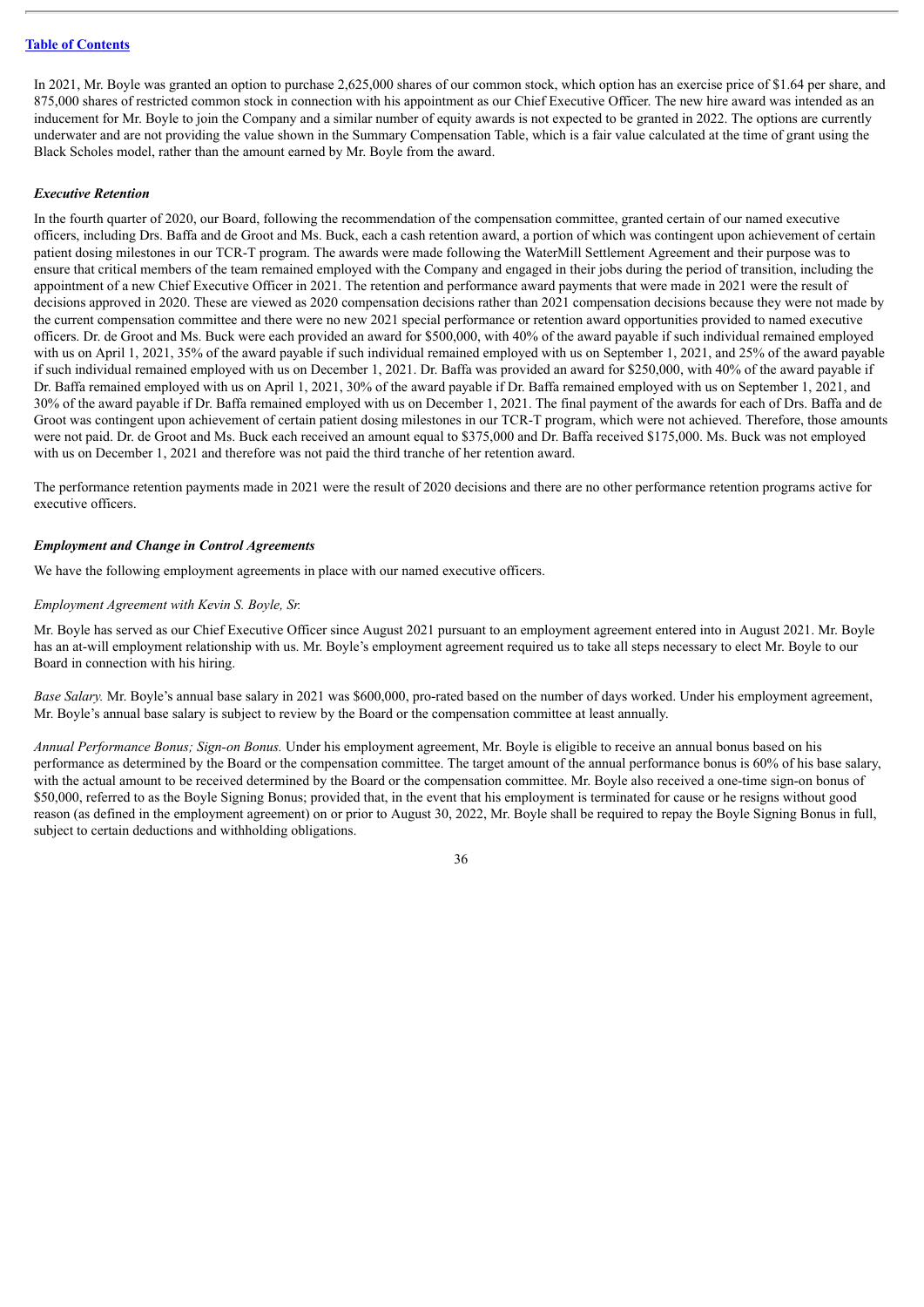*Equity Incentive Grants.* In connection with his appointment as our Chief Executive Officer and pursuant to his employment agreement, effective as of August 24, 2021, the Board granted to Mr. Boyle an option to purchase 2,625,000 shares of our common stock, which option has an exercise price of \$1.64 per share and the Company issued Mr. Boyle 875,000 shares of restricted common stock. Mr. Boyle is also eligible to receive equity awards as determined by the Board in its sole discretion.

*Severance Provisions.* If (i) we terminate Mr. Boyle for a reason other than death, disability or "Cause" (as that term is defined in his employment agreement), or (ii) Mr. Boyle resigns for "Good Reason" (as that term is defined in his employment agreement), Mr. Boyle will be entitled to receive a severance payment equal to the sum of  $(x)$  his then-current base salary and  $(y)$  the target amount of his annual performance bonus for the calendar year in which such termination occurs, which is hereinafter referred to as the Boyle Severance Payment Amount, payment of a one-time severance bonus in an amount equal to a pro-rata portion of the target amount of his annual performance bonus for the calendar year in which such termination occurs, plus payment of our portion of the contributions for medical and dental insurance coverage for twelve months, subject to Mr. Boyle's execution and delivery of a general release in favor of the Company. Mr. Boyle will also receive accelerated vesting of his equity incentive awards through, with respect to time-based equity incentive awards, the next twelve-month period immediately following the effective date of his termination and, with respect to performance-based equity incentive awards, the next applicable performance period immediately following the effective date of his termination. The accelerated time-based equity awards will be deemed fully exercisable or non-forfeitable, as applicable, as of the later of the termination date or the effective date of the separation agreement. Any vested equity incentive awards held by Mr. Boyle shall remain exercisable until the earlier of  $(x)$  the date that is three years following the termination of his employment and (y) the expiration of the applicable term of the award.

In the case of either (i) a termination by us for a reason other than death, disability or "Cause," or (ii) a resignation for "Good Reason," in each case that occurs within 90 days prior to and in connection with a "Change of Control" (as that term is defined in his employment agreement), or within 18 months after the occurrence of a "Change of Control," then, Mr. Boyle will be entitled to receive a lump sum payment in an amount equal to the product of the Boyle Severance Payment Amount multiplied by two, payment of a one-time severance bonus in an amount equal to a pro-rata portion of the target amount of his annual performance bonus for the calendar year in which such termination occurs, payment of the Company's portion of the contributions for health insurance coverage for eighteen months. In addition, all unvested time-based stock options and unvested awards of restricted stock held by Mr. Boyle will be accelerated and deemed to have vested as of the later of the termination date and the effective date of the separation. In addition, all performance-based equity awards will vest as if the applicable target performance goals were achieved as of the later of (x) the termination date and  $(y)$  the effective date of the separation. Additionally, all outstanding equity awards held by Mr. Boyle will remain exercisable until the earlier of  $(y)$  the date that is three years following the termination of employment and (w) the expiration of the applicable option term.

*Non-competition and Non-solicitation.* Mr. Boyle has entered into an invention, non-disclosure and non-competition agreement, which provides that he will not compete with us or solicit our clients or customers for a year after the termination or cessation of his employment with us, and further provides that he will not solicit our employees for one year after the termination or cessation of his employment with us.

#### *Employment Agreement with Eleanor de Groot, Ph.D.*

Dr. de Groot has served as our Executive Vice President, Cell Therapy since January 1, 2019, and previously as our SVP, Program Management & Business Development from July 13, 2015 to December 31, 2018. In April 2019, we entered into an employment agreement with Dr. de Groot, which was amended in November 2020. Dr. de Groot has an at-will employment relationship with us.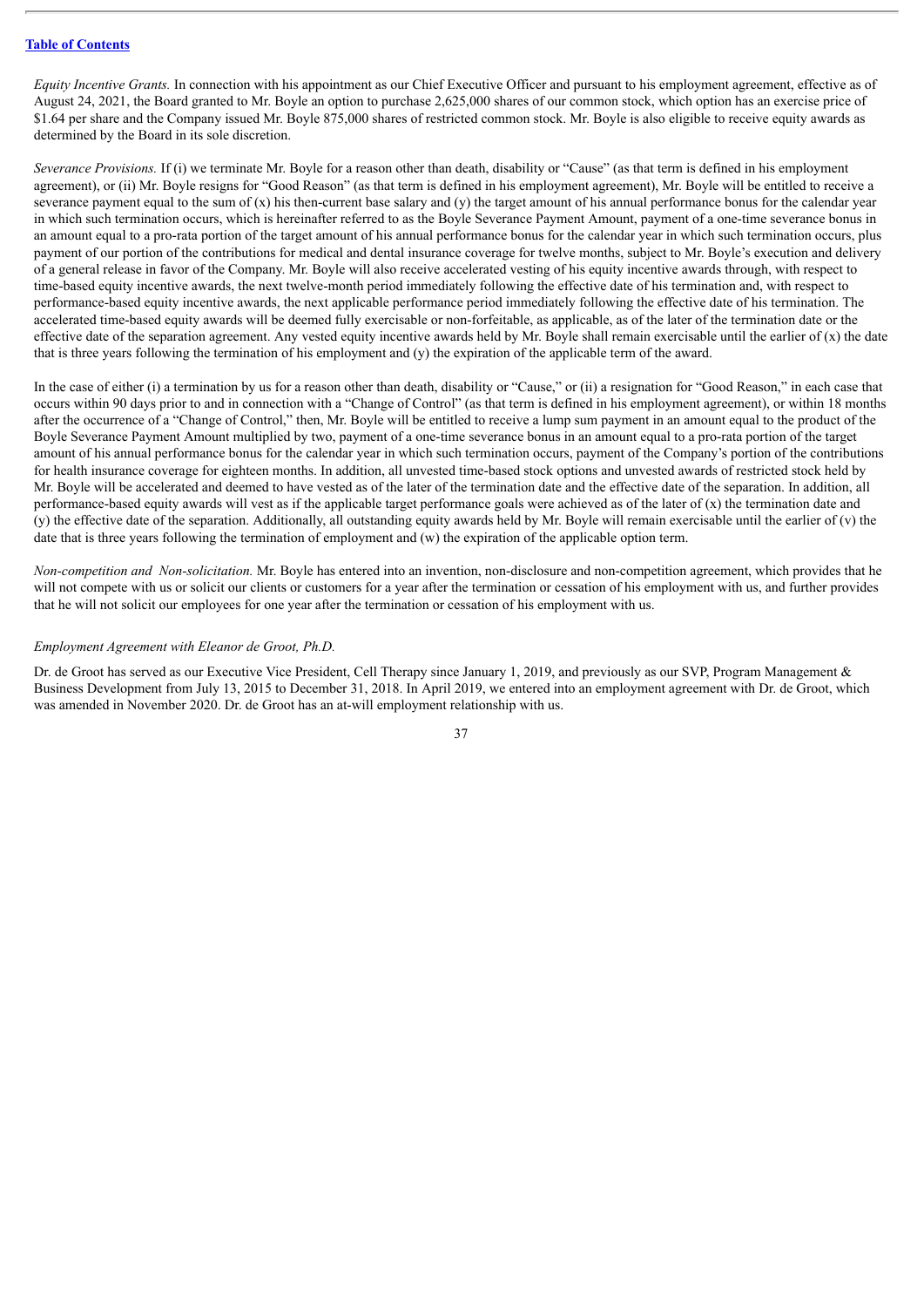*Base Salary.* In 2021, Dr. de Groot received a base salary of \$385,000. Under her employment agreement, Dr. de Groot's annual base salary is subject to review by the Board or the compensation committee at least annually.

*Annual Performance Bonus.* Under her employment agreement, Dr.de Groot is eligible to receive an annual bonus based on her performance as determined by the Board or the compensation committee. The target amount of the annual performance bonus is 40% of her base salary, with the actual amount to be received determined by the Board or the compensation committee.

*Equity Incentive Grants.* Dr. de Groot is eligible to receive equity awards as determined by the Board in its sole discretion from time to time.

*Severance Provisions.* If (i) we terminate Dr. de Groot for a reason other than death, disability or "Cause" (as that term is defined in her employment agreement), or (ii) Dr. de Groot resigns for "Good Reason" (as that term is defined in her employment agreement), Dr. de Groot will be entitled to receive a severance payment equal to twelve months of her then-current base salary, plus payment of our portion of the contributions for medical and dental insurance coverage for twelve months, subject to Dr. de Groot's execution and delivery of a general release in favor of the Company. In the case of either (i) a termination by us for a reason other than death, disability or "Cause," or (ii) a resignation for "Good Reason," in each case that occurs within 90 days prior to and in connection with a "Change in Control" (as that term is defined in her employment agreement), or within 18 months after the occurrence of a "Change in Control," the, in addition to the foregoing severance provisions, all unvested stock options and unvested awards of restricted stock held by Dr. de Groot at the time that such termination occurs will be accelerated and deemed to have vested as of her employment termination date, and Dr. de Groot will be entitled to full target amount of her annual performance bonus for the calendar year in which such termination occurs.

*Non-competition and Non-solicitation.* Dr. de Groot has entered into an invention, non-disclosure and non-competition agreement, which provides that she will not compete with us or solicit our clients or customers for a year after the termination or cessation of her employment with us, and further provides that she will not solicit our employees for one year after the termination or cessation of her employment with us*.*

#### *Employment Agreement with Raf aele Baf a, M.D., Ph.D.*

Dr. Baffa served as our Chief Medical Officer from November of 2020 to March 31, 2022, pursuant to an employment agreement Dr. Baffa entered into in September 2020, which we subsequently amended in November 2020. Dr. Baffa had an at-will employment relationship with us. On March 28, 2022, we entered into a letter agreement with Dr. Baffa (the "Baffa Separation Agreement") to govern the terms of the separation.

*Base Salary.* Dr. Baffa's annual base salary in 2021 was \$465,000. Under his employment agreement, Dr. Baffa's annual base salary is subject to review by the Board or the compensation committee at least annually.

*Annual Performance Bonus.* Under his employment agreement, Dr. Baffa is eligible to receive an annual bonus based on his performance as determined by the Board or the compensation committee. The target amount of the annual performance bonus is 40% of his base salary, with the actual amount to be received determined by the Board or the compensation committee.

*Equity Incentive Grants.* Dr. Baffa is also eligible to receive equity awards as determined by the Board in its sole discretion from time to time.

*Severance Provisions.* If (i) we terminate Dr. Baffa for a reason other than death, disability or "Cause" (as that term is defined in his employment agreement), or (ii) Dr. Baffa resigns for "Good Reason" (as that term is defined in his employment agreement), Dr. Baffa will be entitled to receive a severance payment equal to twelve months of his then-current base salary, plus payment of our portion of the contributions for medical and dental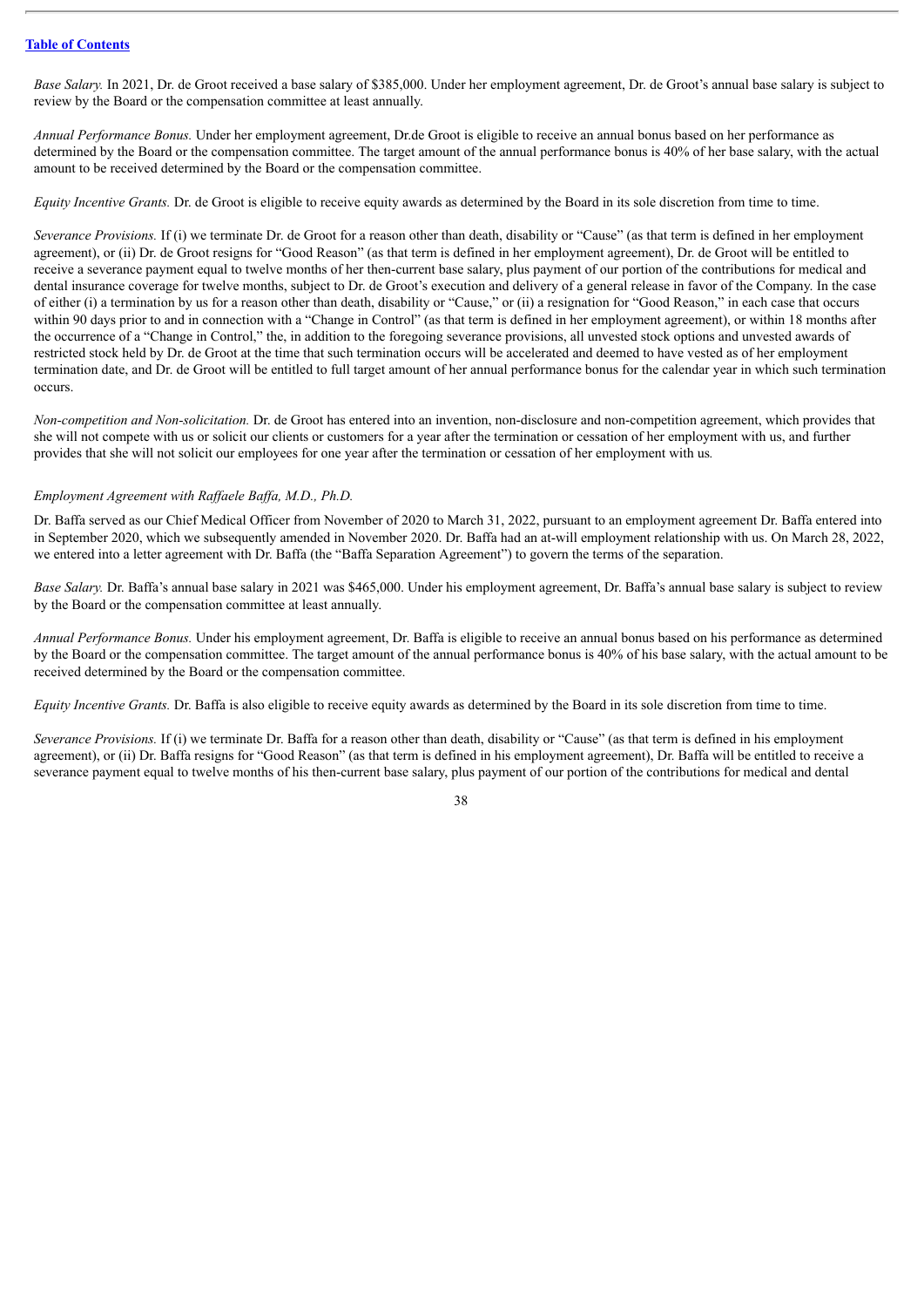insurance coverage for twelve months, subject to Dr. Baffa's execution and delivery of a general release in favor of the Company. In the case of either (i) a termination by us for a reason other than death, disability or "Cause," or (ii) a resignation for "Good Reason," in each case that occurs within 90 days prior to and in connection with a "Change of Control" (as that term is defined in his employment agreement), or within 18 months after the occurrence of a "Change of Control," then, in addition to the foregoing severance provisions, all unvested stock options and unvested awards of restricted stock held by Dr. Baffa at the time that such termination occurs will be accelerated and deemed to have vested as of his employment termination date, and Dr. Baffa will be entitled to full target amount of his annual performance bonus for the calendar year in which such termination occurs.

*Non-competition and Non-solicitation.* Dr. Baffa has entered into an invention, non-disclosure, non-solicitation and non-competition agreement, which provides that he will not compete with us or solicit our clients or customers for a year after the termination or cessation of his employment with us, and further provides that he will not solicit our employees for one year after the termination or cessation of his employment with us.

### *Separation Agreement with Raf aele Baf a, M.D., Ph.D.*

Under the Baffa Separation Agreement, in exchange for a release of claims and certain post-employment covenants, Dr. Baffa is entitled to receive a \$155,000 lump sum cash payment and we have waived our right to recover half of his \$160,000 sign-on bonus which we would otherwise be entitled to since he is departing after the first anniversary but before the second anniversary of his employment start date. Regardless of whether or not Dr. Baffa executes the Baffa Separation Agreement, we will continue paying Dr. Baffa's COBRA premiums for four months following the separation date. The Baffa Separation Agreement supersedes all prior agreements between the parties. In addition, the Baffa Separation Agreement includes confidentiality and intellectual property provisions which continue after Dr. Baffa's departure. The Baffa Separation Agreement became effective on April 12, 2022, upon the expiration a seven business day revocation period.

#### *Employment Agreement with Laurence James Neil Cooper, M.D., Ph.D.*

Dr. Cooper served as our Chief Executive Officer from May 2015 until February 2021, at which point Dr. Cooper served as a scientific advisor employee of the Company. As a scientific advisor employee, Dr. Cooper continued receiving his base salary and remained eligible for our employee benefit programs pursuant to the terms of his employment agreement. On April 5, 2021, we entered into a separation agreement with Dr. Cooper (the "Cooper Separation Agreement") providing for his cessation of employment effective April 9, 2021 and a consulting agreement, or the Cooper Consulting Agreement, providing his continued consulting thereafter. For a description of the material terms of the Cooper Separation Agreement and the Cooper Consulting Agreement see below under "*Separation Agreement and Consulting Agreement with Laurence James Neil Cooper, M.D., Ph.D.*" Below is a summary of the material terms of Dr. Cooper's employment agreement in place during 2021 when he served as our Chief Executive Officer.

*Base Salary.* In 2021, Dr. Cooper received a base salary of \$573,000, including while acting a scientific advisor. Under his employment agreement, his base salary was subject to review by the Board or the compensation committee at least annually.

*Annual Performance Bonus.* Under his employment agreement, Dr. Cooper was eligible to receive an annual bonus based on his performance as determined by the Board or the compensation committee. The target amount of the annual performance bonus was 200% of his base salary, with the actual amount to be received determined by the Board or the compensation committee.

*Equity Incentive Grants.* Dr. Cooper was eligible under his employment agreement to receive equity awards as determined by the Board in its discretion from time to time. Under certain circumstances, the vesting of Dr. Cooper's equity awards could have been accelerated in the event of a change in control or if Dr. Cooper's employment with us is terminated.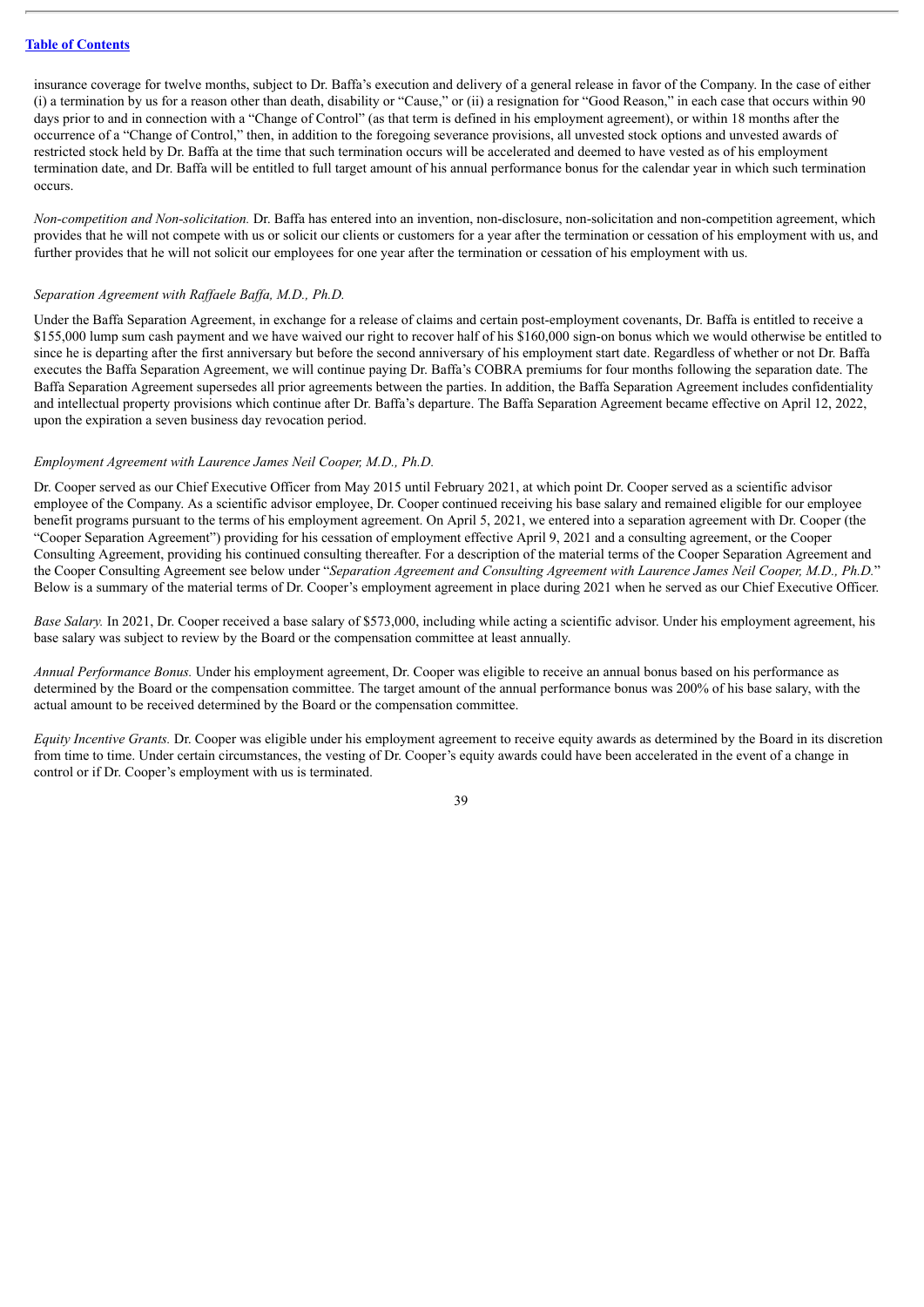*Expense Reimbursement.* Under his employment agreement, Dr. Cooper was eligible for reimbursement of normal, usual and necessary expenses incurred by him in furtherance of our business and affairs, including reasonable travel and entertainment expenses and the ordinary and necessary expenses incurred in connection with his commute.

*Non-competition and Non-solicitation.* Dr. Cooper has entered into an invention, non-disclosure and non-competition agreement, which provides that he will not compete with us or solicit our clients or customers for a year after the termination or cessation of his employment with us, and further provides that he will not solicit our employees for one year after the termination or cessation of his employment with us.

### *Separation Agreement and Consulting Agreement with Laurence James Neil Cooper, M.D., Ph.D.*

On April 5, 2021, we entered into the Cooper Separation Agreement, and the Cooper Consulting Agreement. Under the Cooper Separation Agreement, in exchange for a release of claims and certain post-employment covenants and in lieu of any severance benefits under his employment agreement, Dr. Cooper is entitled to receive continuing payments of his base salary and COBRA premiums for a period of 18 months, a cash payment of \$143,250, representing a pro-rata target amount of his annual performance bonus for 2021, a fully-vested restricted stock award with a grant value of \$917,000, which represented Dr. Cooper's 2020 annual bonus, and certain limited reimbursements for legal fees and housing. Dr. Cooper is not entitled to any equity acceleration in connection with his separation, however his equity awards are eligible to continue to vest pursuant to their terms based on his consulting services to us. The Board determined these severance benefits were appropriate to provide Dr. Cooper, considering the severance benefits provided under the terms of his employment agreement and his contributions to our Company.

The term of the Cooper Consulting Agreement commenced on Dr. Cooper's employment separation and continues for up to three years, subject to earlier termination by either Dr. Cooper or the Company, provided that if Dr. Cooper terminates the agreement within the first year of the term, our sole remedy will be the right to cause Dr. Cooper to reimburse us certain of his cash severance described in the Separation Agreement. If we terminate the Cooper Consulting Agreement before the first anniversary of the effective date without cause (as defined in the Cooper Consulting Agreement) or Dr. Cooper terminates the agreement within the first year for good reason (as defined in the Cooper Consulting Agreement), the non-competition and non-solicitation provisions described above will be deemed waived by us. Unless the Cooper Consulting Agreement is terminated by us with cause or by Dr. Cooper before the first anniversary of the effective date and without good reason, all unvested restricted stock or options will immediately vest as of the effective date of the termination. Under the Cooper Consulting Agreement, Dr. Cooper may earn consulting fees in amounts of up to \$573,000 for the first year and \$300,000 for each of the following two years and is also eligible for reimbursement of reasonable out-of-pocket business expenses. In addition, the Cooper Consulting Agreement includes confidentiality and intellectual property provisions. Dr. Cooper received \$286,500 in fees under the Cooper Consulting Agreement in 2021.

### *Employment Agreement with Heidi Hagen*

On February 24, 2021, the Board appointed Heidi Hagen as our Interim Chief Executive Officer, effective February 25, 2021. Effective February 25, 2021, we entered into an employment agreement with Ms. Hagen, governing the terms of her employment as our Interim Chief Executive Officer. The majority of the equity value was provided as stock options to require an increase in the stock price and to allow the timeframe required for the long-term price improvement as a reflection of the long drug development cycle from discovery to commercial product. Ms. Hagen stepped down as Interim Chief Executive Officer on August 30, 2021 in connection with Mr. Boyle's employment as our Chief Executive officer.

*Base Salary; Sign on Bonus.* Ms. Hagen's employment agreement provided for an annual base salary of \$575,000, pro-rated for service, and a one-time sign-on bonus of \$50,000.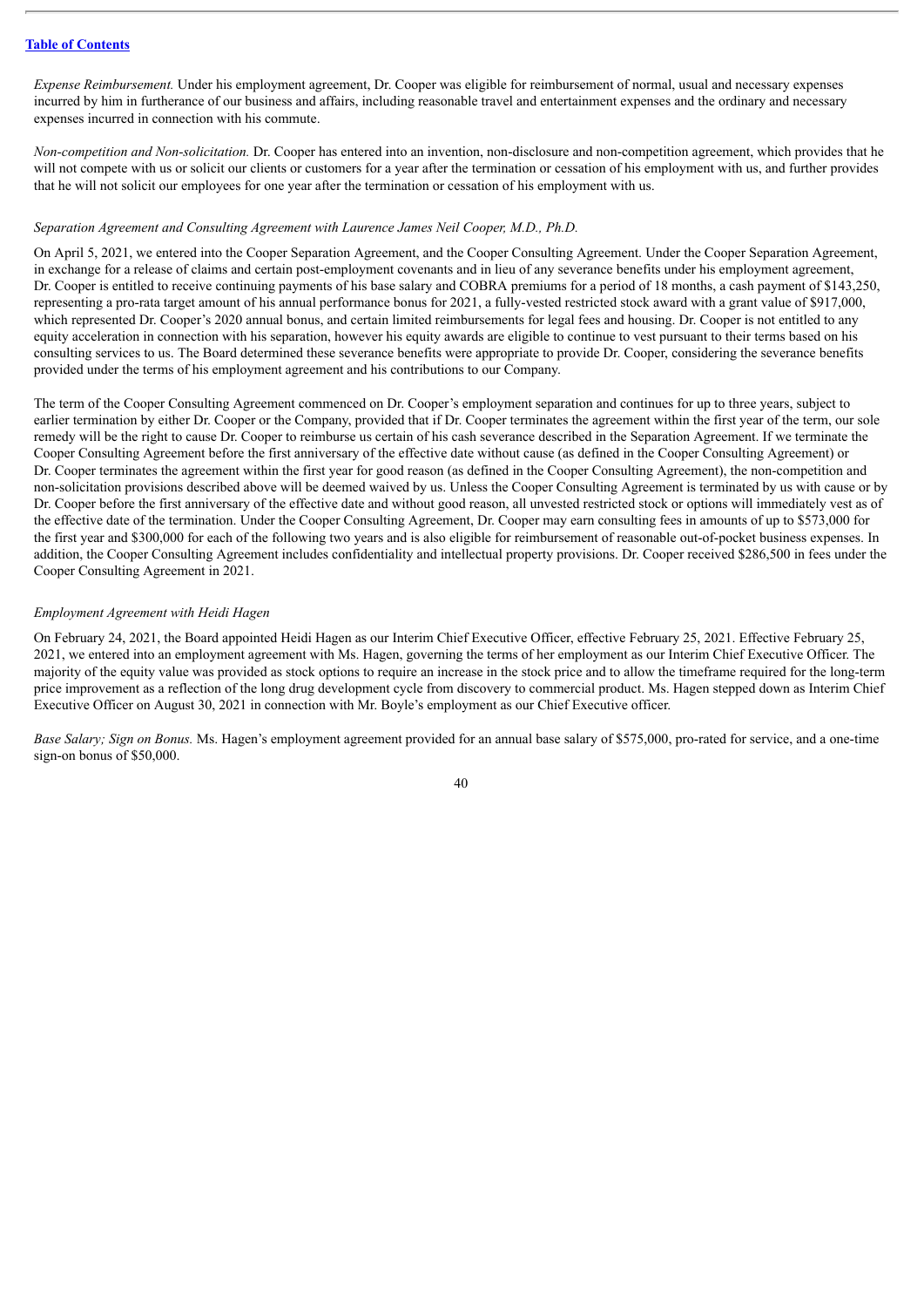*Performance Bonus.* While Ms. Hagen was entitled to receive certain performance bonuses if she remained employed as our Interim Chief Executive Officer after September 1, 2021, these were not paid as a result of the appointment of Mr. Boyle as our new Chief Executive Officer effective August 31, 2021. Ms. Hagen received a bonus in the amount of \$150,000.

*Equity Incentive Grants.* In connection with her appointment as our Interim Chief Executive Officer and pursuant to her employment agreement, on March 4, 2021, the Board granted Ms. Hagen 90,000 restricted shares of our common stock, which were scheduled to vest on the one-year anniversary of the date of grant, subject to Ms. Hagen's continued employment with us through such vesting date. In addition, pursuant to her employment agreement, on March 4, 2021, the Board granted to Ms. Hagen an option to purchase 675,000 shares of our common stock, which option has an exercise price of \$4.31 per share. The option was scheduled to vest in twelve equal monthly installments over the term of one vear, subject to Ms. Hagen's continued employment with us through each such vesting date. Ms. Hagen's employment agreement provided that if Ms. Hagen's employment terminates either because a replacement, full-time chief executive officer has been hired, or because we terminate her employment without "Cause" (as defined in her employment agreement), then upon termination of her employment, Ms. Hagen's shares of restricted stock shall vest in full, and any unvested portion of Ms. Hagen's option grant shall vest in full and become exercisable immediately. Upon Ms. Hagen's resignation as the Company's Interim Chief Executive Officer on August 29, 2021, Ms. Hagen's 90,000 restricted stock and option grant of 675,000 shares vested in full.

*Severance Provisions.* Ms. Hagen's employment agreement provided that if she was terminated by us for any reason other than death, disability or Cause, then we would be obligated to pay to Ms. Hagen her base salary through the date of termination, any accrued vacation, and any expense reimbursement amounts for expenses incurred through the date of termination. If, within 30 days after the effective date of termination, Ms. Hagen executes a written general release, she will also be entitled to receive continuing payments of her base salary for a period of four months. In addition, unless her employment is terminated for Cause, we may be required to pay 100% of applicable COBRA premiums for Ms. Hagen for up to 12 months.

# *Employment Agreement with Jill Buck*

Ms. Buck most recently served as our Executive Vice President, GM Gene Therapy, joining Alaunos in September 2015, and being promoted to Executive Vice President, Strategy and Operations in early 2021. Ms. Buck left the Company on September 15, 2021. Ms. Buck entered into an employment agreement dated April 23, 2019, which we subsequently amended in November 2020, as Executive Vice President, GM Gene Therapy. Ms. Buck had an at-will employment relationship with us.

*Base Salary.* In 2021, Ms. Buck received a base salary of \$385,000. Under her employment agreement, Ms. Buck's annual base salary was subject to review by the Board or the compensation committee at least annually.

*Annual Performance Bonus.* Under her employment agreement, Ms. Buck was eligible to receive an annual bonus based on her performance as determined by the Board or the compensation committee. The target amount of the annual performance bonus is 40% of her base salary, with the actual amount to be received determined by the Board or the compensation committee.

*Equity Incentive Grants.* Ms. Buck was eligible to receive equity awards as determined by the Board in its sole discretion from time to time.

*Severance Provisions.* Ms. Buck's employment agreement provided that if (i) we terminated Ms. Buck for a reason other than death, disability or "Cause" (as that term is defined in her employment agreement), or (ii) Ms. Buck resigned for "Good Reason" (as that term is defined in her employment agreement), Ms. Buck was entitled to receive a severance payment equal to twelve months of her then-current base salary, plus payment of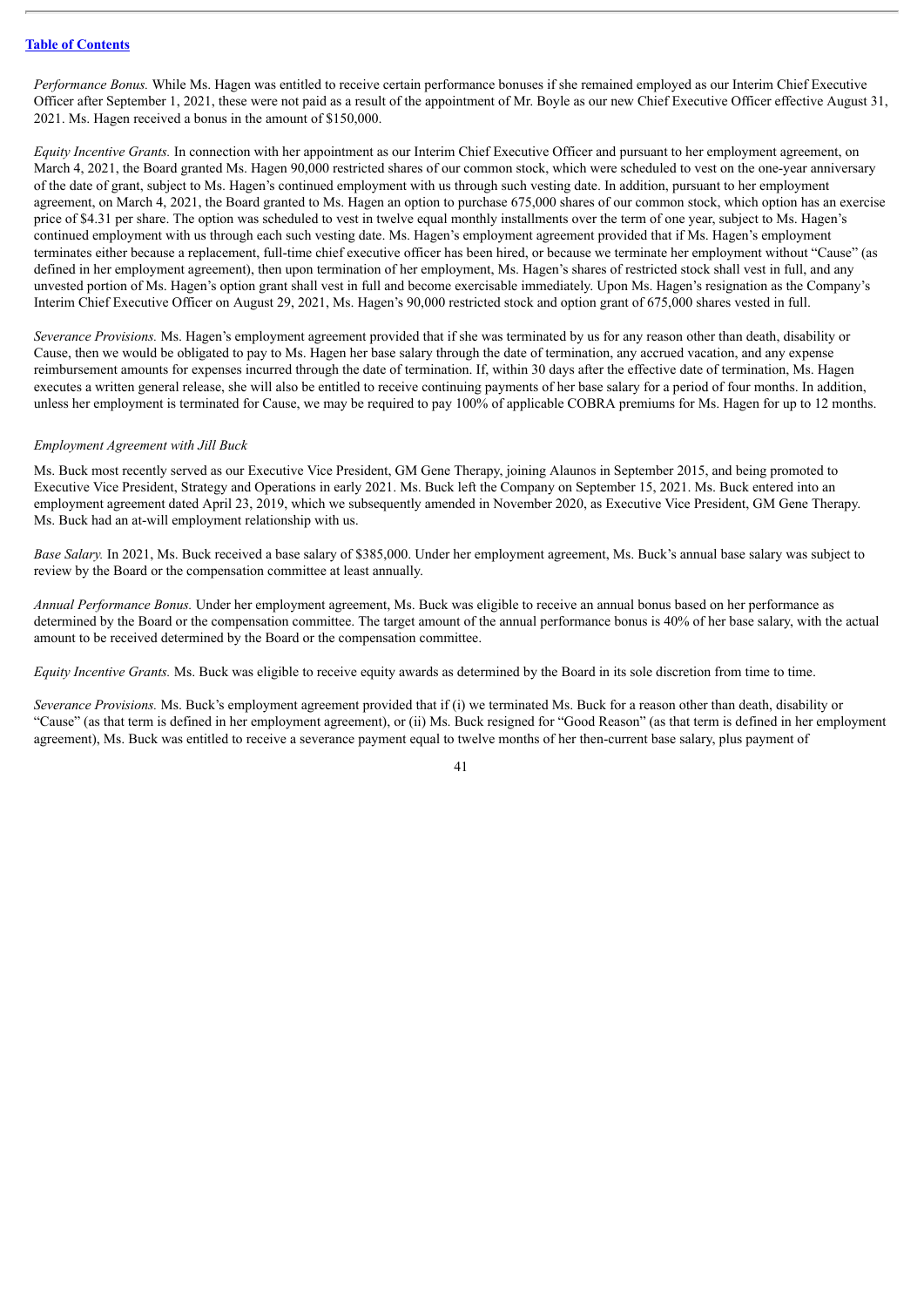our portion of the contributions for medical and dental insurance coverage for twelve months, subject to Ms. Buck's execution and delivery of a general release in favor of the Company. In the case of either (i) a termination by us for a reason other than death, disability or "Cause," or (ii) a resignation for "Good Reason," in each case that occurs within 90 days prior to and in connection with a "Change in Control" (as that term is defined in her employment agreement), or within 18 months after the occurrence of a "Change in Control," all unvested stock options and unvested awards of restricted stock held by Ms. Buck at the time that such termination occurs would have been accelerated and deemed to have vested as of her employment termination date, and Ms. Buck would have been entitled to full target amount of her annual performance bonus for the calendar year in which such termination occurs.

In connection with her departure, Ms. Buck received \$375,000, pursuant to the terms of her separation agreement.

*Non-competition and Non-solicitation.* Ms. Buck has entered into an invention, non-disclosure and non-competition agreement, which provided that she would not compete with us or solicit our clients or customers for a year after the termination or cessation of her employment with us, and further provides that she would not solicit our employees for one year after the termination or cessation of her employment with us*.*

#### **Role of our Compensation Committee, Management and Consultant**

### *Compensation Committee*

Our compensation committee is responsible for reviewing, evaluating, approving, administering and interpreting our executive compensation and benefits policies, programs and plans, including our equity compensation plans. In particular, with respect to the compensation of our named executive officers, our compensation committee is responsible for reviewing and recommending to the outside, independent and non-employee members of the Board the compensation levels and performance goals relevant to the compensation of these officers, and for evaluating the officers' performance in light of those goals and objectives. The outside, independent and non-employee members of the Board approved the compensation committee's recommendations for the 2021 compensation of our named executive officers.

#### *Management*

Our human resources, finance and legal departments work with our Chief Executive Officer to design and develop new executive compensation programs, to recommend changes to existing compensation programs, to recommend financial and other performance targets to be achieved under those programs, to prepare analyses of financial data, to prepare peer group data comparisons and to prepare other briefing materials for consideration by the compensation committee and ultimately, to implement the decisions of the compensation committee.

The Chief Executive Officer recommends to the compensation committee for its discussion and ultimately, approval, proposed corporate performance and strategic goals and their relative weighting for the upcoming fiscal year, and provides input on the level of attainment of the prior year's strategic goals, for purposes of determining awards under the annual performance bonus plan for all our executives, including the Chief Executive Officer. For executives other than the Chief Executive Officer, the compensation committee will consider the individual performance of the executives, as assessed by the Chief Executive Officer, and the compensation recommendations submitted to the compensation committee by the Chief Executive Officer. Our Chief Executive Officer and other members of management generally attend our compensation committee meetings for a portion of the meeting. No executive officer was present for or voted in the compensation committee or the Board's final determinations regarding the amount of any component of his or her own 2021 compensation package.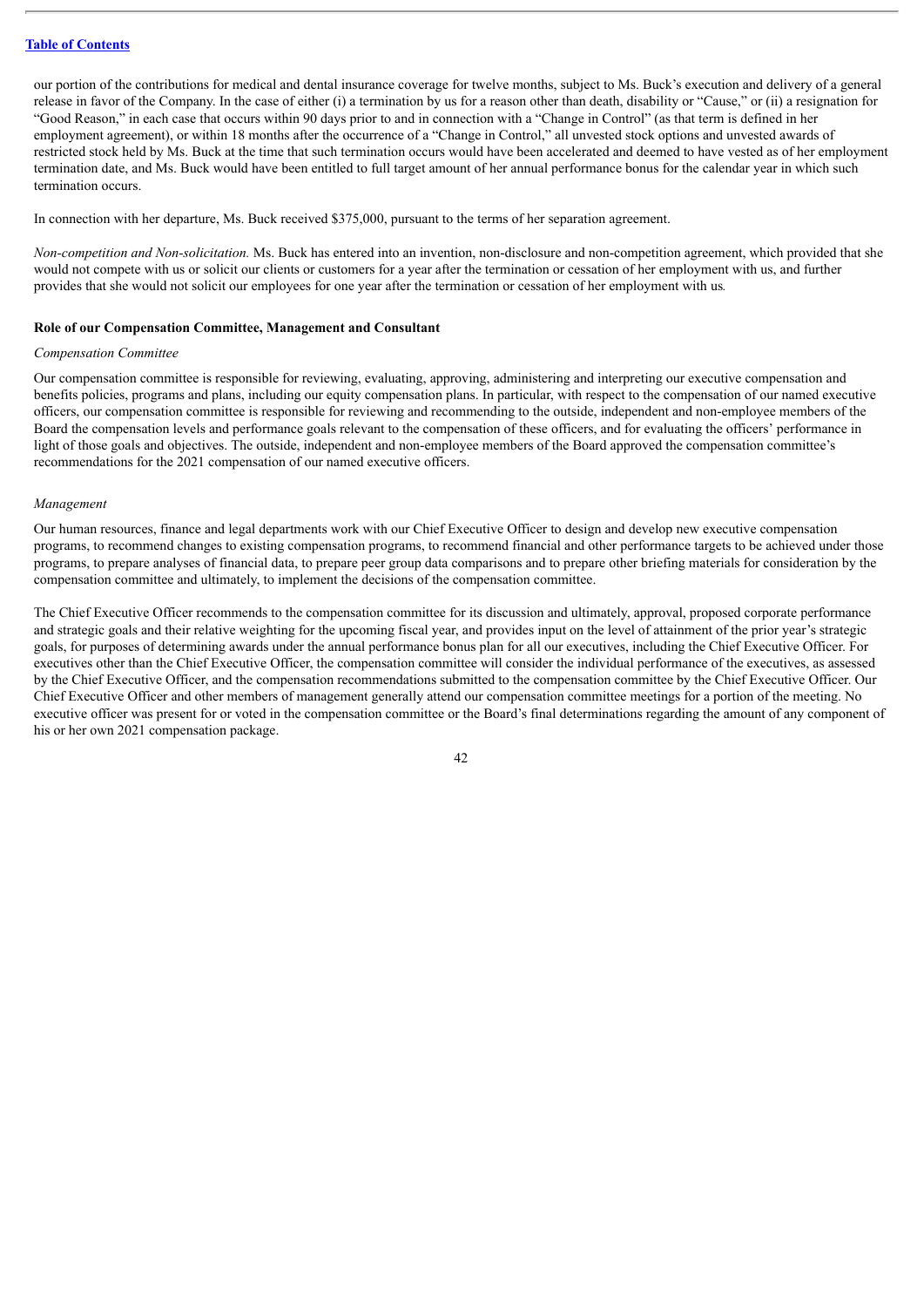### *Consultant*

Beginning in March 2020, our compensation committee engaged Frederic W. Cook & Co. ("FW Cook") as its independent compensation consultant. FW Cook provided independent market findings to the compensation committee and has provided advice to the compensation committee as to employee director compensation, Chief Executive Officer compensation and non-employee director compensation in 2021 and 2022. FW Cook was determined to be free of conflicts of interest and able to operate as an independent compensation advisor. As part of its duties, FW Cook provided the compensation committee with the following services:

- completed a competitive analysis of our 2020 and 2021 executive compensation programs;
- prepared a competitive analysis of the Board's compensation program, including observations and recommendations; and
- reviewed and updated our peer group for use in determining executive compensation for 2022.

### *Trading Policy*

We have a policy that prohibits our executive officers, directors and other members of management from engaging in short sales, transactions in put or call options, pledging transactions, hedging transactions or other inherently speculative transactions with respect to our stock. Any violation of these policies may result in disciplinary action, including dismissal for cause.

# **Outstanding Equity Awards at 2021 Fiscal Year-End**

The following table sets forth information regarding option awards and restricted stock awards held as of December 31, 2021 by our named executive officers.

|                            |                    | <b>Option Awards</b>                                                 |                                    |                           | <b>Stock Awards</b>                                            |                               |
|----------------------------|--------------------|----------------------------------------------------------------------|------------------------------------|---------------------------|----------------------------------------------------------------|-------------------------------|
| Name                       |                    | <b>Number of Securities Underlying</b><br><b>Unexercised Options</b> | Option                             | Option                    | <b>Shares or Units of Stock That</b><br><b>Have Not Vested</b> |                               |
|                            | Exercisable $(\#)$ | Unexercisable (#)                                                    | <b>Exercise Price</b><br>(S/Sh)(1) | <b>Expiration</b><br>Date | Number $(\#)$                                                  | <b>Market Value</b><br>(S)(2) |
| Laurence James Neil Cooper | 487,171            |                                                                      | 2.24                               | 1/6/2029                  |                                                                |                               |
|                            | 176,133            | 88,067(3)                                                            | 4.21                               | 1/29/2030                 |                                                                |                               |
|                            |                    |                                                                      |                                    |                           | 57,233(4)                                                      | 62,384                        |
| Heidi Hagen                | 93,922             | $-$ (5)                                                              | 5.22                               | 2/2/2022                  |                                                                |                               |
|                            | 675,000            |                                                                      | 4.31                               | 2/2/2022                  |                                                                |                               |
| Kevin S. Boyle, Sr.        | 164,062            | 2,460,938(6)                                                         | 1.64                               | 8/29/2031                 |                                                                |                               |
|                            |                    |                                                                      |                                    |                           | 875,000(7)                                                     | 953,750                       |
| Eleanor de Groot           | 100,000            |                                                                      | 11.53                              | 7/13/2025                 |                                                                |                               |
|                            | 172,671            |                                                                      | 2.24                               | 1/6/2029                  |                                                                |                               |
|                            | 55,067             | 27,533(8)                                                            | 4.21                               | 1/29/2030                 |                                                                |                               |
|                            | 95,297             | 285,891(9)                                                           | 4.31                               | 3/4/2031                  |                                                                |                               |
|                            |                    |                                                                      |                                    |                           | 17,900(10)                                                     | 19,511                        |
|                            |                    |                                                                      |                                    |                           | 38,119(11)                                                     | 41,550                        |
| Raffaele Baffa             | 125,000            | 375,000(12)                                                          |                                    | 6/30/2022                 |                                                                |                               |
|                            |                    |                                                                      |                                    |                           | 150,000(13)                                                    | 163,500                       |
|                            |                    |                                                                      |                                    |                           | 53,764(14)                                                     | 58,603                        |
| Jill Buck                  |                    |                                                                      |                                    |                           |                                                                |                               |

(1) Each stock option was granted with an exercise price equal to the fair market value of our common stock on the grant date.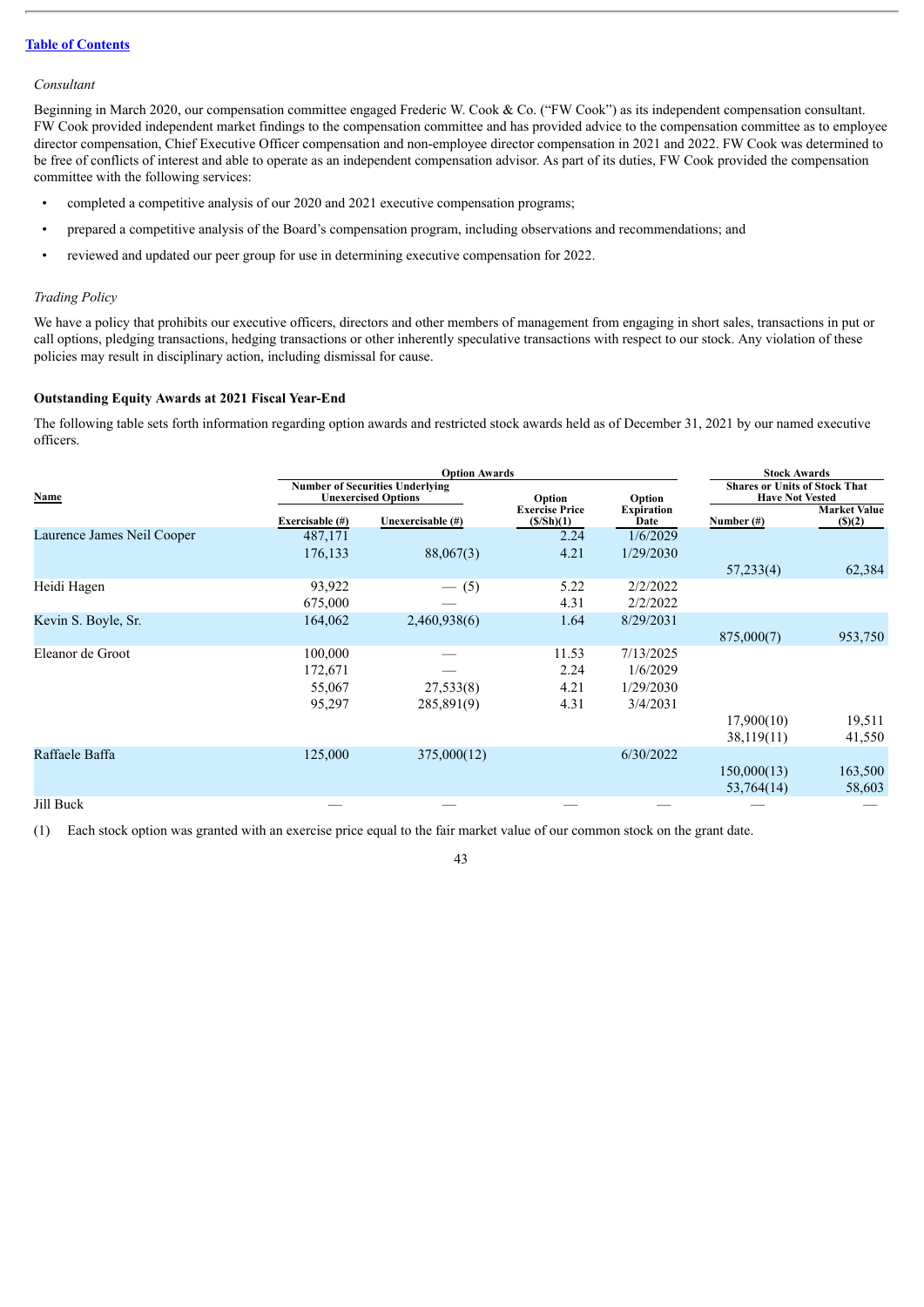- (2) Market values are calculated based on the closing market price of our common stock as reported on the Nasdaq Global Select Market on December 31, 2021, which was \$1.09 per share.
- (3) Vests with respect to 22,017 shares on March 31, 2022, June 30, 2022, and December 31, 2022, and with respect to 22,016 on September 30, 2022.
- (4) Vests with respect to 57,233 shares on December 31, 2022.
- (5) Options expired on February 2, 2022.
- (6) Vests with respect to 164,063 shares on February 28, 2022, August 30, 2022, February 28, 2023, August 30, 2023, February 28, 2024, August 30, 2024, February 28, 2025, and August 30, 2025 and with respect to 164,062 shares on May 30, 2022, November 30, 2022, May 30, 2023, November 30, 2023, May 30, 2024, November 30, 2024, and May 30, 2025.
- (7) Such shares are subject to transfer and forfeiture restrictions that lapse with respect to 218,750 shares on each of August 30, 2022, August 30, 2023, August 30, 2024, and August 30, 2025.
- (8) Vests with respect to 6,883 shares on each of March 31, 2022, June 30, 2022, and December 31, 2022 and with respect to 6,884 shares on September 30, 2022.
- (9) Vests with respect to 23,824 shares on each of March 31, 2022, June 30, 2022, September 30, 2022, March 31, 2023, June 30, 2023, September 30, 2023, March 31, 2024, June 30, 2024, and September 30, 2024 and with respect to 23,825 shares on December 31, 2022, December 31, 2023, and December 31, 2024.
- (10) Such shares are subject to transfer and forfeiture restrictions that lapse with respect to 17,900 shares on December 31, 2022.
- (11) Such shares are subject to transfer and forfeiture restrictions that lapse with respect to 12,706 shares on December 31, 2022, December 31, 2023 and December 31, 2024.
- (12) Vests with respect to 31,250 shares on February 16, 2022. The remaining unvested shares were forfeited on March 31, 2022 and vested options will expire on June 30, 2022.
- (13) Such shares were forfeited on March 31, 2022.
- (14) Vests with respect to 26,882 shares on February 1, 2022. The remaining 26,882 shares were forfeited on March 31, 2022.

### **Stockholder Engagement**

In 2021, our stockholder engagement included participation in investor conferences as well as individual investor meetings with stockholders and prospective stockholders. Conversations spanned topics including, but not limited to, clinical development plans, corporate strategy and potential restructuring of the Company. Following the appointment of our new Chief Executive Officer, Kevin S. Boyle, Sr., on August 31, 2021, we outlined our go-forward strategy solely focused on TCR-T cell therapies.

In September 2021, we engaged Stern Investor Relations ("SternIR"), an investor relations firm for healthcare and biotechnology companies. In conjunction with SternIR, we have implemented a proactive campaign including stockholder maintenance, outreach to new prospective institutional investors and engaging with existing and new equity research analysts to broaden visibility amongst the investment community.

We believe that ongoing, appropriate, and transparent communication with our stockholders is critical to our success long-term. We will continue to have a strong stockholder engagement program and communicate with our stockholders and prospective stockholders through our press releases, quarterly earnings calls, investor conferences, SEC filings, individual meetings and investor presentations. We believe that all of these communications together enable us to have a meaningful two-way dialogue, where the management team and Board can better listen to and understand stockholder perspectives, answer questions, and provide context to ongoing activities. Over the course of 2021, our stockholders have provided us with valuable feedback and external viewpoints that inform how we think about our business and strategy, and we are committed to continuing this dialogue.

 $\overline{A}$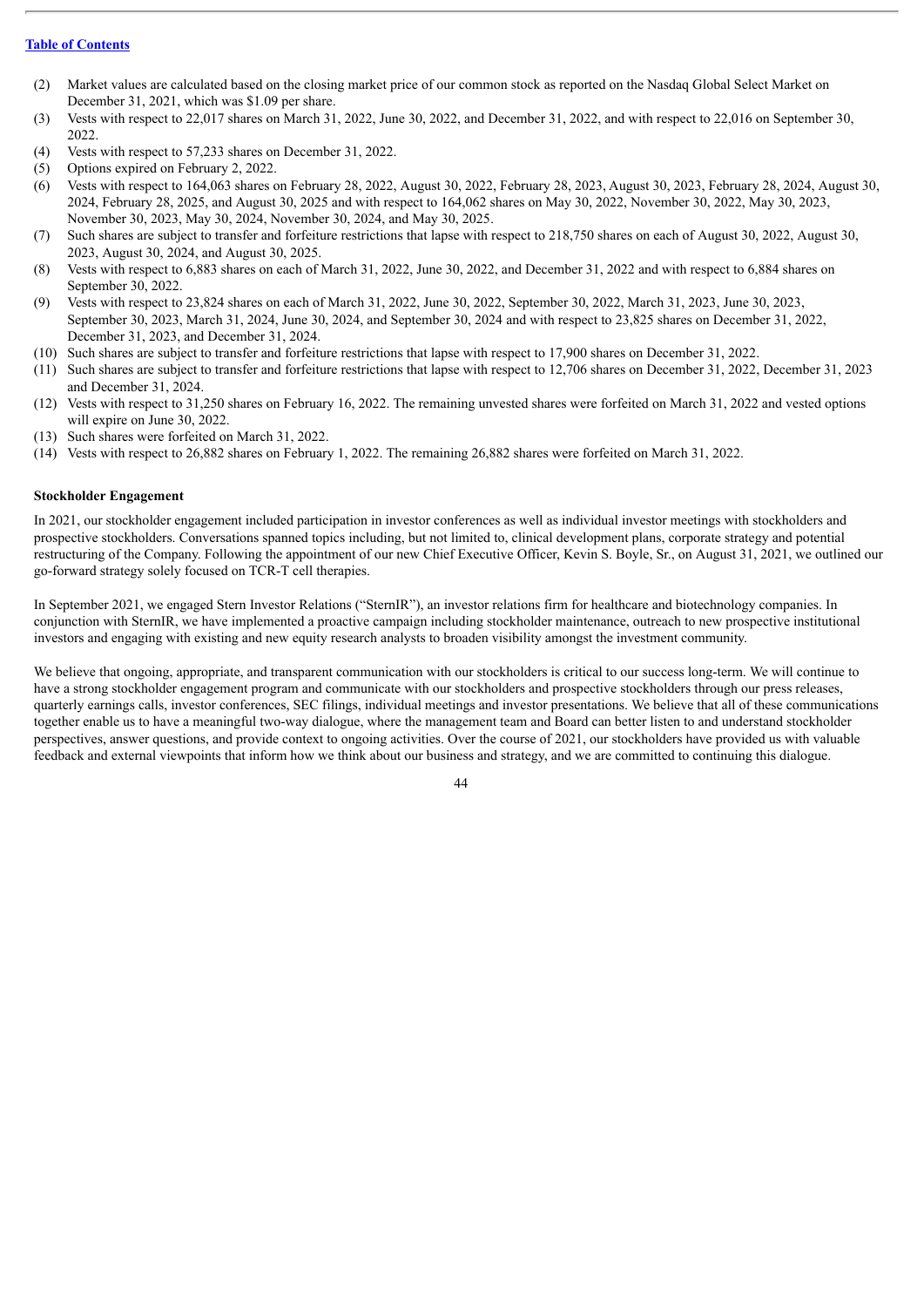# **INFORMATION REGARDING THE BOARD AND CORPORATE GOVERNANCE**

This section provides further information regarding the Board and the independence of our directors and describes key Corporate Governance Guidelines (the "Corporate Governance Guidelines") and practices that we have adopted.

### **Independence of the Board**

Our Board has undertaken a review of the independence of our directors and considered whether any director has a relationship that, in the opinion of the Board, would interfere with the exercise of independent judgment in carrying out the responsibilities of a member of our Board. Based upon information requested from and provided by each director concerning such director's background, employment and affiliations, including family relationships, the Board has determined that all of our directors, other than Mr. Boyle and Mr. Huang are "independent directors," as such term is defined in Nasdaq Rule 5605(a)(2). In making these determinations, our Board considered the current and prior relationships that each non-employee director has with the Company and all other facts and circumstances that our Board deemed relevant in determining their independence, including the beneficial ownership of our capital stock by each non-employee director.

### **Board Leadership Structure**

On March 29, 2022, the Board appointed Mr. Huang to serve as its Chair. Prior to that, Mr. Huang had served as Executive Chair for most of 2021. The Board has elected to separate the chair function from that of the Chief Executive Officer, who serves as our principal executive officer, due to a belief that separating these functions, and empowering a non-executive director to chair the Board meetings, reinforces the independence of the Board in its oversight of our business and affairs. In addition, we believe that having a chair separate from the Chief Executive Officer creates an environment that is more conducive to objective evaluation and oversight of management's performance, increasing management accountability and improving the ability of the Board to monitor whether management's actions are in the best interest of the Company and our stockholders. As a result, we believe that having a chair separate from the Chief Executive Officer can enhance the effectiveness of the Board as a whole.

### **Nasdaq Board Diversity Matrix**

### **Board Diversity Matrix (As of April 14, 2022)**

| <b>Total Number of Directors</b>        |        |      |                   |                                |
|-----------------------------------------|--------|------|-------------------|--------------------------------|
|                                         | Female | Male | <b>Non-Binary</b> | <b>Did Not Disclose Gender</b> |
| <b>Part I: Gender Identity</b>          |        |      |                   |                                |
| <b>Directors</b>                        |        | 6    |                   | 0                              |
| <b>Part II: Demographic Background</b>  |        |      |                   |                                |
| African American or Black               | 0      | 0    |                   |                                |
| Asian                                   |        |      |                   |                                |
| Hispanic or Latinx                      |        | 0    |                   |                                |
| Native Hawaiian or Pacific Islander     |        | 0    |                   |                                |
| White                                   |        |      |                   |                                |
| Two or More Races or Ethnicities        |        | 0    |                   |                                |
| LGBTO+                                  |        | 0    |                   |                                |
| Did Not Disclose Demographic Background |        |      |                   |                                |
|                                         |        |      |                   |                                |

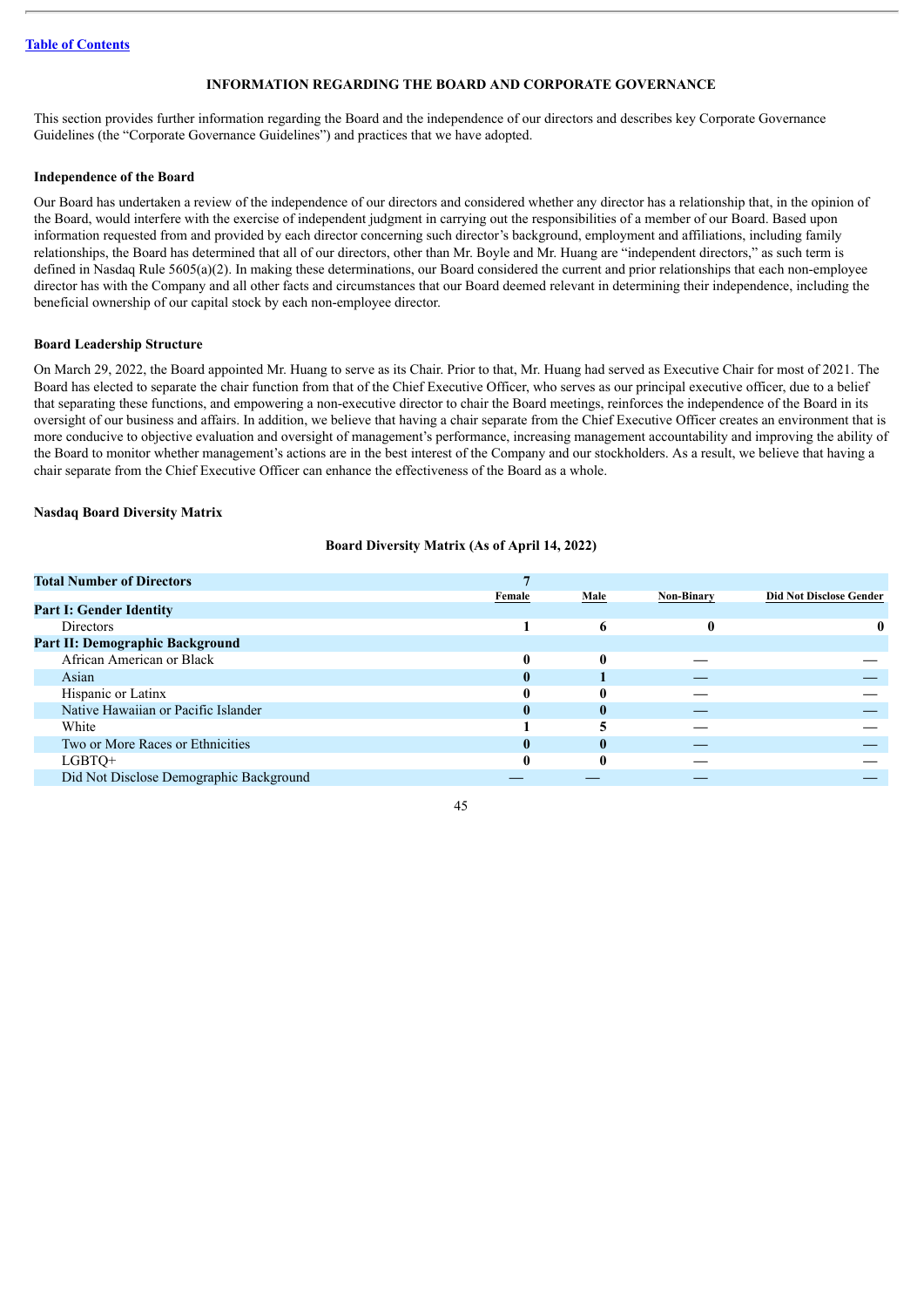### **Director Attendance at Board and Stockholder Meetings**

The Board met 23 times during 2021, either in person, by teleconference or videoconference. Each current director attended at least 75% of the aggregate number of meetings of the Board and of the committees on which he or she served which were held during 2021 or the portion thereof that he or she served as a director or committee member.

As provided in our Corporate Governance Guidelines, we encourage attendance at our annual meetings by members of the Board. All of the then-current directors attended our 2021 annual meeting of stockholders either in person or by teleconference.

### **Board Committees**

The Board has established three standing committees: an audit committee, a compensation committee and a corporate governance and nominating committee. Each committee operates under a charter that has been approved by the Board. Current copies of each committee's charter are posted on the "Investors—Corporate Governance" section of our website, *www.alaunos.com*. Our website and its contents are not incorporated into this proxy statement.

The current members of the committees are as follows:

| Audit | Compensation | Nominating |
|-------|--------------|------------|
|       |              |            |
|       |              | $X^*$      |
|       | y*           |            |
|       |              |            |
| $X^*$ |              |            |
|       |              |            |

#### Committee Chairperson

### *Audit Committee*

The current members of the audit committee are Mr. Holger Weis, who serves as the committee's Chair, Ms. Mary Thistle and Mr. Jaime Vieser. As set forth in the audit committee charter, the primary responsibility of the audit committee is to oversee our financial reporting processes and internal control system on behalf of the Board. In that regard, the audit committee is responsible for, among other things, the appointment, compensation, retention and oversight of the work performed by the independent registered public accounting firm employed by us.

Each member of the audit committee is an "independent director," as such term is defined in Nasdaq Rule  $5605(a)(2)$  and meets the criteria for independence set forth in Rule 10A-3(b)(1) under the Exchange Act. The Board has also determined that each of the audit committee members is able to read and understand fundamental financial statements and that at least one member of the audit committee has past employment experience in finance or accounting. The Board has determined that at least one member of the audit committee, Holger Weis, is an "audit committee financial expert," as that term is defined in Item  $407(d)(5)(ii)$  of Regulation S-K promulgated under the Exchange Act.

The audit committee held seven meetings during 2021.

#### *Compensation Committee*

The current members of the compensation committee are Ms. Thistle, who serves as the committee's Chair, Dr. Christopher Bowden, Mr. Postma and Mr. Weis. As set forth in the compensation committee charter, the compensation committee reviews our compensation policies and practices and makes recommendations to the Board in connection with all compensation matters affecting our executive officers.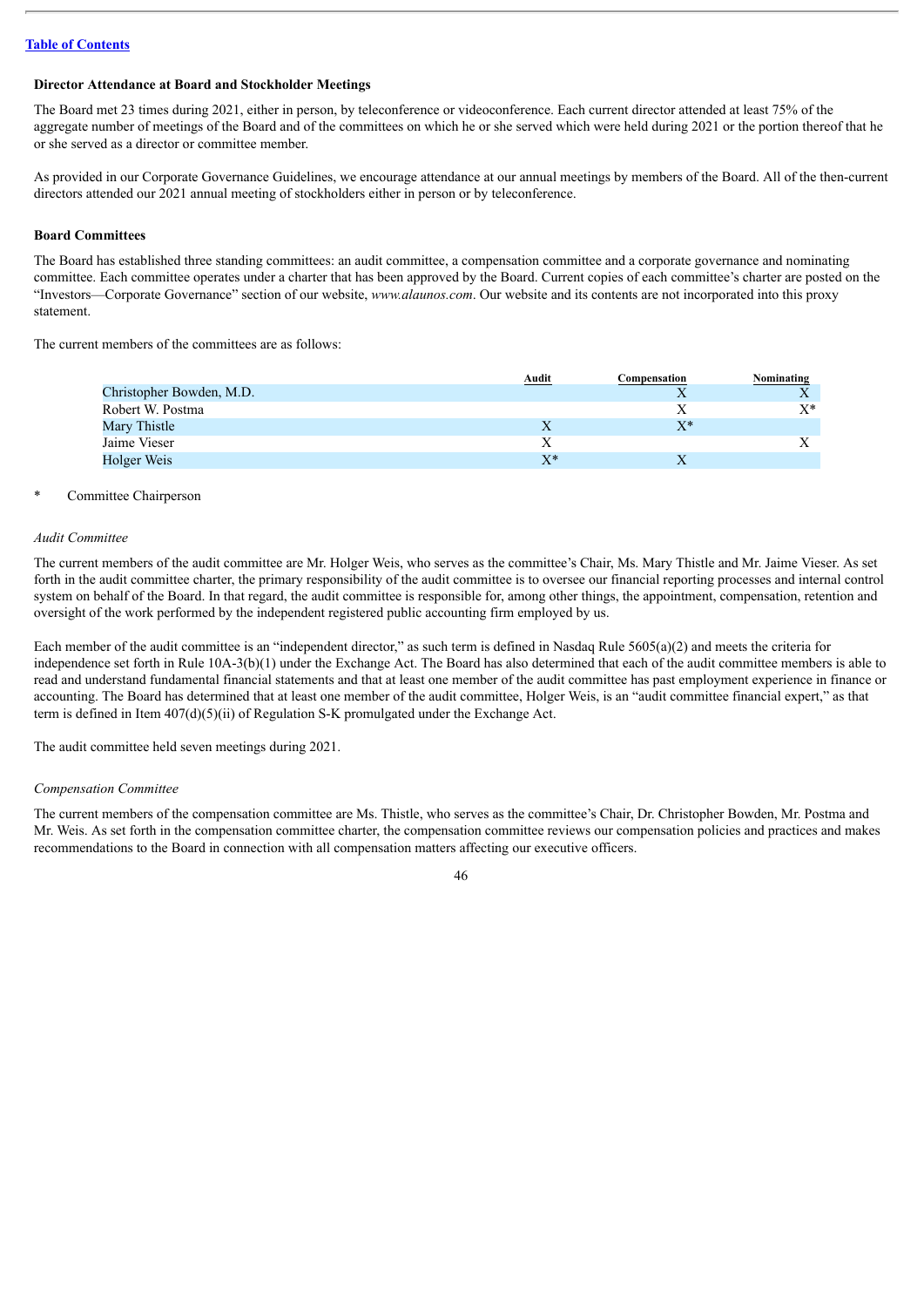Each member of the compensation committee is an "independent director," as such term is defined in Nasdaq Rule  $5605(a)(2)$  and meets the criteria for independence set forth in Rule 10A-3(b)(1) under the Exchange Act.

The compensation committee held ten meetings during 2021.

#### *Corporate Governance and Nominating Committee*

The current members of the corporate governance and nominating committee are Mr. Robert W. Postma, who serves as the committee's Chair, Dr. Christopher Bowden and Mr. Jaime Vieser. As set forth in the corporate governance and nominating committee charter, the primary responsibility of the corporate governance and nominating committee is to consider and make recommendations to the Board concerning the appropriate size, function and needs of the Board and its committees. In that regard, the corporate governance and nominating committee is, among other things, responsible for establishing criteria for membership on the Board, recruiting and recommending candidates to fill newly created or vacant positions on the Board and reviewing any candidates recommended by stockholders. In addition, the corporate governance and nominating committee evaluates and assesses the performance of the Board as a whole and its committees.

Each member of the corporate governance and nominating committee is an "independent director," as such term is defined in Nasdaq Rule 5605(a)(2), and meets the criteria for independence set forth in Rule 10A-3(b)(1) under the Exchange Act.

The corporate governance and nominating committee held two meetings during 2021.

### **Director Nomination Process**

The corporate governance and nominating committee (or a subcommittee thereof) recruits and considers director candidates and presents qualified candidates to the full Board for consideration in accordance with the Corporate Governance Guidelines and the corporate governance and nominating committee's charter, which is available on our website. Our website and its contents are not incorporated into this proxy statement. The Board and the corporate governance and nominating committee will consider the minimum general criteria set forth in the Corporate Governance Guidelines and may add any specific additional criteria with respect to specific searches in selecting candidates and existing directors for service on the Board. The corporate governance and nominating committee considers a nominee's education, general business and industry experience, ability to act on behalf of stockholders, potential concerns regarding independence or conflicts of interest and other factors relevant in evaluating Board nominees.

The corporate governance and nominating committee believes that a Board comprised of directors with diverse skills and experiences relevant to our industry and operations will result in efficient and competent oversight of our various core competencies, which include drug development, strategic partnering, commercialization activities, regulatory compliance, corporate finance and accounting. As such, the corporate governance and nominating committee gives consideration to the interplay of a director candidate's experience with that of other members of the Board and the evolving needs of our business.

In March 2022, our Board updated our corporate governance policies to reflect the importance our Board places on diversity. More specifically, we have updated our policies to emphasize our commitment to seeking to attain diversity and balance among directors of race, gender, geography, thought, viewpoints, backgrounds, skills, experience, and expertise. As a result, under our policies any search firm retained to assist the corporate governance and nominating committee in seeking candidates for the Board will be instructed to seek to include diverse candidates in terms of race, gender, geography, thought, viewpoints, backgrounds, skills, experience, and expertise from, among other areas, the traditional corporate environment, government, academia, private enterprise, non-profit organizations, and professions such as accounting, finance, marketing, human resources, and legal services.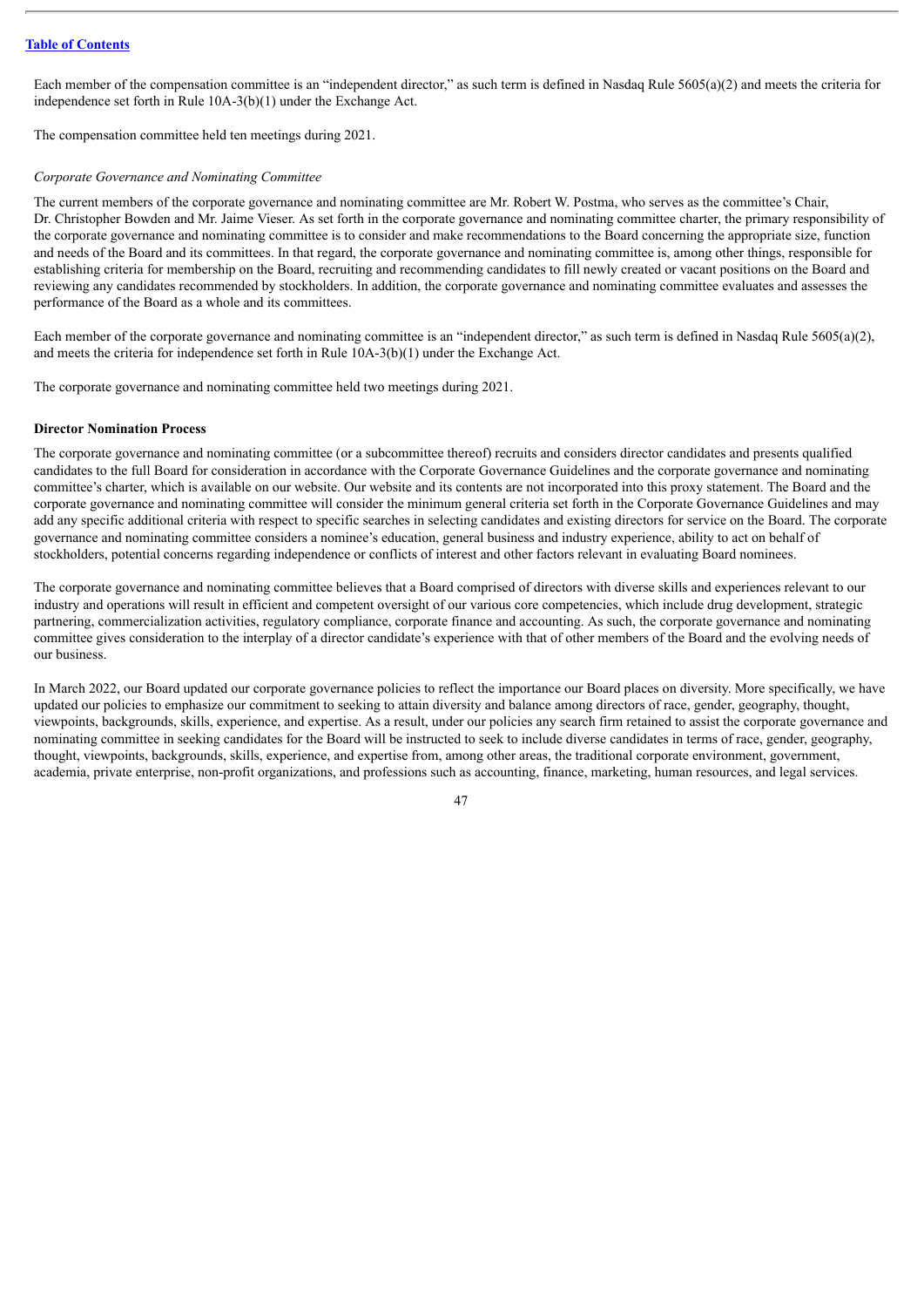Qualified candidates will be considered without regard to race, color, religion, sex, ancestry, national origin or disability, and the corporate governance and nominating committee will consider director candidates recommended by security holders. If the corporate governance and nominating committee approves a candidate for further review following an initial screening, the corporate governance and nominating committee will establish an interview process for the candidate. Generally, the candidate will meet with at least one member of the corporate governance and nominating committee, along with other members of the Board and management, including our Chief Executive Officer. Contemporaneously with the interview process, the corporate governance and nominating committee will conduct a comprehensive conflicts-of-interest assessment of the candidate. The corporate governance and nominating committee will consider reports of the interviews and the conflicts-of-interest assessment to determine whether to recommend the candidate to the full Board. The corporate governance and nominating committee will also take into consideration the candidate's personal attributes, including, without limitation, personal integrity, loyalty to us and concern for our success and welfare, willingness to apply sound and independent business judgment, awareness of a director's vital part in our good corporate citizenship and image, time available for meetings and consultation on our matters and willingness to assume broad, fiduciary responsibility.

Each of the individuals nominated for re-election to the Board pursuant to Proposal 1 were approved for such nomination by the corporate governance and nominating committee.

#### **Risk Management and Oversight**

One of the Board's key functions is informed oversight of the Company's risk management process. The Board does not have a standing risk management committee, but rather administers this oversight function directly through the Board as a whole, as well as through various Board standing committees that address risks inherent in their respective areas of oversight. In particular, our Board is responsible for monitoring and assessing strategic risk exposure, including a determination of the nature and level of risk appropriate for the Company. Our audit committee has the responsibility to consider and discuss our major financial risk exposures and the steps our management has taken to monitor and control these exposures, including guidelines and policies to govern the process by which risk assessment and management is undertaken. Our corporate governance and nominating committee monitors the effectiveness of our Corporate Governance Guidelines. Our compensation committee assesses and monitors whether any of our compensation policies and programs have the potential to encourage excessive risk-taking.

In carrying out their risk oversight functions, the Board and its committees routinely request and review management updates, reports from the independent auditors and legal and regulatory advice from outside experts, as appropriate, to assist in discerning and managing important risks that may be faced by the Company. The Board is committed to continuing to evolve its risk oversight practices as appropriate given the stage of the Company's evolution as an immuno-oncology company and the fast-paced changes in the biotechnology industry.

### **Stockholder Communications with Directors**

We have established means for stockholders and others to communicate with the Board or individual directors. If a stockholder wishes to address a matter regarding our financial statements, accounting practices or internal controls, the matter should be submitted in writing addressed to the chairperson of the audit committee in care of the Secretary at our principal executive offices at 8030 El Rio Street, Houston TX 77054. If the matter relates to our governance practices, business ethics or corporate conduct, it should be submitted in writing addressed to the chairperson of the corporate governance and nominating committee in care of the principal financial officer at our principal executive offices at the address stated above. If a stockholder wishes to address a communication to an individual director, it should be submitted in writing addressed to such individual director in care of the principal financial officer at our principal executive offices at the address stated above. If a stockholder is unsure where to direct a communication, the stockholder may direct it in writing to the chairperson of the audit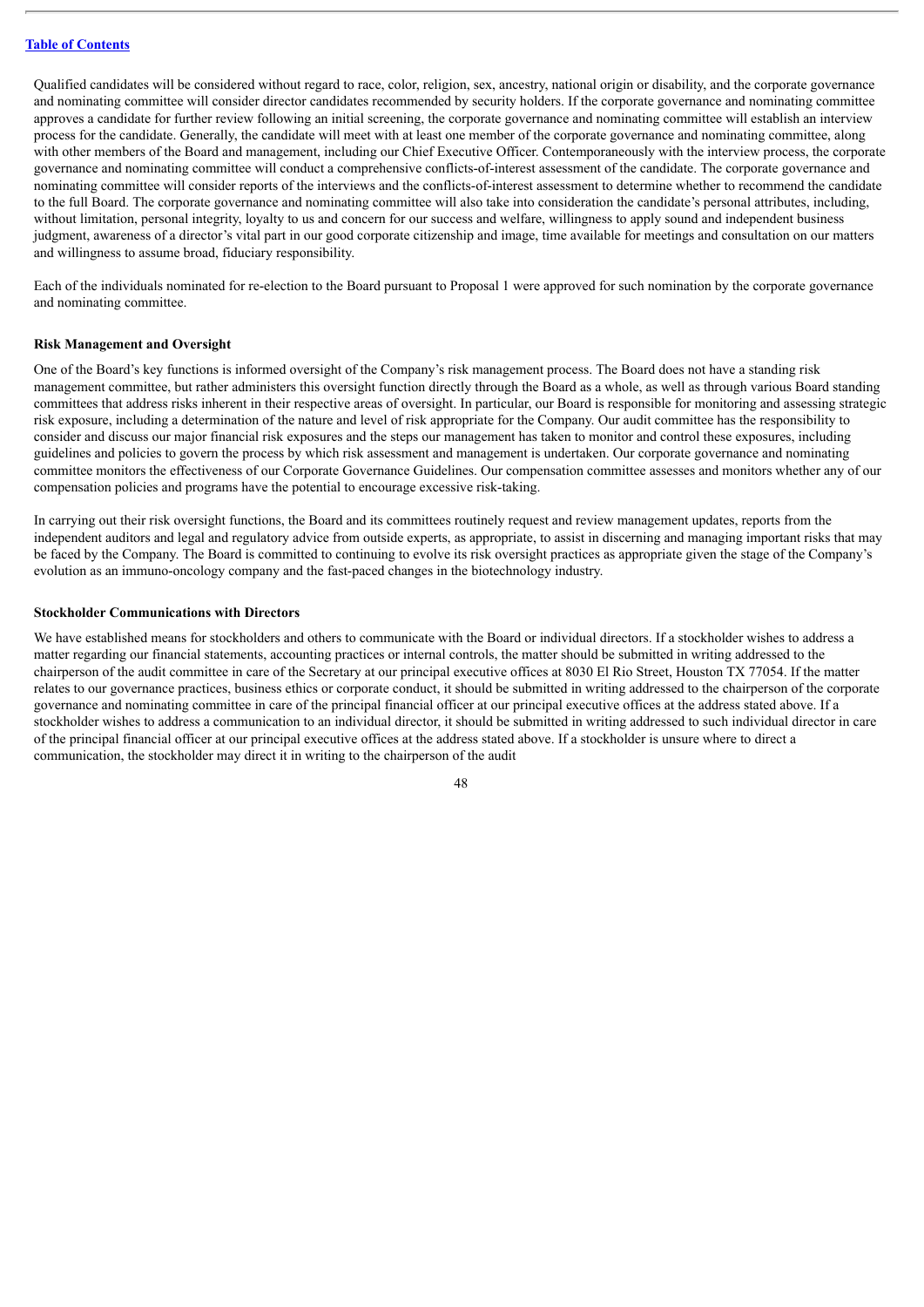committee, or to any one of our independent directors, in care of the principal financial officer at our principal executive offices at the address stated above. All of these stockholder communications will be forwarded by the principal financial officer to the addressee.

### **Code of Ethics and Business Conduct**

The Board adopted a Code of Ethics and Business Conduct to be applicable to all officers, directors and employees. The Code of Ethics and Business Conduct is intended to be designed to deter wrong-doing and promote honest and ethical behavior, full, fair, timely, accurate and understandable disclosure, and compliance with applicable laws. In addition to provisions that are applicable to officers, directors and employees generally, the Code of Ethics and Business Conduct contains provisions that are specifically applicable to our Chief Executive Officer and senior financial officer(s). The Code of Ethics and Business Conduct is available on our website at *www.alaunos.com* and a copy may be obtained without charge upon written request to our Legal department at our principal executive offices at 8030 El Rio Street, Houston, TX 77054. Our website and its contents are not incorporated into this proxy statement.

# **Corporate Governance Guidelines**

The Board has adopted Corporate Governance Guidelines to ensure that the Board will have the necessary authority and practices in place to review and evaluate our business operations as needed and to make decisions that are independent of our management. The Corporate Governance Guidelines are also intended to align the interests of directors and management with those of our stockholders. The Corporate Governance Guidelines set forth the practices the Board intends to follow with respect to, among other things, Board composition and selection including diversity, Board meetings and involvement of senior management, Chief Executive Officer performance evaluation and succession planning, and Board committees and compensation.

#### **Whistleblower Policy**

We have adopted a whistleblower policy applicable to our employees that provides for protection from retaliation or discrimination by the Company due to reporting issues relating to compliance with applicable laws and regulations.

#### **Corporate Governance Documents**

Please visit our investor relations website at www.alaunos.com for additional information on our corporate governance, including:

- the charters approved by the Board for the audit committee, compensation committee and nominating and governance committee; and
- our code of ethics and business conduct.

In the event of any amendment to, or waiver from, a provision of our code of ethics and business conduct, we will promptly post on our website relevant information regarding the amendment or waiver, including the date and the nature of the event. Our website and its contents are not incorporated into this proxy statement.

#### **Report of the Audit Committee**

The audit committee has reviewed and discussed the audited financial statements for the fiscal year ended December 31, 2021 with management of the Company. The audit committee has discussed with the independent registered public accounting firm the matters required to be discussed by the applicable requirements of the Public Company Accounting Oversight Board (the "PCAOB") and the SEC. The audit committee has also received the written disclosures and the letter from the independent registered public accounting firm required by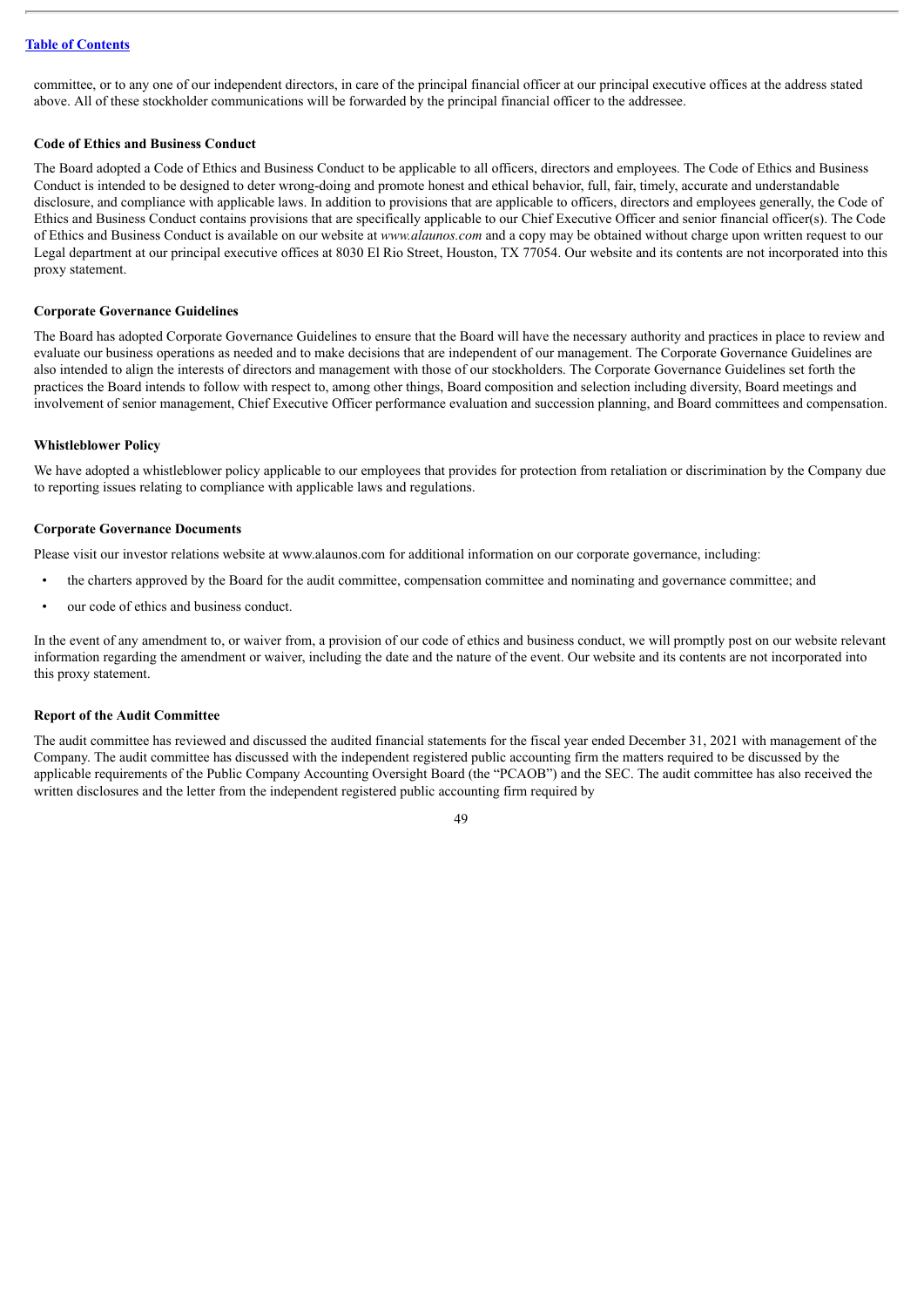applicable requirements of the PCAOB regarding the independent accountants' communications with the audit committee concerning independence, and has discussed with the independent registered public accounting firm the accounting firm's independence. Based on the foregoing, the audit committee has recommended to the Board that the audited financial statements be included in the Company's Annual Report on Form 10-K for the fiscal year ended December 31, 2021.

AUDIT COMMITTEE

Holger Weis (chairperson) Mary Thistle Jaime Vieser

This report is not "soliciting material," is not deemed filed with the Securities and Exchange Commission and is not to be incorporated by reference in any of our filings under the Securities Act of 1933, as amended, or the Securities Exchange Act of 1934, as amended, whether before or after the date *hereof and irrespective of any general incorporation language in any such filing.*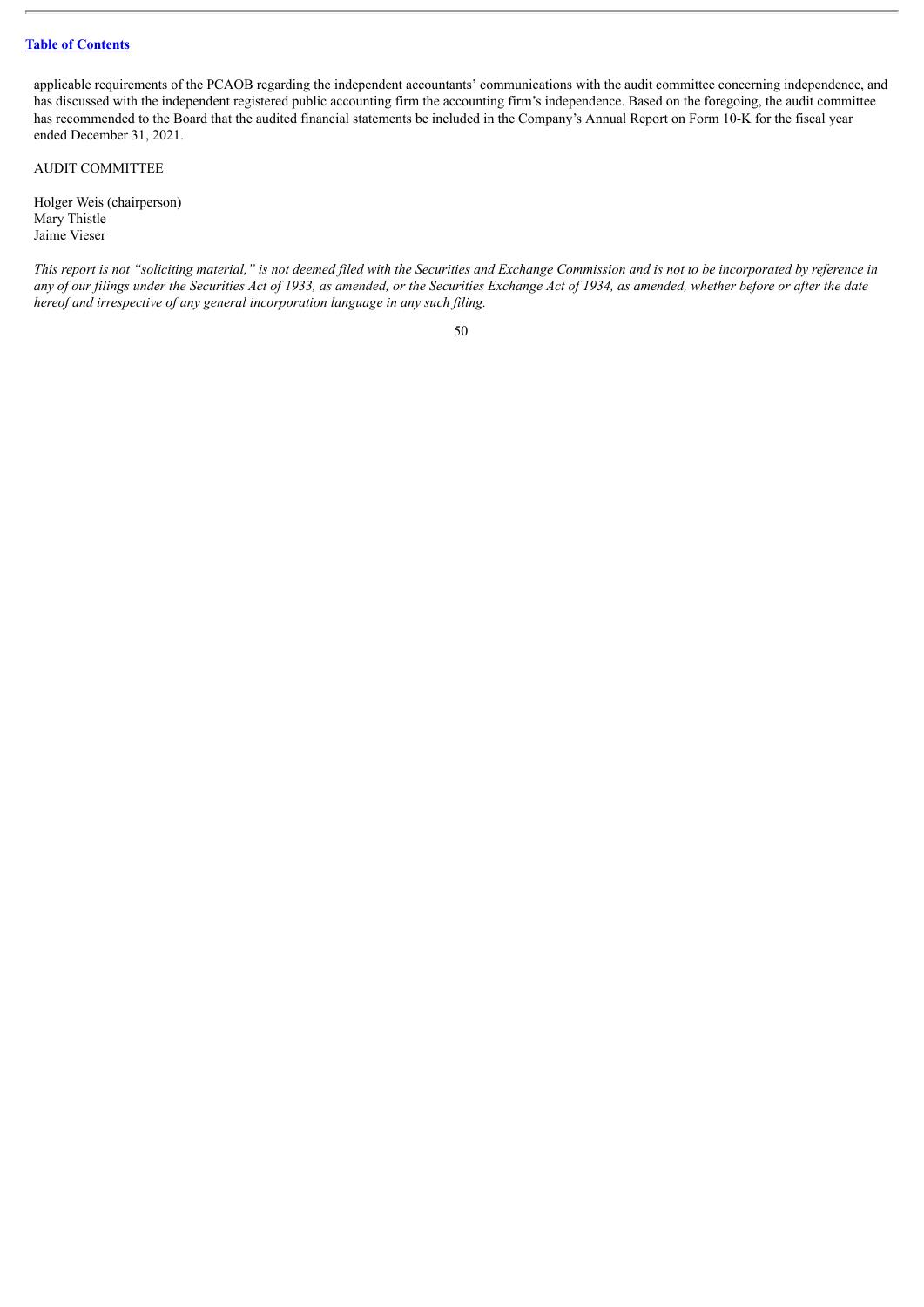## **DIRECTOR COMPENSATION**

### **Non-Employee Director Compensation**

In 2021, each of our non-employee directors was compensated as described below:

- an annual cash retainer fee of \$50,000 for service on the Board; and
- additional annual cash retainer fees for board committee service as follows:

|                                               | Chair    | Member   |
|-----------------------------------------------|----------|----------|
| <b>Audit Committee</b>                        | \$20.000 | \$12,000 |
| <b>Compensation Committee</b>                 | 15.000   | 9.000    |
| Corporate Governance and Nominating Committee | 10.000   | 6.000    |

The executive chair of our Board also receives further annualized cash compensation of \$40,000. All cash retainers were paid on a quarterly basis in arrears to non-employee directors who continue to serve as members of the Board on the last business day of each calendar quarter.

For 2021, the non-employee director equity compensation program was modified to provide an annual equity award for 75,000 options and 10,000 RSUs to be granted on the date of each of our annual shareholder meetings (our prior practice was to grant annual awards in December each year, with the last annual award under our historical director compensation program made in December 2019). The executive chair also receives an additional 75,000 annual options and an additional 10,000 annual RSUs to recognize his leadership and workload. The annual options vest in equal monthly installments over one year and the annual RSUs vest in full on the earlier of one-year from grant or the next annual shareholder meeting. The foregoing grants to non-employee directors joining our Board other than at an annual stockholder meeting will be prorated for the number of months remaining until our next annual stockholder meeting.

In addition, in connection with a director's initial election of the Board, he or she receives options to purchase 150,000 shares of our common stock on the date of each new non-employee director's appointment to our Board. The directors who received this award in 2021 included Ms. Thistle, Mr. Postma, Mr. Weis and Mr. Vieser. One-thirty-sixths of the shares underlying these awards will vest in equal monthly installments commencing, in the case of Ms. Thistle on December 15, 2021, in the case of Mr. Postma on March 4, 2021 and in the case of Mr. Weis and Mr. Vieser, on January 15, 2021.

We also granted to all of our directors awards of options and restricted stock to reflect the stub period between January and May 2021, when the date of our annual meeting would become the new grant date of director awards. We agreed to provide directors an award equal to an annual grant of 75,000 options and 10,000 shares of restricted stock.

These annual amounts were prorated to only cover the 5 months between January and May, and further pro-rated for those who spent less time on the Board. In the case of Ms. Thistle, we provided her an award assuming six months of service, to recognize that she had not vet received any awards since her joining the Board in November 2020.

As set forth in its written charter, the compensation committee annually reviews director compensation practices in consultation with our compensation consultant and recommends any changes for adoption by the full Board. As such, the director compensation described above is subject to change at the discretion of the Board.

### **Director Compensation Table**

The following table sets forth information regarding the compensation earned for service on our Board by our non-employee directors during the year ended December 31, 2021. We reimburse members of our Board for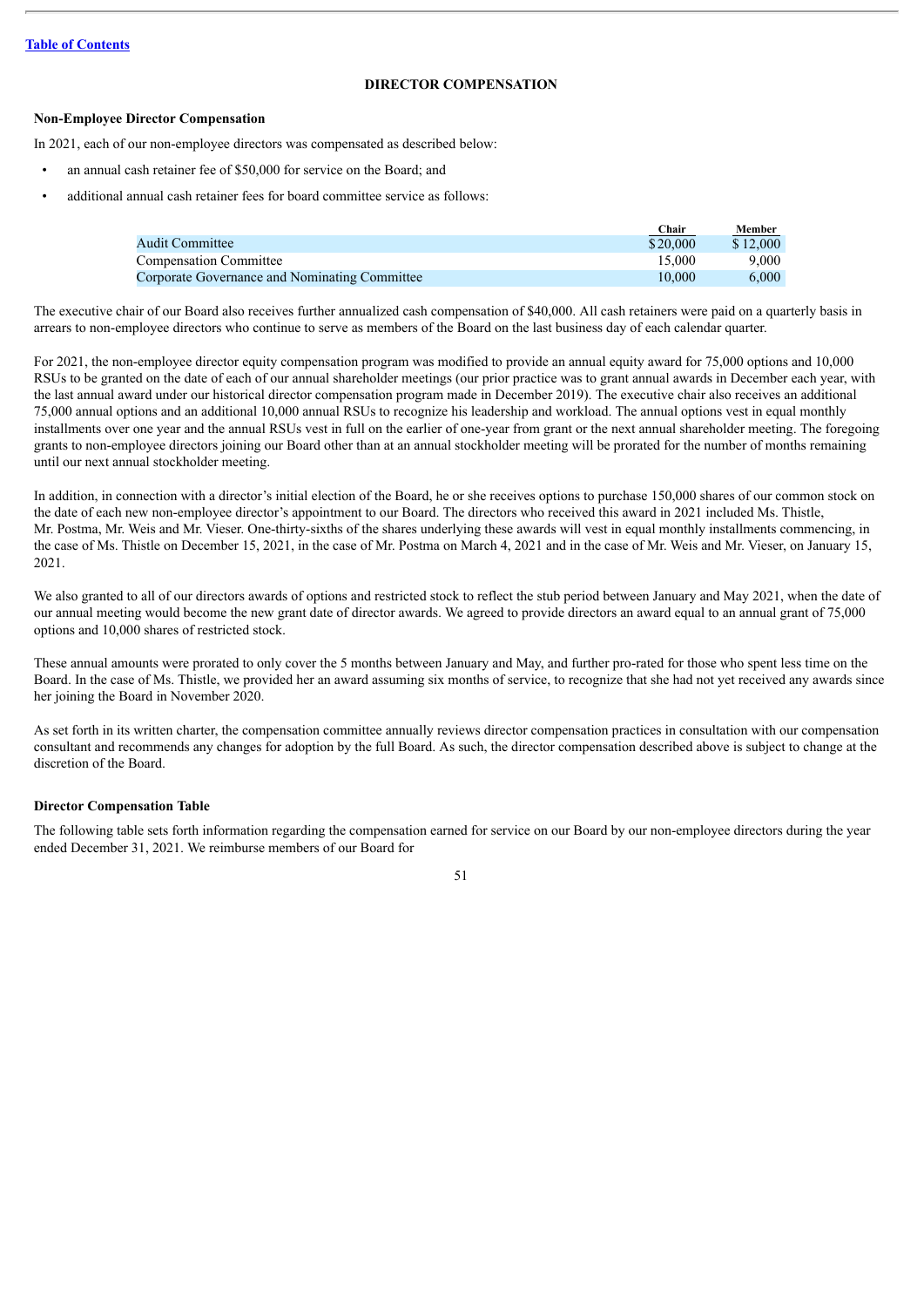reasonable travel and out-of-pocket expenses incurred in connection with attending Board and committee meetings.

|                      | Fees<br><b>Earned or</b><br>Paid in | Option<br>Awards (1) | <b>Stock</b><br>Awards (1) |            |
|----------------------|-------------------------------------|----------------------|----------------------------|------------|
| Name                 | Cash (S)                            | (S)                  | (S)                        | Total (\$) |
| Christopher Bowden   | 64,725                              | 86,697               | 17.960                     | 169,382    |
| James Huang          | 88,788                              | 173,394              | 35,915                     | 298,097    |
| Robert W. Postma (2) | 61.236                              | 465,208              | 10,775                     | 537,219    |
| Mary Thistle         | 76,175                              | 517,226(3)           | 21,550                     | 614,951    |
| Jaime Vieser         | 63,217                              | 499,887(4)           | 17,960                     | 581,064    |
| Holger Weis          | 75,325                              | 499,867(5)           | 17,960                     | 593,152    |
| Heidi Hagen (6)      | 19,446                              |                      |                            | 19,446     |
| Kevin Buchi (7)      | 27,028                              | 86,697               | 17,960                     | 131,685    |

- (1) The amounts reported in the "Option Awards" and "Stock Awards" columns represent compensation expense recognized for financial statement purposes under ASC Topic 718. In the case of each of our directors, the option award and/or stock award was granted on March 4, 2021. For a discussion of the assumptions relating to our valuations of these stock options, please see Note 13 to the financial statements included our Annual Report on Form 10-K for the year ended December 31, 2021. These costs reflect our accounting expense for these stock options and do not correspond to the actual value that may be recognized by the directors.
- (2) Ms. Thistle joined the Board in the fourth quarter of 2020 but only received her new non-employee director inducement grant of an option to purchase 150,000 shares of our common stock in the first quarter of 2021.
- (3) Mr. Vieser joined the Board in the fourth quarter of 2020 but only received his new non-employee director inducement grant of an option to purchase 150,000 shares of our common stock in the first quarter of 2021.
- (4) Mr. Weis joined the Board in the fourth quarter of 2020 but only received his new non-employee director inducement grant of an option to purchase 150,000 shares of our common stock in the first quarter of 2021.
- (5) Mr. Postma was appointed to the Board effective February 4, 2021.
- (6) Ms. Hagen left the Board effective February 24, 2021, rejoined the Board effective August 30, 2021, and finally resigned from the Board effective November 2, 2021.
- (7) Mr. Buchi resigned from the Board effective May 19, 2021.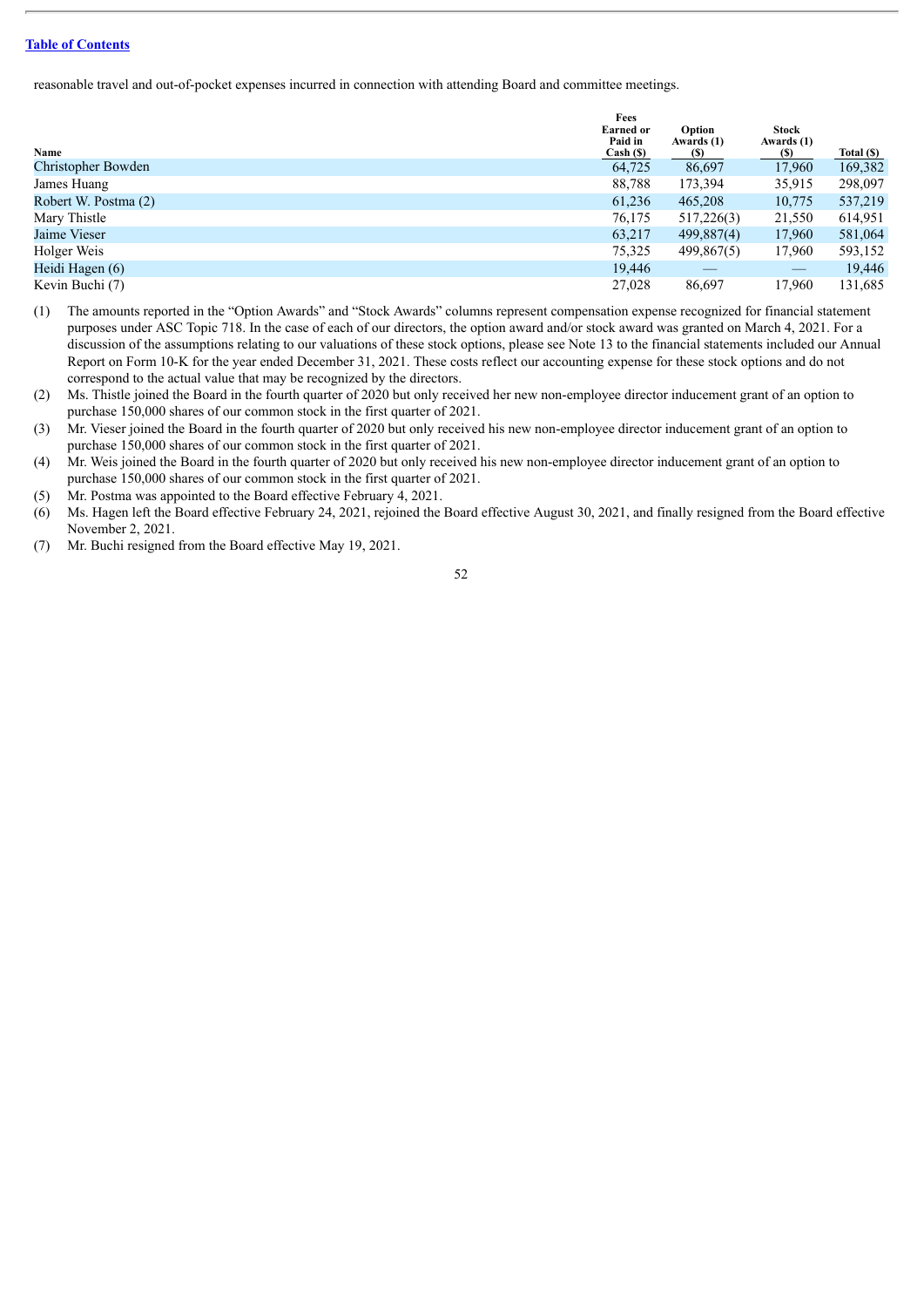# **SECURITIES AUTHORIZED FOR ISSUANCE UNDER EQUITY COMPENSATION PLANS**

Our 2012 Equity Incentive Plan, or the 2012 Plan, and our 2020 Equity Incentive Plan, or the 2020 Plan, are our only equity compensation plans approved by our stockholders. The following table sets forth certain information as of December 31, 2021 with respect to the 2012 Plan and 2020 Plan:

| <b>Plan Category</b>                                    | Number of<br><b>Securities to</b><br>be Issued<br>Upon<br><b>Exercise</b><br>of<br>Outstanding<br><b>Options</b> (A) |              | Weighted-<br>Average<br><b>Exercise</b><br>Price of<br>Outstanding<br><b>Options</b> (B) | Number of<br><b>Securities</b><br>Remaining<br><b>Available for</b><br>Future<br><b>Issuance</b><br><b>Under Equity</b><br>Compensation<br><b>Plans</b><br>(Excluding)<br><b>Securities</b><br><b>Reflected in</b><br>Column $(A)$ )<br>(C) |
|---------------------------------------------------------|----------------------------------------------------------------------------------------------------------------------|--------------|------------------------------------------------------------------------------------------|---------------------------------------------------------------------------------------------------------------------------------------------------------------------------------------------------------------------------------------------|
| Equity compensation plans approved by stockholders:     |                                                                                                                      |              |                                                                                          |                                                                                                                                                                                                                                             |
| 2012 Stock Option Plan                                  | 2,847,190                                                                                                            | \$           | 3.99                                                                                     |                                                                                                                                                                                                                                             |
| 2020 Equity Incentive Plan                              | 7,818,679                                                                                                            | $\mathbf{s}$ | 2.46                                                                                     | 14,247,679                                                                                                                                                                                                                                  |
| Total:                                                  | 10,665,869                                                                                                           |              | 2.87                                                                                     | 14,247,679                                                                                                                                                                                                                                  |
| Equity compensation plans not approved by stockholders: |                                                                                                                      |              |                                                                                          |                                                                                                                                                                                                                                             |
| Inducement Awards                                       | 32,500                                                                                                               | S            | 4.59                                                                                     |                                                                                                                                                                                                                                             |
| Total:                                                  | 32,500                                                                                                               |              | 4.59                                                                                     |                                                                                                                                                                                                                                             |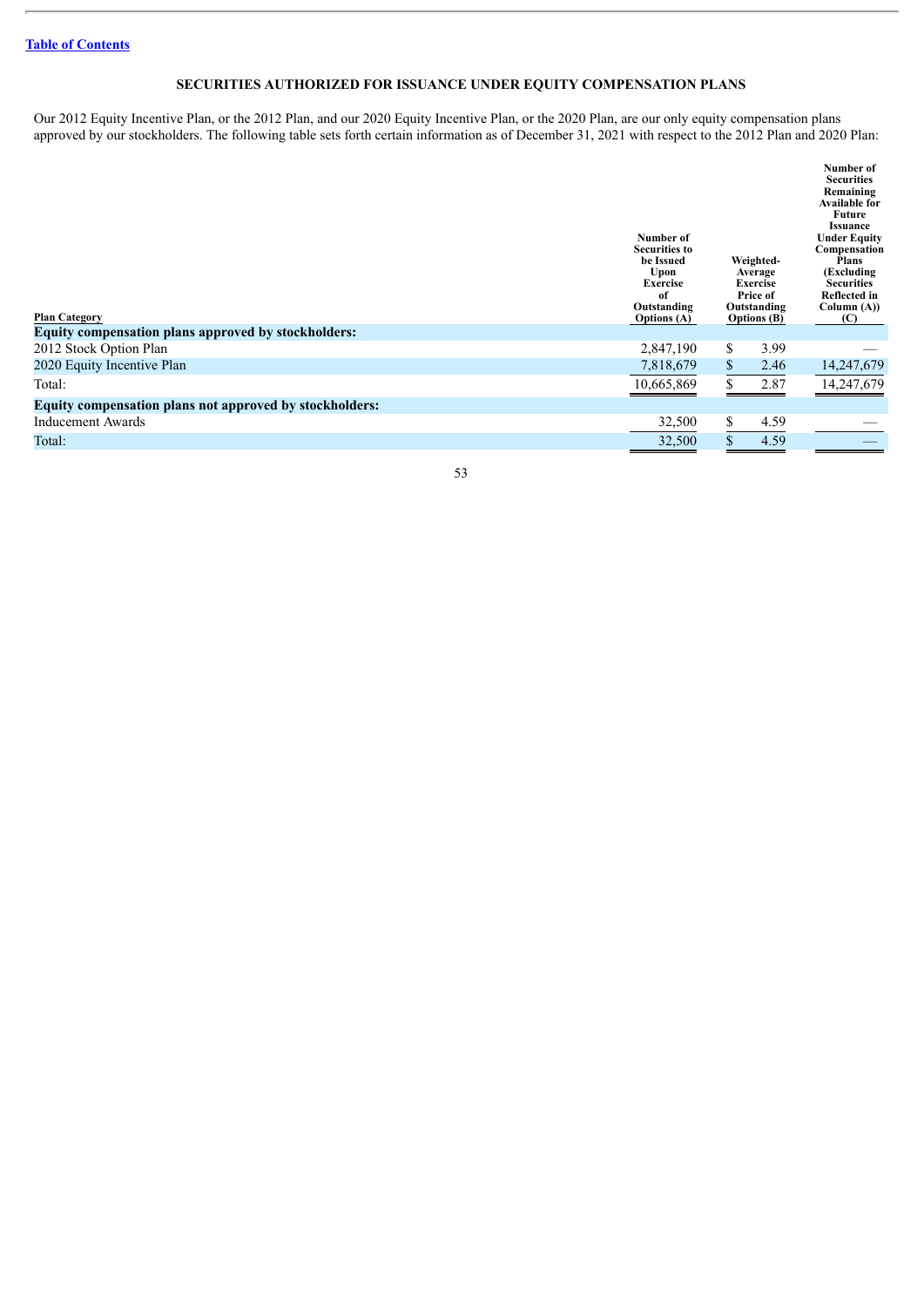### **LIMITATION OF LIABILITY AND INDEMNIFICATION**

Our Charter limits the personal liability of directors for breach of fiduciary duty to the maximum extent permitted by the Delaware General Corporation Law. Our Charter provides that no director will have personal liability to us or to stockholders for monetary damages for breach of fiduciary duty as a director. These provisions do not, however, eliminate or limit the liability of any of the directors for:

- any breach of the director's duty of loyalty to us or our stockholders;
- any act or omission not in good faith or that involves intentional misconduct or a knowing violation of law;
- voting or assenting to unlawful payments of dividends, stock repurchases or other distributions; or
- any transaction from which the director derived an improper personal benefit.

Any amendment, repeal or modification of these provisions will not adversely affect any right or protection of a director in respect of any act or omission occurring prior to such amendment, repeal or modification. If the Delaware General Corporation Law is amended to provide for further limitations on the personal liability of directors of corporations, then the personal liability of the directors will be further limited to the greatest extent permitted by the Delaware General Corporation Law.

Our Charter also provides that we must indemnify directors and officers in certain circumstances. We believe this provision is important in attracting and retaining qualified individuals to serve as directors and executive officers. Our bylaws, as amended, also provide for the indemnification of our directors, officers, employees and other agents to the maximum extent permitted by law.

We maintain director and officer insurance providing for indemnification of our directors and officers for certain liabilities, including certain liabilities under the Securities Act of 1933, as amended. We also maintain a general liability insurance policy that covers certain liabilities of directors and officers arising out of claims based on acts or omissions in their capacities as directors or officers. We have also entered into indemnification agreements with each of our directors.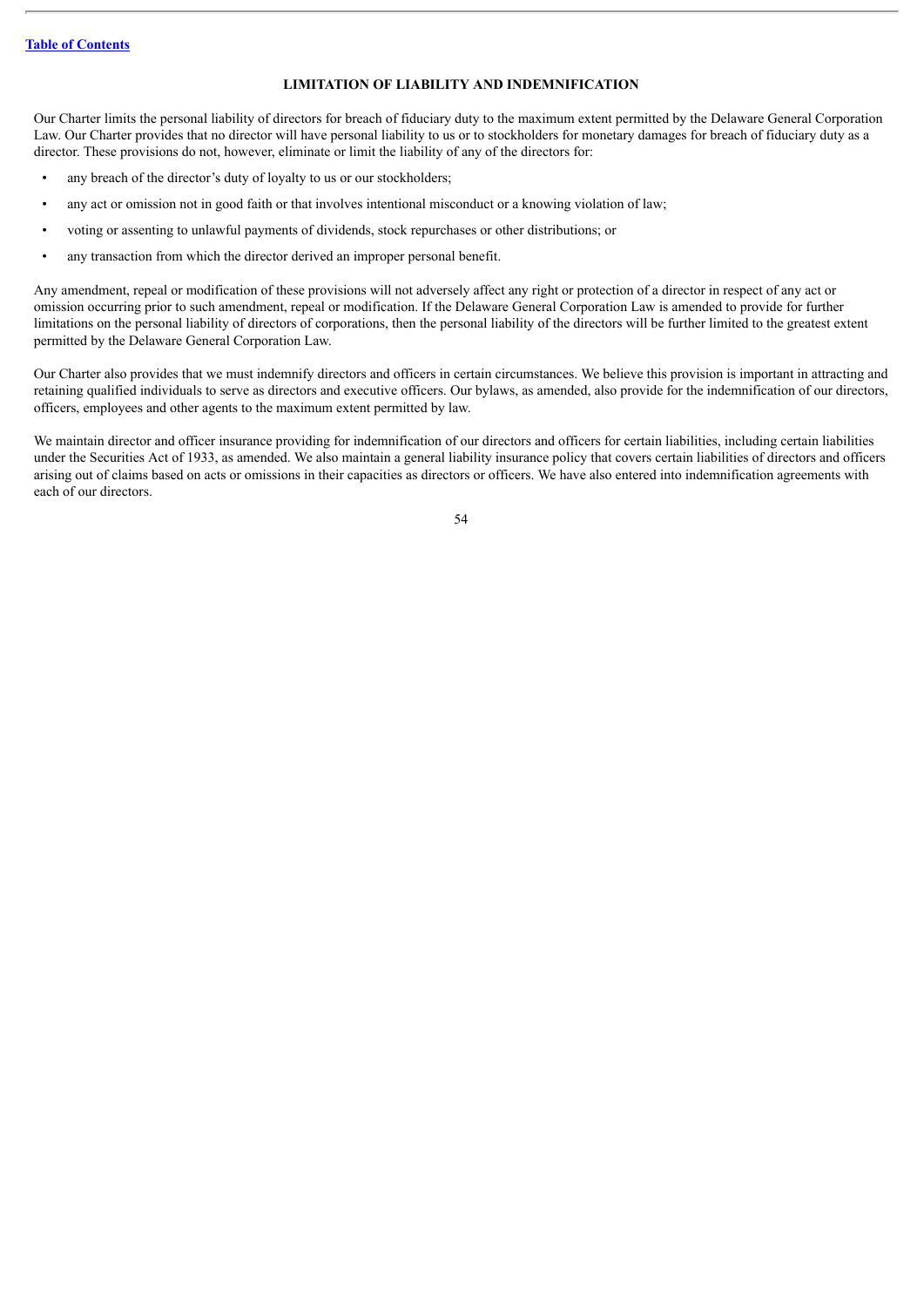# **CERTAIN RELATIONSHIPS AND RELATED TRANSACTIONS**

The following discussion relates to certain transactions that involve both the Company and one of our executive officers, directors, director nominees or five-percent stockholders, each of whom we refer to as a "related party." For purposes of this discussion, a "related-party transaction" is a transaction, arrangement or relationship:

- in which we participate;
- that involves an amount in excess of \$120,000; and
- in which a related party has a direct or indirect material interest.

### **Related-Party Transaction Policy**

We have a related person transaction policy that sets forth our procedures for the identification, review, consideration and approval or ratification of related person transactions. For purposes of our policy only, a related person transaction is a transaction, arrangement or relationship, or any series of similar transactions, arrangements or relationships, in which we and any related person, directly or indirectly, are, were or will be participants in which the amount involved will or may reasonably be expected to exceed \$120,000 in any calendar year. Transactions involving compensation for services provided to us as an employee or director are not covered by this policy. A related person is any person who is, or at any time since the beginning of the Company's last fiscal year was, an executive officer, director, or nominee to become a director of the Company or a beneficial owner of more than 5% of any class of our voting securities, including any of such persons' immediate family members and any entity that such persons owned, controlled, held a control position in or held a 5% or greater beneficial ownership interest in.

Under the policy, if a transaction has been identified as a related person transaction, including any transaction that was not a related person transaction when originally consummated or any transaction that was not initially identified as a related person transaction prior to consummation, our management must present information regarding the related person transaction to our audit committee, or, if audit committee approval would be inappropriate, to another independent body of our Board, for review, consideration and approval or ratification. The presentation must include a description of, among other things, the material facts, the interests, direct and indirect, of the related persons, the benefits to us of the transaction and whether the transaction is on terms that are comparable to the terms available to or from, as the case may be, an unrelated third party or to or from employees generally. Under the policy, we will collect information that we deem reasonably necessary from each director, executive officer and, to the extent feasible, significant stockholder to enable us to identify any existing or potential related person transactions and to effectuate the terms of the policy.

In considering related person transactions, our audit committee, or other independent body of our Board, will take into account the relevant available facts and circumstances including, but not limited to: the risks, costs and benefits to us; the impact on a director's independence in the event that the related person is a director, immediate family member of a director or an entity with which a director is affiliated; the availability of other sources for comparable services or products; and the terms available to or from, as the case may be, unrelated third parties or to or from employees generally.

The policy requires that, in determining whether to approve, ratify or reject a related person transaction, our audit committee, or other independent body of our Board, must consider, in light of known circumstances, whether the transaction is in, or is not inconsistent with, our best interest and those of our stockholders, as our audit committee, or other independent body of our Board, determines in the good faith exercise of its discretion.

### **Certain Related-Party Transactions**

Except as described below, there have been no transactions since January 1, 2021 in which we have been a participant in which the amount involved exceeded or will exceed \$120,000, and in which any of our directors,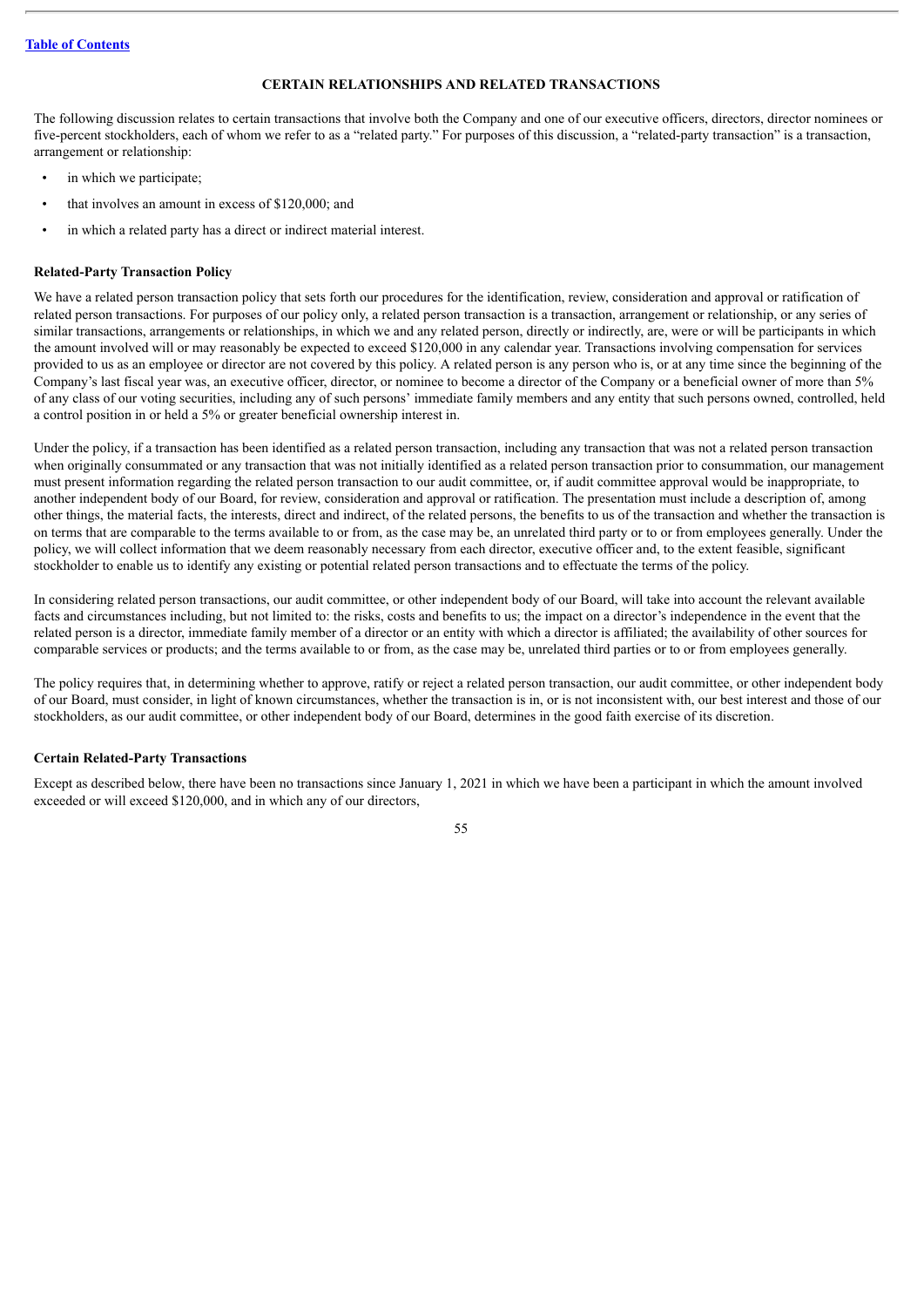executive officers or holders of more than 5% of our common stock, or any members of their immediate family, had or will have a direct or indirect material interest, other than compensation arrangements which are described elsewhere in this filing under the sections titled "—*Executive Compensation*" and "—*Director Compensation*."

#### *Collaboration with PGEN and MD Anderson*

On January 13, 2015, the Company, together with Precigen Inc., or Precigen, entered into a license agreement, or the MD Anderson License with MD Anderson Cancer Center, or MD Anderson (which Precigen subsequently assigned to PGEN). Pursuant to the MD Anderson License, the company, together with PGEN, hold an exclusive, worldwide license to certain technologies owned and licensed by MD Anderson including technologies relating to novel CAR T-cell therapies, non-viral gene transfer systems, genetic modification and/or propagation of immune cells and other cellular therapy approaches, Natural Killer, or NK Cells, and TCRs, arising from the laboratory of Laurence Cooper, M.D., Ph.D., who served as the Company's Chief Executive Officer from May 2015 to February 2021 and was formerly a tenured professor of pediatrics at MD Anderson. In partial consideration for entering into the MD Anderson License, the Company issued MD Anderson an aggregate of 11,722,163 shares of common stock for which the Company incurred a \$67.3 million charge recorded in 2015.

During the year ended December 31, 2021, the Company made payments of \$0.1 million to MD Anderson compared to \$0 during the year ended December 31, 2020. The net balance of cash resources on hand at MD Anderson available to offset expenses and future costs for the year ended December 31, 2021 was \$0 and for the year ended December 31, 2020 was \$8.1 million, which is included in other current assets on the Company's balance sheet.

### *WaterMill Settlement Agreement*

On February 4, 2021, we entered into an agreement (the "WaterMill Settlement Agreement") with WaterMill Asset Management Corp. and Robert W. Postma (collectively, the "WaterMill Parties"). Pursuant to the WaterMill Settlement Agreement, we increased the size of our Board from eight to nine directors and appointed Mr. Postma to fill the newly created directorship.

The WaterMill Settlement Agreement included certain customary standstill restrictions applicable from February 4, 2021 until the date that was the earlier of (i) January 1, 2022 and (ii) thirty (30) calendar days prior to the nomination deadline for our 2022 annual meeting of stockholders (the "Standstill Period"). During the Standstill Period, the WaterMill Parties were, among other things, restricted from engaging in any solicitation of proxies or written consents with respect to the election or removal of directors or, with certain exceptions, any other matter or proposal, or acquiring voting stock that would result in the WaterMill Parties having beneficial ownership of more than 9.9% of our outstanding voting stock.

Under the WaterMill Settlement Agreement, we agreed that during the Standstill Period, we would nominate each of Mr. Postma, Jaime Vieser and Holger Weis for election at any stockholder meeting at which directors are to be elected and will recommend, support and solicit proxies for the election of each of Messrs. Postma, Vieser and Weis.

The WaterMill Settlement Agreement also provided that at any meeting of our stockholders held prior to the expiration of the Standstill Period, the WaterMill Parties would vote all of their shares of our securities in accordance with the recommendation of our Board, with respect to the election, removal and/or replacement of directors. The WaterMill Parties retained the right to vote in their sole discretion with respect to any other publicly announced proposal not made in breach of the WaterMill Settlement Agreement.

Further, pursuant to the WaterMill Settlement Agreement, we agreed to reimburse the WaterMill Parties for up to \$400,000 of their reasonable out-of-pocket fees and expenses out of a total of approximately \$650,000 in fees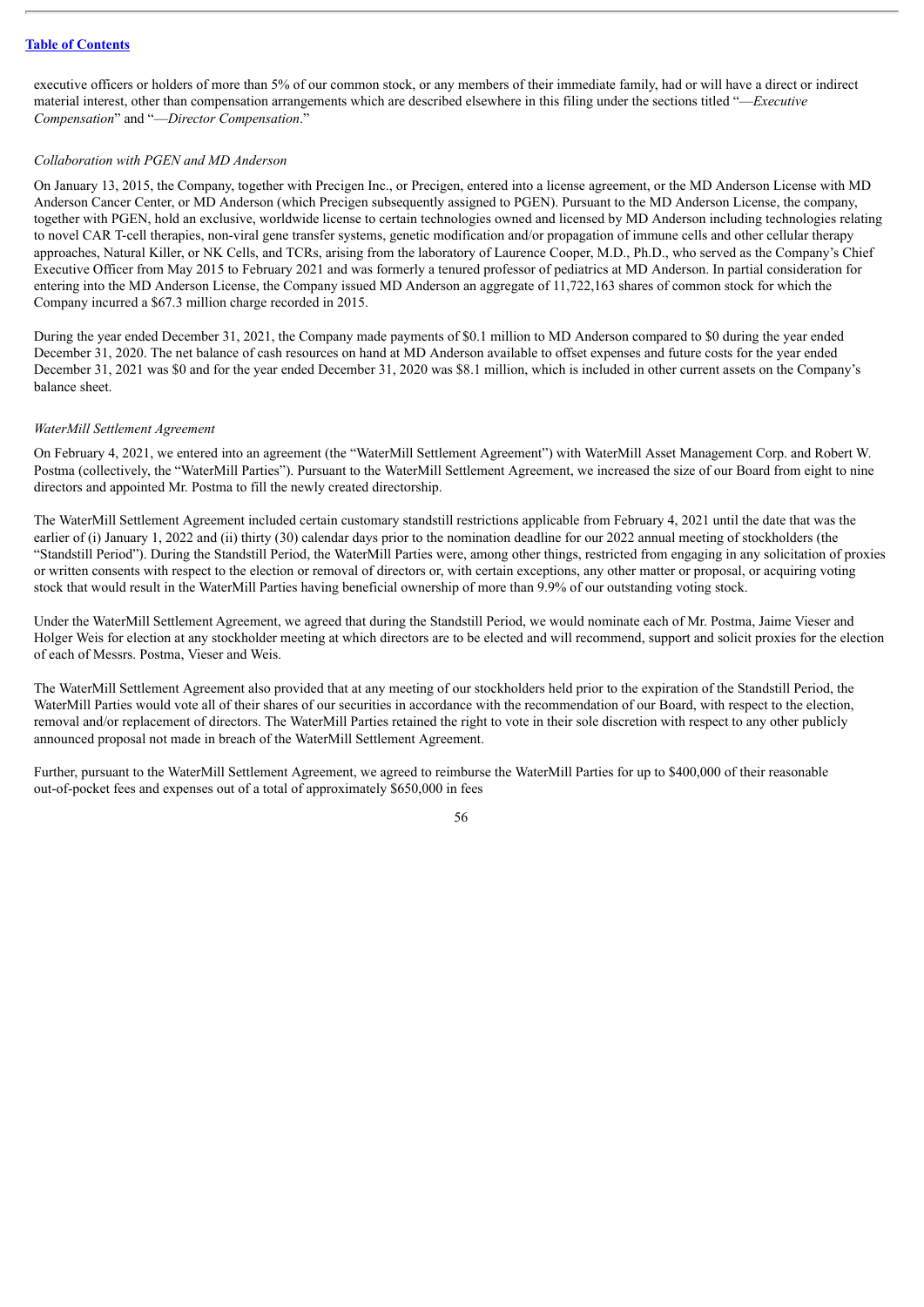and expenses actually incurred by the WaterMill Parties in connection with (i) the WaterMill Parties' solicitation of written consents from our stockholders to vote in favor of certain proposals, as set forth in the definitive consent statement filed by the WaterMill Parties on October 30, 2020, and (ii) the negotiation, execution and effectuation of the WaterMill Settlement Agreement. As of February 19, 2021, we have fully reimbursed the WaterMill Parties an aggregate amount of \$400,000. During the year ended December 31, 2021, we received \$250,000 in insurance recoveries associated with legal expenses incurred on this matter.

#### *Joint Venture with TriArm Therapeutics Ltd.*

On December 18, 2018, we launched Eden BioCell, a joint venture with TriArm Therapeutics Ltd, or TriArm, to lead the commercialization of our *Sleeping Beauty*-generated CAR-T therapies in the People's Republic of China (including Macau and Hong Kong), Taiwan and Korea. Under our agreements with TriArm, we licensed to Eden BioCell the rights in Greater China for its third-generation *Sleeping Beauty*-generated CAR-T therapies targeting the CD19 antigen. Eden BioCell is owned equally by us and TriArm and the parties share decision-making authority. TriArm agreed to contribute up to \$10.0 million to Eden BioCell and has committed up to an additional \$25.0 million to this joint venture. TriArm also manages all clinical development in the territory pursuant to a Master Services Agreement between TriArm and Eden BioCell. In March 2021 and as announced by the Company in April 2021, Eden BioCell began treating patients in a clinical trial with the Company's investigational CD19 RPM CAR-T cell therapy, under the IND cleared by the Taiwan FDA in December. In September 2021, it was mutually agreed between the parties to dissolve the joint venture. The dissolution of the joint venture and the related entity is in progress. James Huang, who became a director of our Company in July 2020, and was appointed Chair of our Board of directors in January 2021 and then Executive Chair of our Board in February 2021, was the founder and serves as managing partner of Panacea Venture, which is an investor in TriArm. Mr. Huang also serves as a member of Eden BioCell's board of directors.

#### *Collaboration with Vineti Inc.*

On July 9, 2020, the Company entered into a master service agreement and statement of work with Vineti, Inc., or Vineti. Pursuant to the agreements, Vineti is developing a software platform to coordinate and orchestrate the order, cell collection and manufacturing process for the Company's TCR-T clinical programs. Heidi Hagen, who became a director of the Company in June 2019 and resigned November 2, 2021 and served as the Company's Interim Chief Executive Officer on February 25, 2021 through her resignation on August 30, 2021, is a co-founder and former officer, of Vineti. The Company recorded expenses of approximately \$0.4 million during the year ended December 31, 2021 and \$29,000 during the year ended December 31, 2020, for services performed by Vineti.

#### *Indemnification Agreements*

We have entered into an indemnification agreement with each of our directors. These indemnification agreements and our charter and our bylaws indemnify each of our directors and officers to the fullest extent permitted by the Delaware General Corporation Law.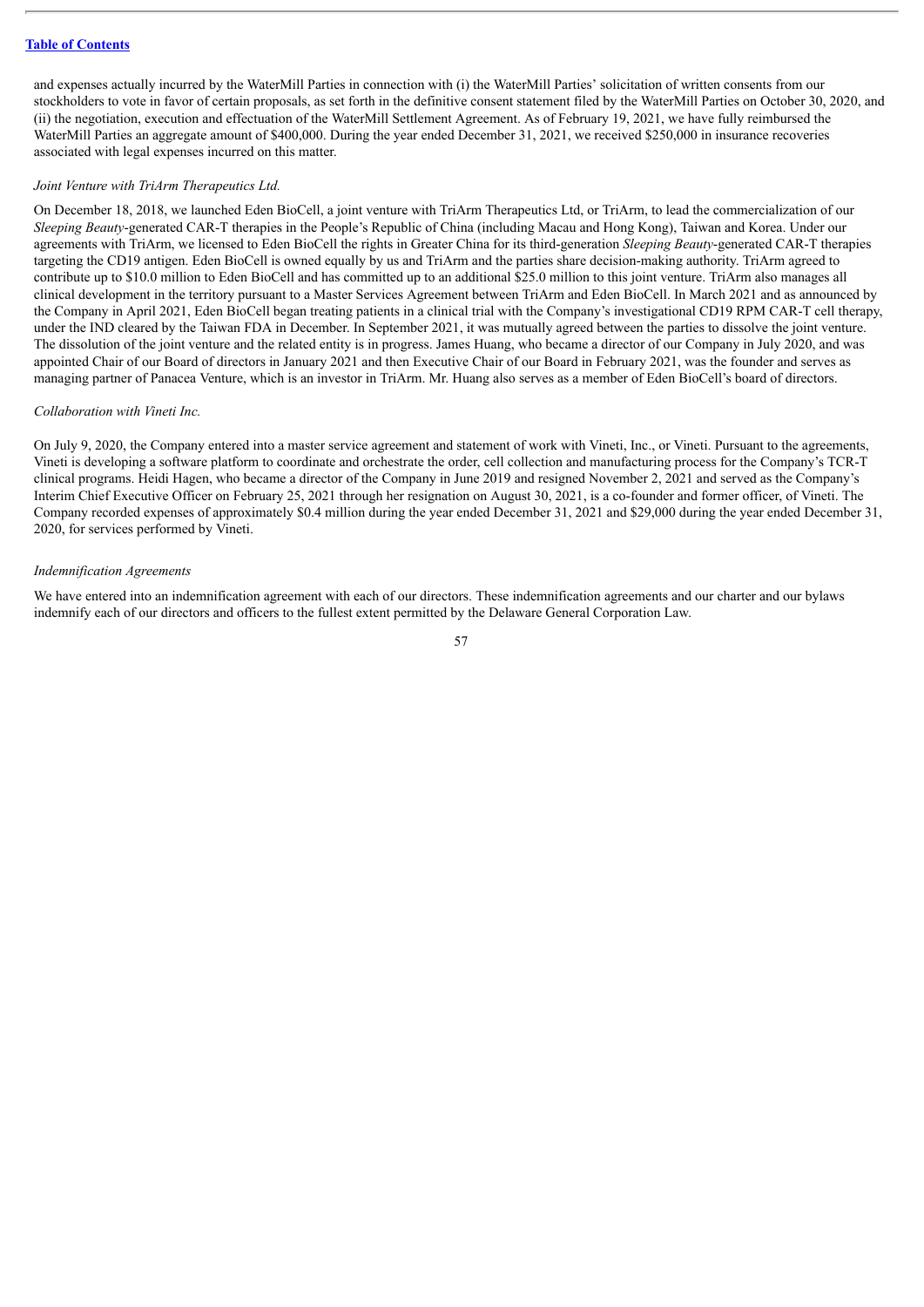### **DELINQUENT SECTION 16(A) REPORTS**

Section 16(a) of the Exchange Act requires our directors and executive officers, and persons who own more than 10% of a registered class of our equity securities, to file with the SEC reports of beneficial ownership and reports of changes in beneficial ownership in our securities. Based solely on a review of such reports filed electronically with the SEC, we believe that during 2021, all Section 16(a) filings applicable to our directors, officers, and 10% stockholders were filed on a timely basis, except as described in this section. One Form 3 that was filed by Michael Wong in connection with his appointment as an officer of our Company was not filed on a timely basis. One Form 3 that was filed by Raffaele Baffa in connection with his appointment as an officer of our Company was not filed on a timely basis.

Due to an administrative oversight, a Form 4 reporting grants of restricted stock and options to purchase our common stock awarded to Christopher Bowden, James Huang, Robert W. Postma, Mary Thistle, Jaime Vieser, Holger Weis and Kevin Buchi on March 4, 2021, were not filed until May 6, 2021.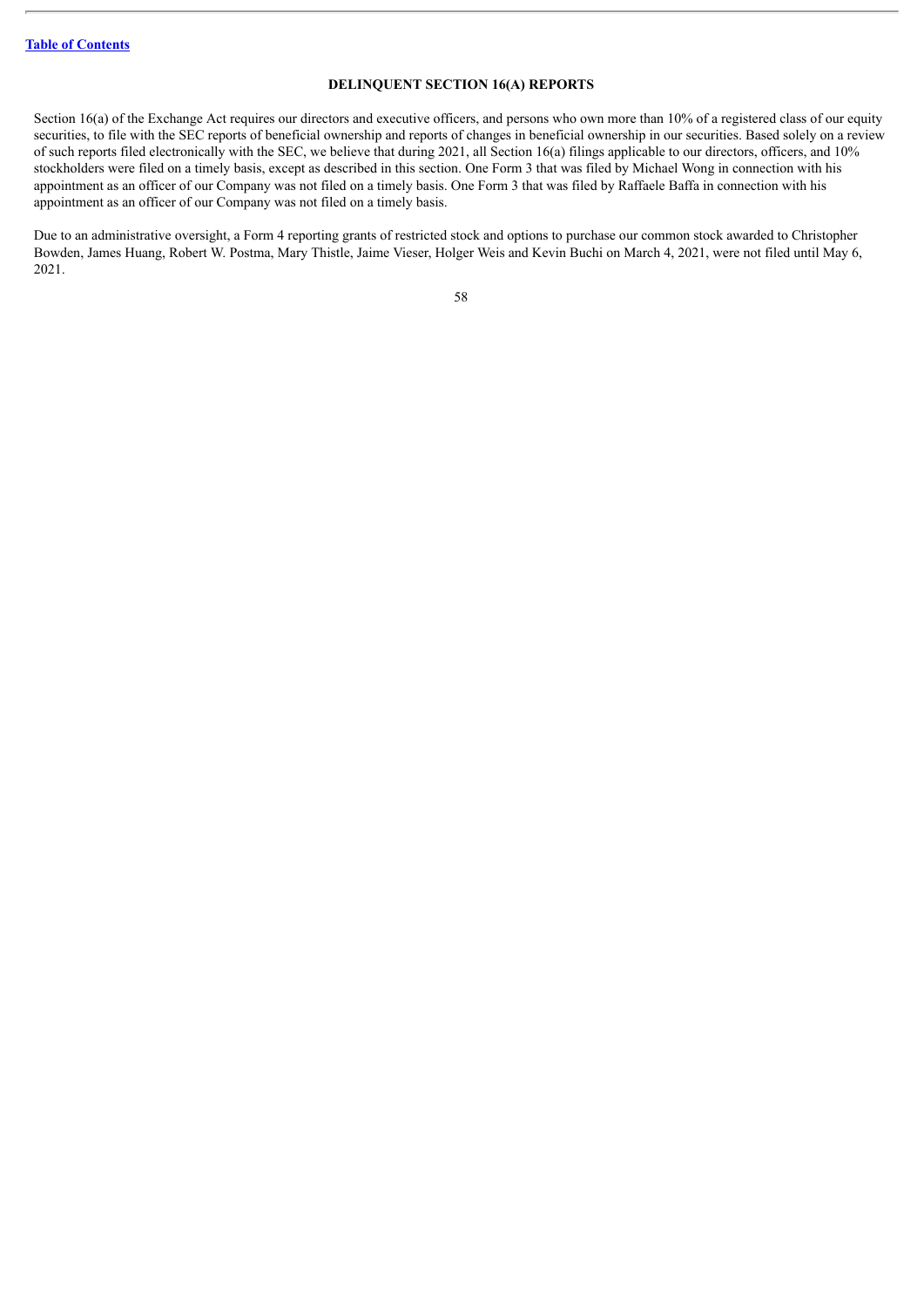# **SECURITY OWNERSHIP OF CERTAIN BENEFICIAL OWNERS AND MANAGEMENT**

The following table sets forth certain information with respect to the beneficial ownership of common stock as of April 8, 2022 for:

- each person, or group of affiliated persons, who is known by us to be the beneficial owner of greater than five percent of our outstanding common stock;
- each of our directors and director nominees;
- each of our named executive officers named in the "Executive Compensation—Executive Compensation Table" section above; and
- all of our directors and executive officers as a group.

Beneficial ownership is determined in accordance with the rules of the SEC. These rules generally attribute beneficial ownership of securities to persons who possess sole or shared voting power or investment power with respect to those securities, or have the right to acquire such powers within 60 days. Common stock subject to options that are currently exercisable or exercisable within 60 days of April 8, 2022 are deemed to be outstanding and beneficially owned by the person holding the options. These shares, however, are not deemed outstanding for the purposes of computing the percentage ownership of any other person. Except as otherwise indicated, all persons listed below have sole voting and investment power with respect to the shares beneficially owned by them, subject to applicable community property laws. Percentage ownership calculations are based on 215,950,561 shares outstanding as of April 8, 2022. Except as otherwise noted below, the addresses for persons listed in the table is c/o Alaunos Therapeutics, Inc., 8030 El Rio Street, Houston, Texas 77054.

|                                                              | Number of<br><b>Shares</b><br><b>Beneficially</b><br>Owned | Percentage of<br><b>Common Stock</b><br><b>Beneficially</b><br>Owned $(\% )$ |
|--------------------------------------------------------------|------------------------------------------------------------|------------------------------------------------------------------------------|
| <b>Name of Beneficial Owner</b>                              | <b>Shares</b>                                              | $\frac{0}{0}$                                                                |
| 5% Stockholders:                                             |                                                            |                                                                              |
| MSD Credit Opportunity Master Fund, L.P. (1)                 | 22,101,509                                                 | $9.9\%$                                                                      |
| The Vanguard Group (2)                                       | 11,633,700                                                 | $5.4\%$                                                                      |
| BlackRock, Inc. (3)                                          | 16,764,972                                                 | $7.8\%$                                                                      |
| Discovery Capital Management (4)                             | 13,346,493                                                 | $6.2\%$                                                                      |
| Level One Parties (5)                                        | 24,178,873                                                 | $11.2\%$                                                                     |
| State Street Corporation (6)                                 | 13,318,734                                                 | $6.2\%$                                                                      |
| Named Executive Officers and Directors:                      |                                                            |                                                                              |
| Kevin S. Boyle, Sr. (7)                                      | 1,502,187                                                  | $*$                                                                          |
| Heidi Hagen (8)                                              | 145,889                                                    | *                                                                            |
| Laurence James Neil Cooper (9)                               | 2,752,338                                                  | 1.3%                                                                         |
| Eleanor de Groot (10)                                        | 712,723                                                    | ∗                                                                            |
| Raffaele Baffa (11)                                          | 436,895                                                    | $\ast$                                                                       |
| Jill Buck $(12)$                                             | 127,214                                                    | $\ast$                                                                       |
| Christopher Bowden (13)                                      | 180,010                                                    | $*$                                                                          |
| James Huang (14)                                             | 170,833                                                    | $\ast$                                                                       |
| Robert W. Postma (15)                                        | 6,487,830                                                  | 3%                                                                           |
| Mary Thistle (16)                                            | 117,500                                                    | $\ast$                                                                       |
| Jaime Vieser (17)                                            | 1,132,404                                                  | $\ast$                                                                       |
| Holger Weis (18)                                             | 243,690                                                    | $\ast$                                                                       |
| All executive officers and directors as a group (11 persons) | 10,689,364                                                 | 4.9%                                                                         |

Represents ownership of less than one percent.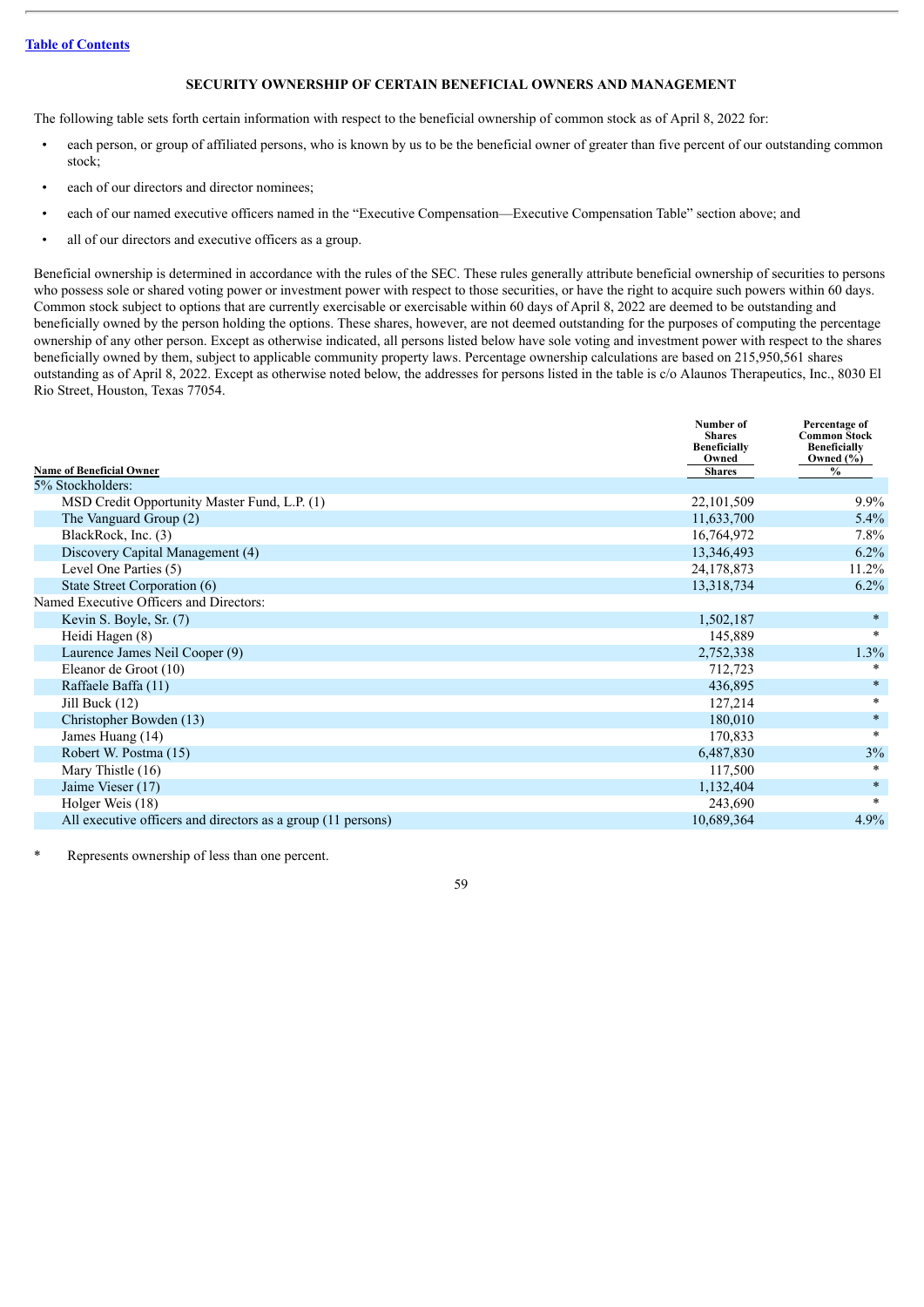- (1) Based in part on a Schedule 13G/A filed with the SEC on February 14, 2020 by MSD Partners, L.P., or MSD Partners. MSD Partners has shared voting power with respect to 15,151,516 shares of our common stock, and may be deemed to beneficially own 15,151,516 shares of our common stock. MSD Partners is the investment manager of, and may be deemed to beneficially own securities beneficially owned by, MSD Credit Opportunity Master Fund, L.P. MSD Partners (GP), LLC ("MSD GP") is the general partner of, and may be deemed to beneficially own securities beneficially owned by, MSD Partners. Each of Glenn R. Fuhrman, John C. Phelan and Marc R. Lisker is a manager of, and may be deemed to beneficially own securities beneficially owned by, MSD GP. The 22,101,509 shares includes 6,949,993 out of the 7,575,758 shares of common stock issuable upon the full exercise of a warrant, which is the number of shares issuable upon exercise as limited by the Beneficial Ownership Limitation (as defined below) as of April 8, 2022. Such warrant is only exercisable to the extent that the holder thereof, together with its affiliates, would beneficially own no more than 9.99% of the outstanding shares of our common stock after giving effect to such exercise (the "Beneficial Ownership Limitation"). As a result of the Beneficial Ownership Limitation, the number of shares that may be issued to the holder upon exercise of the warrant may change depending upon changes in the outstanding shares of our common stock. Upon 61 days' prior notice to the Company, the holder may increase, decrease or terminate the Beneficial Ownership Limitation. The address of MSD Credit Opportunity Master Fund, L.P. is c/o Maples Corporate Services Limited, P.O. Box 309, Ugland House, Grand Cayman, KY1-1104, Cayman Islands.
- (2) Based solely on a Schedule 13G/A filed with the SEC on February 10, 2022 by The Vanguard Group, or Vanguard. Vanguard is the beneficial owner of 11,633,700 shares and has shared voting power with respect to 395,047 shares, sole dispositive power with respect to 11,076,829 shares and shared dispositive power with respect to 556,871 shares. Aggregate beneficial ownership reported by Vanguard includes beneficial ownership of its subsidiaries, Vanguard Asset Management, Limited, Vanguard Fiduciary Trust Company, Vanguard Global Advisors, LLC, Vanguard Group (Ireland) Limited, Vanguard Investments Australia Ltd, Vanguard Investments Canada Inc., Vanguard Investments Hong Kong Limited and Vanguard Investments UK, Limited. The address of Vanguard is 100 Vanguard Blvd., Malvern, PA 19355.
- (3) Based solely on a Schedule 13G/A filed with the SEC on February 3, 2022 by Blackrock, Inc., or BlackRock. BlackRock, as a parent holding company, is the beneficial owner of 16,764,972 shares and has sole voting power with respect to 16,427,610 shares and sole dispositive power with respect to 16,764,972 shares. Aggregate beneficial ownership reported by BlackRock is on a consolidated basis and includes beneficial ownership of its subsidiaries, BlackRock Life Limited, Aperio Group, LLC, BlackRock Advisors, LLC, BlackRock (Netherlands) B.V., BlackRock Institutional Trust Company, National Association, BlackRock Asset Management Ireland Limited, BlackRock Financial Management, Inc., BlackRock Japan Co., Ltd., BlackRock Asset Management Schweiz AG, BlackRock Investment Management, LLC, BlackRock Investment Management (UK) Limited, BlackRock Asset Management Canada Limited, BlackRock Investment Management (Australia) Limited, BlackRock Fund Advisors and BlackRock Fund Managers Ltd. The address of BlackRock. is 55 East 52nd Street, New York, New York 10055.
- (4) Based solely on a Schedule 13G filed with the SEC on February 14, 2022 by Discovery Capital Management, LLC, or Discovery. Discovery is the beneficial owner of 13,346,493 shares and has shared voting power with respect to 13,346,493 shares and shared dispositive power with respect to 13,346,493 shares. Robert K. Citrone, the control person of Discovery, may be deemed to exercise voting and/or dispositive power over the shares held for the account of Discovery. Aggregate beneficial ownership reported by Discovery includes beneficial ownership of Discovery Global Opportunity Master Fund, Ltd., a Cayman Islands limited company. The address of Discovery is 20 Marshall Street, Suite 310, South Norwalk, CT 06854.
- (5) Based solely on a Schedule 13G jointly filed with the SEC on February 11, 2022 by Robert D. Hardie, Mollie G. Hardie and Level One Partners, LLC (collectively, the "Level One Parties"). The Level One Parties beneficially own 24,178,873 shares. Robert D. Hardie is the beneficial owner of 10,226,937, and has shared voting and dispositive power with respect to 7,406,823 shares, and sole dispositive and voting power with respect 2,860,114. Molly G. Hardie is the beneficial owner of 7,675,213, and has shared voting and dispositive power with respect to 7,276,723 shares, and sole dispositive and voting power with respect 398,490. Level One Partners, LLC is the beneficial owner of 6,236,723 shares, and has shared voting and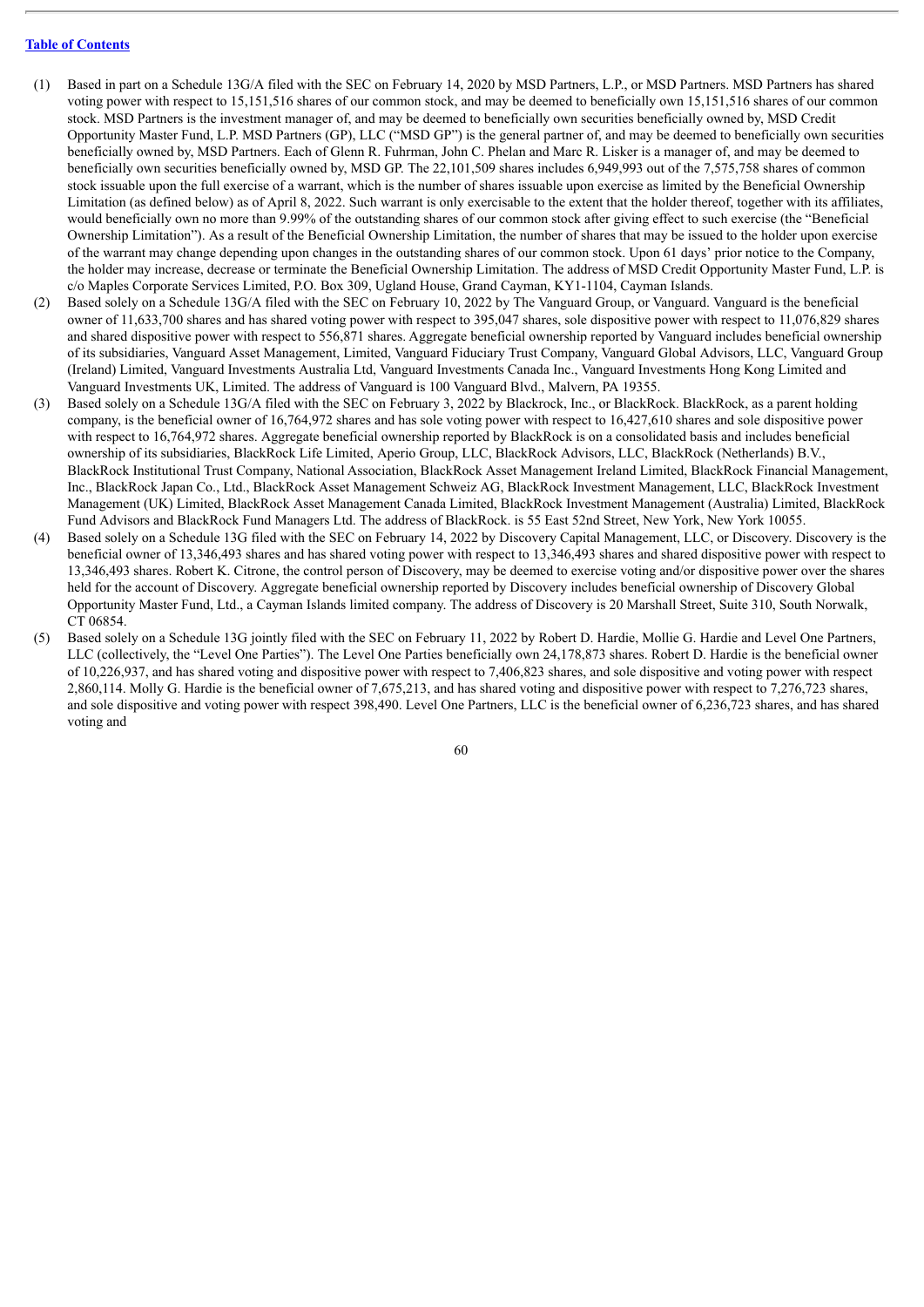dispositive power with respect to all 6,236,723 shares. The address of the Level One Parties is 210 Ridge McIntire Road, Suite 350, Charlottesville, Virginia 22903.

- (6) Based solely on a Schedule 13G filed with the SEC on February 11, 2022 by State Street Corporation. State Street Corporation is the beneficial owner of 13,318,734 shares and has shared voting power with respect to 12,875,132 shares and shared dispositive power with respect to 13,318,734 shares. Aggregate beneficial ownership reported by State Street Corporation includes beneficial ownership of its subsidiaries, SSGA Funds Management, Inc., State Street Global Advisors Limited, State Street Global Advisors, Australia, Limited, State Street Global Advisors Europe Limited, and State Street Global Advisors Trust Company. The address of State Greet Corporation is State Street Financial Center, 1 Lincoln Street, Boston, MA 02111.
- (7) Consists of (i) 885,000 shares of common stock held by Mr. Boyle and (ii) 617,187 shares of common stock issuable upon the exercise of options exercisable within 60 days of April 8, 2022.
- (8) To the best of our knowledge, consists of (i) 145,889 shares of common stock held by Ms. Hagen.
- (9) To the best of our knowledge, consists of (i) 2,067,017 shares of common stock held by Dr. Cooper and (ii) 685,321 shares of common stock issuable upon the exercise of options exercisable within 60 days of April 8, 2022.
- (10) Consists of (i) 237,106 shares of common stock held by Dr. de Groot and (ii) 475,617 shares of common stock issuable upon the exercise of options exercisable within 60 days of April 8, 2022.
- (11) Consists of (i) 280,645 shares of common stock held by Dr. Baffa and (ii) 156,250 shares of common stock issuable upon the exercise of options exercisable within 60 days of April 8, 2022.
- (12) To the best of our knowledge, consists of 127,214 shares of common stock held by Ms. Buck.
- (13) Consists of (i) 4,167 shares of common stock held by Mr. Bowden and (ii) 175,843 shares of common stock issuable upon the exercise of options exercisable within 60 days of April 8, 2022.
- (14) Consists of (i) 108,333 shares of common stock held by Mr. Huang and (ii) 62,500 shares of common stock issuable upon the exercise of options exercisable within 60 days of April 8, 2022.
- (15) Consists of (i) 1,201,870 shares of common stock held by Mr. Postma, (ii) 4,250,000 shares of common stock held by WaterMill Asset Management Corp., where Mr. Postma serves as the principal, (iii) 3,574 shares of common stock held by the IRA of Mr. Postma's spouse, (iv) 946,970 shares of common stock issuable upon the exercise of warrants exercisable within 60 days of April 8, 2022 and (v) 85,416 shares of common stock issuable upon the exercise of options exercisable within 60 days of April 8, 2022.
- (16) Consists of (i) 5,000 shares of common stock held by Ms. Thistle and (ii) 112,500 shares of common stock issuable upon the exercise of options exercisable within 60 days of April 8, 2022.
- (17) Consists of (i) 705,321 shares of common stock held by Mr. Vieser, (ii) 325,000 shares of common stock held in Uniform Transfer to Minors Act accounts by Mr. Vieser's children, and (iii) 102,083 shares of common stock issuable upon the exercise of options exercisable within 60 days of April 8, 2022.
- (18) Consists of (i) 120,167 shares of common stock held by Mr. Weis, (ii) 19,000 shares of common stock held by Mr. Weis' spouse, (iii) 2,440 shares of common stock held by Mr. Weis' children, and (iv) 102,083 shares of common stock issuable upon the exercise of options exercisable within 60 days of April 8, 2022.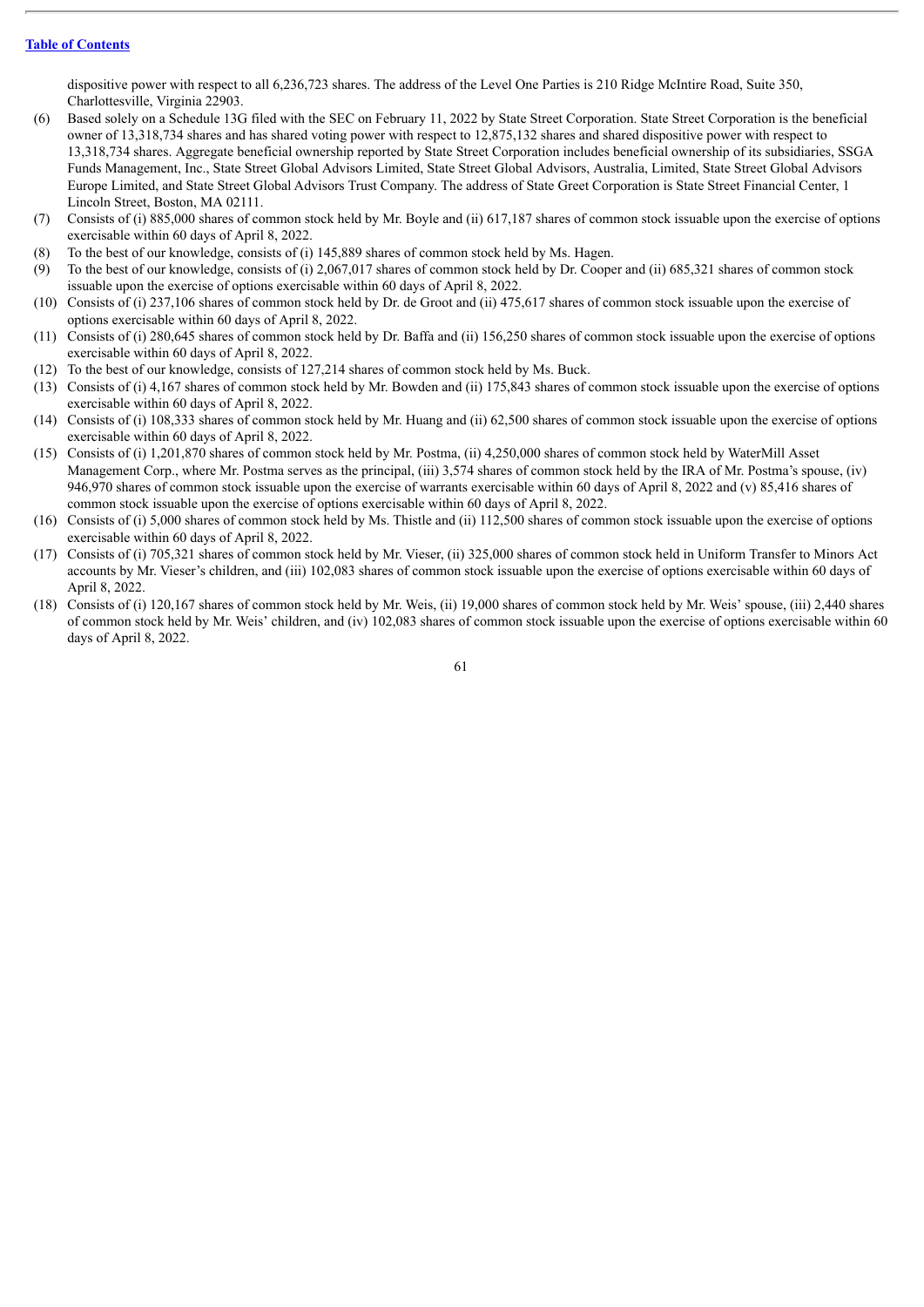## **HOUSEHOLDING OF PROXY MATERIALS**

The SEC has adopted rules that permit companies and intermediaries (such as brokers) to satisfy the delivery requirements for Notices of Internet Availability of Proxy Materials or other annual meeting materials with respect to two or more stockholders sharing the same address by delivering a single Notice of Internet Availability of Proxy Materials or other annual meeting materials addressed to those stockholders sharing the same address. This process, which is commonly referred to as "householding," potentially provides extra convenience for stockholders and cost savings for companies.

This year, a number of brokers with account holders who are our stockholders will be "householding" our proxy materials. A single Notice of Internet Availability of Proxy Materials or other annual meeting materials will be delivered to multiple stockholders sharing an address unless contrary instructions have been received from the affected stockholders. Once you have received notice from your broker that they will be "householding" communications to your address, "householding" will continue until you are notified otherwise or until you revoke your consent. If, at any time, you no longer wish to participate in "householding" and would prefer to receive a separate Notice of Internet Availability of Proxy Materials or other annual meeting materials, please notify your broker. Alternatively, you may direct your written request to Alaunos Therapeutics, Inc., 8030 El Rio Street, Houston, TX 77054, Attention: Legal Department or contact us at (346) 355-4099. Stockholders who currently receive multiple copies of the Notice of Internet Availability of Proxy Materials or other annual meeting materials at their addresses and would like to request "householding" of their communications should contact their brokers or contact us in the way described above.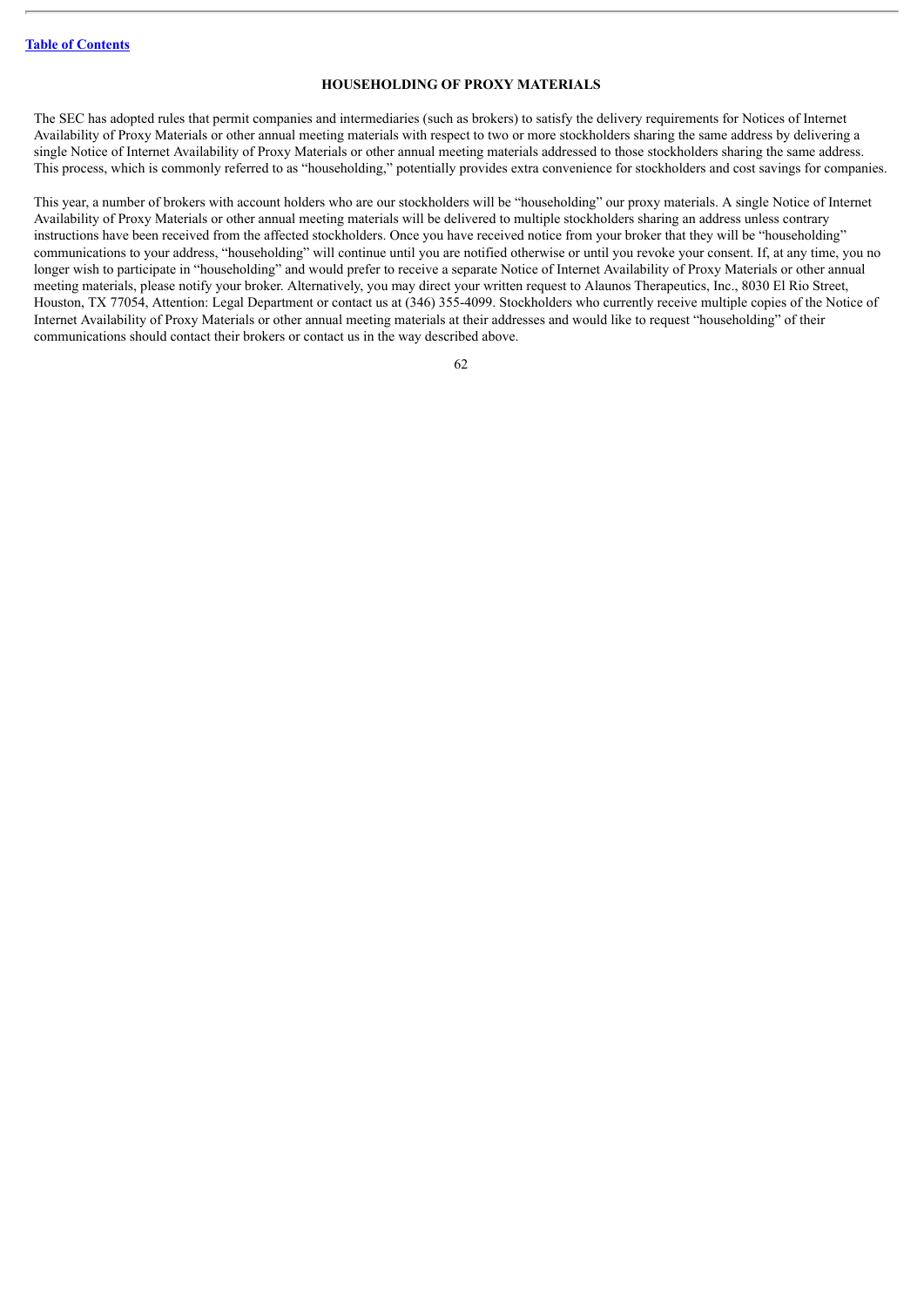### **OTHER MATTERS**

The Board knows of no other matters that will be presented for consideration at the Annual Meeting. If any other matters are properly brought before the Annual Meeting, it is the intention of the persons named in the accompanying proxy to vote on such matters in accordance with their best judgment.

By Order of the Board of Directors,

/s/ Melinda Lackey

Melinda Lackey *SVP, Legal and Secretary* April 27, 2022

We have filed our Annual Report on Form 10-K for the fiscal year ended December 31, 2021 with the SEC. It is available free of charge at the SEC's web site at www.sec.gov. Upon written request by an Alaunos stockholder, we will mail without charge a copy of our Annual Report on Form 10-K, including the consolidated financial statements and financial statement schedules, but excluding exhibits to the Annual Report on Form 10-K. Exhibits to the Annual Report on Form 10-K are available upon payment of a reasonable fee, which is limited to our expenses in furnishing the requested exhibit. All written requests should be directed to Melinda Lackey, Secretary, Alaunos Therapeutics, Inc., 8030 El Rio **Street, Houston, TX 77054.**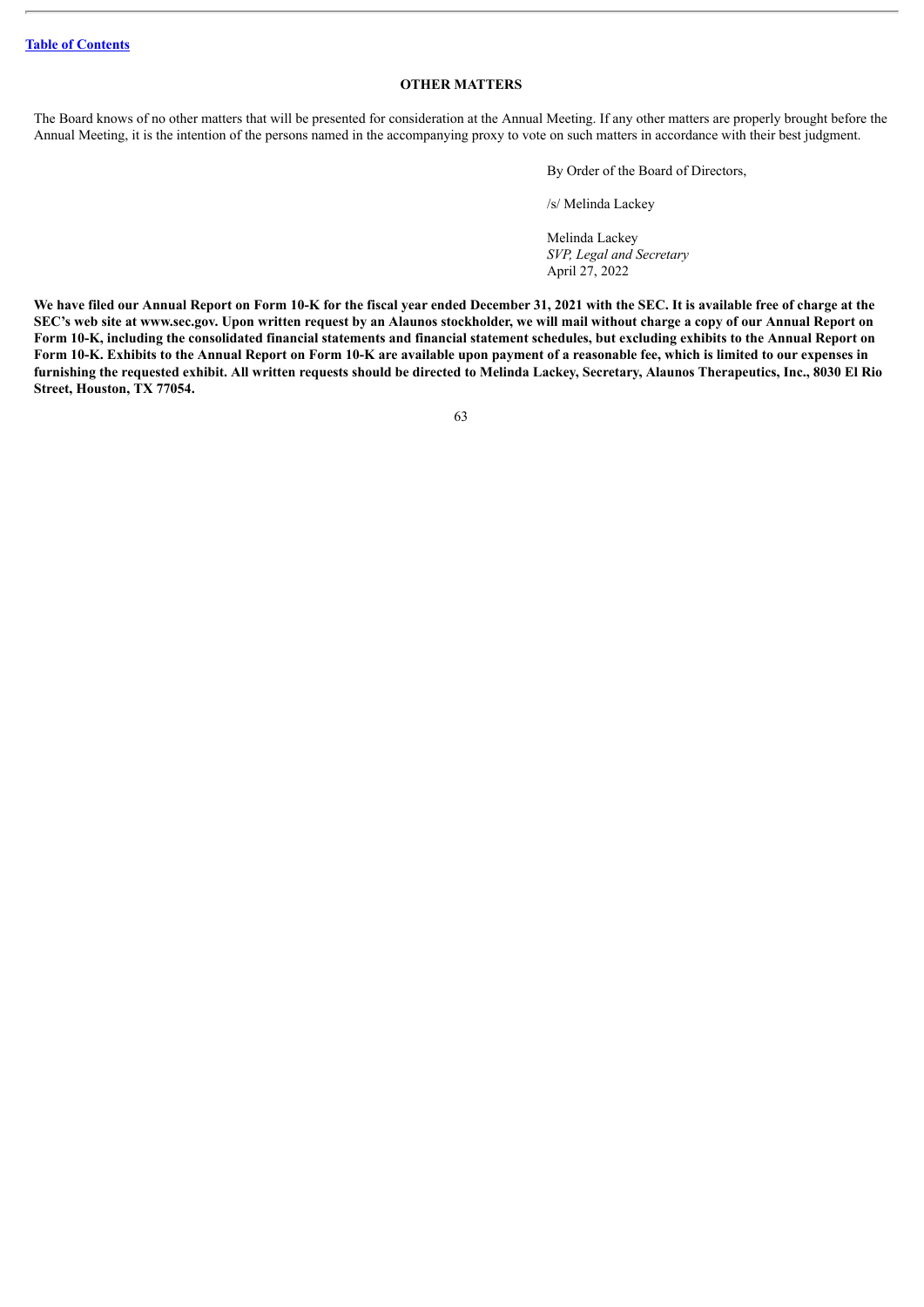#### **Annex A**

# **SECOND AMENDED AND RESTATED CERTIFICATE OF INCORPORATION**

#### **OF**

# **ALAUNOS THERAPEUTICS, INC.**

Alaunos Therapeutics, Inc. (the "Corporation"), a corporation organized and existing under and by virtue of the provisions of the General Corporation Law of the State of Delaware (the "General Corporation Law"),

### **DOES HEREBY CERTIFY:**

1. The name under which the Corporation was originally incorporated is EasyWeb, Inc. The date of filing of its original Certificate of Incorporation with the Secretary of State of the State of Delaware was May 16, 2005. The date of filing of its first Amended and Restated Certificate of Incorporation with the Secretary of State of the State of Delaware was April 26, 2006 (as amended, the "Existing Certificate").

2. The Board of Directors of the Corporation duly adopted resolutions proposing to amend and restate the Existing Certificate in its entirety in the form set forth on Exhibit 1, declaring said amendment and restatement to be advisable and in the best interests of the Corporation and its stockholders, and authorizing the officers of the Corporation to solicit the approval of the stockholders therefor.

3. This Second Amended and Restated Certificate of Incorporation, which restates and integrates and further amends the provisions of the Corporation's Existing Certificate, was duly adopted in accordance with the provisions of Sections 242 and 245 of the General Corporation Law.

[Remainder of page intentionally blank]

A-1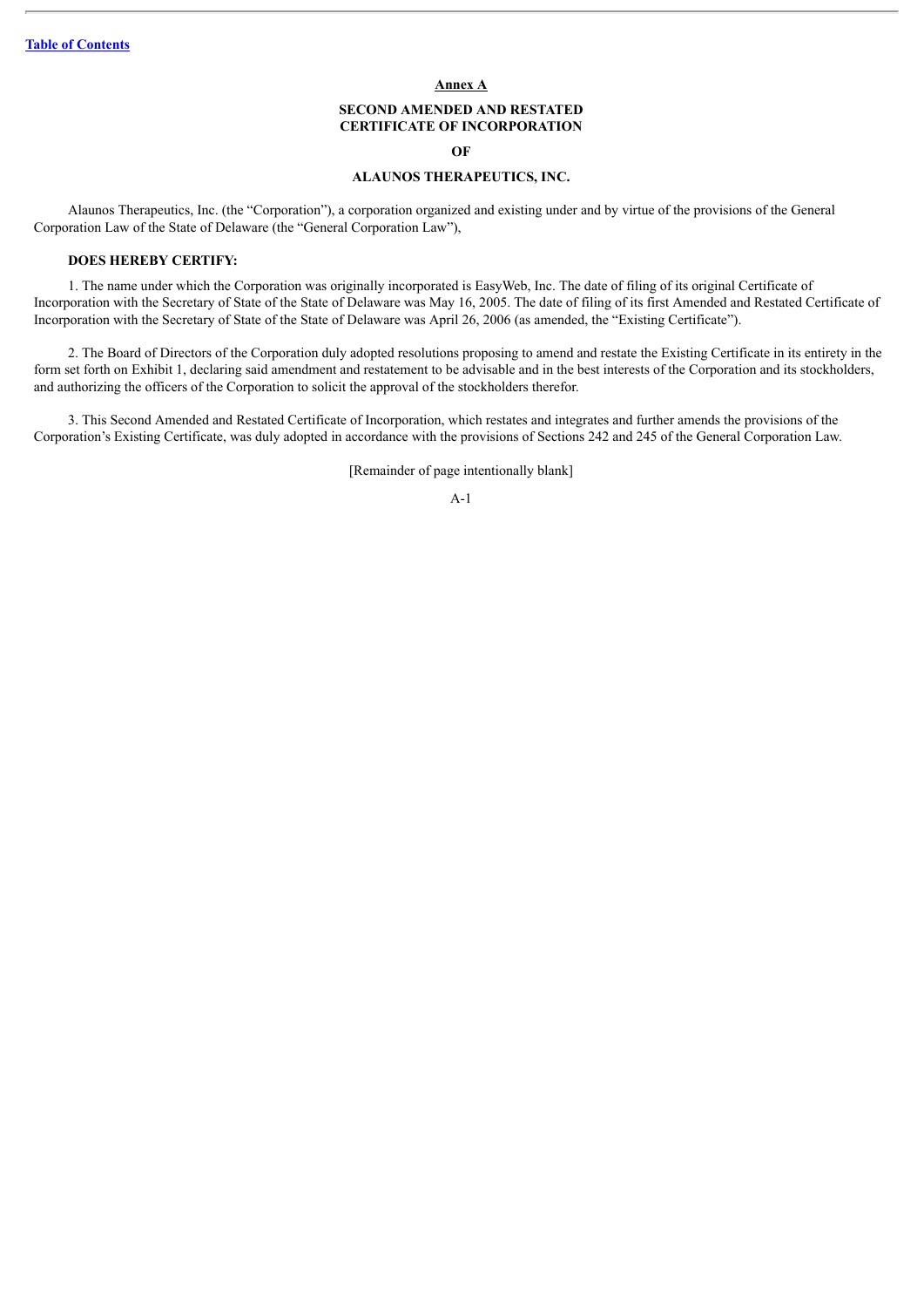**IN WITNESS WHEREOF**, this Corporation has caused this Second Amended and Restated Certificate of Incorporation to be signed by its Chief Executive Officer this  $\lceil \bullet \rceil$  day of  $\lceil \bullet \rceil$ , 2022.

> Name: Title: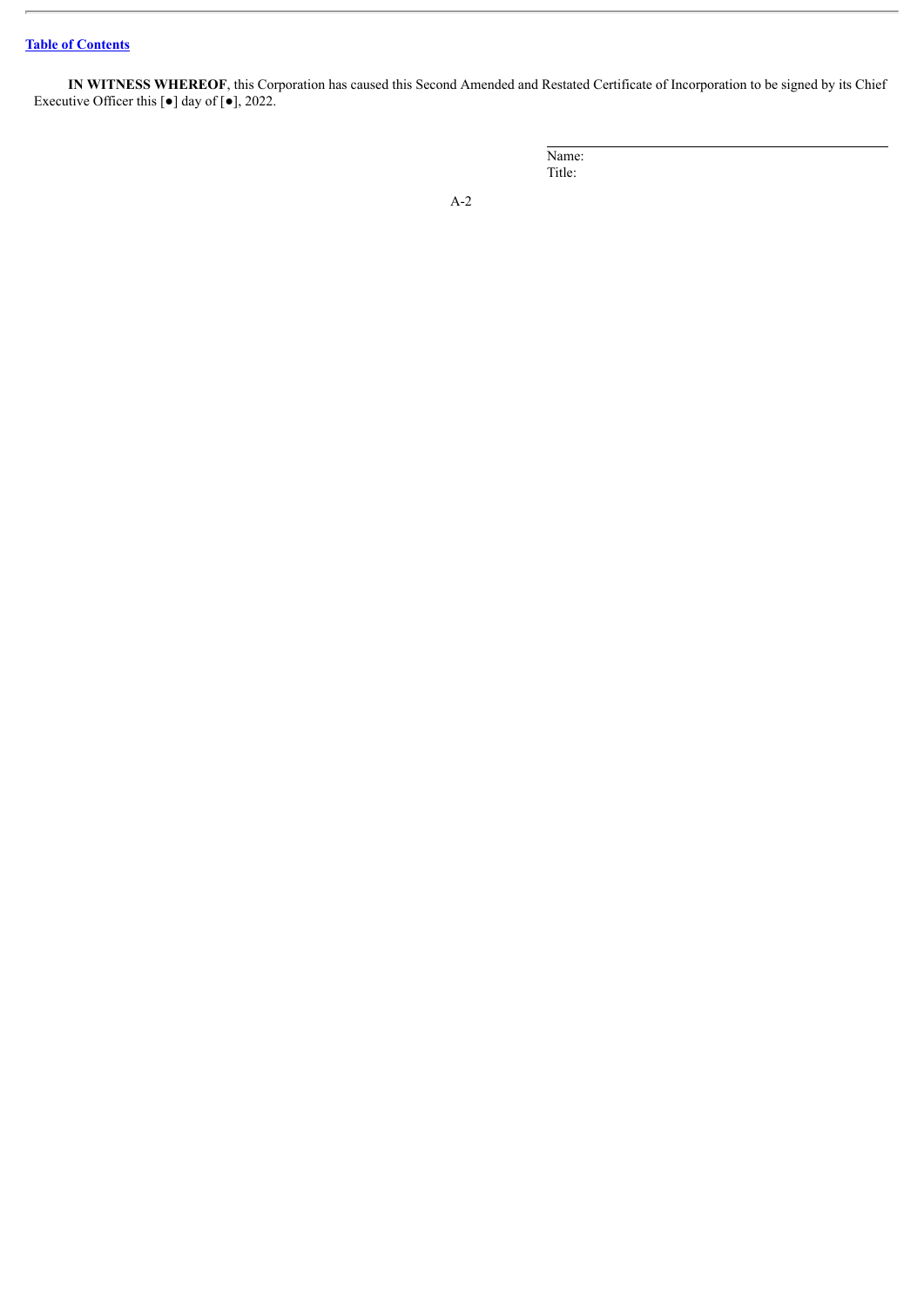#### EXHIBIT 1

# **SECOND AMENDED AND RESTATED CERTIFICATE OF INCORPORATION OF**

#### **ALAUNOS THERAPEUTICS, INC.**

1. *Name*. The name of the corporation is Alaunos Therapeutics, Inc. (the "Corporation").

2. *Address; Registered Of ice and Agent.* The address of the Corporation's registered office is 2711 Centerville Road, Suite 400, Wilmington, Delaware 19808. The Corporation's registered agent is the Corporation Service Company. The Corporation may from time to time, in the manner provided by law, change the registered agent and the registered office within the State of Delaware. The Corporation may also maintain offices for the conduct of its business, either within or without the State of Delaware.

3. *Purposes.* The purpose of the Corporation is to engage in any lawful act or activity for which corporations may be organized under the Delaware General Corporation Law.

4. *Number of Shares.* The total number of shares of all classes of stock that the Corporation shall have the authority to issue is [the sum of the shares of common stock and the shares of preferred stock] shares, consisting of: [the then-current amount, divided by any whole number between five (5) and fifteen (15), rounded up to the nearest whole share] shares of common stock, \$0.001 par value per share (the "Common Stock"), and Thirty Million (30,000,000) shares of preferred stock, \$0.001 par value per share (the "Preferred Stock").

Pursuant to the Delaware General Corporation Law, upon the filing and effectiveness (the "Effective Time") of this Second Amended and Restated Certificate of Incorporation, each [any whole number between five (5) and fifteen (15)] shares of Common Stock issued and outstanding or held by the Corporation in treasury stock immediately prior to the Effective Time shall be combined into one validly issued, fully paid and non-assessable share of Common Stock, without any further action by the Corporation or the holder thereof, subject to the treatment of fractional share interests as described below (the "Reverse Stock Split"). No fractional shares shall be issued and, in lieu thereof, any holder who otherwise would be entitled to receive fractional shares of Common Stock shall be entitled to receive cash (without interest) in lieu of such fractional share interest, upon the submission of a transmission letter by a holder holding the shares in book-entry form and, where shares are held in certificated form, upon the surrender of the holder's Old Certificates (as defined below), in an amount equal to such fraction multiplied by the closing sales price of the Corporation's Common Stock as reported on the Nasdaq Global Select Market on the trading day immediately preceding the date of the Effective Time. Each certificate that immediately prior to the Effective Time represented shares of Common Stock (each, an "Old Certificate") shall thereafter represent that number of shares of Common Stock into which the shares of Common Stock represented by the Old Certificate shall have been combined, subject to the elimination of fractional share interests as described above. As soon as practicable following the Effective Time, the Corporation will notify its stockholders holding shares of Common Stock in certificated form to transmit their Old Certificates to the transfer agent, and the Corporation will cause the transfer agent to issue new certificates representing the appropriate number of whole shares of Common Stock following the Reverse Stock Split for every one share of Common Stock transmitted and held of record as of the Effective Time.

The Preferred Stock may be divided into, and may be issued from time to time in one or more series. The Board of Directors of the Corporation (the "Board") is authorized from time to time to establish and designate any such series of Preferred Stock, to fix and determine the variations in the relative rights, preferences, privileges and restrictions as between and among such series and any other class of capital stock of the Corporation and any series thereof, and to fix or alter the number of shares comprising any such series and the

 $A-3$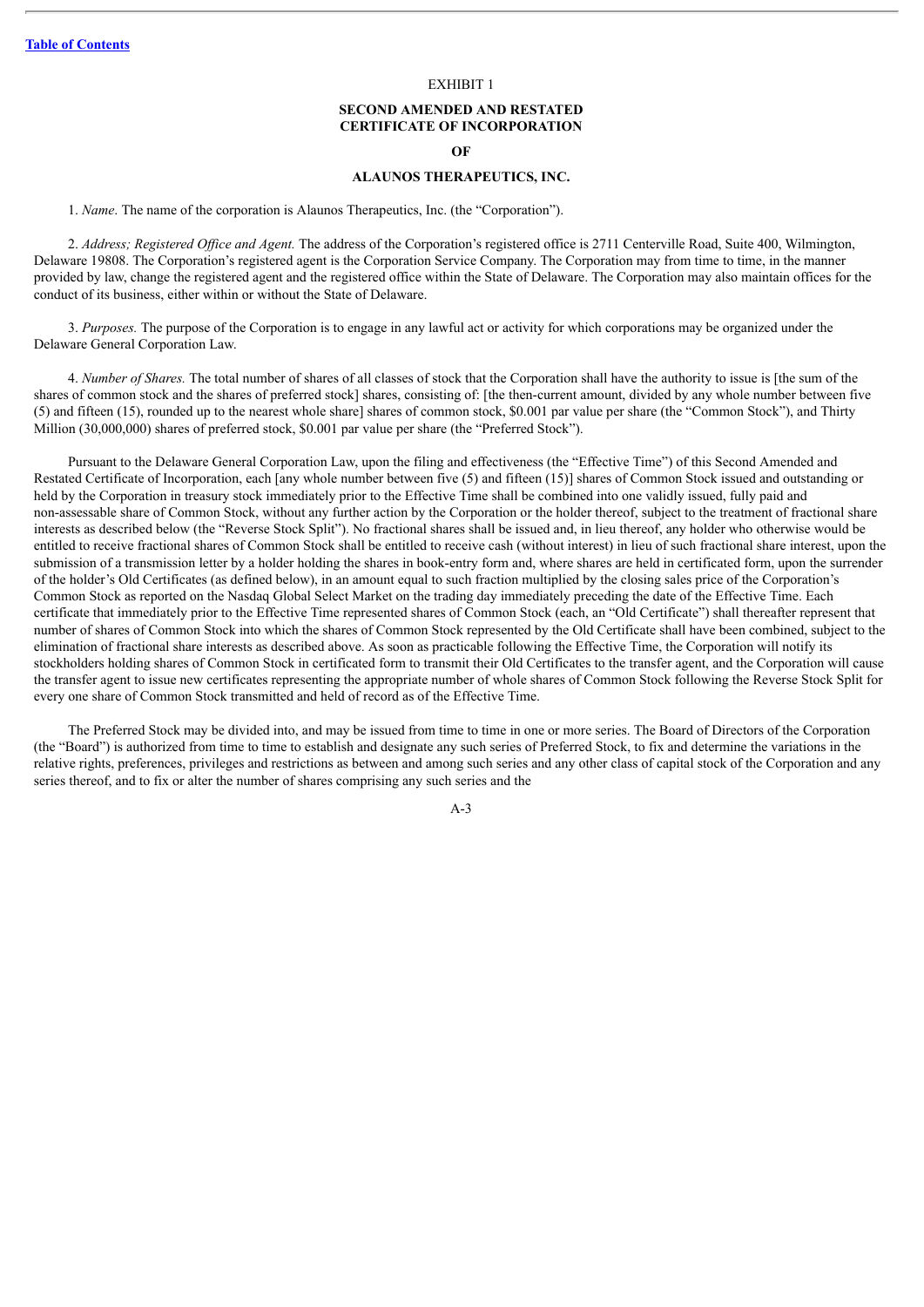designation thereof. The authority of the Board from time to time with respect to each such series shall include, but not be limited to, determination of the following:

a. The designation of the series;

b. The number of shares of the series and (except where otherwise provided in the creation of the series) any subsequent increase or decrease therein;

c. The dividends, if any, for shares of the series and the rates, conditions, times and relative preferences thereof;

d. The redemption rights, if any, and price or prices for shares of the series;

e. The terms and amounts of any sinking fund provided for the purchase or redemption of the series;

f. The relative rights of shares of the series in the event of any voluntary or involuntary liquidation, dissolution or winding up of the affairs of the Corporation;

g. Whether the shares of the series shall be convertible into shares of any other class or series of shares of the Corporation, and, if so, the specification of such other class or series, the conversion prices or rate or rates, any adjustments thereof, the date or dates as of which such shares shall be convertible and all other terms and conditions upon which such conversion may be made;

h. The voting rights, if any, of the holders of such series; and

i. Such other designations, powers, preference and relative, participating, optional or other special rights and qualifications, limitations or restrictions thereof.

5. *Election of Directors.* Unless and except to the extent that the by-laws of the Corporation (the "By-laws") shall so require, the election of directors of the Corporation need not be by written ballot.

6. *Limitation of Liability.* To the fullest extent permitted under the General Corporation Law, as amended from time to time, no director of the Corporation shall be personally liable to the Corporation or its stockholders for monetary damages for breach of fiduciary duty as a director. Any amendment, repeal or modification of the foregoing provision shall not adversely affect any right or protection of a director of the Corporation hereunder in respect of any act or omission occurring prior to the time of such amendment, repeal or modification.

#### 7. *Indemnification.*

7.1. *Right to Indemnification.* The Corporation shall indemnify and hold harmless, to the fullest extent permitted by applicable law as it presently exists or may hereafter be amended, any person (a "Covered Person") who was or is made or is threatened to be made a party or is otherwise involved in any action, suit or proceeding, whether civil, criminal, administrative or investigative (a "Proceeding"), by reason of the fact that he or she, or a person for whom he or she is the legal representative, is or was a director or officer of the Corporation or, while a director or officer of the Corporation, is or was serving at the request of the Corporation as a director, officer, employee or agent of another corporation or of a partnership, joint venture, trust, enterprise or nonprofit entity (an "Other Entity"), including service with respect to employee benefit plans, against all liability and loss suffered and expenses (including attorneys' fees) reasonably incurred by such Covered Person. Notwithstanding the preceding sentence, except as otherwise provided in Section 7.3, the Corporation shall be required to indemnify a Covered Person in connection with a Proceeding (or part thereof) commenced by such Covered Person only if the commencement of such Proceeding (or part thereof) by the Covered Person was authorized by the Board.

 $A-4$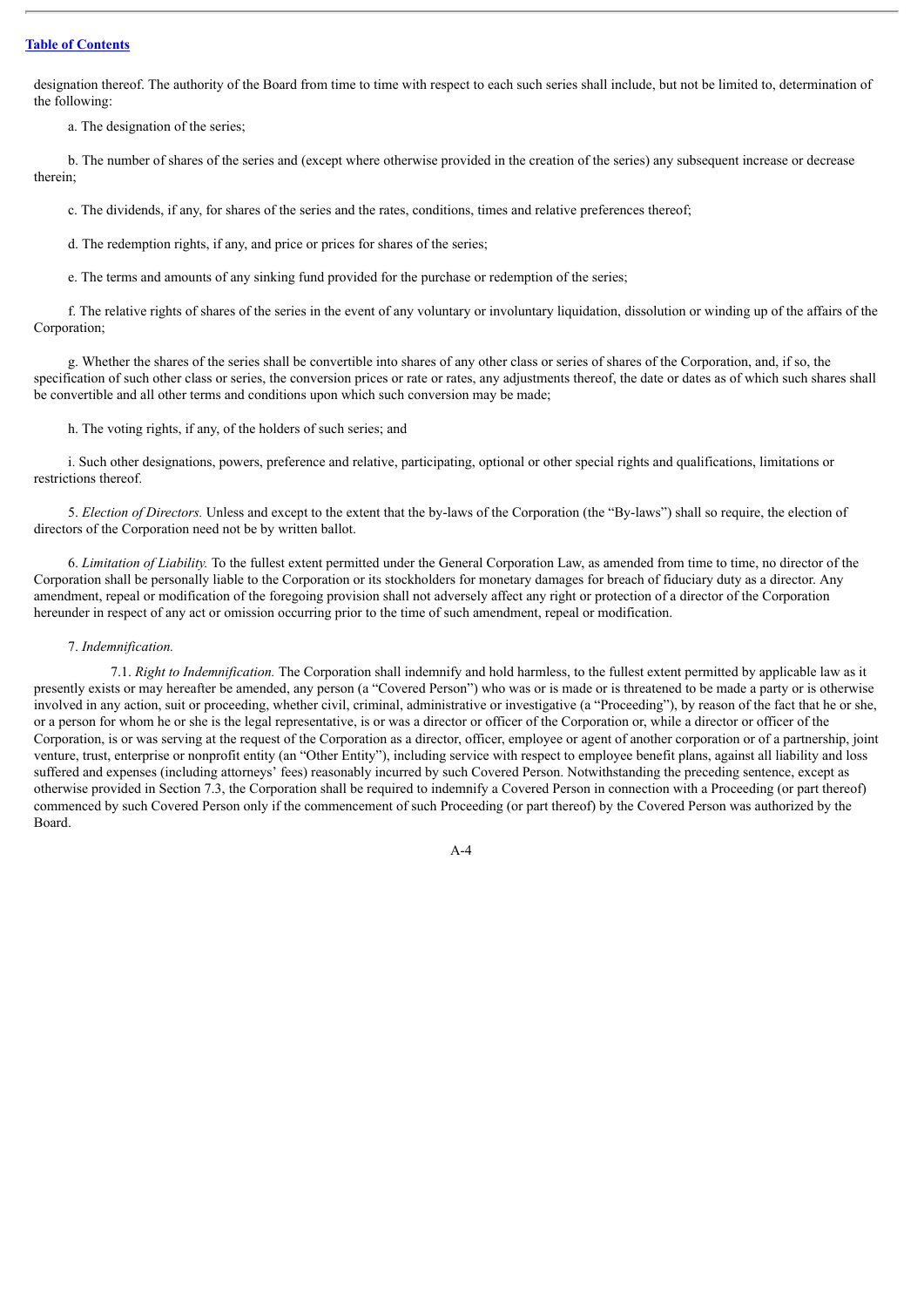7.2. *Prepayment of Expenses.* The Corporation shall pay the expenses (including attorneys' fees) incurred by a Covered Person in defending any Proceeding in advance of its final disposition, provided, however, that, to the extent required by applicable law, such payment of expenses in advance of the final disposition of the Proceeding shall be made only upon receipt of an undertaking by the Covered Person to repay all amounts advanced if it should be ultimately determined that the Covered Person is not entitled to be indemnified under this Article 7 or otherwise.

7.3. *Claims.* If a claim for indemnification or advancement of expenses under this Article 7 is not paid in full within 30 days after a written claim therefor by the Covered Person has been received by the Corporation, the Covered Person may file suit to recover the unpaid amount of such claim and, if successful in whole or in part, shall be entitled to be paid the expense of prosecuting such claim. In any such action the Corporation shall have the burden of proving that the Covered Person is not entitled to the requested indemnification or advancement of expenses under applicable law.

7.4. *Nonexclusivity of Rights.* The rights conferred on any Covered Person by this Article 7 shall not be exclusive of any other rights that such Covered Person may have or hereafter acquire under any statute, provision of this Certificate of Incorporation, the By-laws, agreement, vote of stockholders or disinterested directors or otherwise.

7.5. *Other Sources.* The Corporation's obligation, if any, to indemnify or to advance expenses to any Covered Person who was or is serving at its request as a director, officer, employee or agent of an Other Entity shall be reduced by any amount such Covered Person may collect as indemnification or advancement of expenses from such Other Entity.

7.6. *Amendment or Repeal.* Any repeal or modification of the foregoing provisions of this Article 7 shall not adversely affect any right or protection hereunder of any Covered Person in respect of any act or omission occurring prior to the time of such repeal or modification.

7.7. *Other Indemnification and Prepayment of Expenses.* This Article 7 shall not limit the right of the Corporation, to the extent and in the manner permitted by applicable law, to indemnify and to advance expenses to persons other than Covered Persons when and as authorized by appropriate corporate action.

8. *Adoption, Amendment and/or Repeal of By-Laws.* In furtherance and not in limitation of the powers conferred by the laws of the State of Delaware, the Board is expressly authorized to make, alter and repeal the By-laws, subject to the power of the stockholders of the Corporation to alter or repeal any By-law whether adopted by them or otherwise.

9. *Certificate Amendments.* The Corporation reserves the right at any time, and from time to time, to amend, alter, change or repeal any provision contained in this Second Amended and Restated Certificate of Incorporation, and other provisions authorized by the laws of the State of Delaware at the time in force may be added or inserted, in the manner now or hereafter prescribed by applicable law; and all rights, preferences and privileges of whatsoever nature conferred upon stockholders, directors or any other persons whomsoever by and pursuant to this Second Amended and Restated Certificate of Incorporation in its present form or as hereafter amended are granted subject to the rights reserved in this article.

A-5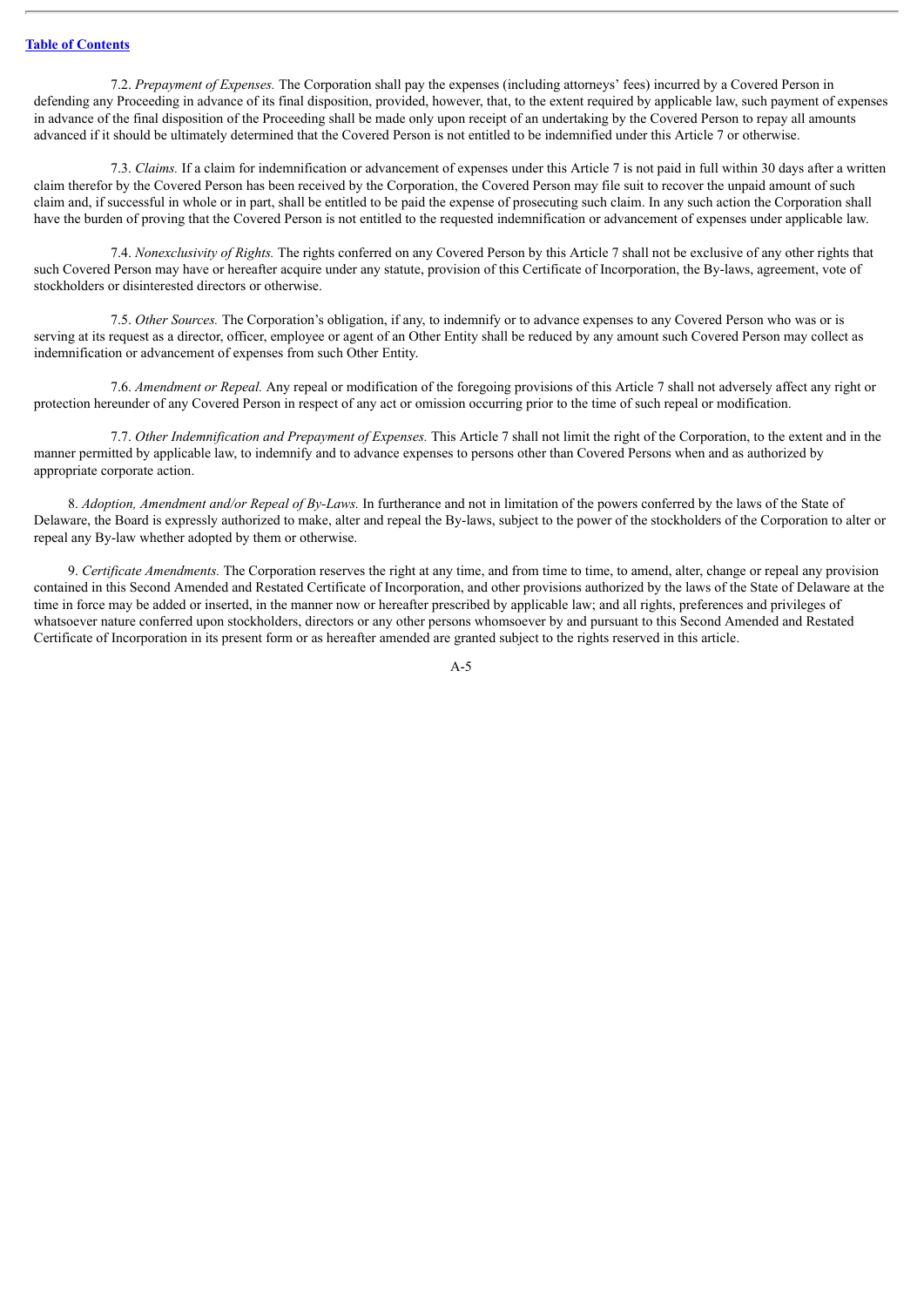#### **Annex B**

## **CERTIFICATE OF AMENDMENT OF THE AMENDED AND RESTATED CERTIFICATE OF INCORPORATION OF ALAUNOS THERAPEUTICS, INC.**

(Pursuant to Section 242 of the General Corporation Law of the State of Delaware)

Alaunos Therapeutics, Inc. (the "Corporation"), a corporation organized and existing under and by virtue of the provisions of the General Corporation Law of the State of Delaware (the "General Corporation Law"),

### **DOES HEREBY CERTIFY:**

1. A resolution was duly adopted by the Board of Directors of the Corporation pursuant to Section 242 of the General Corporation Law proposing this Amendment of the Amended and Restated Certificate of Incorporation and declaring the advisability of this Amendment of the Amended and Restated Certificate of Incorporation, and authorizing the appropriate officers of the Corporation to solicit the approval of the stockholders therefor, which resolution setting forth the proposed amendment is as follows:

**RESOLVED**: that the first paragraph of section four of the Amended and Restated Certificate of Incorporation of the Corporation, as amended, be and it hereby is, deleted in its entirety and the following paragraph is inserted in lieu thereof:

"4. *Number of Shares.* The total number of shares of all classes of stock that the Corporation shall have authority to issue is Four Hundred Fifty Million (450,000,000) shares consisting of: Four Hundred Twenty Million (420,000,000) shares of common stock, \$0.001 par value per share ("Common Stock"); and Thirty Million (30,000,000) shares of preferred stock, \$0.001 par value per share ("Preferred Stock")."

2. This Certificate of Amendment of the Amended and Restated Certificate of Incorporation has been duly adopted by the stockholders of the Corporation in accordance with the provisions of Section 242 of the General Corporation Law.

[Remainder of page intentionally blank]

B-1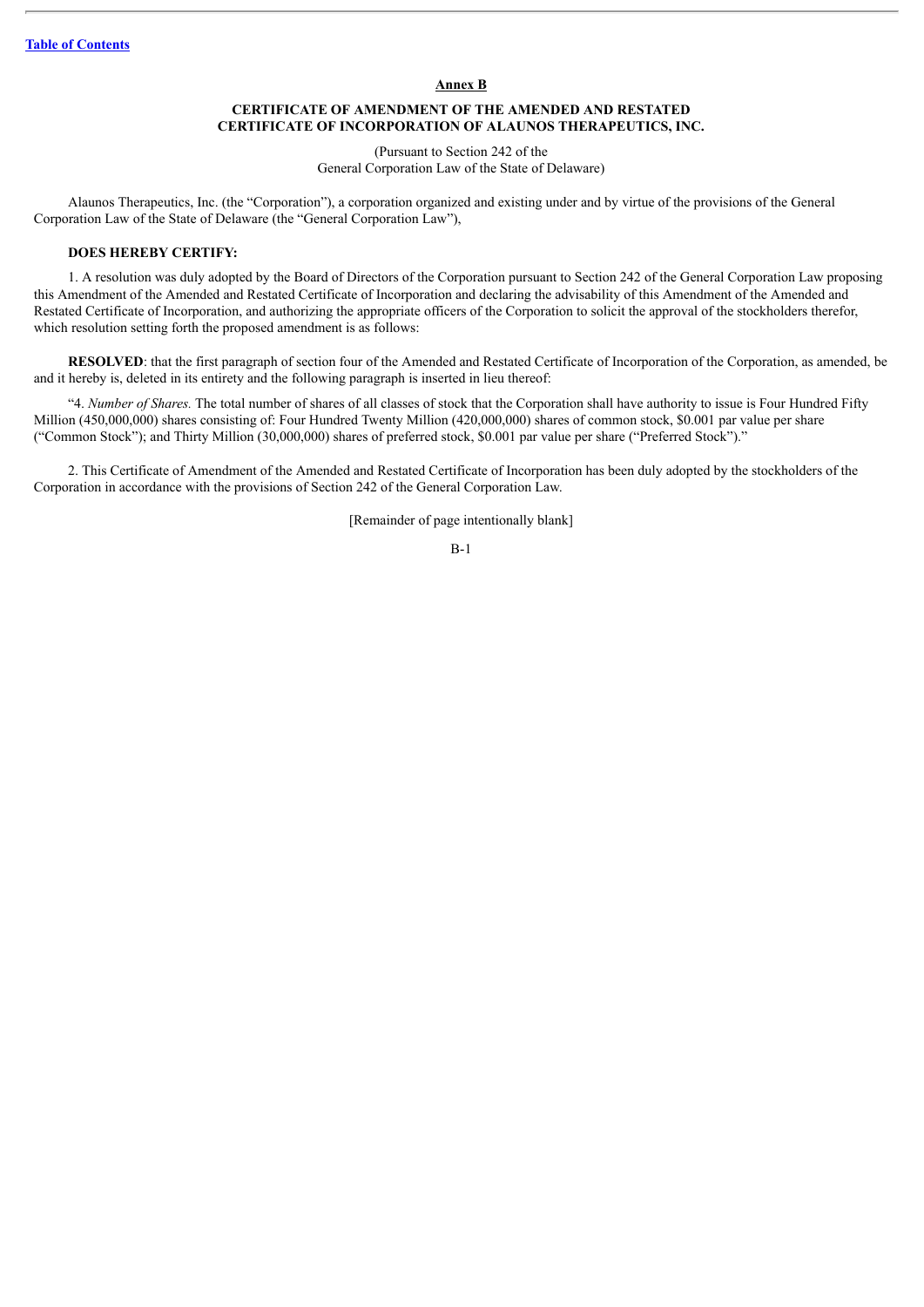# **Table of [Contents](#page-3-0)**

**IN WITNESS WHEREOF**, this Corporation has caused this Certificate of Amendment of the Amended and Restated Certificate of Incorporation to be signed by its Chief Executive Officer this  $\lceil \bullet \rceil$  day of  $\lceil \bullet \rceil$ , 2022.

| Name:  |  |  |  |
|--------|--|--|--|
| Title: |  |  |  |
|        |  |  |  |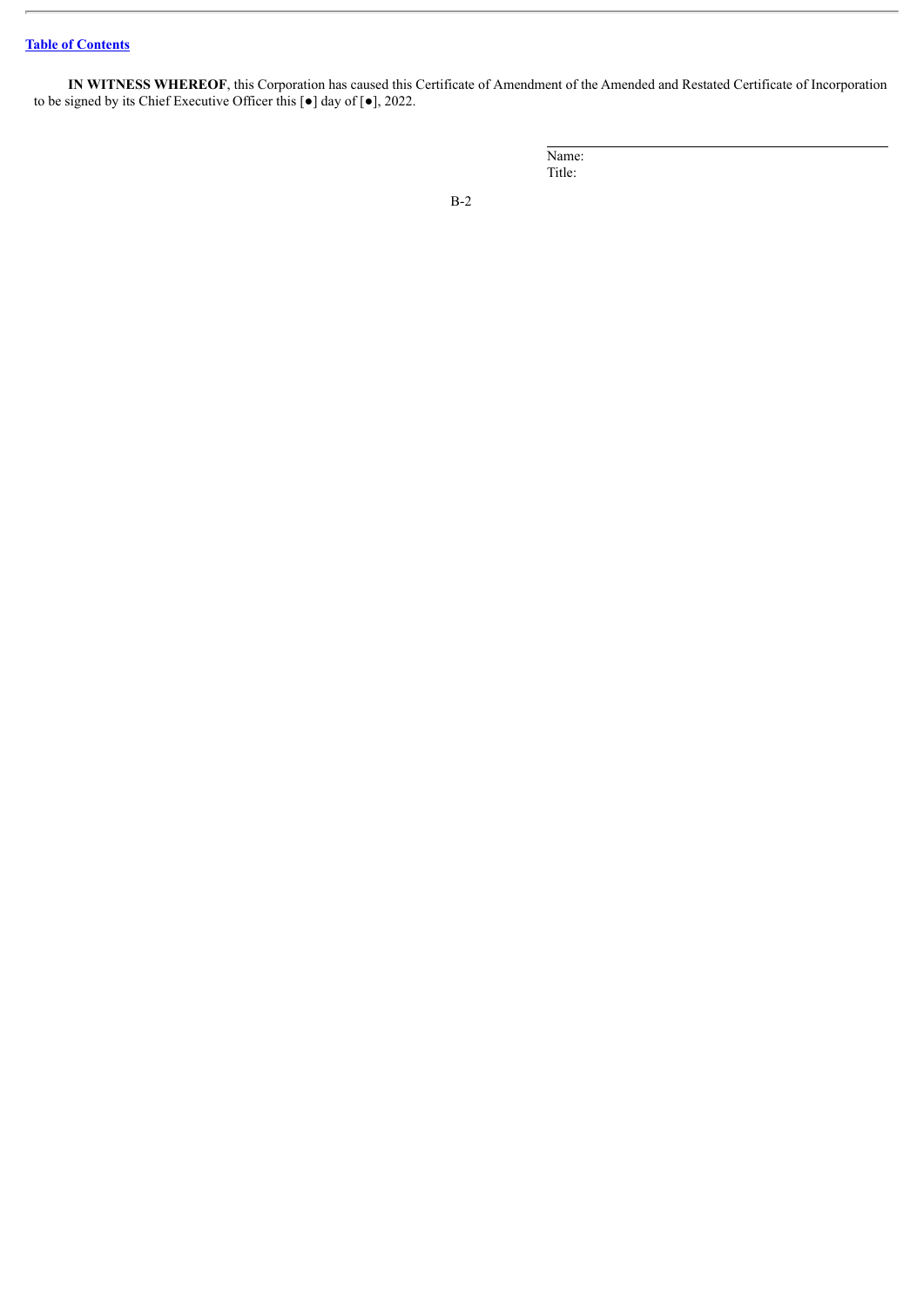H

0000570085\_1 R1.0.0.24

ALAUNOS THERAPEUTICS, INC. ATTH:<br>SECRETARY<br>8030 EL RIO STREET<br>HOUSTON, TX 77054



VOTE BY INTERNET - www.proxyvote.com or scan the QR Barcode above<br>Use the Internet to transmit your voting instructions and for electronic delivery of<br>information. Vote by 11:59 P.M. ET on 06/12/2022. Have your proxy card

matructions.<br>MOTE BY MAIL<br>Mark, sign and date your proxy card and return it in the postage-paid envelope we have<br>provided or return it to Vote Processing, c/o Broadridge, 51 Mercedes Way, Edgewood,<br>NY 11717.

TO VOTE, MARK BLOCKS BELOW IN BLUE OR BLACK INK AS FOLLOWS:

| DETACH AND RETURN THIS PORTION ONLY<br>THIS PROXY CARD IS VALID ONLY WHEN SIGNED AND DATED.<br>To withhold authority to vote for any individual nominee(s),<br>Withhold<br>For All<br>For<br>mark "For All Except" and write the number(s) of the<br>The Board of Directors recommends you vote FOR<br>All<br>Αll<br>Except<br>nominee(s) on the line below.<br>the following:<br>Election of Directors<br><b>Nominees</b><br>01) Christopher Bowden<br>02) Kevin S. Boyle, Sr.<br>04) Robert W. Postma<br>05) Mary Thistle<br>03) James Huang<br>06) Jaime Vieser<br>07) Holger Weis<br>The Board of Directors does not have a recommendation for voting on proposals 2. through 6.<br>Against Abstain<br>For<br>To ratify the selection by the audit committee of the board of directors of RSM US LLP as the independent registered public<br>2.<br>accounting firm of the Company for its fiscal year ending December 31, 2022.<br>To approve, on an advisory basis, the compensation of the Company's named executive officers as disclosed in the proxy statement.<br>з.<br>To approve, if needed in the discretion of the Board, the amendment and restatement of the Company's amended and restated<br>4.<br>certificate of incorporation to effect a reverse stock split at a ratio of 1-for-5 to 1-for-15 inclusive.<br>To approve an amendment to the Company's amended and restated certificate of incorporation to increase the authorized number<br>5.<br>of shares of common stock from 350,000,000 shares to 420,000,000 shares.<br>To approve an adjournment of the meeting to a later date, if necessary or appropriate, to permit further solicitation and vote of<br>б.<br>proxies in the event that there are insufficient votes for, or otherwise in connection with, the approval of Proposal 4 and Proposal 5.<br>NOTE: To transact any other business as may properly come before the meeting or any adjournments or postponements thereof.<br>Please sign exactly as your name(s) appear(s) hereon. When signing as attorney, executor, administrator, or other fiduciary, please give full title as such.<br>Joint owners should each sign personally. All holders must sign.<br>authorized officer. |  |                                    |  |      |  |  | KEEP THIS PORTION FOR YOUR RECORDS |                          |      |  |  |  |
|---------------------------------------------------------------------------------------------------------------------------------------------------------------------------------------------------------------------------------------------------------------------------------------------------------------------------------------------------------------------------------------------------------------------------------------------------------------------------------------------------------------------------------------------------------------------------------------------------------------------------------------------------------------------------------------------------------------------------------------------------------------------------------------------------------------------------------------------------------------------------------------------------------------------------------------------------------------------------------------------------------------------------------------------------------------------------------------------------------------------------------------------------------------------------------------------------------------------------------------------------------------------------------------------------------------------------------------------------------------------------------------------------------------------------------------------------------------------------------------------------------------------------------------------------------------------------------------------------------------------------------------------------------------------------------------------------------------------------------------------------------------------------------------------------------------------------------------------------------------------------------------------------------------------------------------------------------------------------------------------------------------------------------------------------------------------------------------------------------------------------------------------------------------------------------------------------------------------------------|--|------------------------------------|--|------|--|--|------------------------------------|--------------------------|------|--|--|--|
|                                                                                                                                                                                                                                                                                                                                                                                                                                                                                                                                                                                                                                                                                                                                                                                                                                                                                                                                                                                                                                                                                                                                                                                                                                                                                                                                                                                                                                                                                                                                                                                                                                                                                                                                                                                                                                                                                                                                                                                                                                                                                                                                                                                                                                 |  |                                    |  |      |  |  |                                    |                          |      |  |  |  |
|                                                                                                                                                                                                                                                                                                                                                                                                                                                                                                                                                                                                                                                                                                                                                                                                                                                                                                                                                                                                                                                                                                                                                                                                                                                                                                                                                                                                                                                                                                                                                                                                                                                                                                                                                                                                                                                                                                                                                                                                                                                                                                                                                                                                                                 |  |                                    |  |      |  |  |                                    |                          |      |  |  |  |
|                                                                                                                                                                                                                                                                                                                                                                                                                                                                                                                                                                                                                                                                                                                                                                                                                                                                                                                                                                                                                                                                                                                                                                                                                                                                                                                                                                                                                                                                                                                                                                                                                                                                                                                                                                                                                                                                                                                                                                                                                                                                                                                                                                                                                                 |  |                                    |  |      |  |  |                                    |                          |      |  |  |  |
|                                                                                                                                                                                                                                                                                                                                                                                                                                                                                                                                                                                                                                                                                                                                                                                                                                                                                                                                                                                                                                                                                                                                                                                                                                                                                                                                                                                                                                                                                                                                                                                                                                                                                                                                                                                                                                                                                                                                                                                                                                                                                                                                                                                                                                 |  |                                    |  |      |  |  |                                    |                          |      |  |  |  |
|                                                                                                                                                                                                                                                                                                                                                                                                                                                                                                                                                                                                                                                                                                                                                                                                                                                                                                                                                                                                                                                                                                                                                                                                                                                                                                                                                                                                                                                                                                                                                                                                                                                                                                                                                                                                                                                                                                                                                                                                                                                                                                                                                                                                                                 |  |                                    |  |      |  |  |                                    |                          |      |  |  |  |
|                                                                                                                                                                                                                                                                                                                                                                                                                                                                                                                                                                                                                                                                                                                                                                                                                                                                                                                                                                                                                                                                                                                                                                                                                                                                                                                                                                                                                                                                                                                                                                                                                                                                                                                                                                                                                                                                                                                                                                                                                                                                                                                                                                                                                                 |  |                                    |  |      |  |  |                                    |                          |      |  |  |  |
|                                                                                                                                                                                                                                                                                                                                                                                                                                                                                                                                                                                                                                                                                                                                                                                                                                                                                                                                                                                                                                                                                                                                                                                                                                                                                                                                                                                                                                                                                                                                                                                                                                                                                                                                                                                                                                                                                                                                                                                                                                                                                                                                                                                                                                 |  |                                    |  |      |  |  |                                    |                          |      |  |  |  |
|                                                                                                                                                                                                                                                                                                                                                                                                                                                                                                                                                                                                                                                                                                                                                                                                                                                                                                                                                                                                                                                                                                                                                                                                                                                                                                                                                                                                                                                                                                                                                                                                                                                                                                                                                                                                                                                                                                                                                                                                                                                                                                                                                                                                                                 |  |                                    |  |      |  |  |                                    |                          |      |  |  |  |
|                                                                                                                                                                                                                                                                                                                                                                                                                                                                                                                                                                                                                                                                                                                                                                                                                                                                                                                                                                                                                                                                                                                                                                                                                                                                                                                                                                                                                                                                                                                                                                                                                                                                                                                                                                                                                                                                                                                                                                                                                                                                                                                                                                                                                                 |  |                                    |  |      |  |  |                                    |                          |      |  |  |  |
|                                                                                                                                                                                                                                                                                                                                                                                                                                                                                                                                                                                                                                                                                                                                                                                                                                                                                                                                                                                                                                                                                                                                                                                                                                                                                                                                                                                                                                                                                                                                                                                                                                                                                                                                                                                                                                                                                                                                                                                                                                                                                                                                                                                                                                 |  |                                    |  |      |  |  |                                    |                          |      |  |  |  |
|                                                                                                                                                                                                                                                                                                                                                                                                                                                                                                                                                                                                                                                                                                                                                                                                                                                                                                                                                                                                                                                                                                                                                                                                                                                                                                                                                                                                                                                                                                                                                                                                                                                                                                                                                                                                                                                                                                                                                                                                                                                                                                                                                                                                                                 |  |                                    |  |      |  |  |                                    |                          |      |  |  |  |
|                                                                                                                                                                                                                                                                                                                                                                                                                                                                                                                                                                                                                                                                                                                                                                                                                                                                                                                                                                                                                                                                                                                                                                                                                                                                                                                                                                                                                                                                                                                                                                                                                                                                                                                                                                                                                                                                                                                                                                                                                                                                                                                                                                                                                                 |  |                                    |  |      |  |  |                                    |                          |      |  |  |  |
|                                                                                                                                                                                                                                                                                                                                                                                                                                                                                                                                                                                                                                                                                                                                                                                                                                                                                                                                                                                                                                                                                                                                                                                                                                                                                                                                                                                                                                                                                                                                                                                                                                                                                                                                                                                                                                                                                                                                                                                                                                                                                                                                                                                                                                 |  |                                    |  |      |  |  |                                    |                          |      |  |  |  |
|                                                                                                                                                                                                                                                                                                                                                                                                                                                                                                                                                                                                                                                                                                                                                                                                                                                                                                                                                                                                                                                                                                                                                                                                                                                                                                                                                                                                                                                                                                                                                                                                                                                                                                                                                                                                                                                                                                                                                                                                                                                                                                                                                                                                                                 |  | Signature [PLEASE SIGN WITHIN BOX] |  | Date |  |  |                                    | Signature (Joint Owners) | Date |  |  |  |